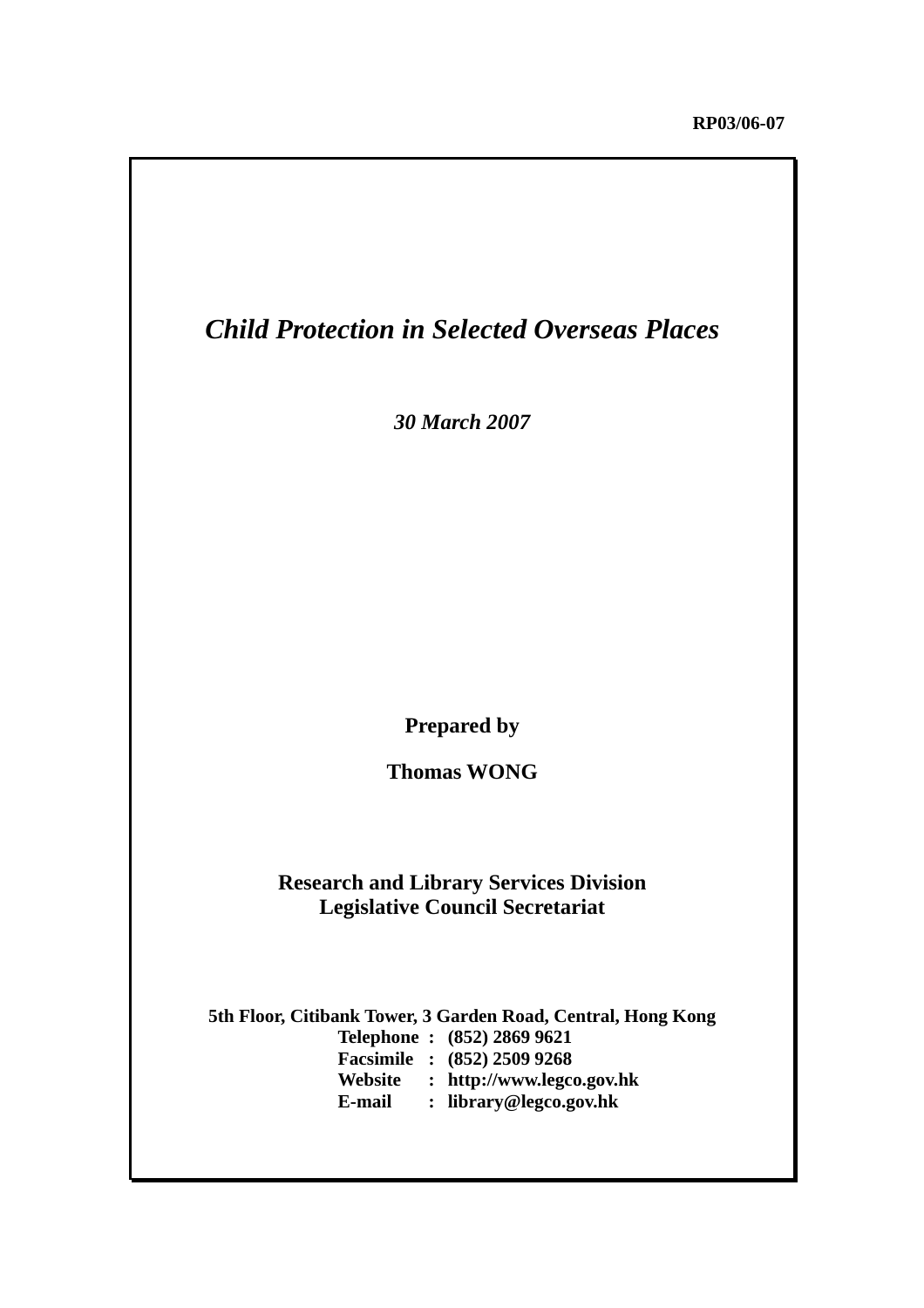# **C O N T E N T S**

| <b>Executive Summary</b>                                            |                      |
|---------------------------------------------------------------------|----------------------|
| <b>Chapter 1 – Introduction</b>                                     | $\bm{l}$             |
| Background                                                          | $\mathfrak{I}$       |
| Scope of research                                                   | $\boldsymbol{l}$     |
| Research method                                                     | $\overline{2}$       |
| <b>Chapter 2 – England in the United Kingdom</b>                    | $\boldsymbol{\beta}$ |
| Background                                                          | $\mathfrak{Z}$       |
| Legal framework                                                     | 5                    |
| Guiding principles                                                  | 6                    |
| Policy framework                                                    | $\overline{7}$       |
| Mode of service provision                                           | $\delta$             |
| Children's Trust                                                    | 8                    |
| Children and Young People's Plans                                   | 10                   |
| Role of public organizations not involved in Children's Trusts      | $_{II}$              |
| Role of voluntary and community organizations                       | 11                   |
| Government intervention strategy                                    | 12                   |
| Multi-agency working                                                | 12                   |
| Co-ordination by lead professionals                                 | 12                   |
| Common Assessment Framework                                         | 12                   |
| Information sharing                                                 | 13                   |
| Comprehensive directories of children services                      | 13                   |
| Local Safeguarding Children Board                                   | 13                   |
| Measures for supporting children in various age groups and their    | 14                   |
| families                                                            |                      |
| Child Trust Fund                                                    | 14                   |
| Local Network Fund for Children and Young People                    | 15                   |
| Children's Fund                                                     | 16                   |
| Funding for child protection measures                               | 16                   |
| Legal representation of children in court                           | 17                   |
| Mechanisms for monitoring and reviewing the implementation of child | 17                   |
| protection measures                                                 |                      |
| Local supervision                                                   | 17                   |

*Supervision by the UK government 18 Children's Commissioner for England 18*

## *Page*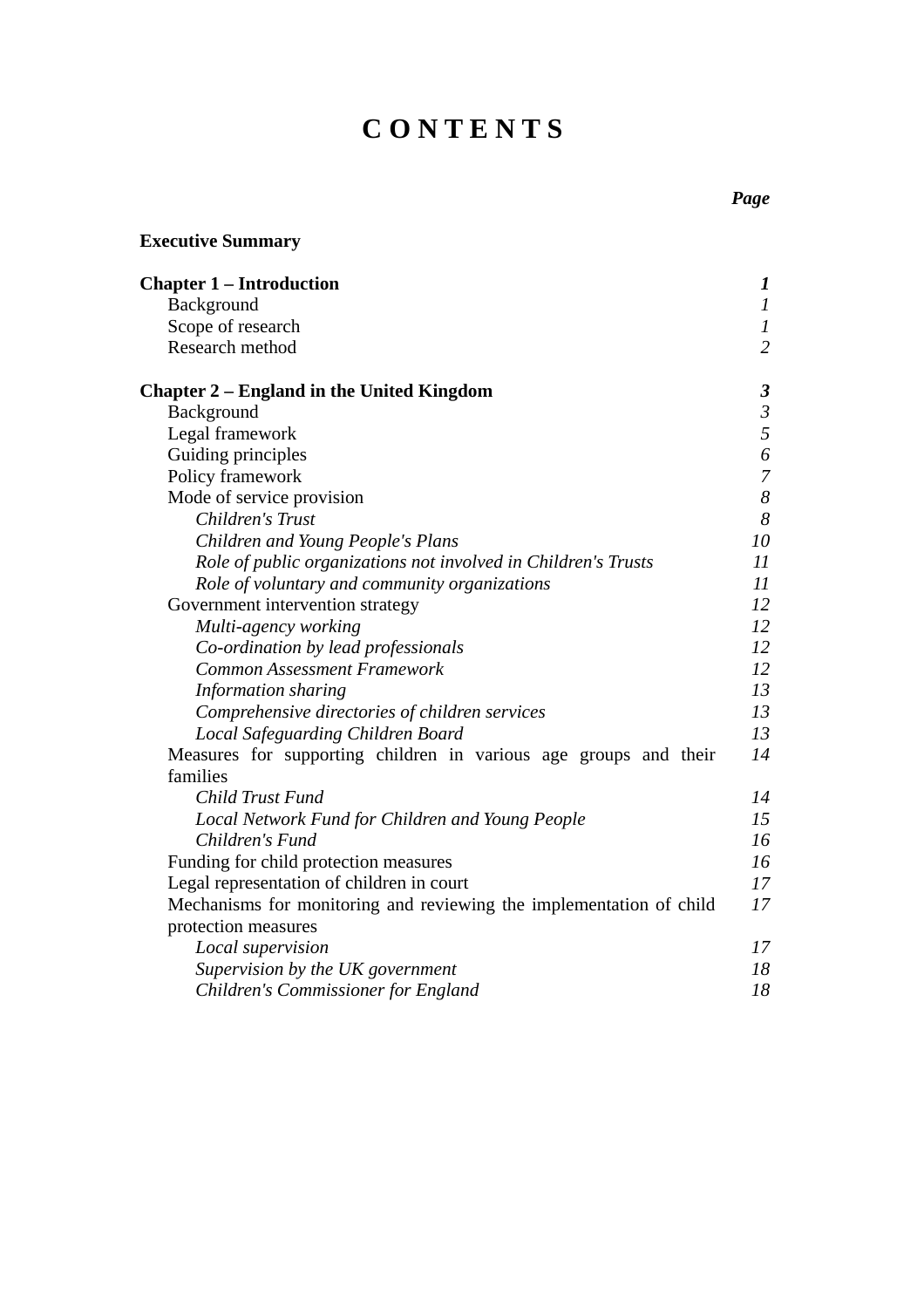| <b>Chapter 3 – The Province of Ontario in Canada</b>                                      | 21 |  |
|-------------------------------------------------------------------------------------------|----|--|
| Background                                                                                | 21 |  |
| Legal framework                                                                           |    |  |
| Guiding principles                                                                        |    |  |
| Mode of service provision                                                                 |    |  |
| <b>Children's Aid Societies</b>                                                           |    |  |
| Role of government                                                                        | 25 |  |
| Government intervention strategy                                                          | 25 |  |
| Youth intervention centres                                                                | 26 |  |
| Youth Opportunities Strategy                                                              | 26 |  |
| <b>Best Start</b>                                                                         | 27 |  |
| Encouraging young people to engage in community sport and<br>recreation                   | 28 |  |
| Other measures supporting children in various age groups and their<br>families            | 29 |  |
| Youth Challenge Fund                                                                      | 29 |  |
| Encouraging young people to keep learning                                                 | 30 |  |
| Funding                                                                                   | 31 |  |
| Legal representation of children in court                                                 | 31 |  |
| Mechanism for monitoring and reviewing the implementation of child<br>protection measures | 32 |  |
| Monitoring by the Ministry of Children and Youth Services                                 | 32 |  |
| Strengthening the Office of Child and Family Service Advocacy                             | 32 |  |
| <b>Chapter 4 – The State of New South Wales in Australia</b>                              | 35 |  |
| Background                                                                                | 35 |  |
| Legal framework                                                                           | 36 |  |
| Guiding principles                                                                        | 37 |  |
| Mode of service provision                                                                 | 38 |  |
| Government intervention measures                                                          | 39 |  |
| Early Intervention Programme for families expecting a child or<br>having young children   | 40 |  |
| Families First for children aged up to eight                                              | 40 |  |
| Better Futures for children and young people aged nine to 18                              | 41 |  |
| Recruiting early intervention caseworkers                                                 | 42 |  |
| Strengthening the Joint Investigative Response Teams                                      | 42 |  |
| Enhancing the organizational capacity of the Department of<br><b>Community Services</b>   | 42 |  |
| Other measures for supporting children in various age groups and their<br>families        | 42 |  |
| The Office for Children                                                                   | 43 |  |
| Youth Advisory Council                                                                    | 45 |  |
| Child Death Review Team                                                                   | 46 |  |
| Ombudsman's statutory duties in child protection                                          | 47 |  |
| Funding for child protection measures                                                     | 48 |  |
| Legal representation of children in court                                                 | 48 |  |
| Mechanism for monitoring and reviewing the implementation of child                        | 49 |  |
| protection measures                                                                       |    |  |
| <b>Monitoring by Parliament</b>                                                           | 49 |  |
| Audit by the Ombudsman                                                                    | 50 |  |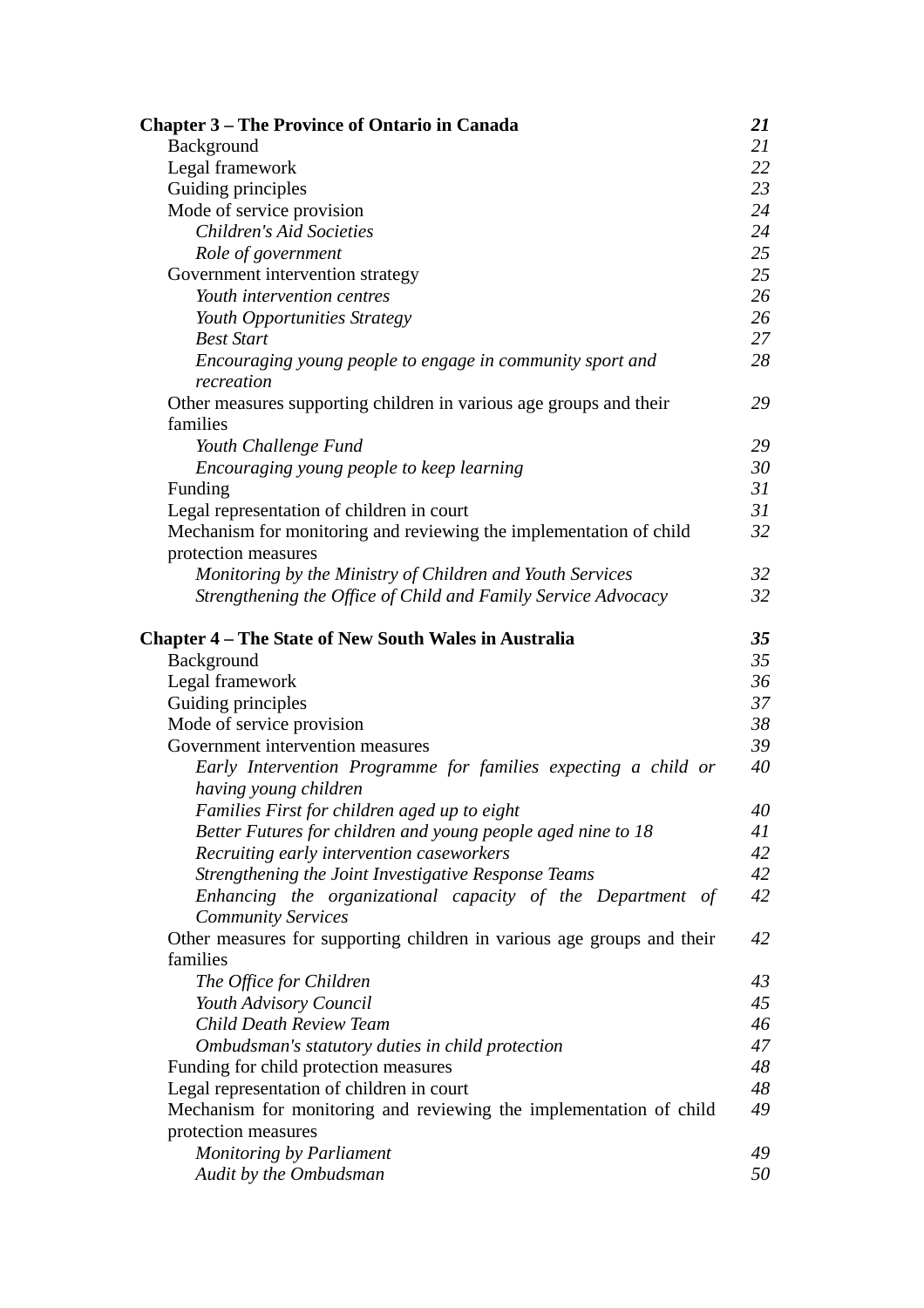| <b>Chapter 5 – Analysis</b>                                                                                     |    |
|-----------------------------------------------------------------------------------------------------------------|----|
| Guiding principles for child protection                                                                         |    |
| Mode of provision of child protection services                                                                  | 53 |
| Role of non-governmental organizations in child protection                                                      | 54 |
| Government intervention strategy                                                                                | 55 |
| Government early intervention and prevention measures                                                           | 55 |
| Legal representation of children in court                                                                       | 56 |
| Mechanisms for monitoring the implementation of child protection<br>measures and safeguarding children's rights | 57 |
| Appendix                                                                                                        |    |

#### **References** *61*

*Research reports are compiled for Members and Committees of the Legislative Council. They are not legal or other professional advice and shall not be relied on as such. Research reports are subject to copyright owned by the Legislative Council Commission (the Commission). The Commission permits accurate reproduction of the research reports for non-commercial use in a manner not adversely affecting the Legislative Council, provided that acknowledgement is made stating the Research and Library Services Division of the Legislative Council Secretariat as the source and one copy of the reproduction is sent to the Legislative Council Library.*

*-------------------------------------------------------------------------------------------------------------------------------------------*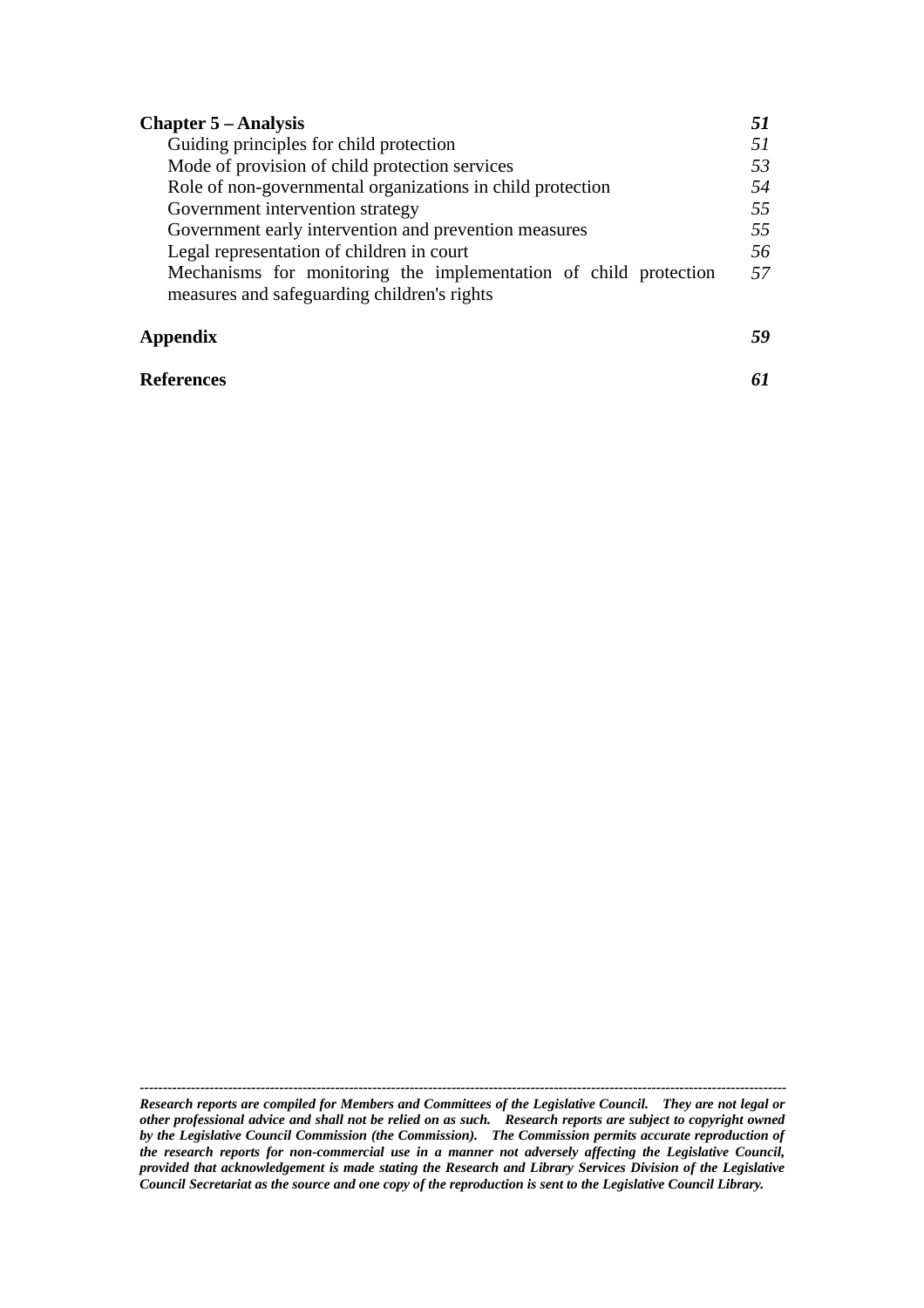## **Executive Summary**

- 1. This report studies the child protection policies and measures in three selected overseas places, namely England in the United Kingdom (UK), the Province of Ontario (Ontario) in Canada and the State of New South Wales (NSW) in Australia.
- 2. In England, where the government has been carrying out a systemic reform of children's services in recent years, the guiding principles for child protection policies and measures are set out in the *Children Act 2004*, which has been the legislative spine for the reform. Under the reform, all children's services are provided by Children's Trusts, which are decentralized partnership arrangements led by the Children's Services Authority of each of the 150 local areas in England to deliver integrated services to children in need. Each Children's Services Authority is statutorily required to co-operate with non-governmental organizations (NGOs) to form and operate its Children's Trust. The government has established the statutory Children's Commissioner for England to promote awareness of the views and interests of children. The Commissioner can initiate an inquiry into a case of an individual child that raises issues of public policy relevant to children, and has power to summon people to give evidence or produce documents. Children are allowed to have legal representation in family proceedings, subject to the court's authorization.
- 3. In Ontario, where the government has been carrying out a Child Welfare Transformation Agenda since 2005, the guiding principles for child protection policies and measures are set out in the *Child and Family Services Act*. Ontario is the only selected place where child protection services are provided exclusively by local, government-funded and non-profit-making Children's Aid Societies in their territorial jurisdictions. Ontario has no authority independent of the government to safeguard children's rights. The Ontario Parliament has been considering a legislative proposal to establish the Provincial Advocate for Children and Youth, who would be an Officer of the Legislative Assembly accountable to the Ontario Parliament instead of the Ontario government. The Advocate would have a wide range of functions, such as receiving and responding to complaints made regarding children's rights, but cannot summon people to give evidence or produce documents. Children are allowed to have legal representation in child protection proceedings.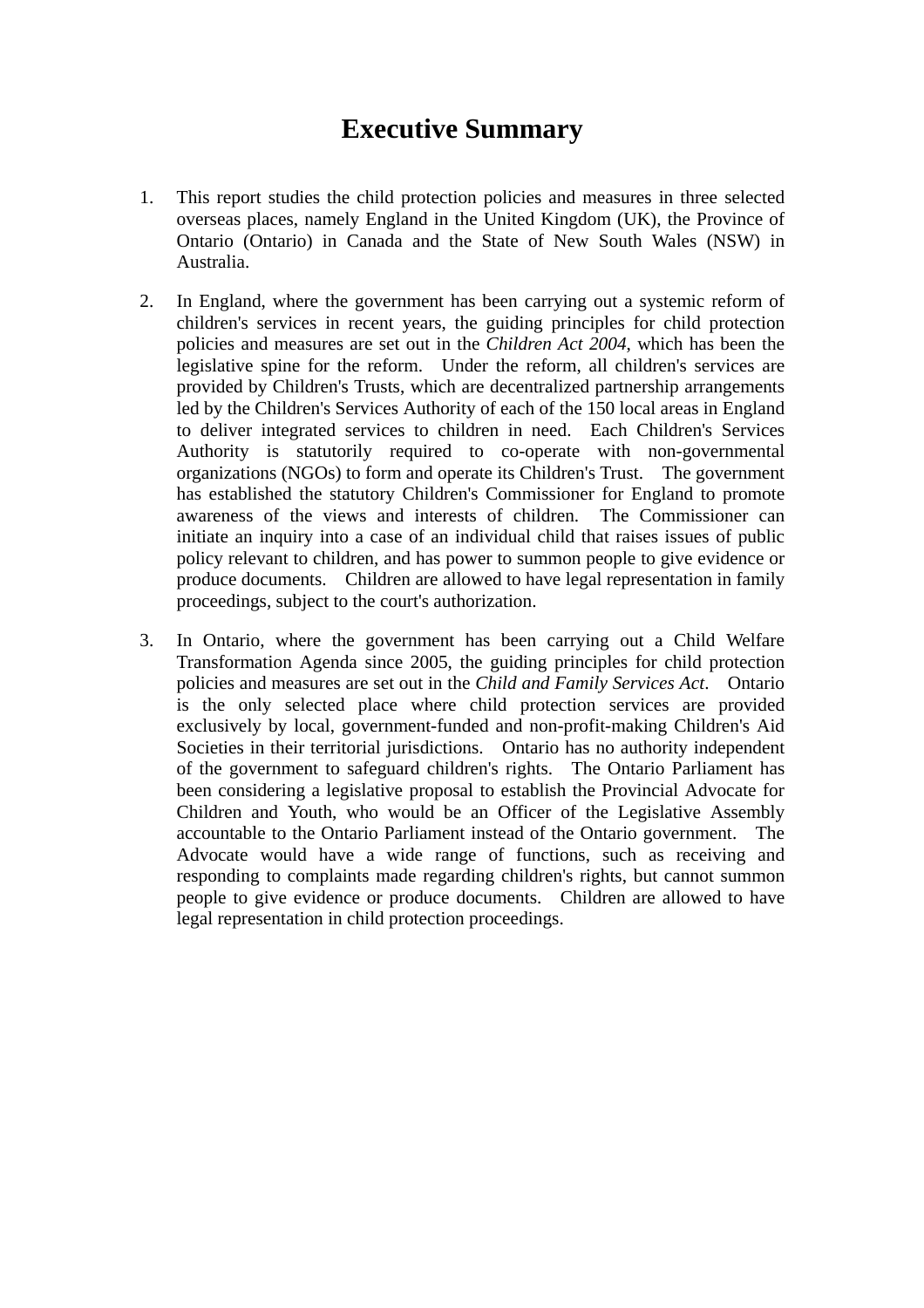- 4. In NSW where the child protection system has been undergoing reform for more than 10 years, the guiding principles for child protection services are set out in the *Children and Young Persons (Care and Protection) Act*. The Department of Community Services of the NSW government, the largest child protection agency in Australia, has the lead responsibility in providing care and protection services for children and youth. It is also statutorily required to promote partnership with NGOs in child protection. NSW has a statutory Commissioner for Children and Young People to promote the overall safety, welfare and well-being of children, and conduct inquiries into issues affecting children. However, the Commissioner has no power to summon people to give evidence or produce documents. NSW is the only selected place where the legislature has a statutory committee to monitor and review certain matters relating to child protection, including the functions exercised by the Commissioner for Children and Young People. Children are allowed to have legal representation in the Children's Court.
- 5. The Analysis chapter compares the main features of child protection policies and measures in the three selected places and Hong Kong.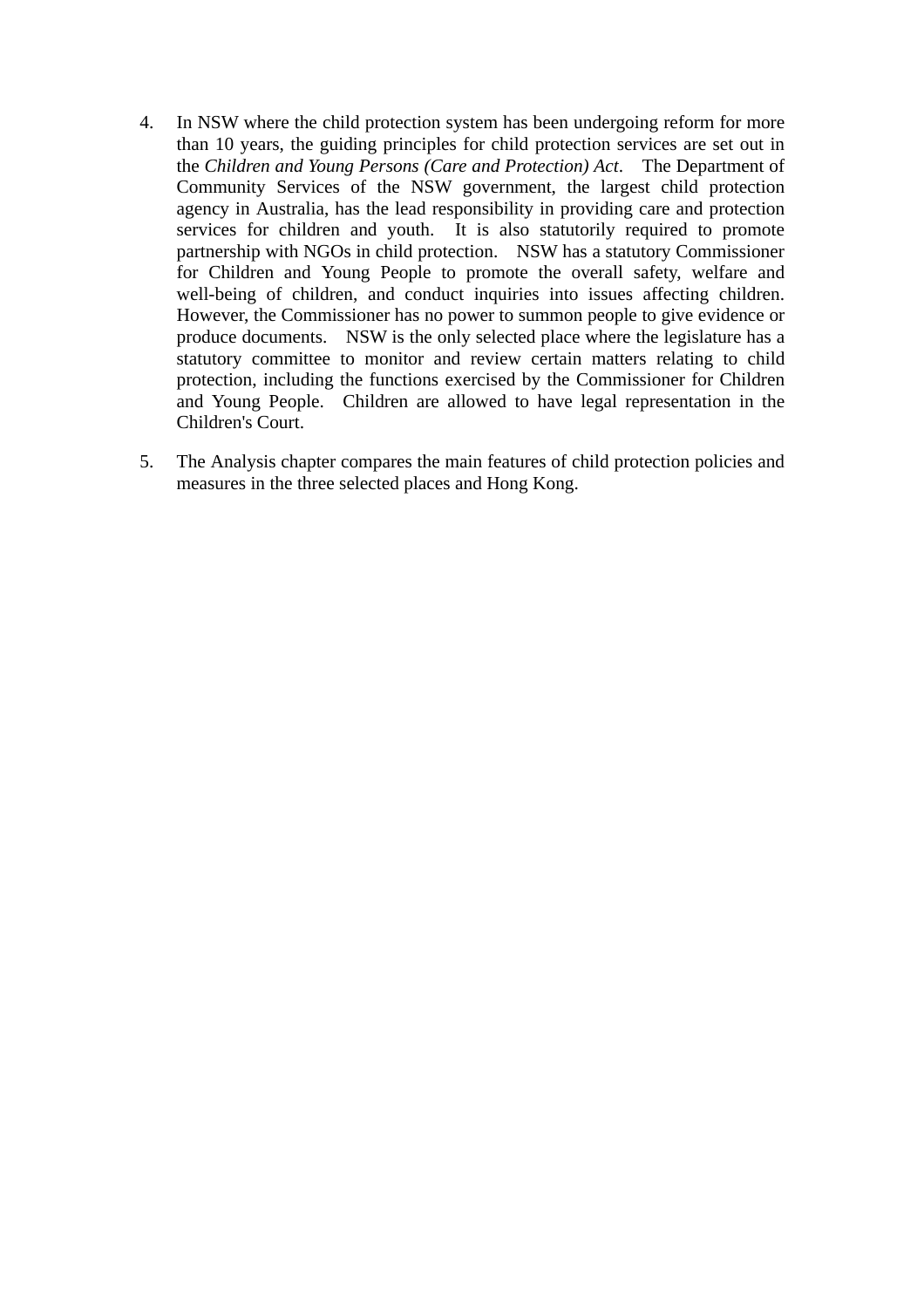## **Child Protection in Selected Overseas Places**

## **Chapter 1 – Introduction**

## **1.1 Background**

1.1.1 At the meeting of the Panel on Welfare Services on 29 June 2006, the Panel requested the Research and Library Services Division to conduct a research on the child protection policies and measures in overseas places to facilitate Members' discussion on the situation in Hong Kong.

#### **1.2 Scope of research**

1.2.1 This study covers the child protection policies and measures in:

- (a) England in the United Kingdom (UK);
- (b) the Province of Ontario in Canada; and
- (c) the State of New South Wales (NSW) in Australia.

1.2.2 England is chosen because, following the death of a child abused and murdered by her carers in 2000, the UK government has launched a comprehensive system overhaul with the intention of creating clearer accountability for children's services and safeguarding children. Unlike Hong Kong, England has a Children's Commissioner responsible for promoting public awareness of the views and interests of children. The Commissioner is independent of the government and has power to initiate inquiries into child abuse and neglect cases.

1.2.3 Ontario is chosen because it has children's services provided exclusively by local non-profit-making children's aid organizations instead of a government agency. Meanwhile, the Province has established the Ministry of Children and Youth Services to fulfil its commitment to child protection. New legislation has also been enacted in recent years to improve the child protection system, especially for vulnerable children.

1.2.4 NSW is chosen because the State, with a population comparable to that of Hong Kong, has the largest child protection agency in Australia. Since 2002, the State government has allocated an extra AUS\$1.2 billion (HK\$6.9 billion) to improve its services to children, young people and families, focusing on the prevention of and early intervention in child abuse, and out-of-home care for children.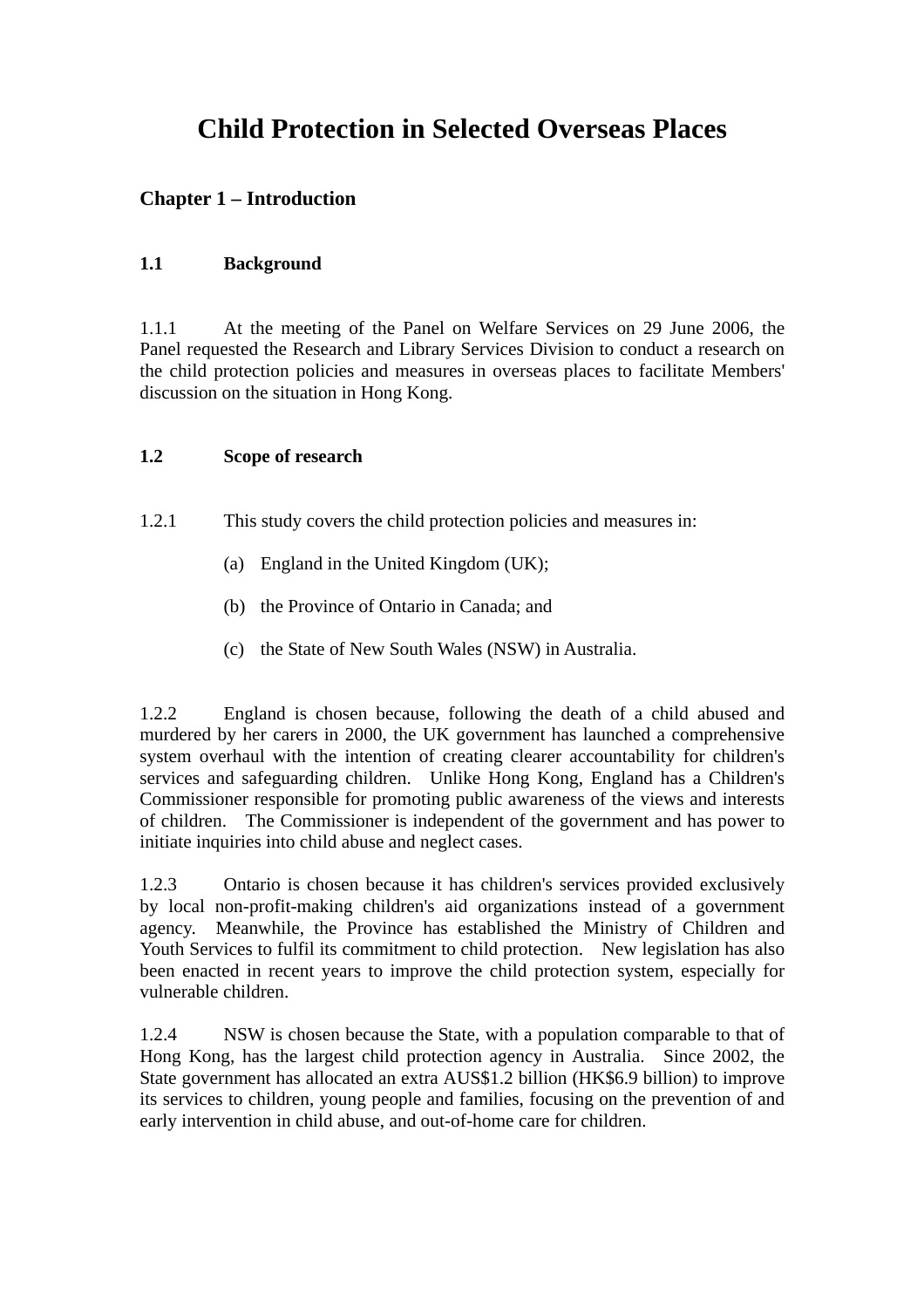1.2.5 The child protection policies and measures in the selected overseas places are examined in the following aspects:

- (a) legal framework, guiding principles and policy framework for child protection;
- (b) mode of provision of child protection services, including the respective roles of the government and non-governmental organizations (NGOs) as well as their relationship in the planning and delivery of such services;
- (c) government intervention strategies;
- (d) measures for supporting children in various age groups and their families;
- (e) funding for child protection measures;
- (f) legal representation of children in court; and
- (g) mechanisms for monitoring and reviewing the implementation of child protection measures, including whether authorities independent of the government are in place to safeguard children's rights.

#### **1.3 Research method**

1.3.1 This study adopts a desk research method, which involves Internet research, literature review, documentation analysis and correspondence with the relevant authorities.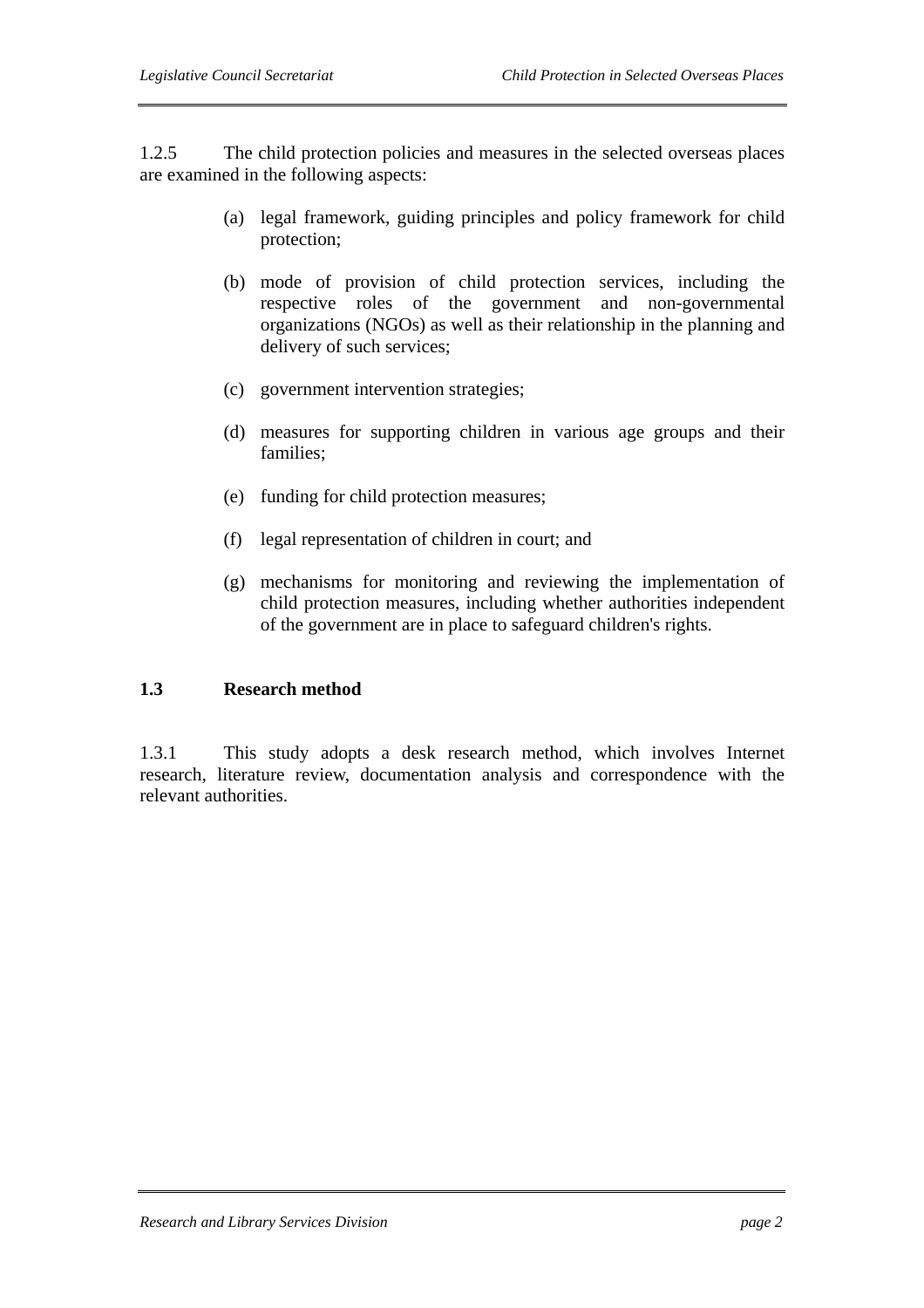## **Chapter 2 – England in the United Kingdom**

#### **2.1 Background**

2.1.1 The UK government has been initiating major changes in child protection policies for England in recent years. The policy changes were mainly driven by the death of an eight-year-old girl in England, Victoria Climbie, who was recorded to have no fewer than 128 separate injuries to her body, after being abused and tortured by her carers in February 2000.

2.1.2 In January 2001, after the carers of Victoria Climbie were convicted of murder and sentenced to life imprisonment, the UK government appointed Lord Laming to conduct three statutory inquiries into the girl's death (collectively known as the Victoria Climbie Inquiry). Lord Laming's Report of the Inquiry, published in January 2003, attributed the girl's death to a "lack of good practice" within and among social services, the health agencies and the police; a "gross failure" of the child protection system; "widespread organizational malaise"; and "ineffective and inept management" in England. $\frac{1}{1}$  The Report pointed out that "it is neither practical nor desirable to try to separate the support services for children and families from that of the service designed to investigate and protect children from deliberate harm". In addition, it indicated that "it is for the central government to make key decisions on overall policy, legislation and the funding of services", but "it is unrealistic for service delivery to be managed centrally". It therefore recommended a fundamental change in the way that services to support children and families were organized and managed in England, with the "local authorities with responsibilities for social services" being empowered to facilitate inter-agency co-operation and integration of key services to children, young people and their families.<sup>2</sup> In response, the UK government accepted almost all the recommendations in the Report.<sup>3</sup>

 $\frac{1}{1}$ Lord Laming (2003), pp. 3-13.

<sup>2</sup> Lord Laming (2003), pp. 7-8. The Report called for a new management and accountability structure which should be: (a) child and family centred; (b) responsive to local needs and opportunities; (c) adequately resourced; (d) capable of delivering an agreed set of measurable, national outcomes for children; (e) clear in its accountability arrangements; (f) transparent in its work and open to scrutiny; (g) clear and straightforward to understand; and (h) placed on a statutory footing, with the powers to deliver the desired outcomes.<br> $\frac{3}{2}$  Department for Education and Shille stal. (2002) are 28.66

Department for Education and Skills et al. (2003), pp. 28-66.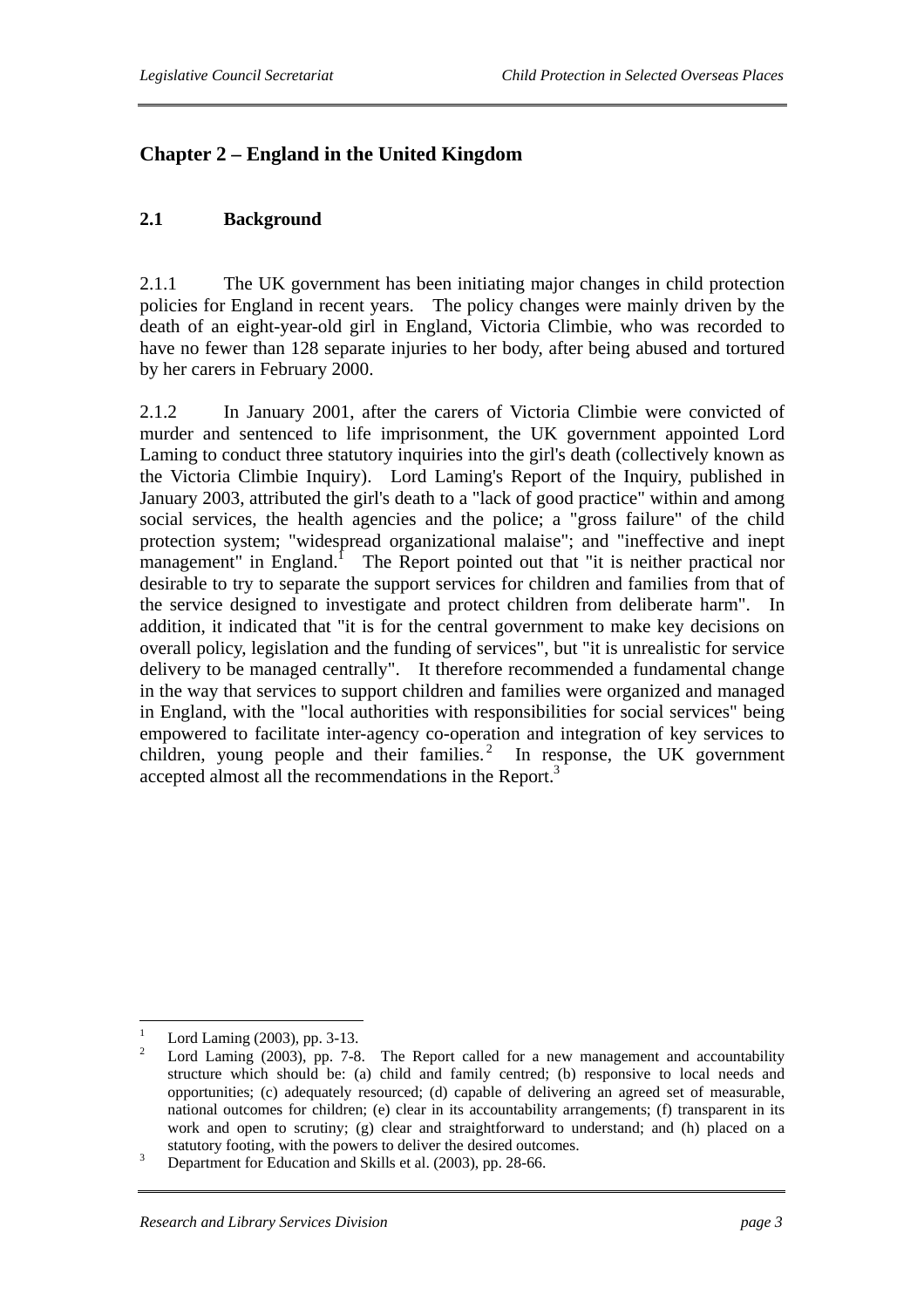2.1.3 In September 2003, the UK government published the *Every Child Matters (ECM)* Green Paper for public consultation in England. The framework set out in ECM is regarded as "the biggest reform of child welfare services in England for 30 years"4 , with children and young people from birth to 19 living in England being the primary targets of the reform. In line with Lord Laming's calling for an integration of child protection services and other support services for children and families, ECM does not focus on child protection services solely; it also covers services relating to child welfare. Accordingly, ECM aims to reduce the numbers of not only children and young people who are the victims of abuse and neglect but also those who experience educational failure, suffer ill health, become pregnant as teenagers, or engage in offending or anti-social behaviour.<sup>5</sup> ECM focuses its actions not merely on early intervention and effective protection but also on three other areas, namely supporting parents and carers, reform of accountability structure and integration of services at the local, regional and national levels, and workforce reform<sup>6</sup>, with the key services involved requiring new legislation.

2.1.4 The legislative commitments in ECM were taken forward through the *Children Act 2004* introduced in March 2004 and enacted in November 2004. Published alongside the Act, the government paper based on the public consultation results on ECM, *Every Child Matters: Next Steps*, emphasizes that the implementation of ECM requires a "whole system change". The change would involve "a new relationship between Government and its partners and between those partners and children, young people, families and their communities".<sup>7</sup> The key aspects of change are laid down in *Every Child Matters: Change for Children* published in December 2004. The UK government has been undertaking further thinking and consultation about the reforms of structure and provision of children's services in England, and most of the new measures are expected to be in place by 2008.

2.1.5 The UK government has strengthened its focus on services for children, young people and their families at the national level by appointing the first Minister for Children, Young People and Families in June 2003. The Minister heads the newly created Children, Young People and Families Directorate (CYPFD), the staff of which are transferred from the Department of Health, Home Office and Lord Chancellor's Department. The Minister and CYPFD are under the Department for Education and Skills (DfES) led by a Cabinet member, the Secretary of State for Education and Skills.

2.1.6 In England, the number of children and young people placed on child protection registers increased from 26 840 in 2000-2001 to 30 700 in 2004-2005.<sup>8</sup>

 $\frac{1}{4}$ Department for Education and Skills (2006h).

<sup>5</sup> Every Child Matters (2003), p. 13.

<sup>6</sup> The UK Government is developing a workforce strategy to improve the skills and effectiveness of the children's workforce and make working with children a more attractive career option.

Department for Education and Skills (2004a), p. 28.

<sup>8</sup> National Statistics Office (2006).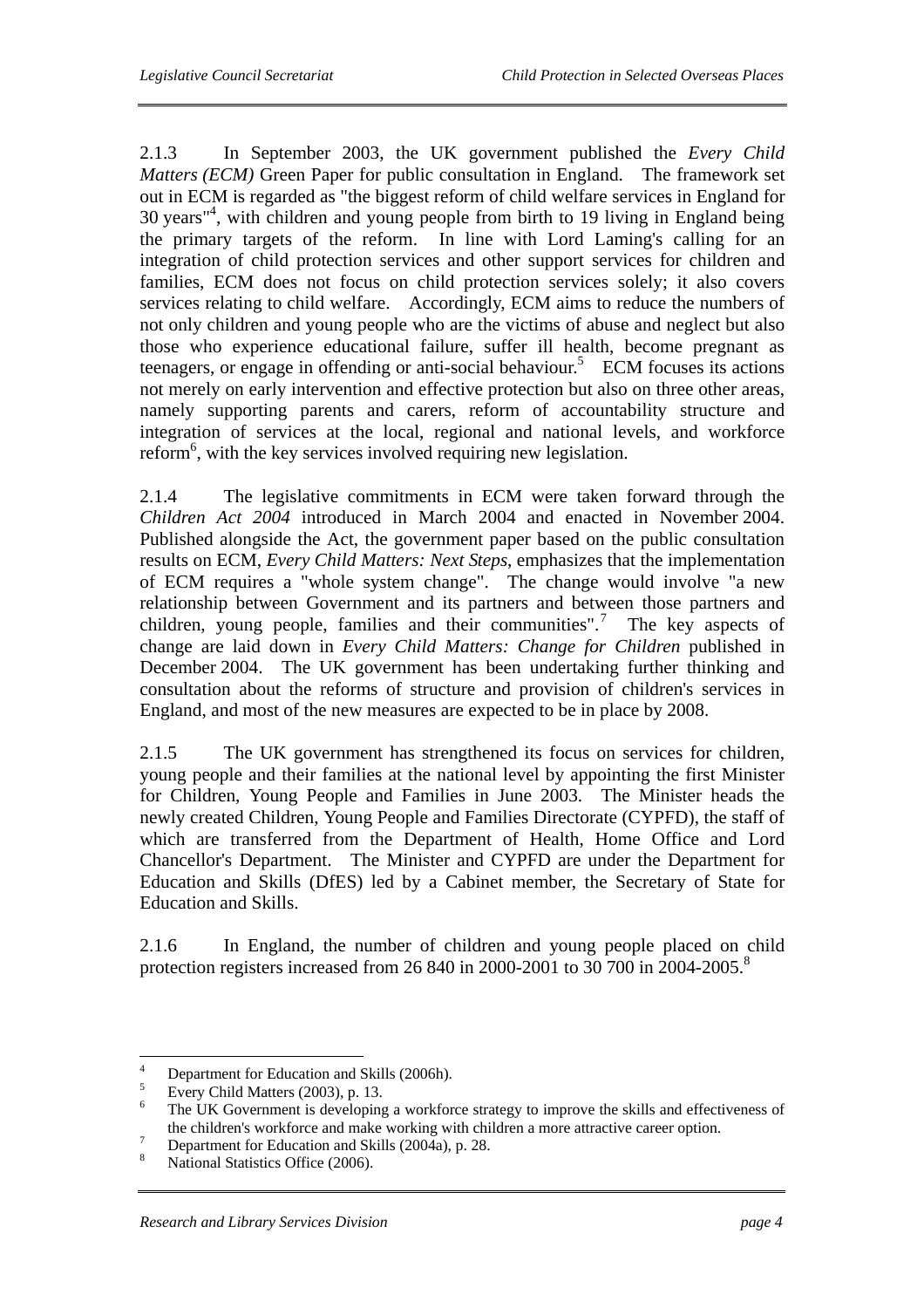#### **2.2 Legal framework**

2.2.1 The *Children Act 2004* is "the legislative spine" on which the UK government builds the reforms of services for children, young people and their families in England, including child protection services, envisaged in ECM.<sup>9</sup> Besides making arrangements for children or young people who need protection, the Act aims to create:<sup>10</sup>

- (a) clear and shared outcomes across services for children, young people and their families embedded in legislation;
- (b) partnership arrangements to ensure public, private, voluntary and community organizations work together to improve such outcomes;
- (c) a tighter focus on local arrangements for services for children, young people and their families;
- (d) clear accountability for services for children, young people and their families;
- (e) a legislative basis for practitioners to share information relating to children and young people;
- (f) a new integrated inspection framework to ensure services are judged on how they work together effectively to achieve better outcomes; and
- (g) a Children Commissioner to promote the interests of children and young people.

 $\overline{a}$ 

<sup>9</sup> <sup>9</sup> Department for Education and Skills (2004b), p. 5.<br><sup>10</sup> Department for Education and Skills (2004e), pp. 1.

Department for Education and Skills (2004a), pp. 13-14.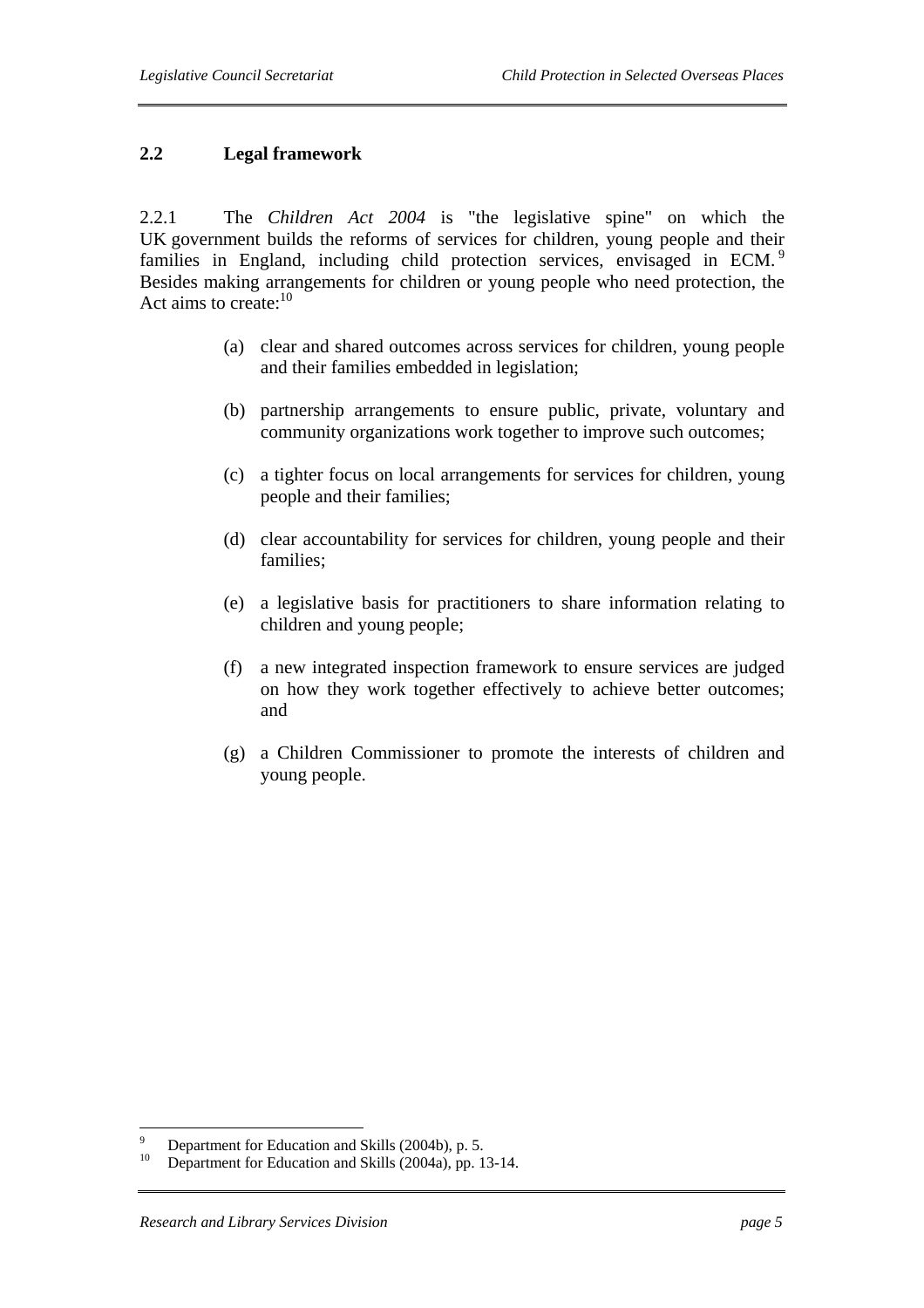#### **2.3 Guiding principles**

2.3.1 In England, the reform of child protection services, which are considered as inseparable from other support services for children, young people and their families, are guided by five inter-dependent outcomes, of which child protection is an element. Such outcomes are identified by ECM as being essential to the "well-being" of children and young people. They are: $11$ 

- (a) "Be healthy", i.e. enjoying good physical and mental health, and living a healthy lifestyle;
- (b) "*Stay safe*", i.e. being protected from harm and neglect and able to look after themselves growing up;
- (c) "Enjoy and achieve", i.e. getting the most out of life and developing broad skills for adulthood;
- (d) "Make a positive contribution", i.e. contributing to the community and society, and not engaging in anti-social or offending behaviour; and
- (e) "Achieve economic well-being", i.e. overcoming socio-economic disadvantages to achieve their full potential in life.

2.3.2 These five outcomes, confirmed by the public consultation results,  $12$  are given legal force by the *Children Act 2004*, which states that the "well-being" of children comprises: $13$ 

- (a) physical and mental health, and emotional well-being;
- (b) protection from harm and neglect;
- (c) education, training and recreation;
- (d) contribution made by them to society; and
- (e) social and economic well-being.

 $11 -$ <sup>11</sup> Every Child Matters (2003), p. 14.<br><sup>12</sup> Exportment for Education and Shill

<sup>&</sup>lt;sup>12</sup> Department for Education and Skills (2004a).

Section 3, *Children Act 2004*.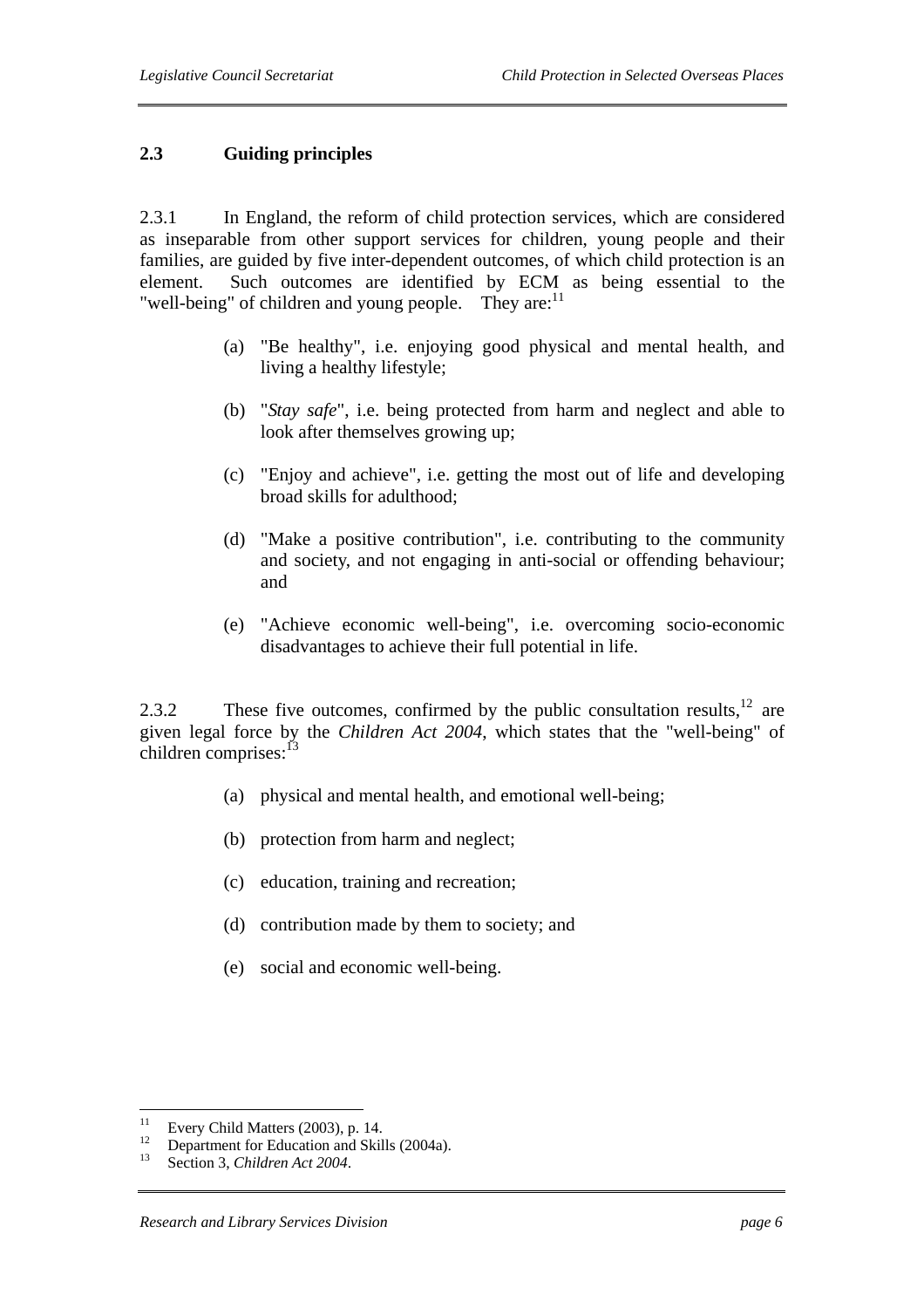## **2.4 Policy framework**

2.4.1 Based on the five ECM outcomes, the UK government has worked with public, voluntary and community organizations in England to establish the Outcomes Framework, which contains 25 specific aims for children and young people, as shown in **Table 1**:<sup>14</sup>

| <b>Outcomes</b> | <b>Specific aims</b>                                                           |
|-----------------|--------------------------------------------------------------------------------|
| Be healthy      | Physically healthy;<br>(a)                                                     |
|                 | Mentally and emotionally healthy;<br>(b)                                       |
|                 | Sexually healthy;<br>(c)                                                       |
|                 | Maintaining a healthy lifestyle; and<br>(d)                                    |
|                 | Choosing not to take illegal drugs.<br>(e)                                     |
| Stay safe       | violence<br>Safe<br>from<br>maltreatment, neglect,<br>and<br>sexual<br>(a)     |
|                 | exploitation;                                                                  |
|                 | Safe from accidental injury and death;<br>(b)                                  |
|                 | Safe from bullying and discrimination;<br>(c)                                  |
|                 | Safe from crime and anti-social behaviour in and out of<br>(d)                 |
|                 | school; and                                                                    |
|                 | Having security and stability, and being cared for.<br>(e)                     |
| Enjoy and       | Ready for school;<br>(a)                                                       |
| achieve         | Attending and enjoying school;<br>(b)                                          |
|                 | Achieving stretching national educational standards at primary<br>(c)          |
|                 | school;                                                                        |
|                 | Achieving personal and social development, and enjoying<br>(d)                 |
|                 | recreation; and                                                                |
|                 | Achieving stretching national educational<br>(e)<br>standards<br>at            |
|                 | secondary school.                                                              |
| Make a positive | Engaging in decision-making, and supporting the community<br>(a)               |
| contribution    | and environment;                                                               |
|                 | Engaging in law-abiding and positive behaviour in and out of<br>(b)<br>school; |
|                 | Developing positive relationships, and not bullying and<br>(c)                 |
|                 | discriminating;                                                                |
|                 | Developing self-confidence, and successfully dealing with<br>(d)               |
|                 | significant life changes and challenges; and                                   |
|                 | Developing enterprising behaviour.<br>(e)                                      |
| Achieve         | Engaging in further education, employment or training on<br>(a)                |
| economic        | leaving school;                                                                |
| well-being      | Ready for employment;<br>(b)                                                   |
|                 | Living in decent homes and sustainable communities;<br>(c)                     |
|                 | (d)<br>Access to transport and material goods; and                             |
|                 | Living in households free from low income.<br>(e)                              |

**Table 1 – Outcomes framework for children and young people** 

 $14$ Department for Education and Skills (2004b), p. 9.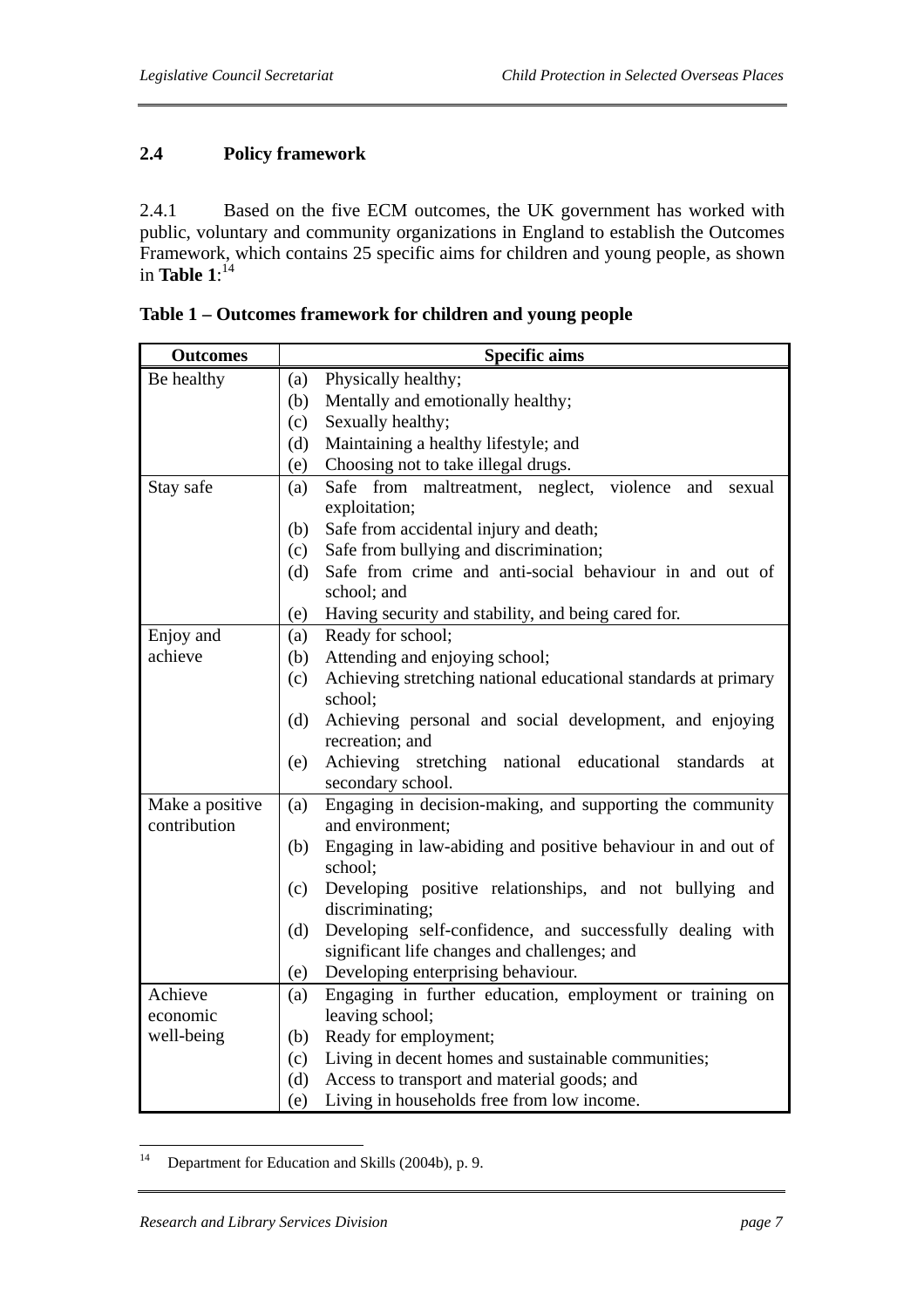2.4.2 This Outcomes Framework is used by the UK government to support policy development, to work with public, voluntary and community organizations to prioritize the delivery of the Public Service Agreement<sup>15</sup> targets that are relevant to children and young people, and to monitor progress.

#### **2.5 Mode of service provision**

2.5.1 In England, as proposed in Lord Laming's Report and ECM, child protection services and other support services for children, young people and families are not provided by a central government agency but by a Children's Trust, a decentralized arrangement created in each of the 150 local areas.

#### Children's Trust

2.5.2 A Children's Trust is not a legal entity but "a set of arrangements for partnership working in a local area, led by the local authority [or Children's Services Authority (CSA)], to deliver children's services across the five outcomes".<sup>16</sup> According to DfES, CSAs are local authorities in England. They include county councils, metropolitan district councils, non-metropolitan district councils for areas where there is no county council, and the city of London.<sup>17</sup> They operate within the powers laid down under various Acts of Parliament. The functions they are given include the provision of services relating to education, social services, housing, recreation and culture.

2.5.3 Children's Trusts aim at addressing the fragmentation of responsibilities for children's services highlighted in Lord Laming's Report. The introduction of Children's Trusts formalizes and extensively strengthens the integration of children's services (such as Sure Start and Connexions).<sup>18</sup> Such services include:<sup>19</sup>

> (a) all local education functions, such as education welfare services, youth services, special educational needs and educational psychology, childcare and early-year education;

<sup>15</sup> 15 The Public Service Agreement is part of the UK government's public expenditure framework, setting out the key government priorities to deliver public services.<br>
Department of Education and Skills (2005a).

 $\frac{17}{18}$  Ibid.

Sure Start brings together universal, free and early education and childcare to children from conception to age 14, and up to age 16 for those with special educational needs and disabilities. Connexions provide information, advice, guidance and access to personal development opportunities to all young people aged 13 to 19 through multi-agency working.

 $19$  Every Child Matters (2003), p. 71.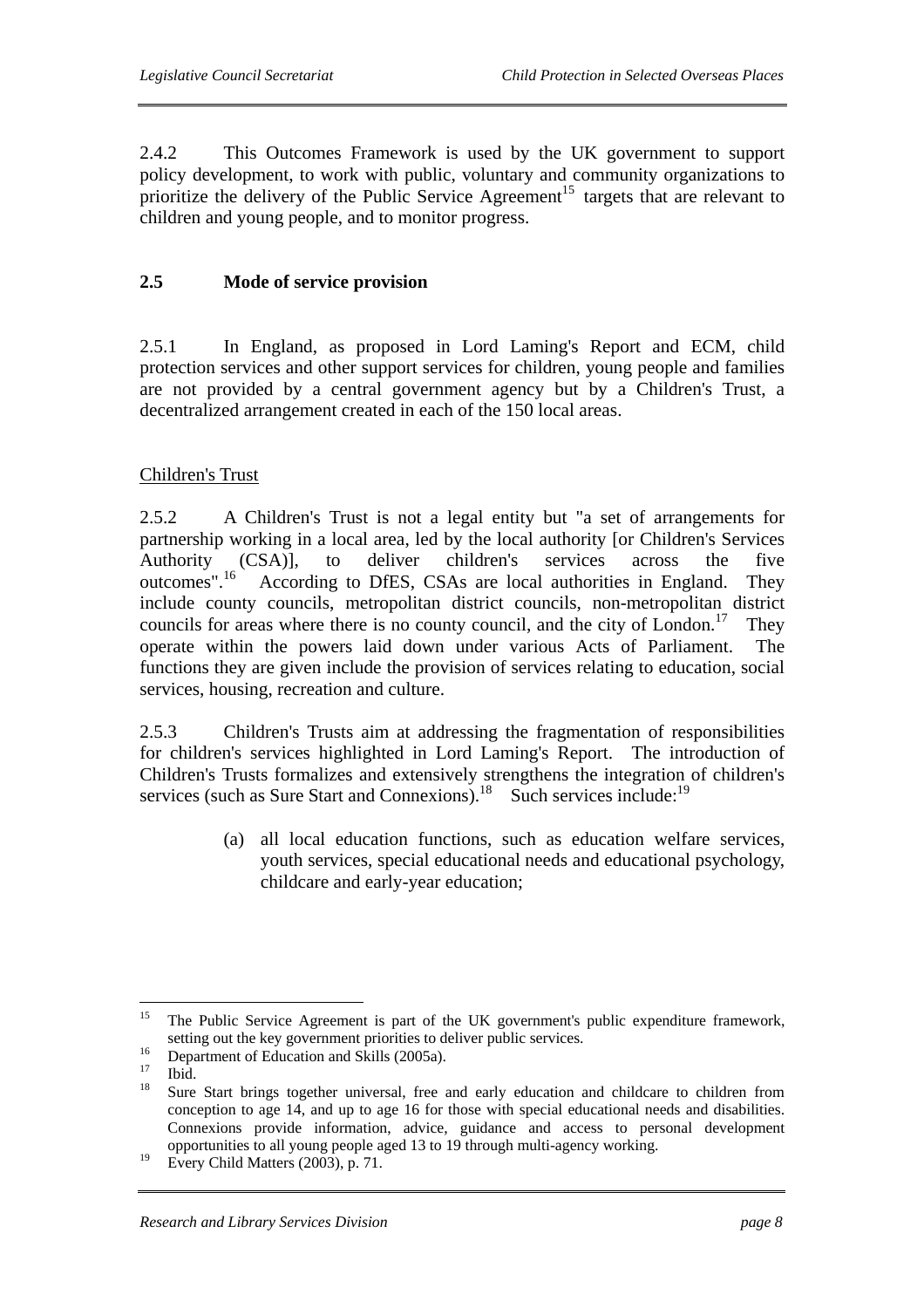- (b) children's social services, such as family support, foster and residential care, adoption services, child care, advocacy services and child protection; and
- (c) community and acute health services, such as community paediatrics, services relating to drug, teenage pregnancy, and mental health services.

#### *Key features*

2.5.4 To facilitate the integration of services to children, young people and their families, a Children's Trust must have the following four essential elements:<sup>20</sup>

- (a) the formulation of child-centred, outcome-led vision covering the five ECM outcomes, based on a statutory Children and Young People's Plan (CYPP) created by CSA, to be discussed in **paragraph 2.5.7**;
- (b) a Director of Children's Services appointed by CSA to be in overall charge of delivering such vision and responsible for services within the Children's Trust and co-ordination of services outside the Trust, and a Lead Member for Children's Services designated by CSA to be "politically accountable" for children's services; $^{21}$
- (c) a single planning and commissioning function supported by pooled budgets provided by CSA and its partners, to be discussed in **paragraph 2.5.8**; and
- (d) an integrated, accessible and personalized frontline service delivery, including co-located services such as children's centres and extended schools; multi-disciplinary teams; a common assessment framework across services; information sharing systems across services; joint training with some identical modules so that frontline staff have a single message about key policies and procedures and can learn about each other's roles and responsibilities; and arrangements for addressing interface issues with other services, such as services for parents with mental health problems.

 $20\degree$ 

<sup>&</sup>lt;sup>20</sup> Every Child Matters (2003), p. 72 and Department for Education and Skills (2004b), p. 12.<br><sup>21</sup> Department of Education and Skills (2005a), and Department of Education and Skills (2005b), p. 10. Both the Director of Children's Services and the Lead Member are expected by DfES to play a key leadership role in developing Children's Trusts by bringing together local partners, both statutory and non-statutory, across services for children, young people and their families. DfES also expects all CSAs to have a Director of Children's Services and a Lead Member by 2008.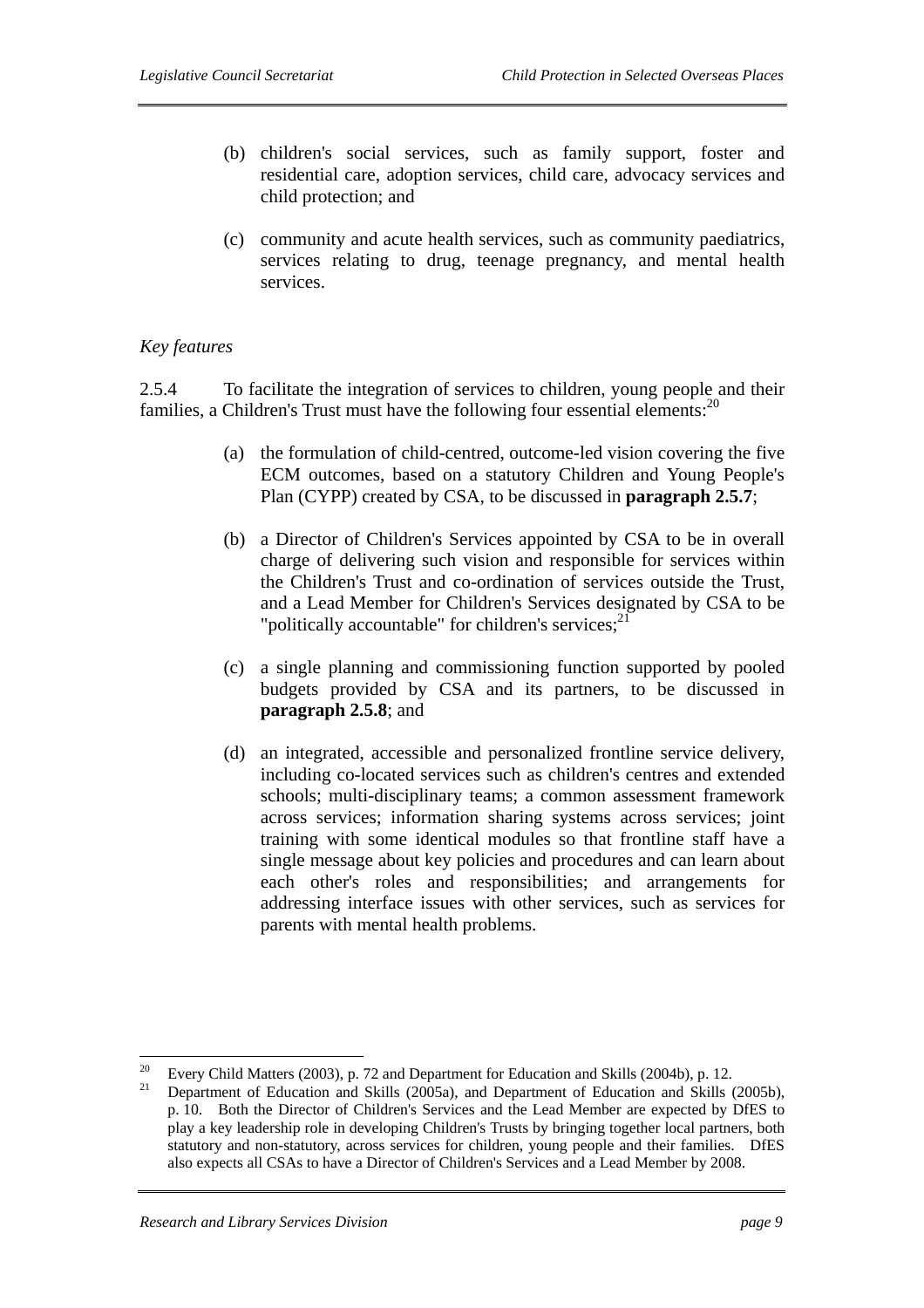### *Children's Trust pathfinders*

2.5.5 The UK government expects to see Children's Trusts in place in most local areas of England by 2006 and all by 2008. In view of the diverse circumstances and backgrounds of the local areas, the UK government has chosen not to prescribe a single model for Children's Trusts. Instead, CSAs and their partners are encouraged to be flexible and innovative in creating solutions to integrate services for children, young people and their families, as long as they work towards the ECM vision for Children's Trusts. In 2004, the UK government commissioned the University of East Anglia, in partnership with the National Children's Bureau,<sup>22</sup> to carry out a three-year, independent evaluation of 35 Children's Trusts (known as pathfinders) across England to test the idea of Children's Trusts. The UK government will use the pathfinder experiences to build models of good practice to promote the development of Children's Trusts in other local areas of England.

#### Children and Young People's Plans

2.5.6 To enhance coherence and integration, all services provided by a Children's Trust in a local area must be planned in accordance with a statutory CYPP created by the relevant CSA under the Children and Young People's Plan (England) Regulations 2005. CYPP is a single, strategic and overarching plan for all services affecting children and young people. There is no statutory requirement that it has to be approved by the central government. Nonetheless, its planning must involve health services, youth justice, private, voluntary and community organizations, and other local partners, such as cultural bodies, and sports and play organizations (organizations working with volunteers and partners to use sport and play to enhance child development in disadvantaged areas). CYPP will identify where children and young people outcomes need to be improved, and how and when these improvements will be achieved. Based on CYPP, the CSA concerned must take the lead to set clear targets and priorities for all services affecting children and young people, identify the actions and activities needed to achieve them, and ensure delivery. Since April 2006, all CSAs have had their own CYPP in place.

 $22$ 22 National Children's Bureau is a charitable organization established in 1963. Its members include various organizations and networks providing children's services.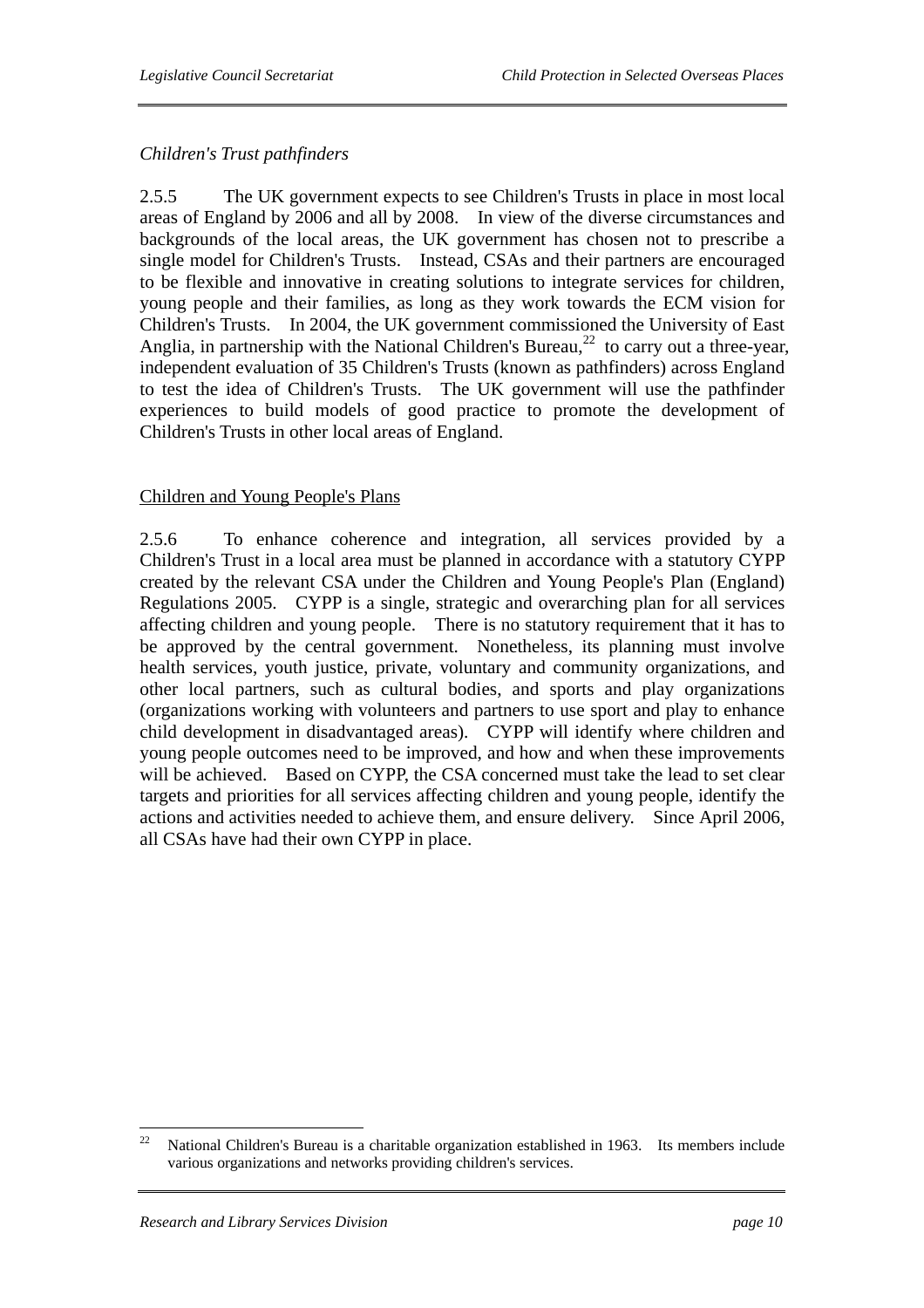#### Role of public organizations not involved in Children's Trusts

2.5.7 Although some public organizations are not directly involved in Children's Trusts, such as the police, agencies providing services relating to learning and skills, health agencies and housing departments, they are statutorily designated as the "relevant partners" of CSAs.<sup>23</sup> Under the *Children Act 2004*, CSAs must make arrangements to promote its co-operation with the relevant partners in achieving the five outcomes for children and young people. Each CSA and its relevant partners must provide staff, goods, services, accommodation or other resources, and establish and maintain a pooled budget, in support of the arrangements. DfES will set out the outcomes expected of the co-operation for the Children's Trust arrangements. The outcomes include: effective working together to understand the needs of local children, agreeing to the contribution each agency should make to meet those needs, effective sharing of information about individual children to support multi-agency working, and oversight of arrangements for agencies to work together in integrated planning, commissioning and delivery of services as appropriate.

#### Role of voluntary and community organizations

2.5.8 Each CSA is required by the *Children Act 2004* to make arrangements for co-operation with not only its relevant partners but also other persons or bodies, including the voluntary and community sectors, $24$  which exercise functions or are engaged in activities relating to children.<sup>25</sup> In particular, at the national level, DfES has engaged the voluntary and community sectors in a range of stakeholder groups to facilitate policy development. Such stakeholder groups include a Ministerial-level Board of Stakeholders (a multi-agency group including representatives from the voluntary and community sectors that meets regularly with officials and Ministers) and the Voluntary and Community Sector Strategic Issues Group. The UK government has pledged to remove any inappropriate or unintended barriers that may prevent the voluntary and community sectors from entering the market for the provision of children's services. At the local level, DfES expects each CSA to encourage the voluntary and community sectors to contribute to and participate in the various aspects of the Children's Trust arrangements.

 $23$ 

<sup>&</sup>lt;sup>23</sup> Section 10(4), *Children Act 2004*.<br><sup>24</sup> Department of Education and Skills (2005a). The UK government states that it has chosen not to

define the voluntary and community sectors in a narrow sense.<br><sup>25</sup> Section 10(1), *Children Act 2004*, and Explanatory Note, *Children Act 2004*, p. 9.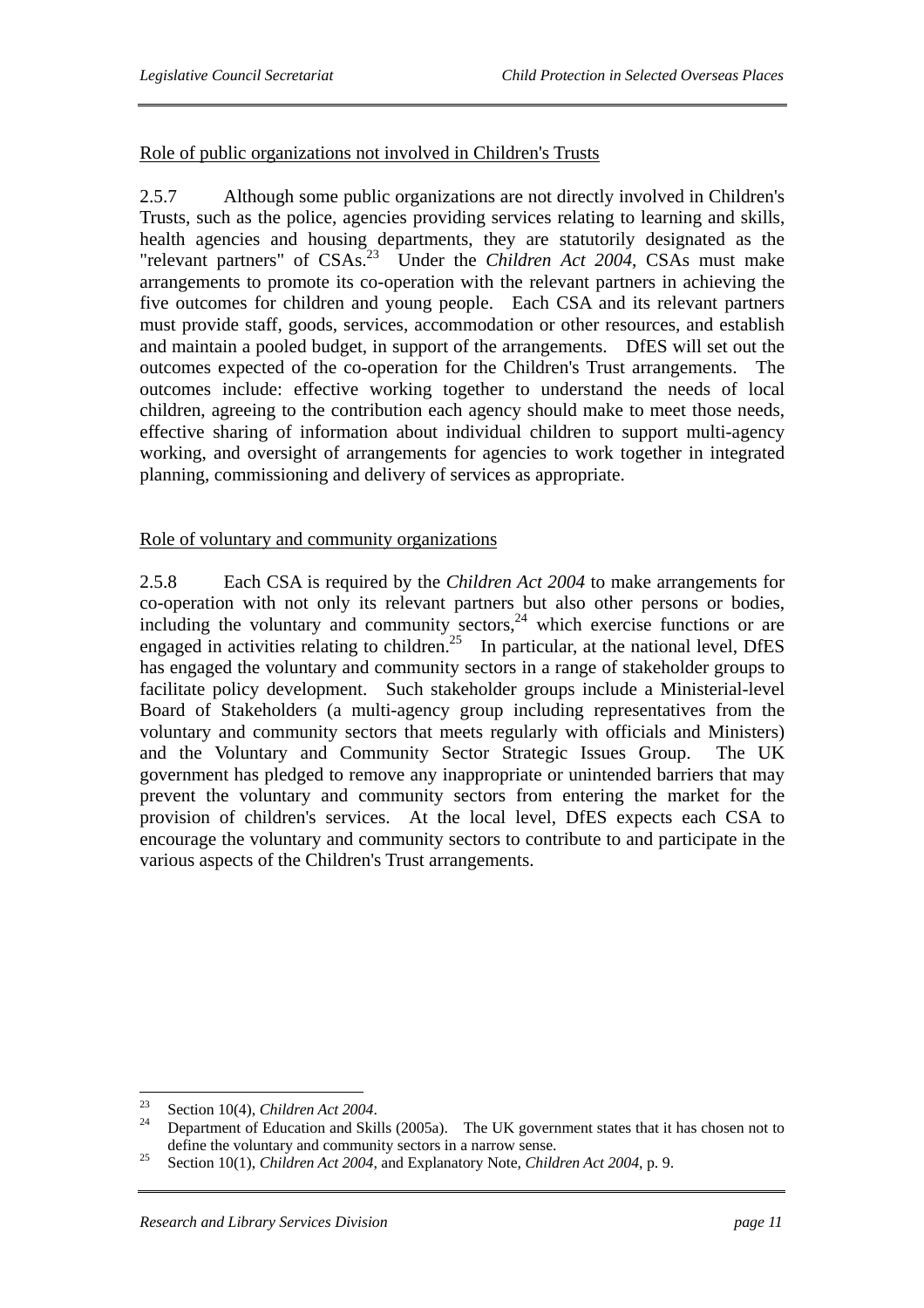#### **2.6 Government intervention strategy**

2.6.1 The UK government has put in place measures below in England to facilitate early intervention highlighted in ECM:

#### Multi-agency working

2.6.2 Each CSA is encouraged to develop multi-agency working in its local area. Education, health, youth justice, social care, youth work, the voluntary and community sectors and other children services are being reconfigured extensively to work more collaboratively to facilitate prevention and early intervention services. In particular, each CSA is required to put in place a systematic multi-agency arrangement to identify and track children missing education (i.e. those of compulsory school age who are not on a school roll or not receiving a suitable education) or at risk of doing so. A named individual is appointed to receive details of children found missing education and arrange supports for them through the most appropriate agencies.

#### Co-ordination by lead professionals

2.6.3 Each CSA is encouraged to appoint lead professionals who take the lead to co-ordinate frontline delivery of integrated services for children and young people. A lead professional acts as a single point of contact for not only a child (and his or her carers) with additional or cross-cutting needs that require integrated support, but also all practitioners who are delivering services to the child. In addition, from 2006 to 2008, pilot tests in up to 15 local areas will be set up to examine the idea of a budget-holding lead professional. The aim is to test whether better service packages for core groups of children and families can be delivered by giving lead professionals a budget with which services can be commissioned directly from providers.

#### Common Assessment Framework

2.6.4 Each CSA is required to implement the Common Assessment Framework (CAF). It is a national standard assessment form provided to all practitioners to assess children who need additional or specific help to achieve the five ECM outcomes, and to have a common language and structure to record information to facilitate information sharing.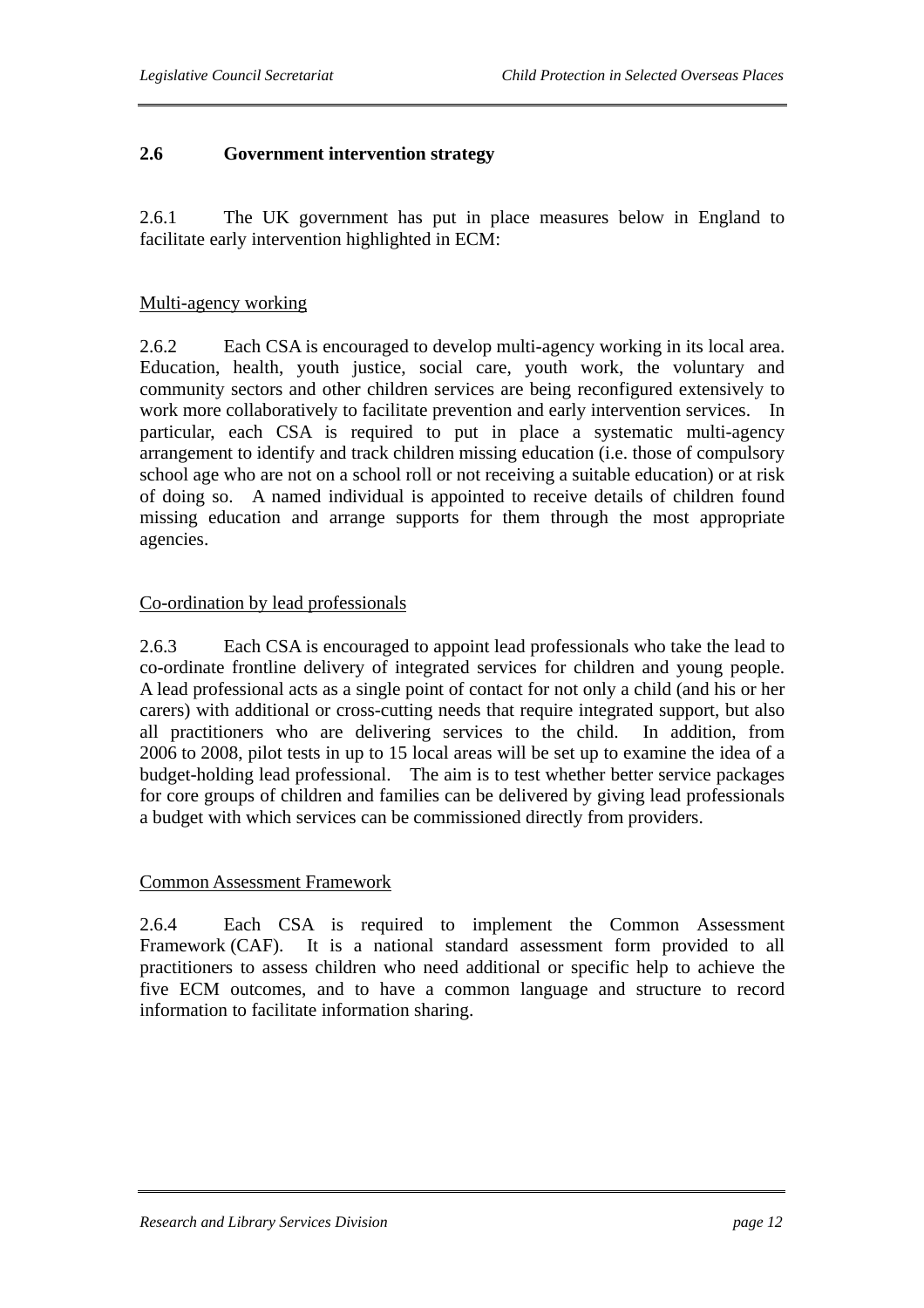#### Information sharing

2.6.5 Each CSA is required to establish information databases under guidance or direction from the UK government. A list of people and bodies, including Primary Care Trusts, Local Education Authorities and Connexions, are required to disclose information for inclusion in the database. The basic data held for a child include: $^{26}$ name, address, gender, date of birth and an identifying number; name and contact details of any person with parental responsibility for the child or taking care of the child; details of any education being received by the child; and name and contact details of any person providing primary medical services to the child.

#### Comprehensive directories of children's services

2.6.6 Each CSA is encouraged to introduce up-to-date, comprehensive online directories of all types of children's services available in the local area to enable practitioners to make informed referrals and help children and families access the services conveniently.

#### Local Safeguarding Children Board

2.6.7 To ensure that the local areas have a coherent approach to safeguarding children effectively based on contributions from all key agencies, each CSA is required by the *Children Act 2004* to establish a Local Safeguarding Children Board (LSCB). Each LSCB must include representatives of the relevant persons and bodies such as public, voluntary and community organizations to be board members, who may provide resources in support of the activities of LSCB. LSCB will co-ordinate and monitor its members' effort to safeguard and promote children's welfare, set policy and procedures, and establish local screening teams to analyze the data with the aim of reducing local children death or injury. Since April 2006, all local authorities have had their own LSCB.

<sup>26</sup> 26 Section 12(4), *Children Act 2004.*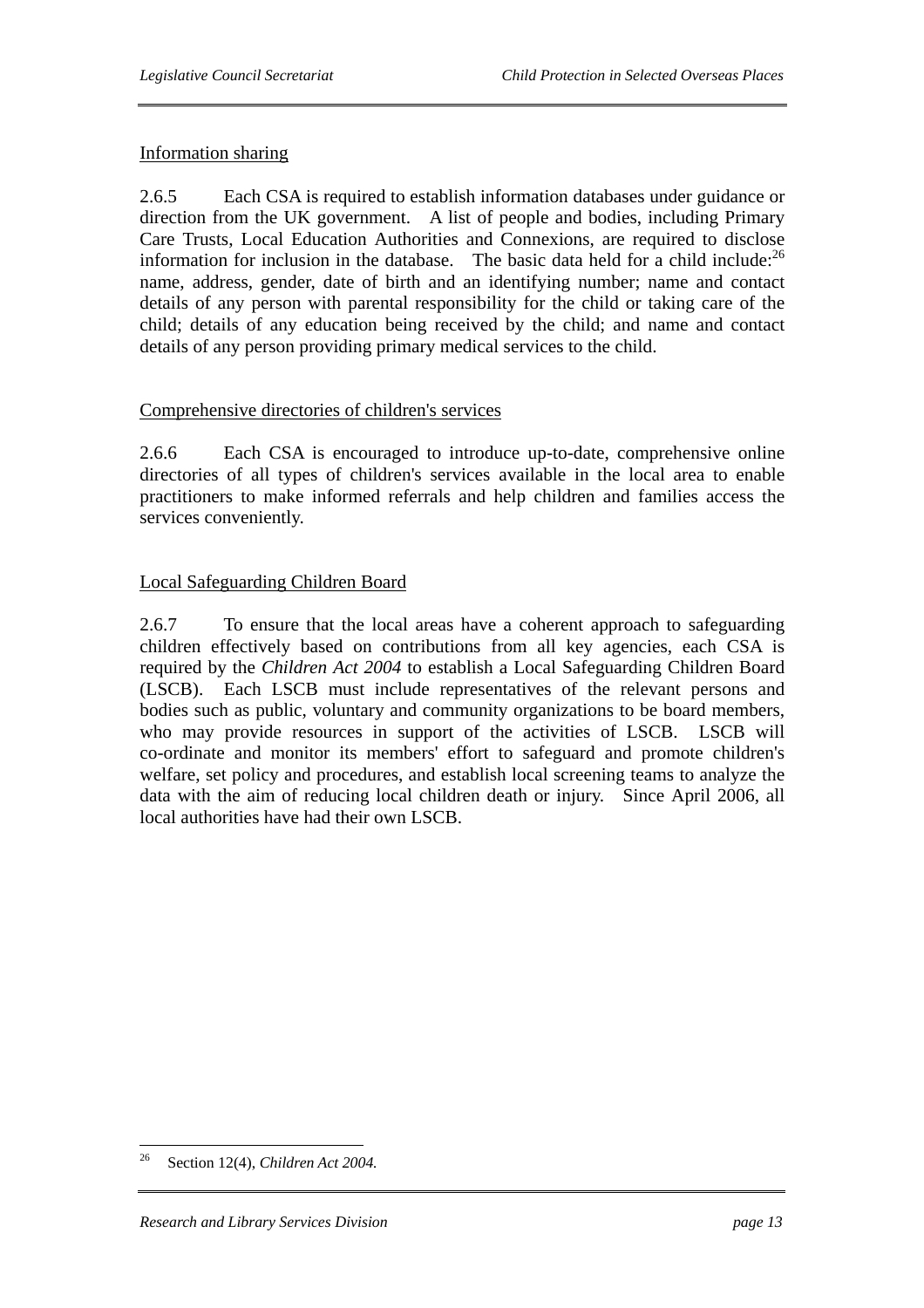## **2.7 Measures for supporting children in various age groups and their families**

2.7.1 The UK government has carried out some measures for supporting children in various age groups and their families in England (and other countries of the UK). They include:

#### Child Trust Fund

2.7.2 The Child Trust Fund (CTF) is a long-term savings and investment account for children. It aims at ensuring that young people have some savings at the age of 18, helping children get into the habit of saving, teaching them about the benefits of saving, and helping them understand personal finance. $^{27}$ 

2.7.3 All children, who were born on or after 1 September 2002, living in the UK and not subject to immigration restrictions, and with Child Benefit<sup>28</sup> awarded to their families, are automatically entitled to a  $CTF$  account.<sup>29</sup> The UK government will send a one-time CTF voucher of £250 (HK\$3,680) to the person receiving Child Benefit for a child to open an account. Children from lower-income households (£14,155 (HK\$208,000) or less in 2006-2007) will receive an extra £250 (HK\$3,680), paid directly into their accounts. At the age of seven, all children eligible for CTF will receive a further one-time government payment of £250 (HK\$3,680), with those from lower-income households receiving an extra £250 (HK\$3,680). Family and friends of a child may put money into the account as well. Excluding government payments, a maximum of £1,200 (HK\$17,700) each year can be saved in the account by parents, family or friends.

2.7.4 To set up a CTF account, there are three types of accounts for one to choose from, depending on the risks of investment one is willing to take:

- (a) a stakeholder account, which invests a child's money in companies' shares, with some measures in place to reduce the risks of investment;
- (b) a shares account, which invests a child's money in companies' shares but is not subject to measures that reduce the risks of investment; and
- (c) a savings account, which does not invest in shares and only pays interests.

<sup>27</sup> <sup>27</sup> HM Revenue and Customs (2006c).

<sup>28</sup> Child Benefit is a tax-free monthly payment to anyone bringing up a child aged under 16; a young person under 19 who is either studying in full-time non-advanced education (A-Level or equivalent) or on an approved training programme; or a 16- or 17-year-old who has recently left school or training and has registered for work or training with his or her carer, or similar services.

<sup>&</sup>lt;sup>29</sup> Child Trust Fund and Looked After Children: Guidance for Local Authorities (England and Wales) issued by HM Revenue and Customs.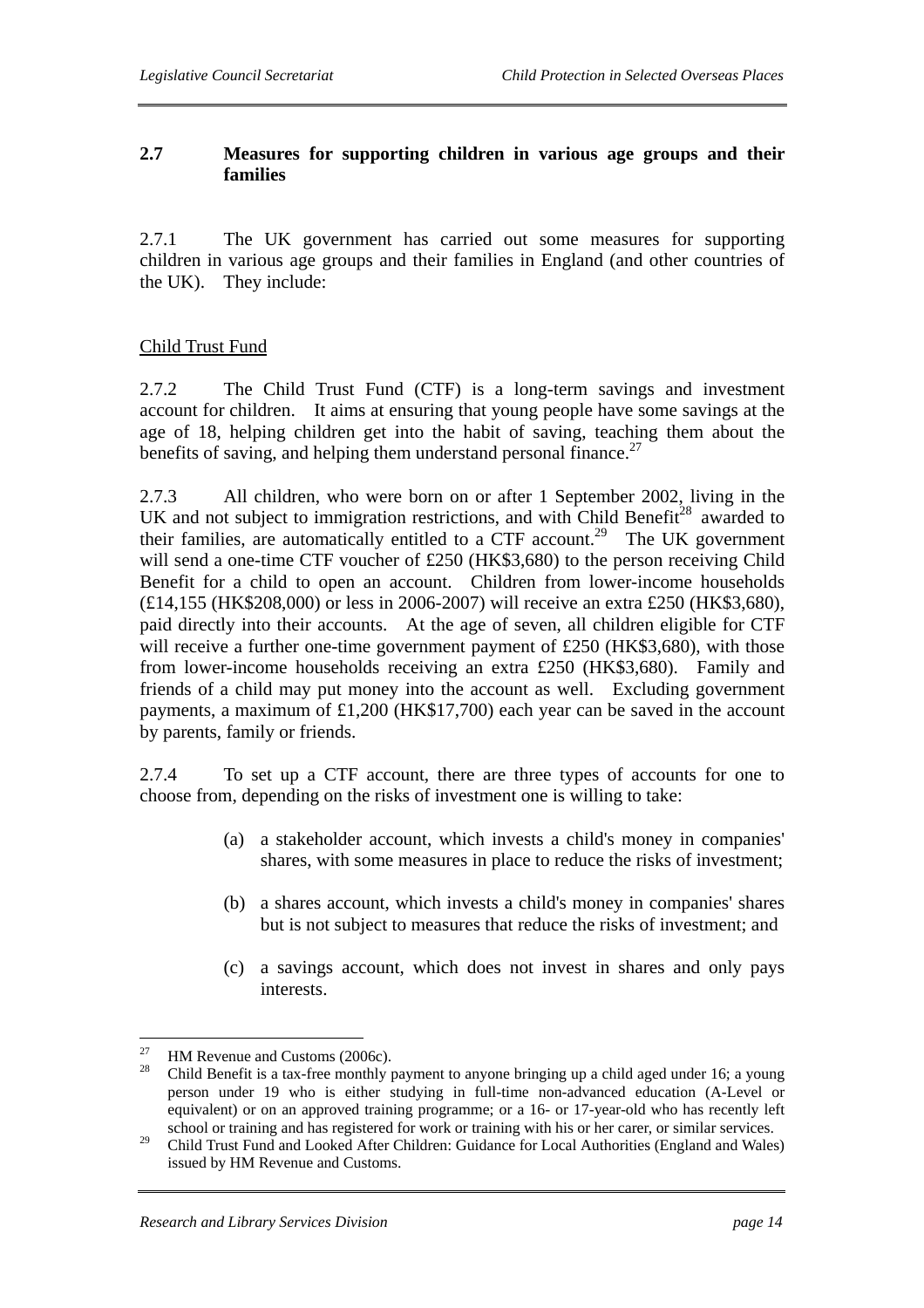2.7.5 The person who opens the account will be responsible for managing it until the child reaches the age of 16 when the child will take control. The money cannot be taken out of CTF once it has been put in. In essence, the account belongs to the child. At the age of 18, the child can choose to continue contributing to the account or use the money as he or she thinks best.

#### Local Network Fund for Children and Young People

2.7.6 Commencing in 2001, the Local Network Fund for Children and Young People is a seven-year programme delivered through a network of 57 voluntary organizations with community development and grant making experience. The programme supports small voluntary and community groups to develop projects and activities for children and young people aged 0-19. The Fund offers grants between £250 (HK\$3,680) and £7,000 (HK\$103,000). Projects or activities eligible for the Fund must fit the following themes that are consistent with the ECM outcomes:

- (a) Being healthy: activities that promote a healthy lifestyle, e.g. sports sessions, healthy eating classes and peer support programmes on drug misuse;
- (b) Staying safe: activities that contribute to child protection, e.g. anti-bullying projects, safe cycling groups and after-school clubs;
- (c) Enjoying and achieving: activities that help children and young people maximize their potential and develop skills, e.g. theatre arts groups, self advocacy skills programmes, cultural dance and music projects;
- (d) Making a positive contribution: activities that enable children and young people to use their skills and abilities to enhance their own lives and the lives of their community, e.g. conservation schemes, recycling programmes and mentoring projects; and
- (e) Achieving economic well-being: activities that help children and young people overcome income barriers, e.g. preparation for work and training and financial literacy classes.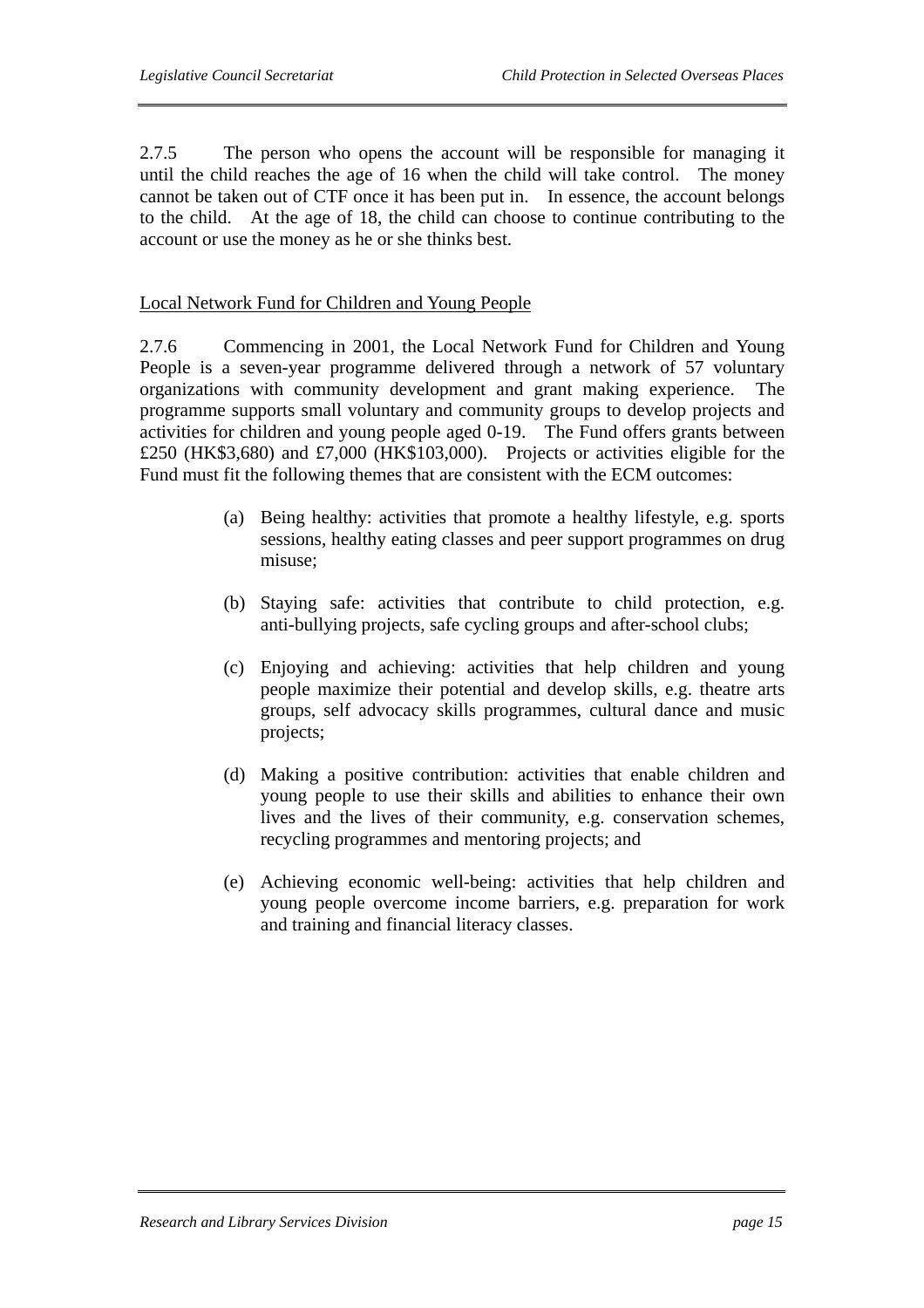#### Children's Fund

2.7.7 The Children's Fund was launched in November 2000. It aims at identifying at an early stage children and young people at risk of social exclusion, and making sure that they receive the necessary support. Its particular objectives include:

- (a) promoting attendance in school by 5- to 13-year-olds and helping them improve their educational performance;
- (b) ensuring that fewer young people aged 10-13 commit crime and fewer children aged 5 -13 are victims of crime;
- (c) reducing child health inequalities;
- (d) ensuring that children, young people and their families can access the necessary services; and
- (e) involving families in building the community's capacity to sustain the Children's Fund and thereby create pathways out of poverty.

2.7.8 The Children's Fund operates in all local areas. There are Children's Fund partnerships at the local level involved in delivering the Fund. The services are delivered in various locations ranging from schools to community centres, sports centres and other local venues. Each of the Children's Fund partnerships is overseen by one of the nine regional DfES teams located within government offices. For 2005-2008, DfES has allocated £411.5 million (HK\$6 billion) to the Children's Fund.

#### **2.8 Funding for child protection measures**

2.8.1 In 2004-2005 and 2005-2006, all CSAs in England received a Safeguarding Children grant of £90 million (HK\$1.3 billion) to help them respond to the recommendations in Lord Laming's Report. In addition, a local Change Fund grant of £15 million (HK\$221 million), for a 18-month period from September 2004 to March 2006, was allocated across all CSAs to help them set in place the Children's Trust arrangements.<sup>30</sup>

<sup>30</sup> Department for Education and Skills (2004b), pp. 27-28.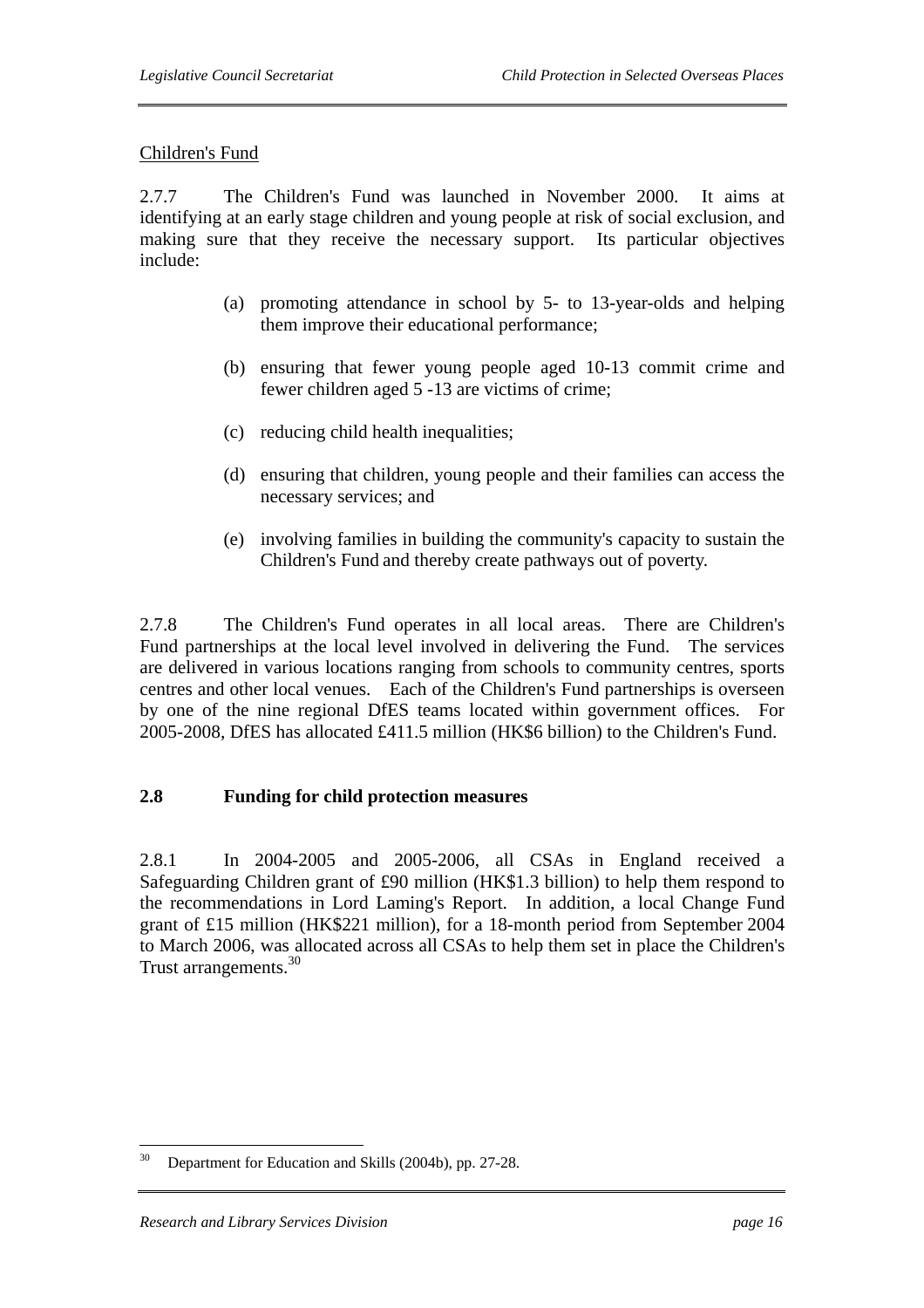### **2.9 Legal representation of children in court**

2.9.1 Children involved in public law proceedings are entitled to representation by a solicitor (usually from a private practice) appointed by a Children's Guardian<sup>31</sup> from the Children and Family Court Advisory and Support Service (CAFCASS).<sup>32</sup> In such cases, the children involved are made a party to the proceedings. However, children involved in private law proceedings under section 8 of *Children Act 1989* on "orders with respect to children in family proceedings" do not automatically have party status and the accompanying representation, unless the court makes an order to this effect under Rule 9.5 of the Family Proceedings Rules 1991, which allows a child to be legally represented by a solicitor. $33$ 

#### **2.10 Mechanisms for monitoring and reviewing the implementation of child protection measures**

2.10.1 There are mechanisms at both the local and national levels to monitor the implementation of child protection measures and safeguard children's rights.

#### Local supervision

2.10.2 Under the *Children Act 2004*, the Secretary of State for Education and Skills may request two or more of the inspectorates to conduct a review of particular children's services in an area the Secretary specifies. The Act also empowers two or more of the inspectorates to conduct a review of children's services in a particular area under CSA on their own initiative. The main purpose of such reviews is to consider the quality of children's services and how the bodies providing those services work together.<sup>34</sup>

 $31$ 31 CAFCASS, pp. 1-5. Children's Guardians are appointed by the court to represent the rights and interests of children in cases that involve social services. They are independent of courts, social services, education and health authorities, and everyone else involved in such cases. They are qualified in social work, and trained and experienced in working with children and families.

They may work for CAFCASS or may be self-employed and contracted by CAFCASS.<br><sup>32</sup> CAFCASS is a non-departmental public body sponsored by DfES. Its functions, set out in the *Criminal Justice and Court Services Act 2000*, relate to the welfare of children in family

proceedings.<br>
33 Department for Constitutional Affairs (2006), p. 4.<br>
34 Sections 20.24 Children A tt 2004.

Sections 20-24, *Children Act 2004*.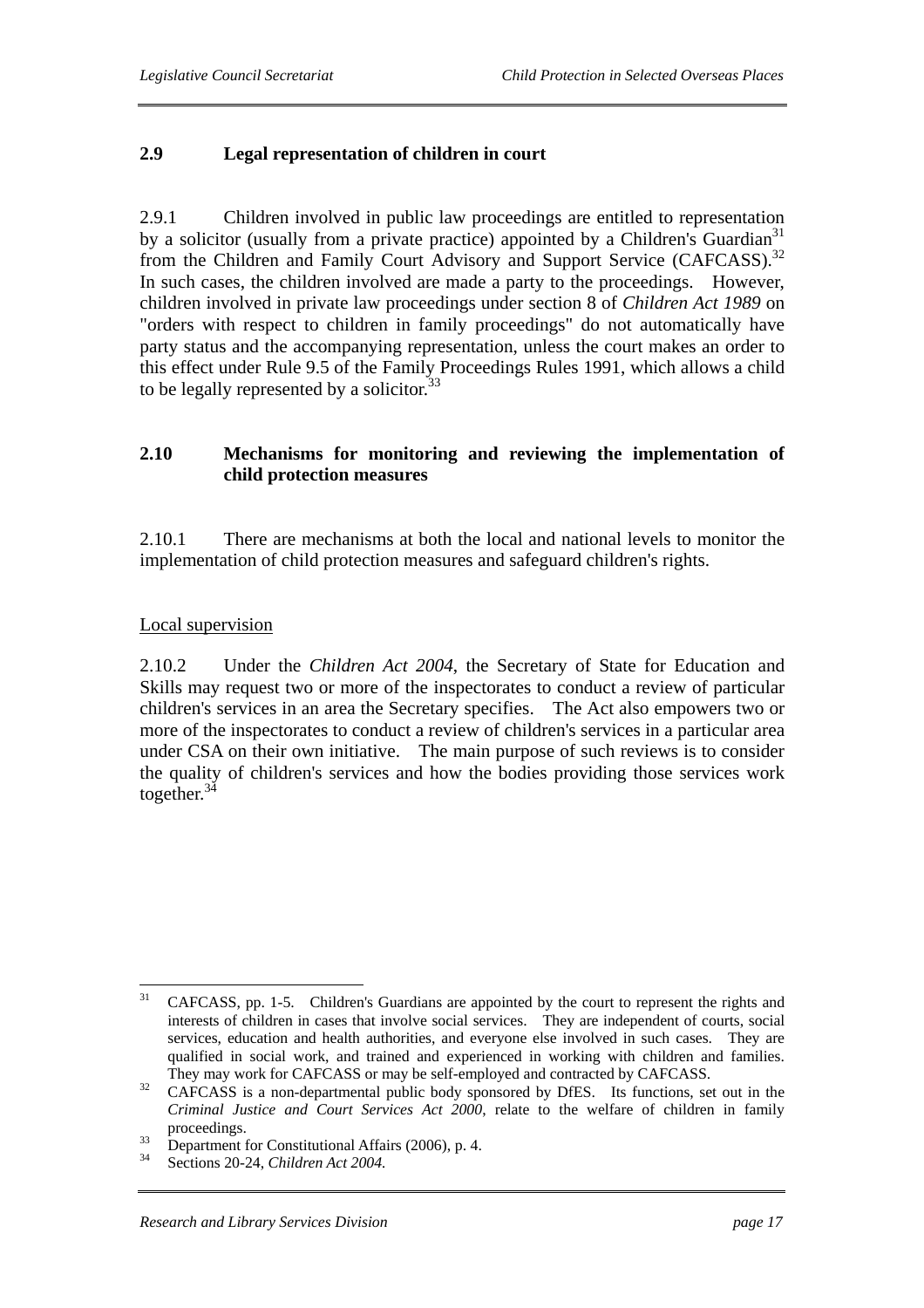#### Supervision by the UK government

2.10.3 At the Ministerial level, a new Cabinet sub-committee formed in 2004 not only oversees the general progress of reforms in children's services but also looks in detail at key children's issues, such as youth crime, teenage pregnancy, workforce reform and information sharing. The sub-committee is chaired by the Secretary of State for Education and Skills, and its membership includes all the key departments relating to children's services.

#### Children's Commissioner for England

2.10.4 England is the last of the four countries comprising the UK to have a Children's Commissioner.<sup>35</sup> Established by the *Children Act 2004*, the Children's Commissioner for England is a "non-departmental public body", $36$  which has the function of "promoting awareness of the views and interests of children in England". $37$ The first Commissioner, working on a full-time basis, was appointed by the Secretary of State for Education and Skills in April 2005.

#### *Functions*

- 2.10.5 The Commissioner is empowered to:  $38$ 
	- (a) encourage persons exercising functions or engaging in activities affecting children to take account of the children's views and interests;
	- (b) advise the Secretary of State for Education and Skills on the views and interests of children; and
	- (c) consider or examine the operation of the complaint procedures or any other matters relating to the interests of children, and publish a report on these matters.

<sup>35</sup> 35 In the UK, Wales established the Children's Commissioner for Wales in 2001, while Scotland and Northern Island set up the Commissioner for Children and Young People for Scotland and the Commissioner for Children and Young People for Northern Ireland in 2003 respectively. Like that for England, the posts in these three countries are statutorily prescribed.<br>
Office of the Children's Commissioner (2006), p. 3.<br>  $3^7$ 

<sup>37</sup> Section 2(1), *Children Act 2004*. 38 Section 2(2), *Children Act 2004*.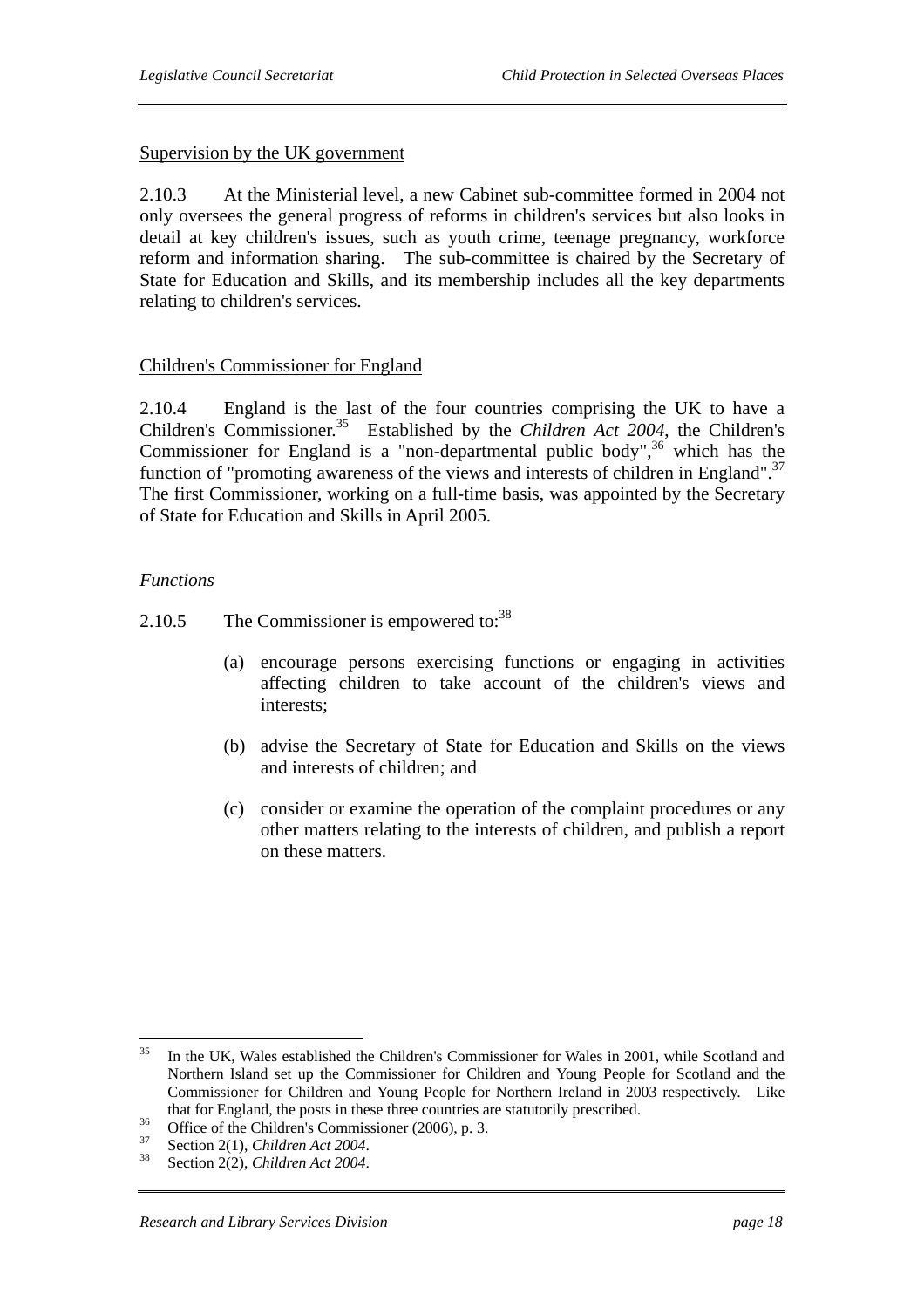2.10.6 In general, the Commissioner is concerned with all people under the age of 18 and those over 18 but under 21 who have been looked after by CSAs at any time after attaining the age of 16 or have a learning disability. In particular, the Commissioner has to pay regard to the United Nations Convention on the Rights of the Child when he or she determines what constitutes the interests of children under the age of  $18^{39}$ 

2.10.7 According to DfES, the Commissioner is expected to actively gather and understand the views of children from all backgrounds. The Commissioner is also expected to use his or her own judgement in determining the interests of children, which may not always be the same as their own wishes, especially with younger children.<sup>40</sup> In carrying out his or her functions, the Commissioner should have particular regard to the five aspects of children's well-being stated in the *Children Act 2004*, as mentioned in **paragraph 2.3.2**. It is intended that the five aspects form the framework for the Commissioner to monitor the delivery and effectiveness of the UK government's child protection measures.

#### *Power to initiate inquiries*

2.10.8 The Commissioner is empowered to initiate inquiries into a case of an individual child in England, but the case concerned must "raise issues of public policy of relevance to other children", and the Commissioner is satisfied that the inquiry "would not duplicate work that is the function of another person" (having consulted such persons as the Commissioner considers appropriate).<sup>41</sup> Before holding an inquiry, the Commissioner must consult the Secretary of State for Education and Skills, who may offer guidance but has no power to veto the inquiry.<sup>42</sup> When carrying out an inquiry, the Commissioner may summon people to attend to give evidence or produce documents. It will be an offence to disobey a summons by, for example, refusing to give evidence or tampering with documentary evidence.<sup>43</sup>

2.10.9 After completing an inquiry, the Commissioner must publish a report containing his or her recommendations, and send a copy of it to the Secretary of State for Education and Skills. The Commissioner may require persons with statutory functions that are subject to his or her recommendations to inform the Commissioner of what action they have taken or propose to take in response to the recommendations.44

<sup>39</sup> <sup>39</sup> Sections 2(11) and (12) and 9 (1) and (2), *Children Act* 2004.<br><sup>40</sup> Explanatory Note, *Children Act* 2004, p. 2.<br><sup>41</sup> Section 3(1) and (2), *Children Act* 2004.<br><sup>42</sup> Explanatory Note, *Children Act* 2004, p. 6.<br><sup>43</sup>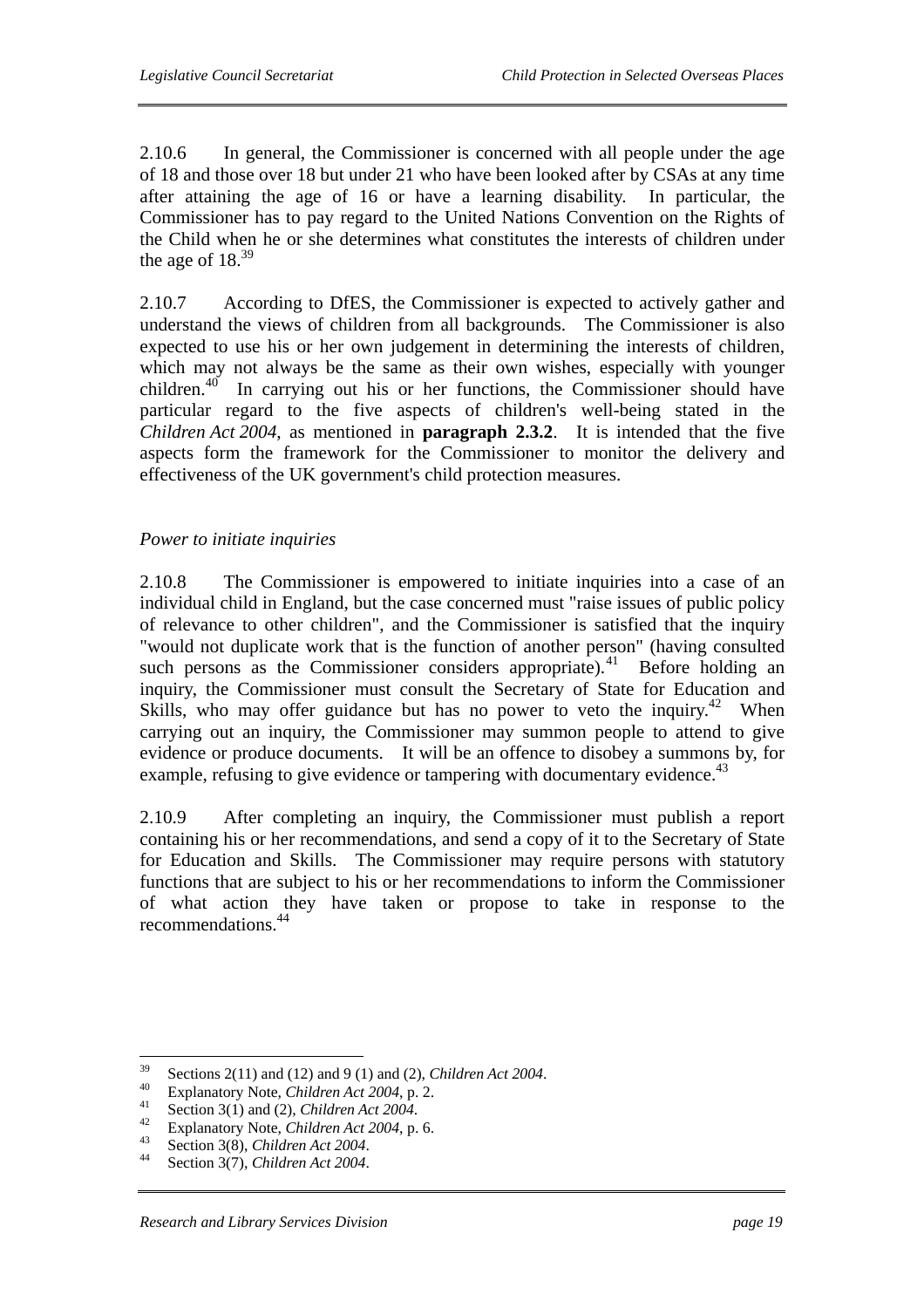2.10.10 On the other hand, the Secretary of State for Education and Skills may direct the Commissioner to hold an inquiry into the case of an individual child in England, if he or she considers that the case "raises issues of relevance to other children".45

#### *Accountability*

2.10.11 The Commissioner must report annually on what he or she has done and found, and the matters he or she intends to consider or research in the next financial year. The Commissioner must send his or her annual report to the Secretary of State for Education and Skills, who must as soon as possible lay the report unchanged before the UK Parliament.<sup>46</sup> The Commissioner must, as he or she thinks The Commissioner must, as he or she thinks appropriate, produce a child-friendly version of his or her annual report.

#### *Budget and remuneration*

2.10.12 The budget of the Office of the Commissioner was set by DfES at £3 million (HK\$44 million) per annum for the three-year period of 2005-2006 to 2007-2008.<sup>47</sup> The Commissioner's remuneration is reviewed by the Permanent Secretary in DfES, in line with the average senior civil service pay increases. In 2005-2006, the Commissioner's annual pay ranges from £130,000 (HK\$1,900,000) to £135,000 (HK\$1,990,000).

 $45$ 

<sup>45</sup> Section 4(1), *Children Act 2004*.<br>
46 Section 8(3), *Children Act 2004*, and Explanatory Notes, *Children Act 2004*, p. 9.<br>
47 Office of the Children's Commissioner (2006), p. 35.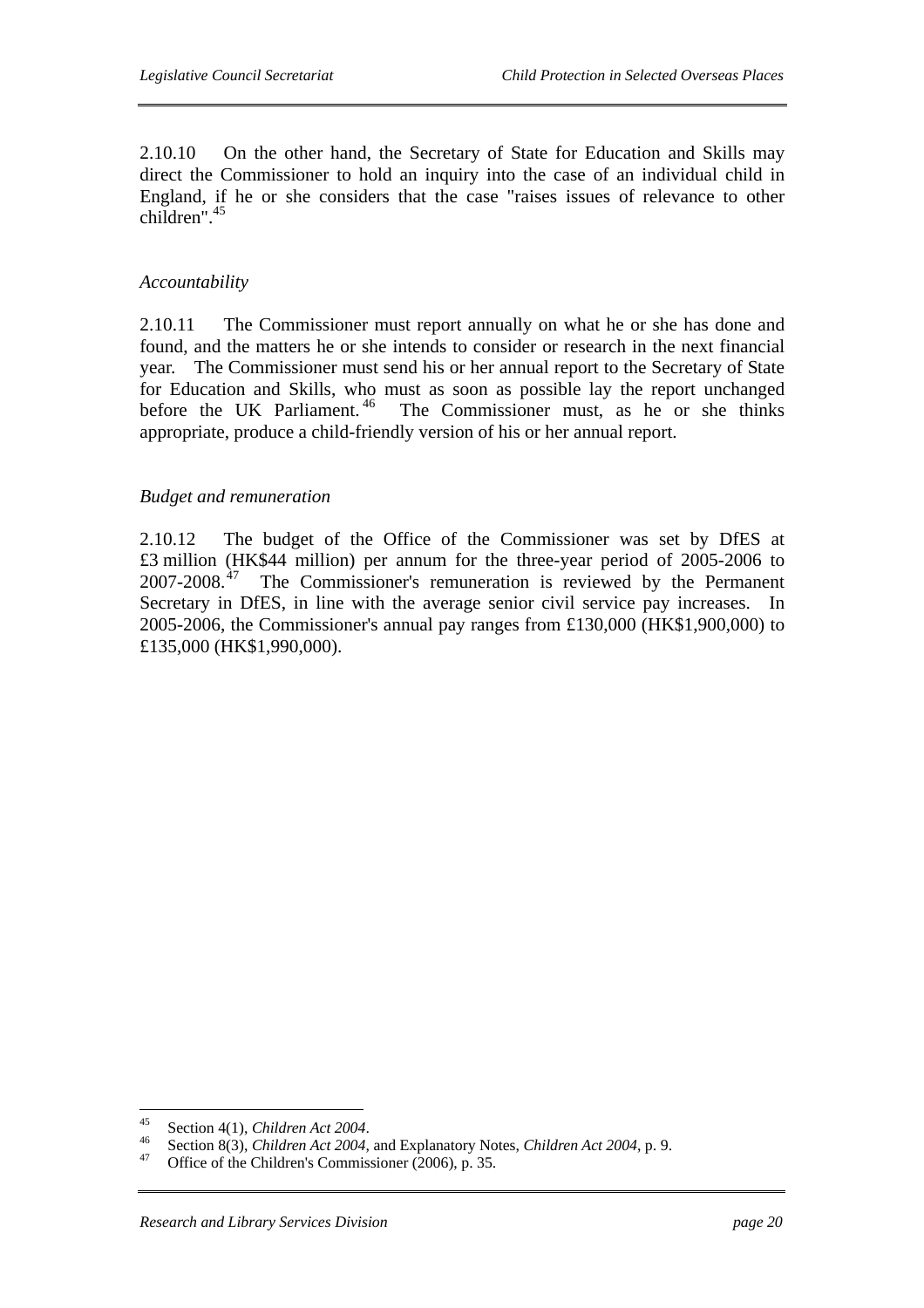## **Chapter 3 – The Province of Ontario in Canada**

#### **3.1 Background**

3.1.1 In Ontario, child protection services as part of the child welfare system have been undergoing what the Ontario government calls a "transformation" in recent years. The transformation was mainly prompted by a substantial increase in the number of child abuse and neglect cases in the past decade. The number of children suspected of being abused or neglected and hence investigated by child protection agencies almost tripled from 45 000 in 1993 to 130 000 in 2003. The number of children admitted to the care of such agencies also increased from 10 000 in the early 1990s to more than 18 000 in 2003.

3.1.2 In October 2003, the Ontario government indicated its commitment to children and young people by creating the Ministry of Children and Youth Services (MCYS), the first new ministry in Ontario in 20 years. Most government-funded children and youth programmes, such as those managed by the Ministry of Community and Social Services, the Ministry of Health and Long-Term Care and the Ministry of Community Safety and Correctional Services were transferred to MCYS. Some children and youth programmes provided by the Ministry of Education, the Ministry of Citizenship and Immigration, the Ministry of Culture and the Ministry of Tourism and Recreation have continued to be delivered by those ministries, but MCYS has worked closely with them to plan and co-ordinate such programmes.

3.1.3 In November 2003, MCYS issued the Child Welfare Program Evaluation Report,<sup>48</sup> which concluded that the rate of increase in expenditures in child welfare services, including child protection services, was not sustainable, unless government policies, the funding framework and the mode of service delivery were modified. The Report called for a major transformation of the child welfare system. Following the publication of the Child Welfare Program Evaluation Report, MCYS created in April 2004 the Child Welfare Secretariat, a body responsible for implementing the recommendations of the Report.

3.1.4 In June 2005, the Ontario government launched the Child Welfare Transformation Agenda to strengthen its child welfare system in Ontario.49 The Transformation Agenda aims to make children and young people not only "safe from harm" but also "healthy and active", "ready to learn at all ages", "valued, involved and responsible", and "economically secure". Accordingly, besides a number of early intervention and prevention measures for children and young people at risk, the Transformation Agenda includes measures to foster healthy development for children and young people in their families and communities.<sup>50</sup> Details of the Transformation Agenda are discussed in **section 3.5**.

<sup>48</sup> <sup>48</sup> Ministry of Children and Youth Services (2003b).

<sup>&</sup>lt;sup>49</sup> Ministry of Children and Youth Services (2005d).

Ministry of Children and Youth Services (2005d), p. 2.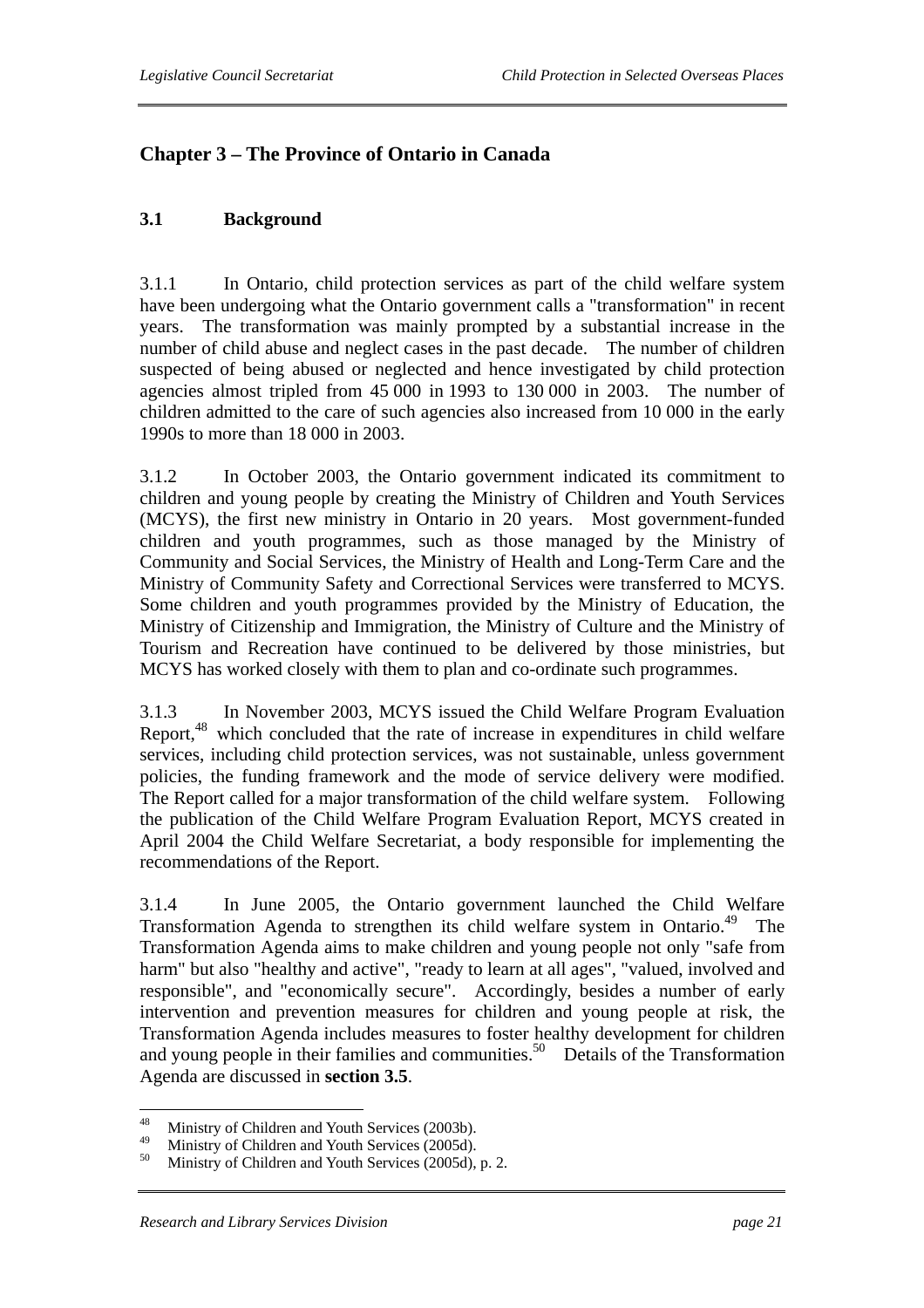#### **3.2 Legal framework**

3.2.1 In Ontario, the *Child and Family Services Act (CFSA)* provides the primary statutory framework for child protection services. Its paramount purpose is to "promote the best interests, protection and well-being of children". It sets out what a child "in need of protection" means*,* <sup>51</sup> and authorizes Children Aid Societies (CASs), which are local, non-government and non-profit child welfare agencies, to provide child protection services. The core aspects of CFSA include: $52$ 

- (a) members of the public, especially those performing professional or official duties with respect to children,<sup>53</sup> must report suspected child abuse or neglect cases directly to CAS, and such a duty cannot be delegated to anyone;  $54$
- (b) family autonomy should be preserved if possible in that while parents may need help in caring for their children, that help should give support to the autonomy and integrity of the family unit and, wherever possible, be provided on the basis of mutual consent;
- (c) the least disruptive course of action available and appropriate in a particular case to help a child should be considered; and
- (d) services for children should: respect a child's need for continuity of care and stable relationships within a family and the cultural environment; take into account physical, cultural, emotional, spiritual, mental and developmental needs and differences among children; provide early assessment, planning and decision-making to achieve permanent plans for the child in accordance with his or her best interests; and include the participation of the child, his or her parents and relatives and members of the child's extended family and community, where appropriate.

<sup>51</sup> 

<sup>51</sup> Section 72(1), *Child and Family Services Act*. 52 Section 1(2), *Child and Family Services Act*. 53 Section 72(4), *Child and Family Services Act*. CFSA recognizes that people performing professional or official duties with respect to children should have a special awareness of the signs of child abuse and neglect and a particular responsibility to report their suspicions. Therefore, any of them failing to report a suspicion that a child is or may be in need of protection is liable on conviction to a fine of up to CAN\$1,000 (HK\$6,700), if he or she has obtained the information on

which that suspicion is based in the course of his or her duties.<br>Section 72(3), *Child and Family Services Act*.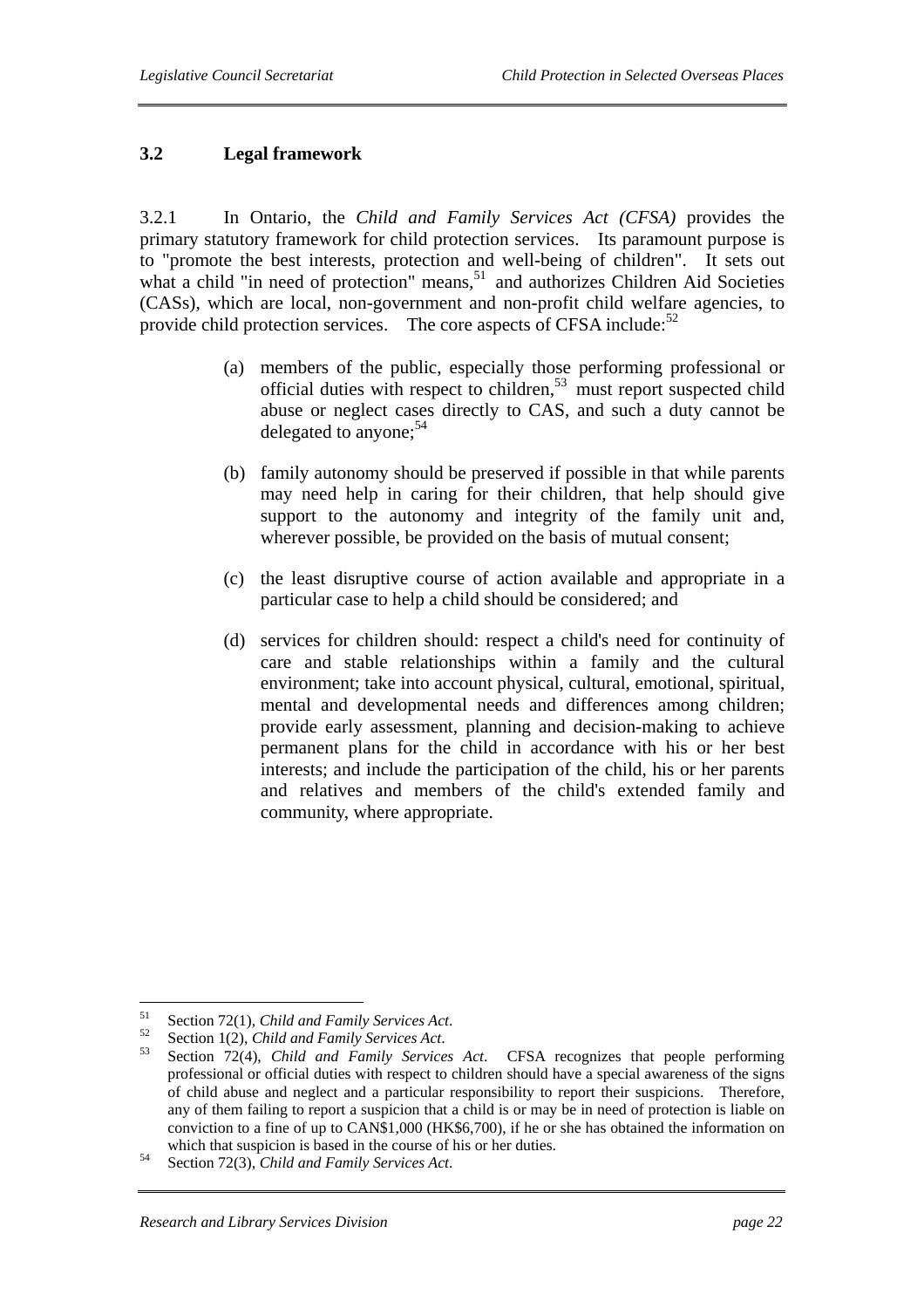#### **3.3 Guiding principles**

3.3.1 MCYS has identified the following five principles to guide its policy development and implementation for the transformation of child protection services in particular and child welfare in general:<sup>55</sup>

- (a) "outcome focused" in that "programme, policy, funding and legislative directions will achieve better child welfare outcomes in the areas of child safety, permanency and child well-being";
- (b) under a "balanced service approach" in that "change to policy and practice will maintain a strong emphasis on child safety, build on family and community strengths, encourage prevention and early intervention and achieve continuity of care and relationships for child and youth";
- (c) "research-based" in that "best practice and research will help guide Ontario's child welfare transformation", and "a research and evaluation agenda will track key policies implemented by the Ministry";
- (d) "sustainable and flexible" in that "policy, practice and funding solutions will acknowledge Ontario's diversity" and "solutions must be sustainable, flexible and equitable", while "planning must be multi-year focused"; and
- (e) "accountable and integrated" in that "government and governance structures and process will focus on ends, not means", and "better child welfare outcomes will be encouraged through integrated efforts within and between sectors".

<sup>55</sup> Ministry of Children and Youth Services (2005d), pp. 7-8.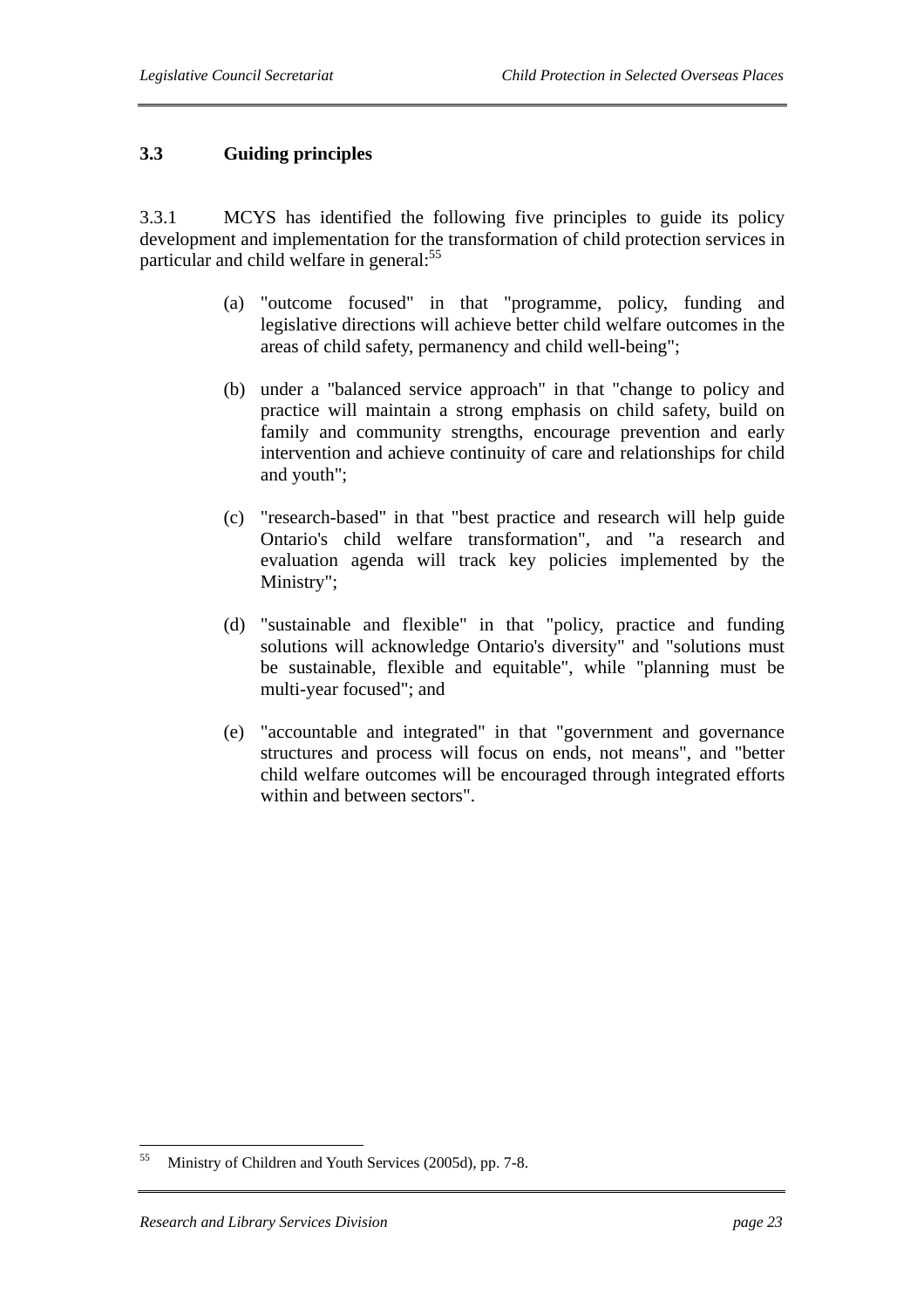#### **3.4 Mode of service provision**

3.4.1 In Ontario, child protection services stipulated in CFSA are not provided by MCYS or other central government agencies but by the 53 CASs approved and funded by MCYS.<sup>56</sup>

#### Children's Aid Societies

3.4.2 Under CFSA, each CAS is responsible for providing child protection services in its specified territorial jurisdiction.<sup>57</sup> Its statutory functions include:<sup>58</sup>

- (a) investigating allegations or evidence that children who are under the age of 16, in the care of CAS or under the supervision of CAS may be in need of protection, and protecting those children where necessary;
- (b) providing guidance, counselling and other services to families for the protection of children or prevention of circumstances requiring the protection of children;
- (c) providing care or supervision for children assigned to CAS; and
- (d) placing children for adoption.

3.4.3 Each CAS is governed by a volunteer Board of Directors, which is accountable to MCYS. The Board is responsible for setting policies and strategic directions, approving service plans and budgets, and appointing a Local Director responsible for the daily management of CAS. The Local Director's statutory responsibilities include:59

- (a) advising and supervising the daily operation of CAS;
- (b) inspecting the operation and records of CAS, or directing and supervising such inspection;

<sup>56</sup> 56 Section 19, *Child and Family Services Act.* The first CAS, the Toronto Children's Aid Society, was established as a charitable organization by a group of citizens in 1891. In 1893, the Toronto CAS became a semi-public agency in that while having a private board of directors, it was empowered by the *Children's Protection Act* to apprehend children, act as the legal guardian of a child, and collect a "reasonable sum" from the municipality for the maintenance of wards in CAS. By 1907, more than 60 CASs were operating in Ontario. In 1912, the Associated Children's Aid Societies of Ontario, the predecessor of the current Ontario Association of Children's Aid Societies, was founded to promote child welfare and co-ordinate the work of all CASs.<br>
Section 15(2), *Child and Family Services Act.*<br>
Section 15(3), *Child and Family Services Act.*<br>
Sections 16 and 17, *Child and Family Services A*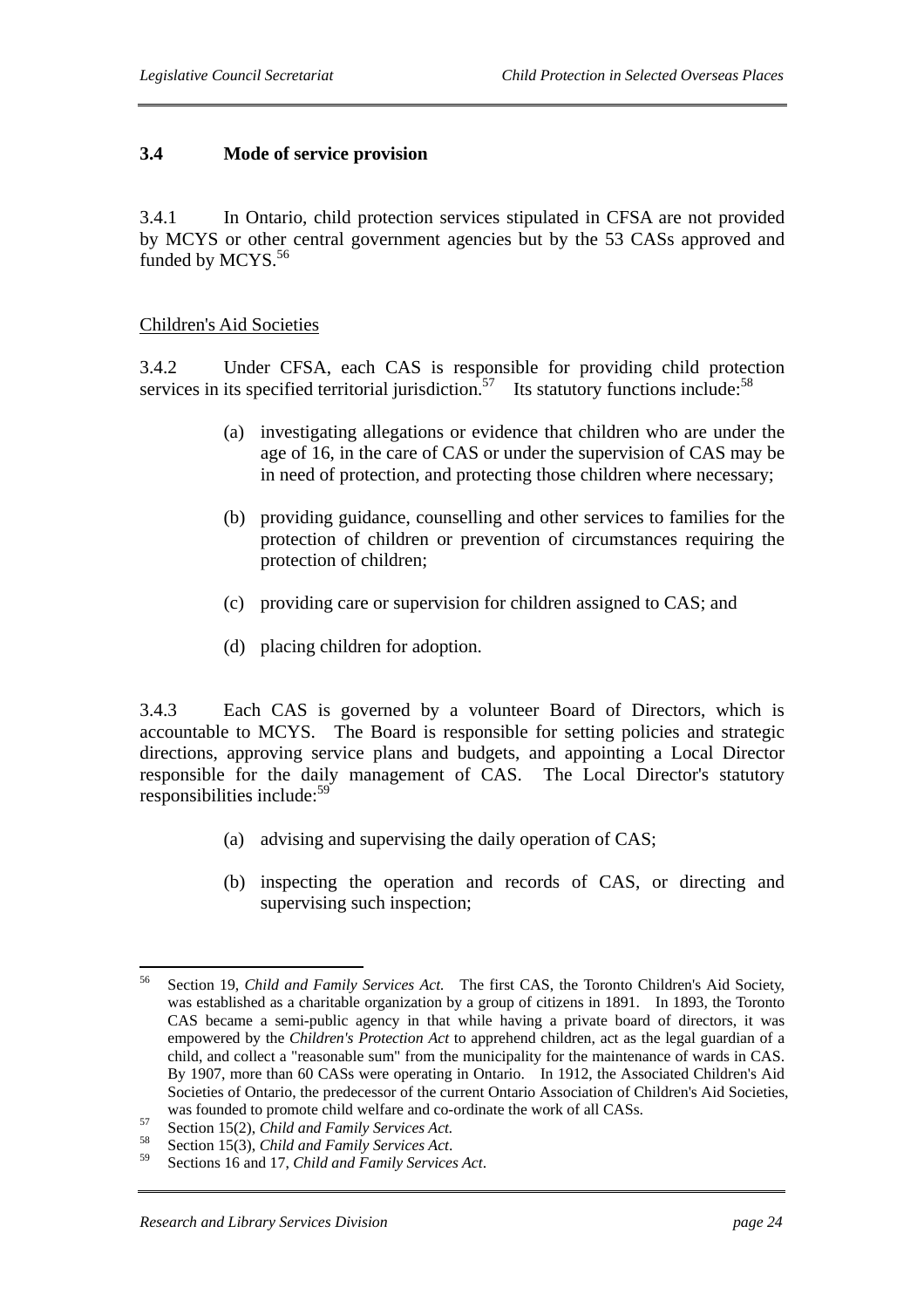- (c) inspecting places where children in the care of CAS are placed, or directing and supervising such inspection; and
- (d) ensuring that CAS provides the prescribed standard of services and follows the prescribed procedures and practices.

3.4.4 The services, governance and administrative responsibilities of CASs are evaluated by the Accreditation Programme run by the Ontario Association of Children's Aid Societies, which is a membership organization representing the 53 CASs. The Accreditation Programme aims at promoting the quality and accountability of child protection and welfare services across Ontario. Standards have been developed in areas such as agency governance and administration, agency in the community, children in care, family service, foster care, human resources and volunteer services. These standards are developed and reviewed regularly along the changes in practice, legislation and government policies and the demand for greater accountability. The Accreditation Programme operates on a four-year accreditation cycle. A review is conducted every four years to determine those CASs meeting all the requirements for accreditation.

#### Role of government

3.4.5 The role of MCYS in child protection is to "fund, legislate and monitor the child welfare system". $^{60}$  MCYS provides all the required funding for CASs. CFSA gives the Minister of MCYS the authority to develop policies and programmes for a range of child protection and welfare services, including the monitoring of CASs. MCYS has nine regional offices that co-ordinate child protection and welfare service planning and monitor the activities of CASs in their territorial jurisdictions. In addition, MCYS has the mandate to influence other ministries to assess their policies and programmes affecting children and young people.

#### **3.5 Government intervention strategy**

3.5.1 Under the Child Welfare Transformation Agenda, early intervention is considered as the core of the Ontario government's child protection services because it "will reduce the need for more intrusive and costly public services later and will lead to better outcomes for children and youth"*.* 61 The major early intervention measures adopted by the Ontario government are discussed in the following paragraphs.

<sup>60</sup> <sup>60</sup> Ministry of Children and Youth Services (2006a).

Ministry of Children and Youth Services (2005d), p. 2.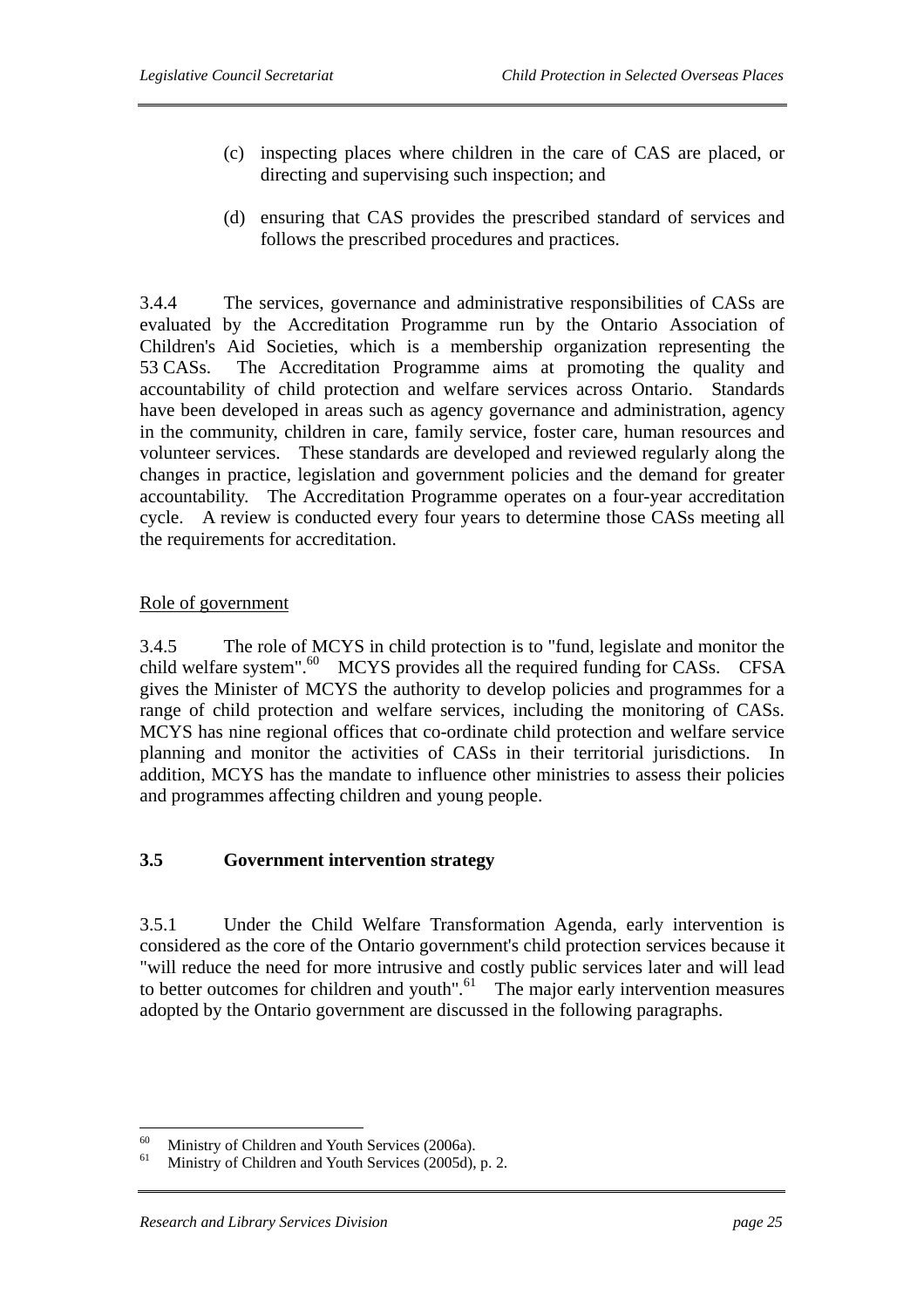#### Youth intervention centres

3.5.2 In response to the 2002-enacted federal *Youth Criminal Justice Act*, which aims at reducing the overuse of custody and detention in Canada, the Ontario government has pledged in 2006 to provide CAN\$9.5 million (HK\$64 million), up from CAN\$7.5 million (HK\$50 million) in 2005, to establish 12 new and support 15 existing youth intervention centres. These centres provide community alternatives to custody programmes for lower-risk young people aged 12 to 17 who have broken the law. At these centres, which are non-residential, such young people are required to participate in programmes appropriate to their assessed needs, such as anger management, anti-violence programmes, skills, counselling, peer relationships and employment readiness. Those who do not participate as required may be returned to youth court for further action.

#### Youth Opportunities Strategy

3.5.3 In February 2006, MCYS launched the Youth Opportunities Strategy, which involves an initial investment of at least CAN\$28 million (HK\$190 million) during 2006-2008 to strengthen the provision of prevention and early intervention services for young people who need help to overcome their difficulties. The Strategy includes:<sup>62</sup>

- (a) the Youth Outreach Worker Programme, which provides funding to community agencies to hire in 2006-2007 an additional 62 youth outreach workers responsible for connecting young people in high-risk communities with services that address their needs;
- (b) the Summer Jobs for Youth Programme, which aims at providing job opportunities to young people aged 15 to 18. In 2006, the Ontario government invested about CAN\$2.6 million (HK\$18 million) to deliver the programme for 800 young people from high-risk communities. In 2007, the Ontario government will provide an additional CAN\$5.3 million (HK\$36 million) to expand the programme for up to 1 650 young people from those communities;
- (c) the Youth-in-Policing Initiative launched by MCYS in partnership with the Toronto Police Service. In 2006-2007, at least 150 young people aged 14 to 17 have been or will be placed in summer jobs with various departments of the Toronto Police Service, such as information technology, forensic identification, community events, traffic safety and the marine unit;

<sup>62</sup> Ministry of Finance (2006).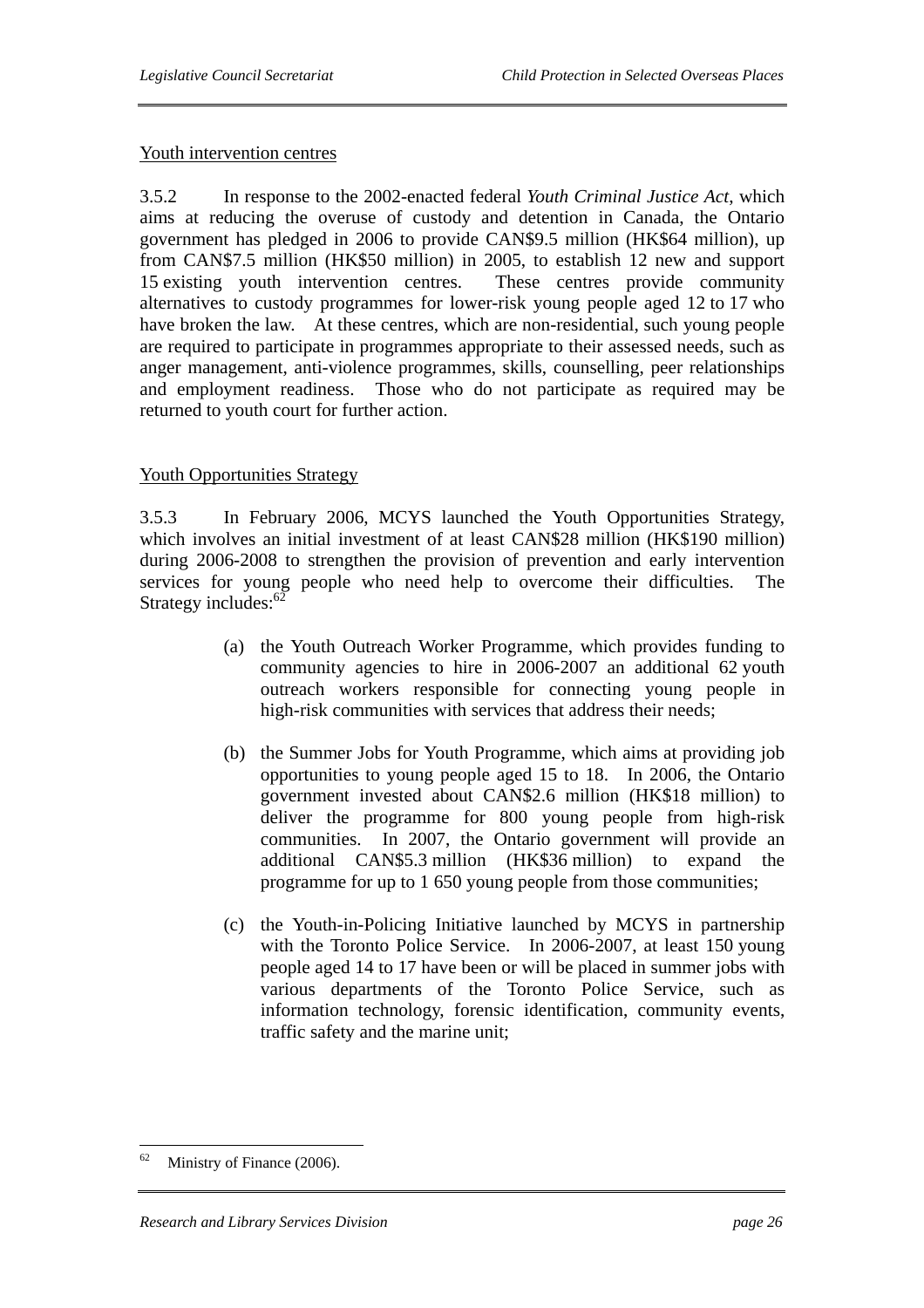- (d) piloting in six high schools a school-based prevention programme, which uses peer mediation and role modelling activities to help prevent disruptive behaviour among students; and
- (e) committing CAN\$52 million (HK\$35 million) in 2006 to help 56 000 young people find jobs or start their own businesses.

#### Best Start

3.5.4 To reduce the need for more intrusive and costly child protection intervention services, in November 2004, the Ontario government introduced the Best Start project to foster the healthy development for children and young people in their families and communities. Best Start is an early learning and care project aimed at establishing an integrated local network of services that helps children aged up to six to be ready and eager to learn by the time they enter school. MCYS considers Best Start as "the largest investment in child care and early child development in Ontario's history".<sup>63</sup> The implementation of Best Start is led by MCYS in partnership with other ministries relating to education, health and long-term care, community and social services, culture, and tourism and recreation.

- 3.5.5 When fully implemented by 2015, Best Start is expected to involve:<sup>64</sup>
	- (a) 25 000 new licensed child care spaces (about 20% of the current total licensed child spaces) by the end of 2008 for children in junior and senior kindergartens and for children aged up to four;
	- (b) additional child care subsidies, which allow more families to access quality and affordable child care spaces;
	- (c) establishment of a local network of early learning and care hubs in every local community where children and parents can access one-stop welfare services, including early learning, care and parenting services, specialized services such as mental health and speech and language resources; and
	- (d) an early and on-going screening for all newborns by public health nurses to identify potential issues, needs and risks, and a check-up for all 18-month-old children.

 $\overline{a}$ 

<sup>63 &</sup>quot;McGuinty Government expands Best Start Plan for Children", Ministry of Children and Youth Services, 28 July 2005, available from: http://www.children.gov.on.ca/CS?en/newsRoom/newsReleases/050728.htm [Accessed November 2006]. 64 Ministry of Children and Youth Services. (2005) and "McGuinty Government expands Best Start

Plan for Children", Ministry of Children and Youth Services, 28 July 2005, available from: http://www.children.gov.on.ca/CS?en/newsRoom/newsReleases/050728.htm [Accessed November 2006].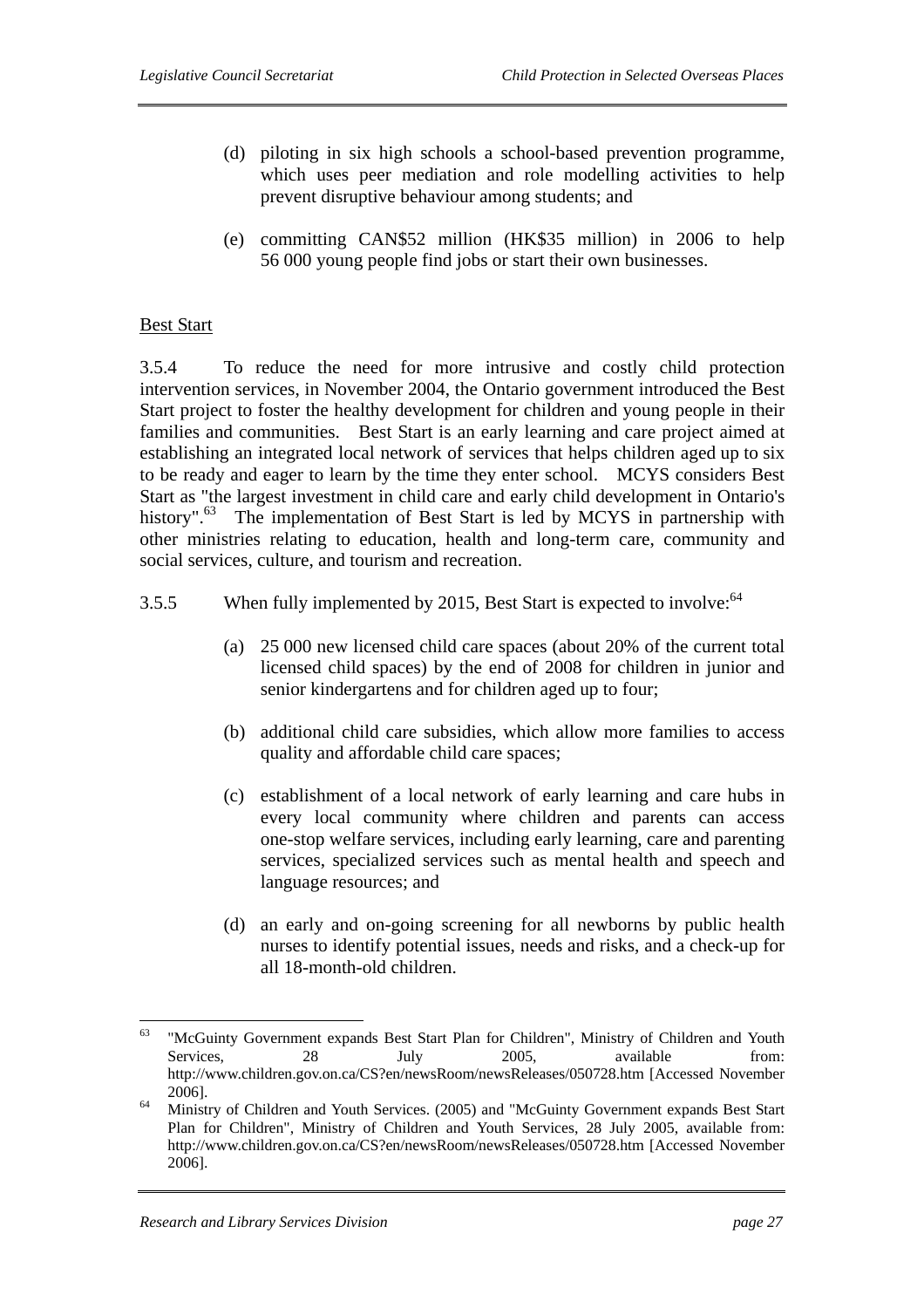3.5.6 The Ontario government has established three expert panels to guide Best Start implementation:

- (a) the 18-month Well Baby Expert Panel responsible for developing strategies for a province-wide developmental assessment for every child at 18 months of age in Ontario;
- (b) the Expert Panel on an Early Learning Programme responsible for developing a learning programme for pre-school children that can link to junior and senior kindergarten learning programme and ultimately become a single integrated learning programme for children in pre-schools and junior and senior kindergartens; and
- (c) the Expert Panel on Quality and Human Resources responsible for looking at recruitment and retention of qualified early childhood education professionals and ways to improve quality licensed and informal child care.

3.5.7 To implement Best Start, the Ontario government signed the Early Learning and Child Care (ELCC) agreement with the federal government in 2004. Under the agreement, the federal government was supposed to provide Ontario with CAN\$1.9 billion (HK\$12.8 billion) over five years for such purpose. However, the new federal government has given notice to terminate the ELCC agreement, taking away CAN\$1.4 billion (HK\$9.4 billion) intended for child care spaces and fee subsidies for working families. Without sustained federal financial support, the Ontario government has indicated that it cannot enhance the child care system as originally planned. The Ontario government is still urging the federal government to reconsider and honour the ELCC agreement.<sup>65</sup>

#### Encouraging young people to engage in community sport and recreation

3.5.8 Under ACTIVE2010, a strategy launched by the Ministry of Health Promotion to develop a sports and physical activity system for improving the health and quality of life of Ontarians, sport is identified as having "the potential to become a constructive outlet for youth at risk, keeping them engaged in positive and productive activities". The Ontario government has pledged to invest CAN\$12 million (HK\$81 million) in provincial and community sports and CAN\$5 million (HK\$34 million) in the Communities in Action Fund to support physical activities and local sports and recreation initiatives.

 $\overline{a}$ 

<sup>&</sup>lt;sup>65</sup> Ministry of Finance (2006).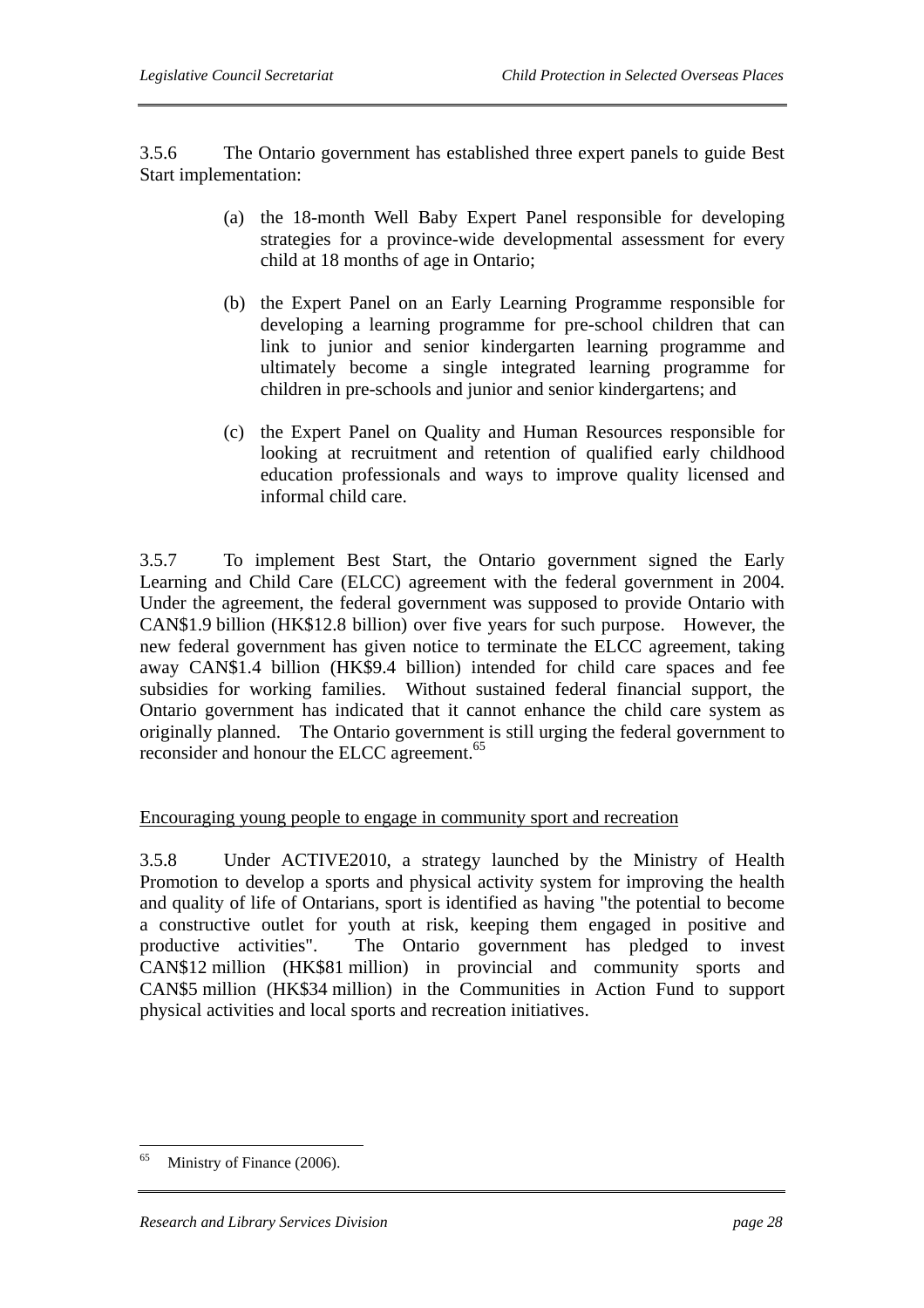### **3.6 Other measures supporting children in various age groups and their families**

3.6.1 Besides addressing the immediate and critical needs of children and young people at risk, the Ontario government has introduced a number of measures supporting children and young people in various age groups and their families.

#### Youth Challenge Fund

3.6.2 In February 2006, the Ontario government established a special-purpose charitable trust fund called the Youth Challenge Fund. The Fund's mission is to mobilize the community's resources in support of young people, invest in effective programmes for young people and promote a sustained and co-ordinated response to youth development. It targets youngsters aged 11-24 who face significant barriers and inequality and are residing in the 13 priority neighbourhoods in Toronto.

3.6.3 The Ontario government has provided a start-up funding of CAN\$15 million (HK\$101 million) for the Fund. The Fund is called a "challenge" fund because the Ontario government has "challenged" the private sector to match the government's start-up funding. The Ontario government has committed an additional CAN\$15 million (HK\$101 million) over the next three years to match private sector contributions, for a potential total funding of up to CAN\$45 million (HK\$303 million). Members of the public can also make donations directly to the Fund.

3.6.4 The Fund receives applications for funding. Only youth groups with an idea, grass-roots youth-led initiatives, non-profit organizations, community networks and coalitions, foundations and public institutions are eligible to apply.<sup>66</sup> Each application must be supported by three references, one of whom must be a young person.

3.6.5 In its first year, the Fund is intended to support the following three types of projects:<sup>67</sup>

> (a) Building Great Ideas, under which a successful applicant can get a one-time grant of up to CAN\$50,000 (HK\$337,000) to develop and realize a good idea;

<sup>66</sup> Public institutions can only apply for new programmes in which youth and community organizations are involved. Individuals, for-profit organizations, organizations whose main purpose is political activity and religious groups which do not clearly separate religious and social

service activities cannot apply for the Fund.<br>
<sup>67</sup> Youth Challenge Fund (2006a) and (2006b).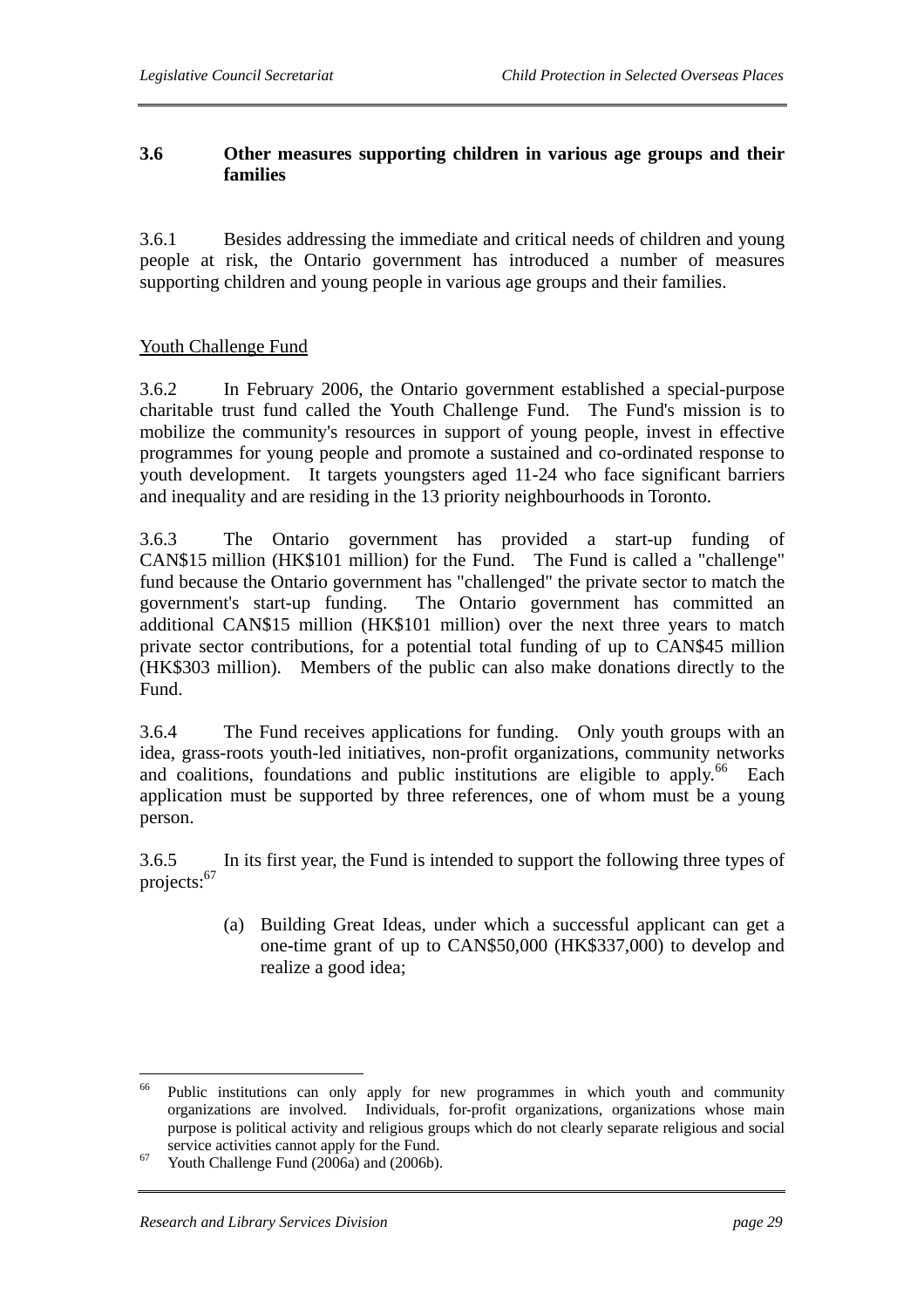- (b) Creating Youth Spaces, under which a successful applicant can get a one-time grant of up to CAN\$50,000 (HK\$337,000) to purchase equipment and supplies or develop a plan to create new spaces for young people, or a one-time grant of up to CAN\$250,000 (HK\$1,690,000) to renovate or expand existing spaces for young people; and
- (c) Investing in Youth, under which a successful applicant can get a grant of up to CAN\$450,000 (HK\$3 million) to expand or create new programmes that can build youth leadership, improve learning and education for young people, generate income for young people through innovative or entrepreneurial ideas, or inspire young people through participation in arts and culture or recreation.

3.6.6 The Fund is governed by a Board of Directors with a variety of backgrounds, such as government representatives, sports leaders, senior business executives, trade leaders, educators, and provincial and municipal representatives. The Board Chair is appointed by the Premier of Ontario, while other Board members excluding government representatives are selected by the Board Chair. The Board is responsible for approving all funding decisions, and establishing funding priorities and grants criteria.

#### Encouraging young people to keep learning

3.6.7 Some measures are implemented by the Ontario government to encourage young people to keep learning until the age of 18 or graduation. They include:

- (a) developing options for a high-skill diploma for high school students;
- (b) improving young people's test scores in reading, writing and mathematics through the establishment of the Literacy and Numeracy Secretariat under the Ministry of Education in 2005;
- (c) launching the Student Access Guarantee Project to ensure that 200 000 students from lower- and middle-income families have access to the resources they need for their college or university tuition, books and other mandatory fees; and
- (d) increasing the number of registered new apprentices to 26 000 annually in 2007-2008, and providing an Apprenticeship Training Tax Credit to encourage employers to hire and train new apprentices;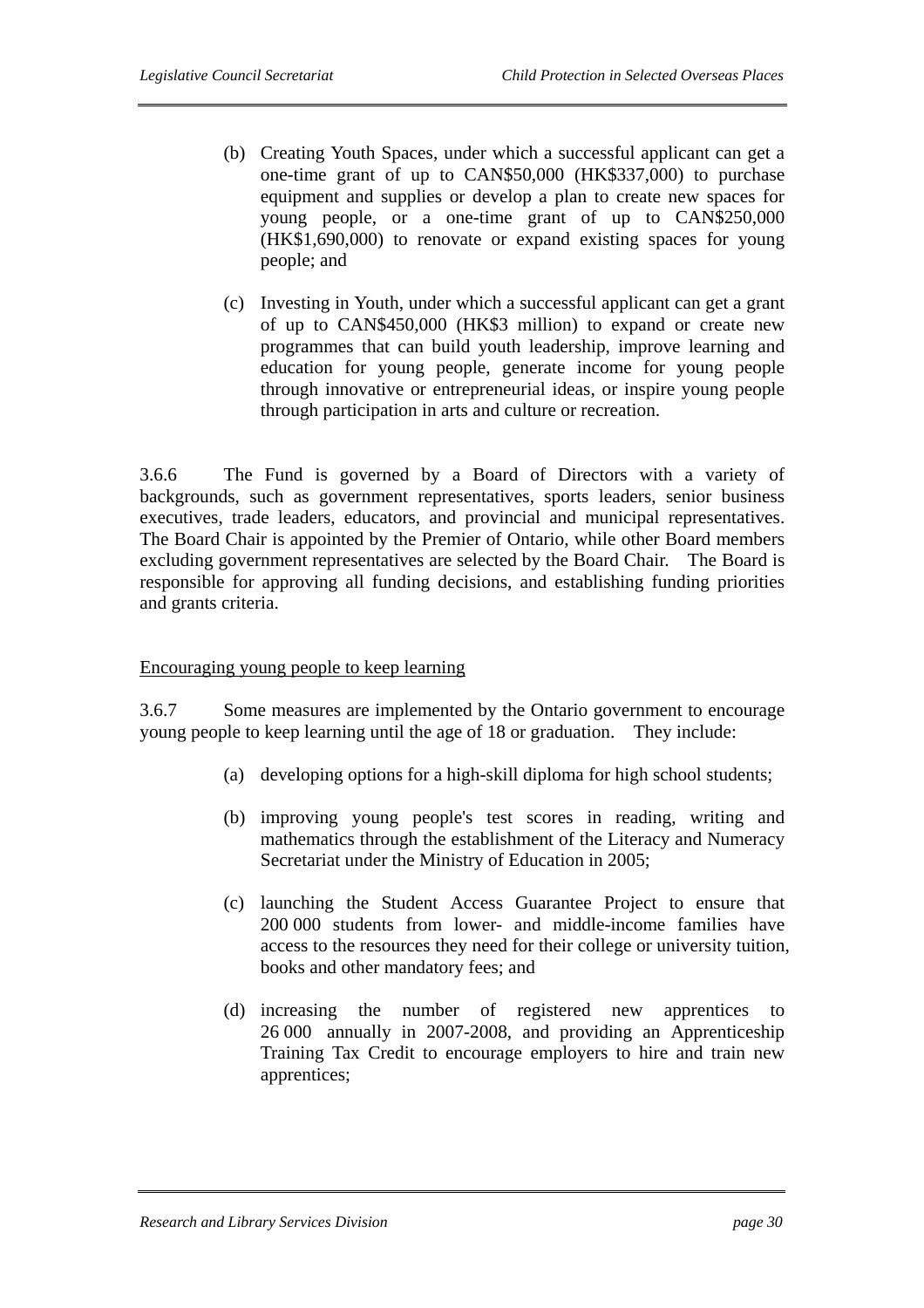# **3.7 Funding**

3.7.1 Historically, the funding for child protection was shared by the Ontario government and the local municipalities. Since 1998, the Ontario government has assumed the responsibility for 100% of the expenditures of CASs. In the past five years, the total net expenditures for CASs have increased 65%, from CAN\$751 million (HK\$5 billion) for 2000-2001 to the projected CAN\$1.24 billion (HK\$8.3 billion) for 2005-2006.

# **3.8 Legal representation of children in court**

3.8.1 In Ontario, a child "may have legal representation at any stage in a [child protection] proceeding" under CFSA.68 If a child does not have legal representation in the proceeding, the court "may determine whether legal representation is desirable to protect the child's interests". $69$  If the court determines that legal representation is desirable to protect the child's interests, it can "direct that legal representation be provided for the child".70

3.8.2 In addition, under CFSA, if a child receiving child welfare services proposes that a prescribed method of alternative dispute resolution be undertaken to assist in resolving an issue relating to the child or a plan for the child's care, the Office of the Children's Lawyer under the Ministry of the Attorney General may provide legal representation to the child, if the Office considers such legal representation as appropriate.<sup>71</sup> The Office's lawyers may represent children in various areas of law, including child protection proceedings, child custody and access disputes, and civil litigation.

<sup>68</sup> 

<sup>&</sup>lt;sup>68</sup><br>Section 38(1), *Child and Family Services Act.*<br>Section 38(2), *Child and Family Services Act.*<br>70<br>Section 38(3), *Child and Family Services Act.*<br>71 Section 20.2(3), *Child and Family Services Act.*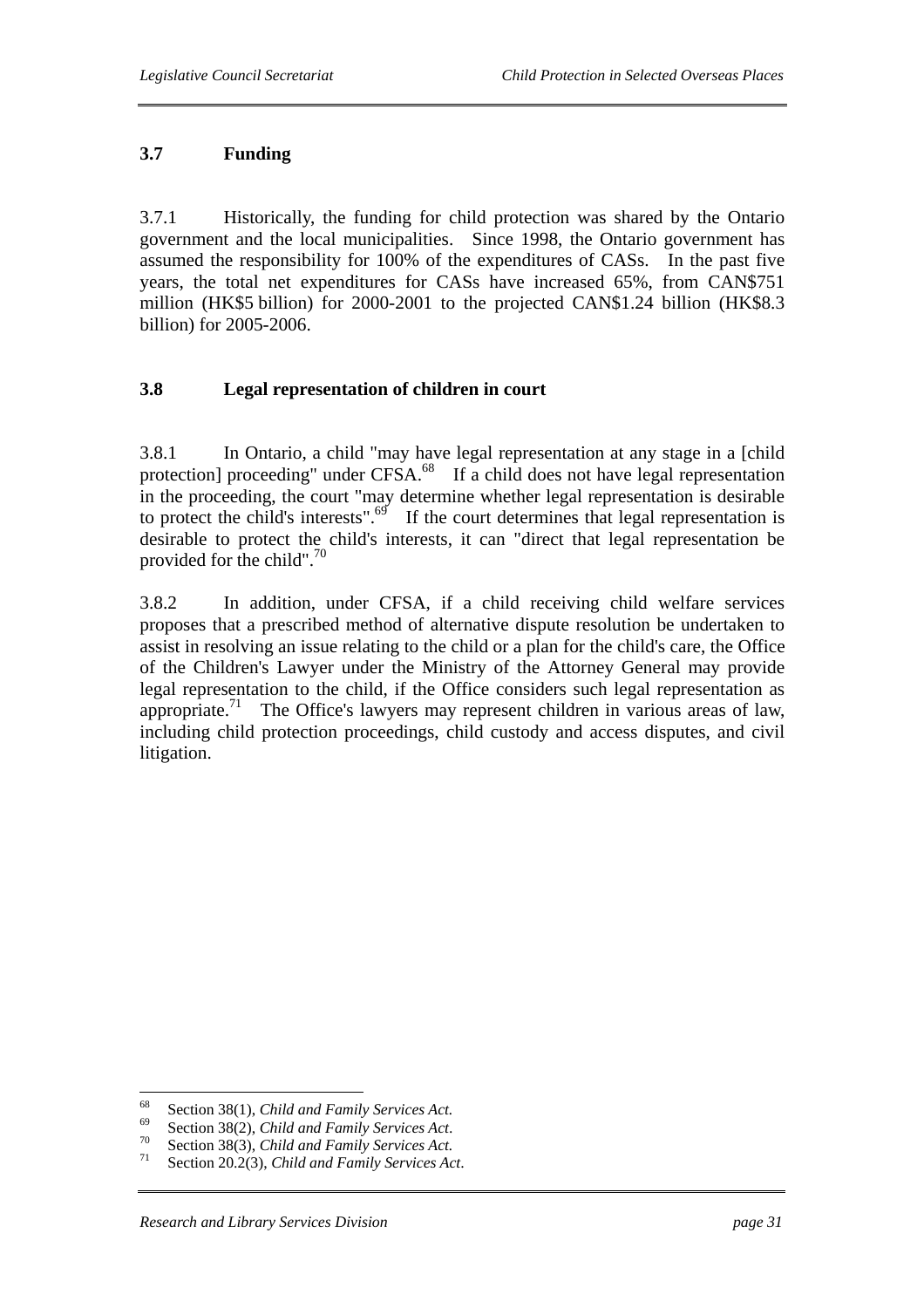# **3.9 Mechanism for monitoring and reviewing the implementation of child protection measures**

3.9.1 The Ontario government has the following major mechanisms for monitoring the implementation of child protection measures and safeguarding children's rights:

#### Monitoring by the Ministry of Children and Youth Services

3.9.2 MCYS is responsible for monitoring CASs. Under CFSA, if the Minister of MCYS believes on reasonable grounds that CAS fails to perform any of its functions, the Minister may revoke or suspend the approval of CAS, remove any or all of the members of its Board of Directors and appoint others in their place, or operate and manage CAS in the place of its Board of Directors.<sup>72</sup>

3.9.3 While CASs are subject to certain accountability review mechanisms provided for under CFSA, they are outside the scrutiny of an independent third party such as Ontario's Ombudsman. The current Ontario's Ombudsman has repeatedly and publicly expressed his wish to bring all CASs under his scrutiny.<sup>73</sup>

3.9.4 In response to the Auditor General's first value-for-money audit report of CASs in Ontario's history,  $^{74}$  MCYS announced on 5 December 2006 its plan to create a new Accountability Office. The responsibilities of the Accountability Office include: monitoring whether CASs are meeting their statutory requirements for the care and protection of children; ensuring that corrective actions are taken as needed; assessing and reporting on the performance of CASs; providing training and tools to the staff of MCYS for better oversight; and creating a culture of continuous improvement for CASs.

#### Strengthening the Office of Child and Family Service Advocacy

3.9.5 MCYS is launching a legislative measure to enhance the functions of the Office of Child and Family Service Advocacy to safeguard children's rights and improve the welfare services for children. The Office, which has been in operation since 1978, is currently authorized by CFSA to "co-ordinate and administer a system of advocacy, except for advocacy before a court, on behalf of children and families who receive or seek [government-]approved services or services purchased by [government-]approved agencies".75 The Office also advises the Minister of MCYS on matters or issues concerning the interests of such children and families.<sup>76</sup> The Office reports to MCYS.

 $72$ 

<sup>&</sup>lt;sup>72</sup> Section 22, *Child and Family Services Act.*<br><sup>73</sup> Ombudsman and the Children's Aids Societies, CBC Network, 18 October 2006.<br>*75* October 2006 Office of the Auditor General (2006a) and (2006b).

<sup>75</sup> Section 102, *Child and Family Services Act.* 76 Ibid.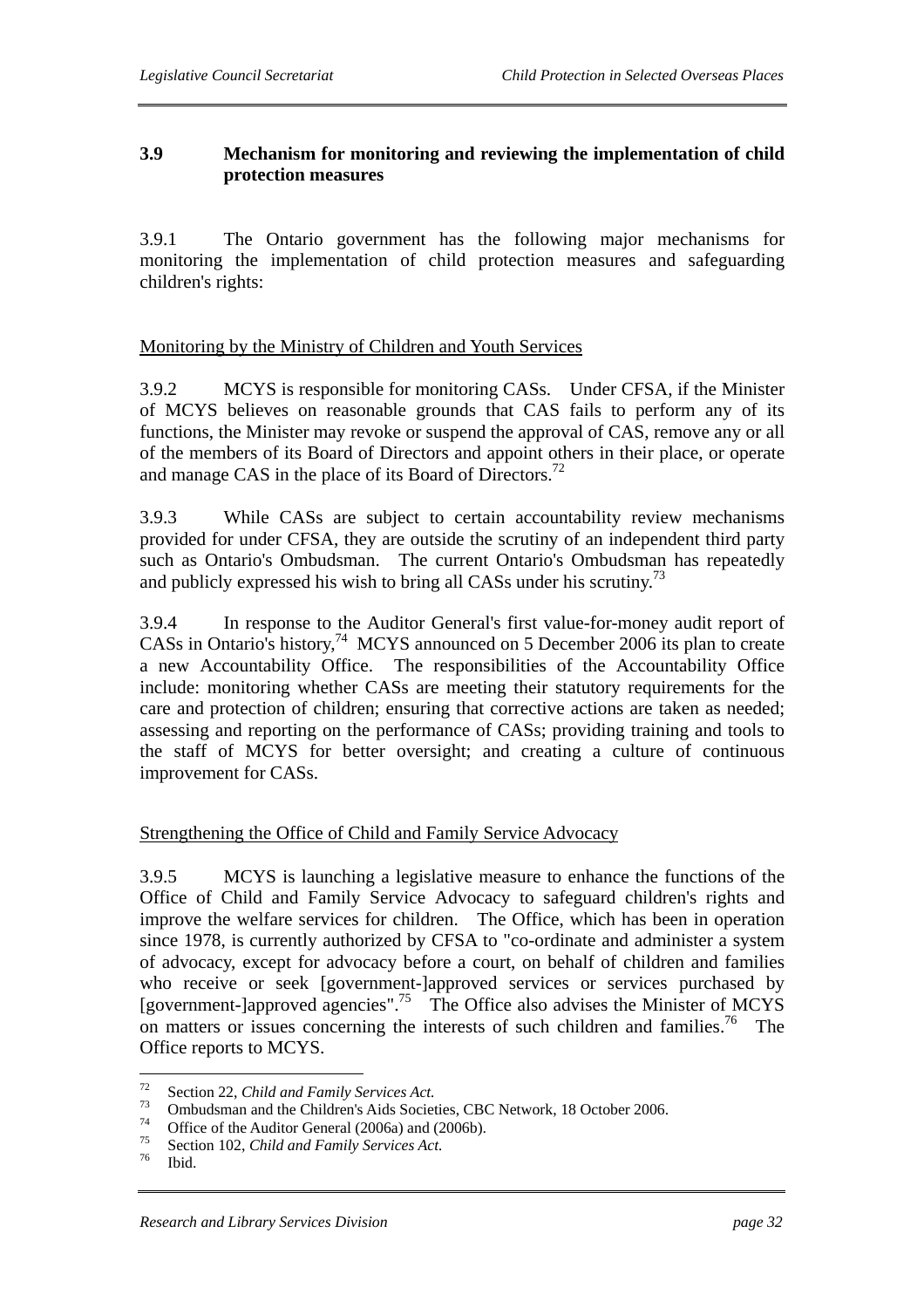3.9.6 The Legislative Assembly of Ontario (the Lower House of the Ontario Parliament) is deliberating on a bill introduced by MCYS on 30 November 2006, Bill 165. The Bill seeks to strengthen the functions of the Office of Child and Family Service Advocacy. It proposes to establish the Office of the Provincial Advocate for Children and Youth headed by the Provincial Advocate for Children and Youth (the Advocate), $^{77}$  and makes the Advocate an Officer of the Legislative Assembly, who reports to the Legislative Assembly instead of MCYS. According to MCYS, such an arrangement will make the Advocate as independent as the Ombudsman and the Auditor General. MCYS expects the Advocate to have "greater ability to amplify the voice of children about their fears, concerns and wishes".<sup>78</sup>

#### *Powers*

- 3.9.7 Under the Bill, the Advocate's powers include: $^{79}$ 
	- (a) receiving and responding to complaints made regarding children's rights;
	- (b) conducting reviews, whether in response to a complaint or on the Advocate's own initiative;
	- (c) representing the views and preferences of children and young people to the relevant agencies and service providers;
	- (d) using informal methods to resolve disputes between children or young people and the relevant agencies or service providers;
	- (e) providing advice and making recommendations to entities including local governments, ministries, the relevant agencies and service providers;
	- (f) educating children in care, young persons in custody, their families and staff of the relevant agencies and service providers about children's rights; and
	- (g) providing advocacy to children in care and young persons in custody who are appearing before a court or tribunal, or who are appearing before a body or person who is reviewing their care, custody or detention disposition.

<sup>77</sup>  $^{77}$  Bill 165 2006.

<sup>&</sup>lt;sup>78</sup> Ministry of Children and Youth Services (2006e).<br> $\frac{79}{2}$  Section 14, Bill 165,2006

Section 14, Bill 165 2006.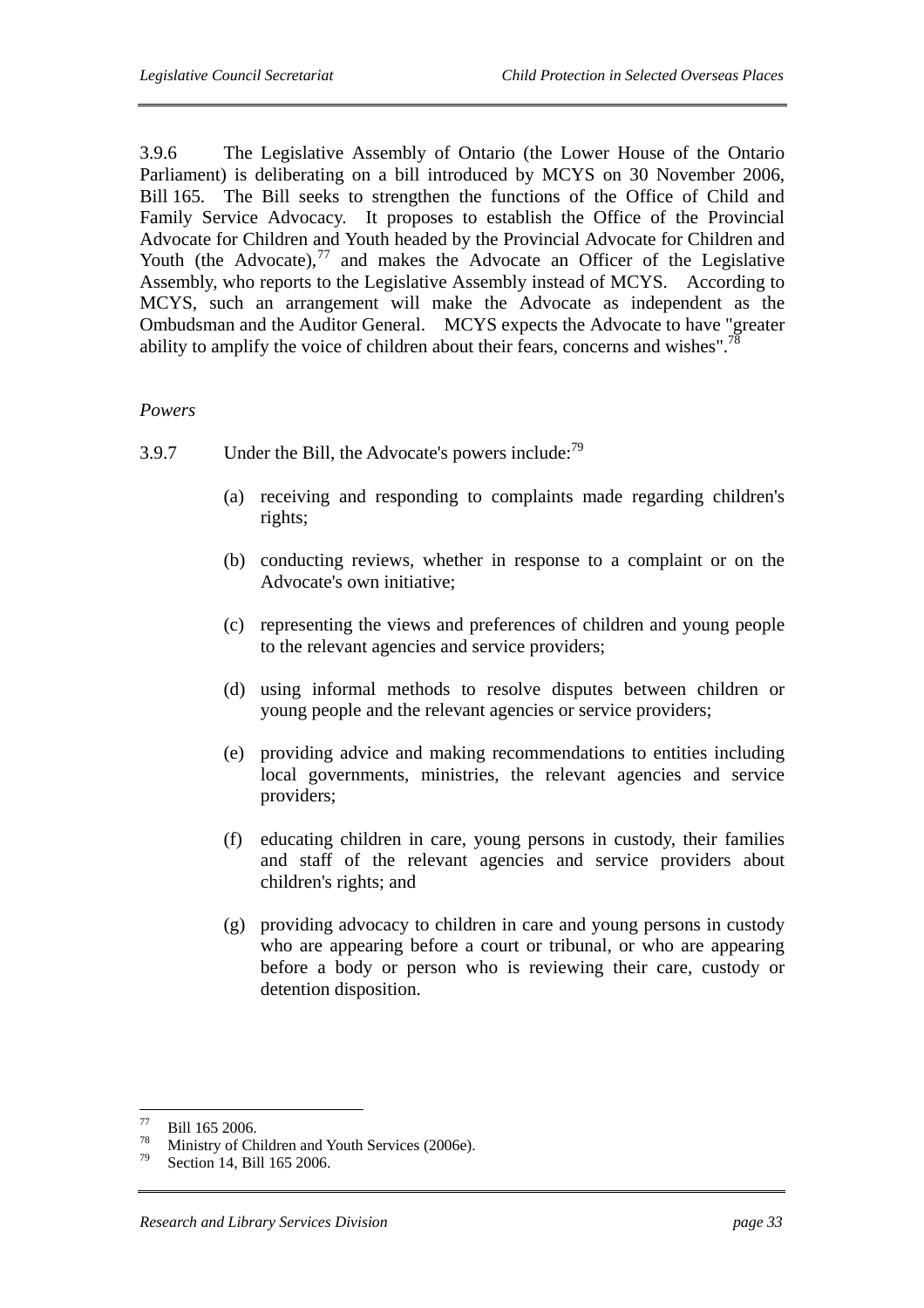3.9.8 Nevertheless, under the Bill, $80$  the Advocate does not provide legal advice or legal representation to a child or young person before a court or tribunal. Nor is the Advocate, when handling a complaint, empowered to summon and enforce the attendance of witnesses, compel testimony under oath, or compel witnesses to produce records or other evidences. In addition, if an investigative authority is conducting an investigation that involves a child in care or a young person in custody, the advocacy provided by the Advocate to the child or young person cannot interfere with the investigation.

#### *Appointment*

3.9.9 The Bill proposes that the Advocate should be appointed or removed by the Lieutenant Governor in Council on the address of the Legislative Assembly. According to MCYS, the Advocate will be selected by an "all-party legislative committee" of the Assembly.<sup>81</sup> The Advocate will be required to serve full-time and will not be allowed to hold any other public office or engage in any other employment.

## *Accountability*

3.9.10 The Advocate is required to submit an annual report to the Legislative Assembly, and may also make any other public reports as he or she considers appropriate.

# *Budget and remuneration*

3.9.11 The Bill proposes that the budget required for the Advocate should be paid out of funds appropriated by the legislature for the purpose. The Board of Internal Economy, i.e. the governing body of the Legislative Assembly, may issue directives to the Advocate concerning the expenditure of funds, and the Advocate must comply with those directives. The Advocate's budget estimates are subject to the approval and review of the Board of Internal Economy. The Advocate's remuneration will be determined by the Lieutenant Governor in Council.

<sup>80</sup>  $\frac{80}{81}$  Section 14, Bill 165 2006.

Ministry of Children and Youth Services (2006e).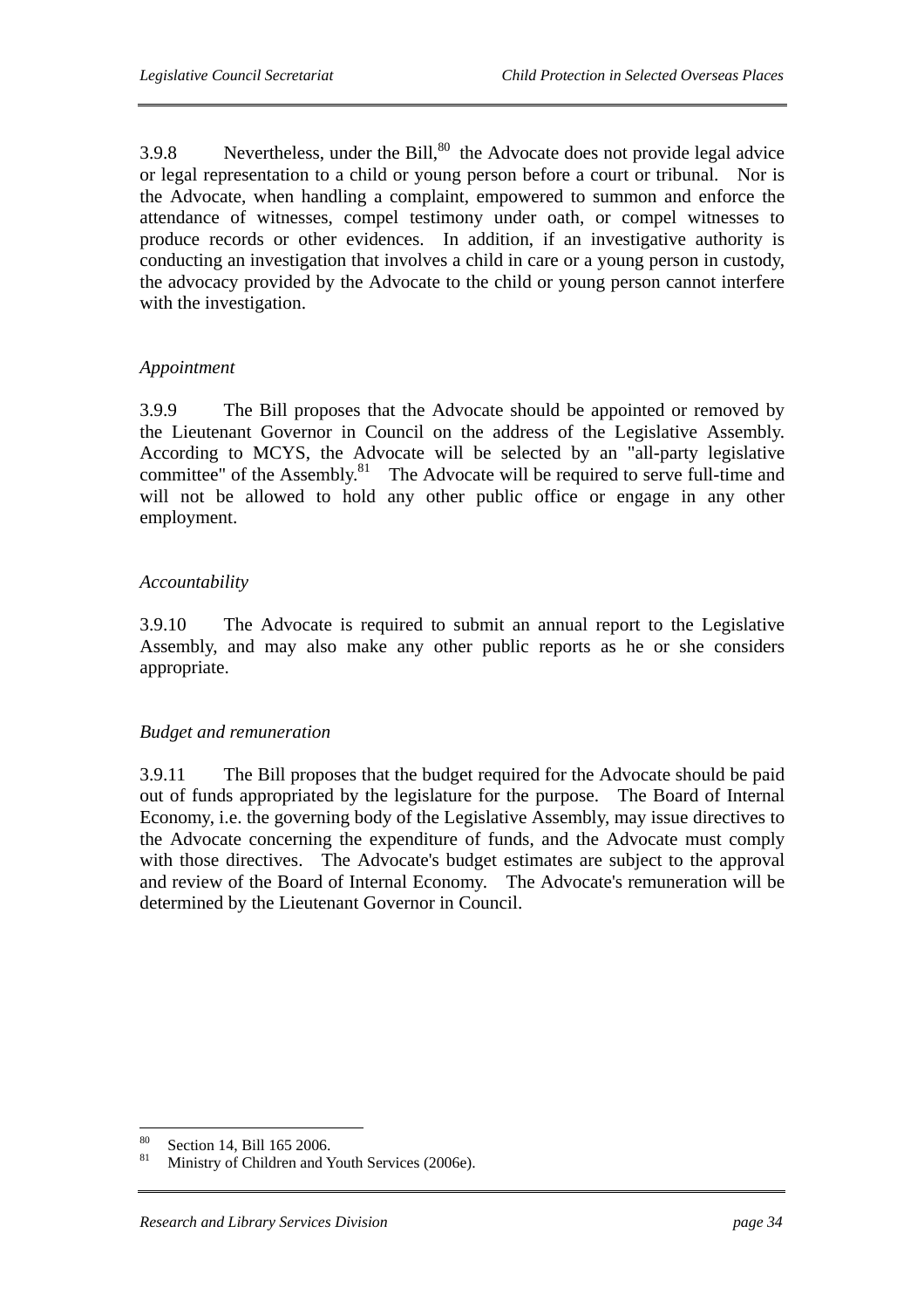# **Chapter 4 – The State of New South Wales in Australia**

## **4.1 Background**

4.1.1 In NSW, $^{82}$  the child protection system has been undergoing reform for more than 10 years. For instance, in September 1995, the NSW government established the statutory Child Death Review Team to identify patterns and trends relating to child deaths and make recommendations for preventing child deaths and reducing their number. In December 2000, the *Children and Young Persons (Care and Protection) Act 1998* came into effect. Through the Act, the NSW government for the first time laid out a comprehensive framework for the NSW child protection system. In October 2001, the statutory Child Protection Register, the first of its kind in Australia, was established under the NSW Police to record information about people convicted of offences against children.<sup>83</sup>

4.1.2 The most significant child protection reform was launched in December 2002 when the NSW government committed AUS\$1.2 billion (HK\$ 7.3 billion) to strengthen the child protection system. The reform included an early intervention programme, an expansion of the Out-of-Home Care (OOHC) system,<sup>84</sup> and a new framework for inter-agency co-operation in child protection. The reform was driven by a massive increase in the number of child abuse reports to the NSW government and an increasing demand for services to children. The number of reports made about children or young people at risk of harm increased from 72 986 in 1999-2000 to 216 000 in 2004-2005.<sup>85</sup> There was a 119% increase in child abuse reports between 1999-2000 and 2001-2002. The number of children and young people in OOHC also grew by 40% between 1997-1998 and 2001-2002. According to the NSW government, the increase in demand for children's services was partly caused by the expanded definitions of what constitutes a child being abused or neglected and what people must be mandatory reporters of the suspected cases of child abuse or neglect under the *Children and Young Persons (Care and Protection) Act 1998*. In addition, there were a growing number of child abuse incidences among families affected by drug and alcohol abuse, domestic violence, mental health problems, gambling addictions, financial stress and unemployment.<sup>86</sup>

<sup>82</sup> <sup>82</sup> NSW has a population of about 6 800 000 and is the most populous state in Australia.

<sup>83</sup> The *Child Protection (Offenders Registration) Act 2000.* 84 Out-of-Home Care means any residential care and control of a child or young person in any place other than the usual home by any person other than a parent or relative for any period over

<sup>28</sup> days.<br> **Example 18 Department of Community Services (2006c).**<br> **S6** Department of Community Services (2003c)

Department of Community Services (2003a) and (2003b).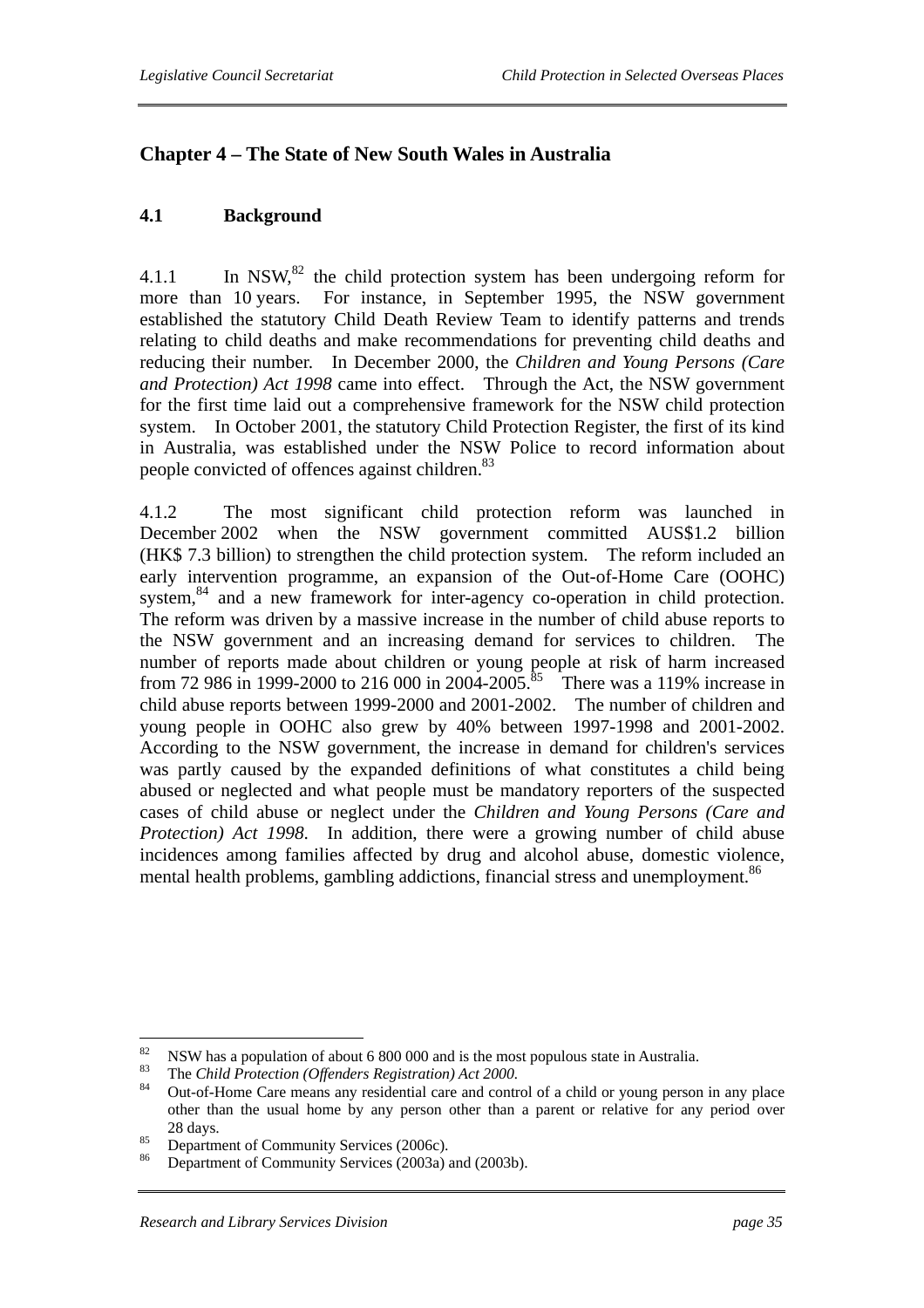4.1.3 In its 2006 State Plan, the NSW government indicates that while the reform launched in 2002 was primarily aimed at children who were already victims of abuse and neglect or at significant risk of becoming so, the NSW government will focus on improving the ante-natal services for young single mothers (Aboriginal mothers in particular) and the child protection service delivery in general.<sup>87</sup>

4.1.4 The Department of Community Services (DoCS) of the NSW government states that it has the "lead responsibility" in providing care and protection for children and young people.<sup>88</sup> DoCS is the largest child protection agency in Australia, with over 3 000 employees. It is headed by the Minister for Community Services, who is also the Minister for Youth.

# **4.2 Legal framework**

4.2.1 The *Children and Young Persons (Care and Protection) Act 1998*, focusing on the protection of children and young people aged below 18, provides the basic statutory framework for the child protection system in NSW. In particular, the Act:

- (a) lays out, for the first time, the objects and principles for the child protection system as a whole, to be discussed in **paragraph 4.3.1**;
- (b) introduces the term "at risk of harm" covering not just the more extreme forms of abuse but a wide spectrum of behaviour that may trigger statutory child protection actions;<sup>89</sup>
- (c) expands the range of "mandatory reporters" (who must, as soon as practicable, report to DoCS if they have reasonable grounds to suspect that a child is at risk of harm) from specified professionals to all professionals working "partly or wholly" with children in health care, welfare, education, children's services, residential services or law enforcement; $90$

<sup>87</sup>  $^{87}$  New South Wales Government (2006).

<sup>&</sup>lt;sup>88</sup> Department of Community Services (2006i).<br><sup>89</sup> Section 22 of the Children and Verme Baugust

<sup>89</sup> Section 23 of the *Children and Young Persons (Care and Protection) Act 1998* states that a child or young person is at risk of harm if: "(a) the child's or young person's basic physical or psychological needs are not being met or are at risk of not being met; (b) the parents or other caregivers have not arranged and are unable or unwilling to arrange for the child or young person to receive necessary medical care; (c) the child or young person has been, or is at risk of being, physically or sexually abused or ill-treated; (d) the child or young person is living in a household where there have been incidents of domestic violence and, as a consequence, the child or young person is at risk of serious physical or psychological harm; and (e) a parent or another caregiver has behaved in such a way towards the child or young person that the child or young person has suffered or is at risk of suffering serious psychological harm".

<sup>90</sup> Section 27, *Children and Young Persons (Care and Protection) Act 1998.*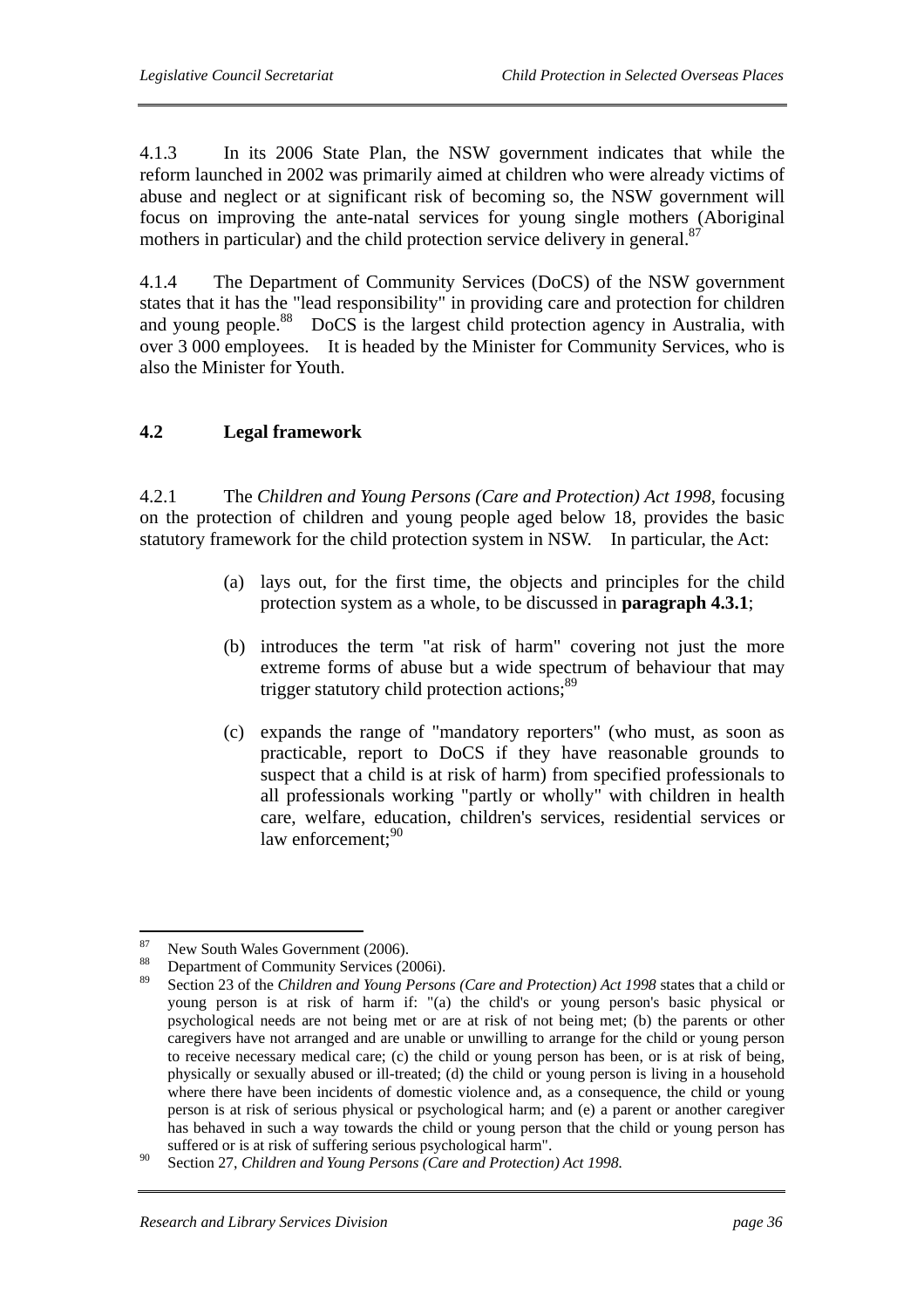- (d) emphasizes the roles of the Minister for Community Services and DoCS in child protection, to be discussed in **paragraphs 4.4.1** and **4.4.2**;
- (e) establishes a framework for co-operative and co-ordinated work among DoCS, other government agencies and NGOs in child protection, to be discussed in **paragraphs 4.4.3** and **4.4.4**; and
- (f) encourages the use of various forms of "alternative dispute resolution services" that are designed to ensure early intervention or avoid the need for court or care proceedings.<sup>91</sup>

## **4.3 Guiding principles**

4.3.1 The NSW child protection system is mainly guided by the following principles set out in the *Children and Young Persons (Care and Protection) Act 1998*: 92

- (a) The safety, welfare and well-being of a child or young person must be "the paramount consideration". In particular, the safety, welfare and well-being of a child who has been removed from his or her parents are paramount over the rights of the parents;
- (b) If a child or young person is able to form his or her own views on a matter concerning his or her safety, welfare and well-being, the child or young person "must be given an opportunity to express those views freely, and those views are to be given due weight in accordance with the developmental capacity of the child or young person and the circumstances";
- (c) In all actions and decisions that have a significant impact on a child or young person, "account must be taken of the culture, disability, language, religion and sexuality of the child or young person"; $^{93}$

<sup>91</sup> 91 Sections 36 and 37, *Children and Young Persons (Care and Protection) Act 1998.*

<sup>&</sup>lt;sup>92</sup> Sections 9 and 10, *Children and Young Persons (Care and Protection) Act 1998*.

<sup>93</sup> Section 10, *Children and Young Persons (Care and Protection) Act 1998.* Decisions that are likely to have a significant impact on the life of a child or young person include: (a) plans for emergency or ongoing care, including placement; (b) the development and reviews of care plans concerning the child or young person; (c) Children's Court applications concerning the child or young person; (d) provision of counselling or treatment services; and (e) contact with the family or others connected with the child or young person.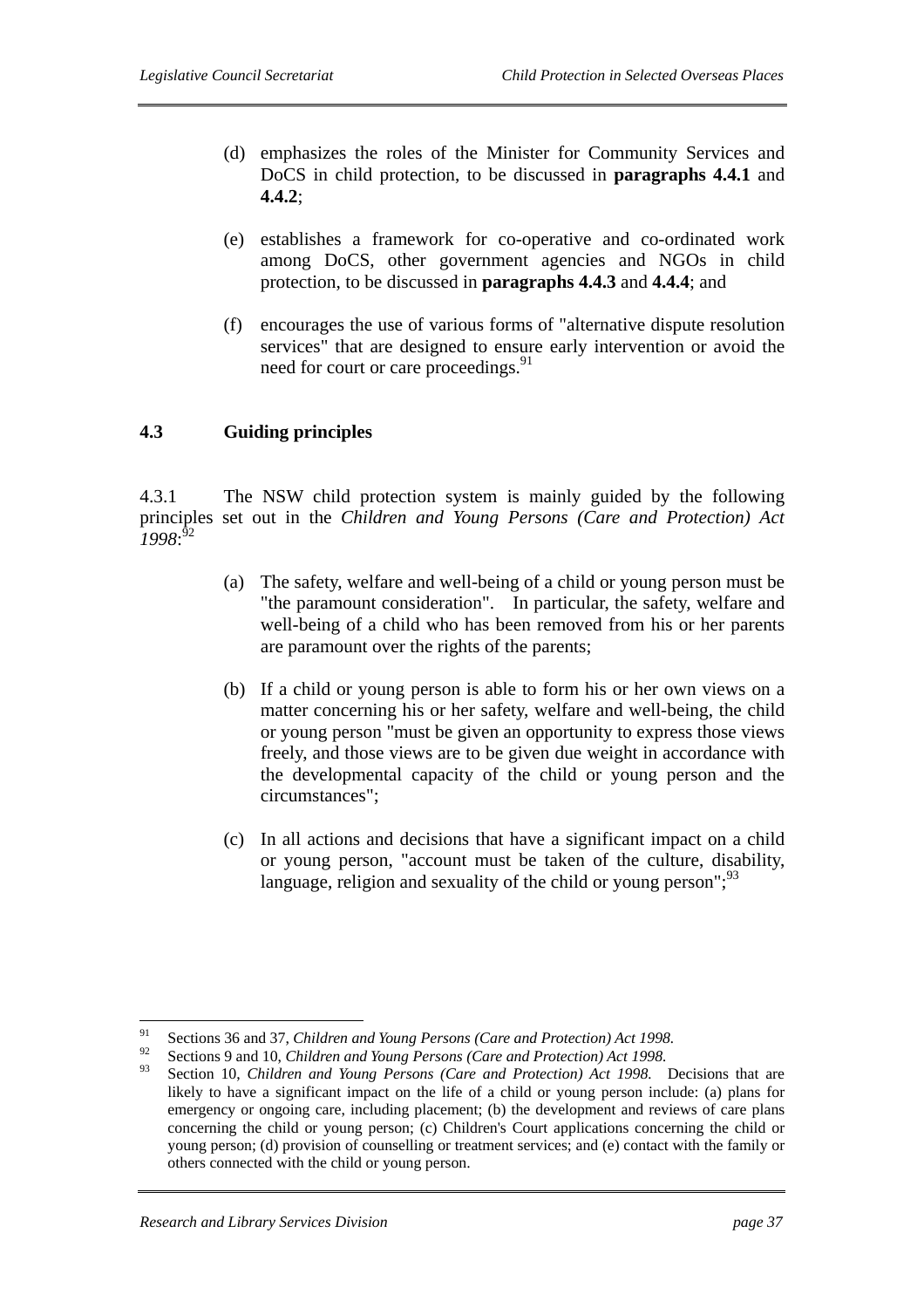- (d) To ensure that a child or young person is able to participate in decisions that have a significant impact on his or her life, DoCS must provide, among others, adequate information, in a manner and language that the child or young person can understand, about the decisions to be made, the reasons for DoCS's intervention, the ways in which the child or young person can participate in decision-making, and any relevant complaint mechanisms; and
- (e) In deciding what action is necessary for the protection of a child or young person, the intervention "must be the least intrusive" in the life of the child or young person and his or her family.

## **4.4 Mode of service provision**

4.4.1 In NSW, DoCS takes the lead role in child protection. The *Children and Young Persons (Care and Protection) Act 1998* requires DoCS to provide child protection services and promote the development, adoption and evaluation of policies and procedures that accord with the objectives and principles of the Act.<sup>94</sup>

4.4.2 DoCS's lead role in child protection does not detract from the joint responsibility of all relevant agencies, including NGOs, to protect children and young people. In particular, the Minister for Community Services must "promote a partnership approach between the government, non-government agencies, families, corporations, business agencies and the community in taking responsibility for and dealing with children and young persons who are in need of care and protection".<sup>95</sup>

<sup>94</sup> 94 Section 16, *Children and Young Persons (Care and Protection) Act 1998.* The statutory role of DoCS includes (a) providing assistance to children and young persons; (b) involving children and young persons and their families in processes that affect them and providing services and information to them; (c) promoting the raising of children and young persons in families; (d) supporting the community involved in the care and protection of children and young persons; and (e) undertaking or encouraging research, education or training.

<sup>95</sup> Section 15, *Children and Young Persons (Care and Protection) Act 1998.*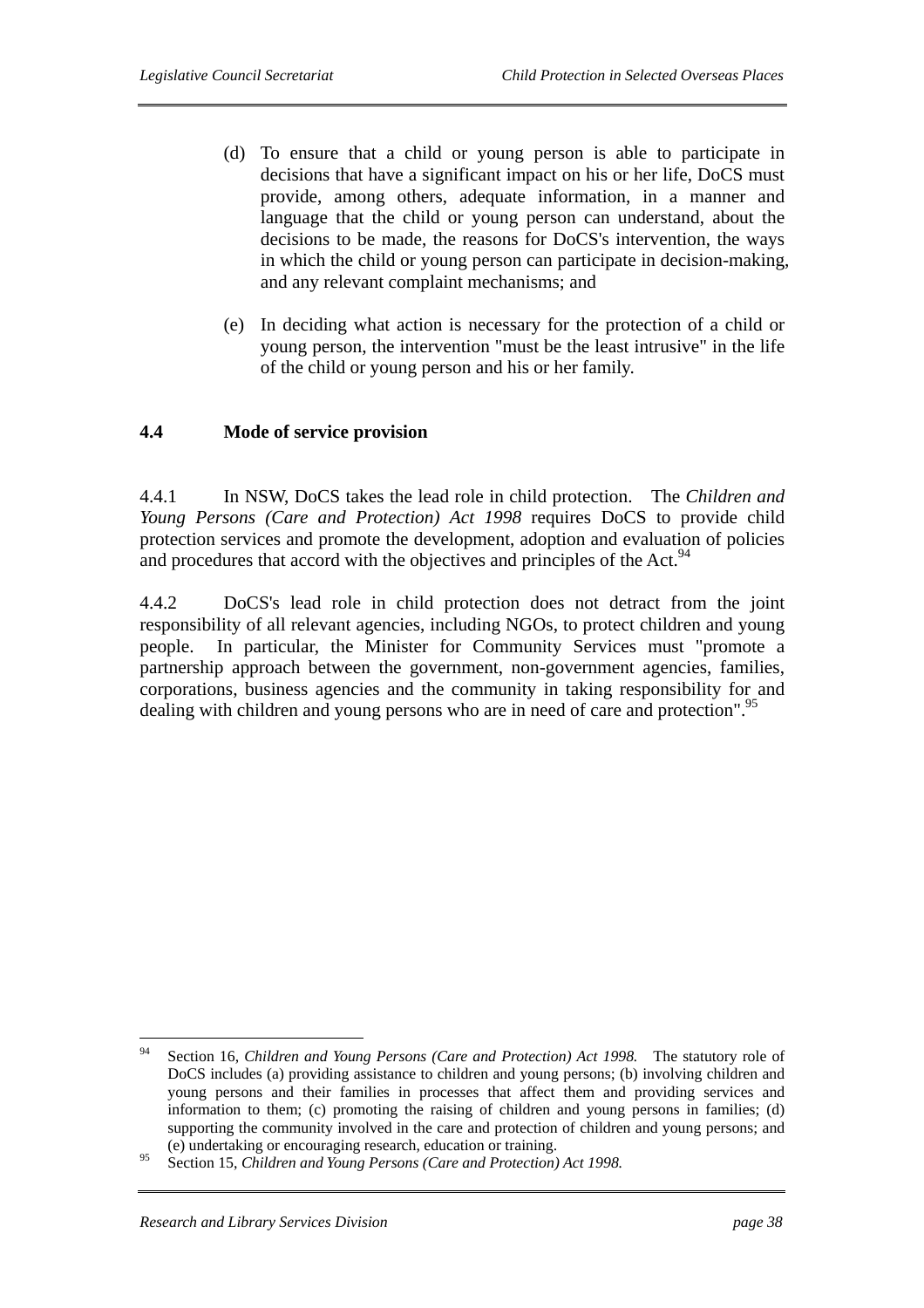4.4.3 Meanwhile, DoCS must "promote the development of procedures and protocols with government departments and agencies and the community sector that promote the care and protection of children and young persons", and "ensure that these procedures and protocols are implemented and regularly reviewed".<sup>96</sup> Such inter-agency procedures and protocols aim at promoting co-ordinated strategies for the provision of support services to children and young people.<sup>97</sup> In deciding what action should be taken to promote the safety, welfare and well-being of a child or young person, DoCS "may request a government department or agency, or a non-government agency in receipt of government funding, to provide services to the child or young person or to his or her family".<sup>98</sup> At the same time, other government departments or agencies are required to use their "best endeavours" in responding to DoCS's requests for services, if such requests are consistent with their own responsibilities and policies.<sup>99</sup>

4.4.4 The statutory requirements for inter-agency co-operation are reflected in the NSW Interagency Guidelines for Child Protection Intervention formulated by DoCS. The Guidelines serve the purpose of promoting inter-agency collaboration across all responsible service providers under the *Children and Young Persons (Care and Protection) Act 1998*. 100

4.4.5 Currently, about 50% of DoCS's annual budget of AUS\$500 million (HK\$3 billion) is provided via grants and subsidies to 1 900 NGOs to fund 3 500 projects, which involve individual and family support, community development, neighbourhood, community and youth services, as well as services for Aboriginal people and those from culturally and linguistically diverse backgrounds.<sup>101</sup> Government funding is one of the various funding sources of NGOs. Their OOHC services are usually purchased by DoCS either through programme funding with an annual agreement or on a fee-for-service basis relating to individual children and young people.

# **4.5 Government intervention measures**

4.5.1 According to DoCS, the implementation of early intervention services can reinforce family relationships, increase resilience, promote healthy child development, prevent child abuse and neglect, and break inter-generational cycles of disadvantage. In addition, they are cost-effective in reducing the need for more intensive and expensive services later on child protection. Since 2002, DoCS has introduced some major early intervention measures.

<sup>96</sup> 

<sup>96</sup> Section 16, *Children and Young Persons (Care and Protection) Act 1998.*<br><sup>97</sup> Section 16(2) and (3), *Children and Young Persons (Care and Protection) Act 1998.*<br><sup>98</sup> Section 17, *Cl* 111, *N* 

<sup>&</sup>lt;sup>98</sup><br>Section 17, *Children and Young Persons (Care and Protection) Act 1998*.<br>Section 18, *Children and Young Persons (Care and Protection) Act 1998*.<br><sup>100</sup> Department of Community Services (2006i), p.7.<br>Department of Com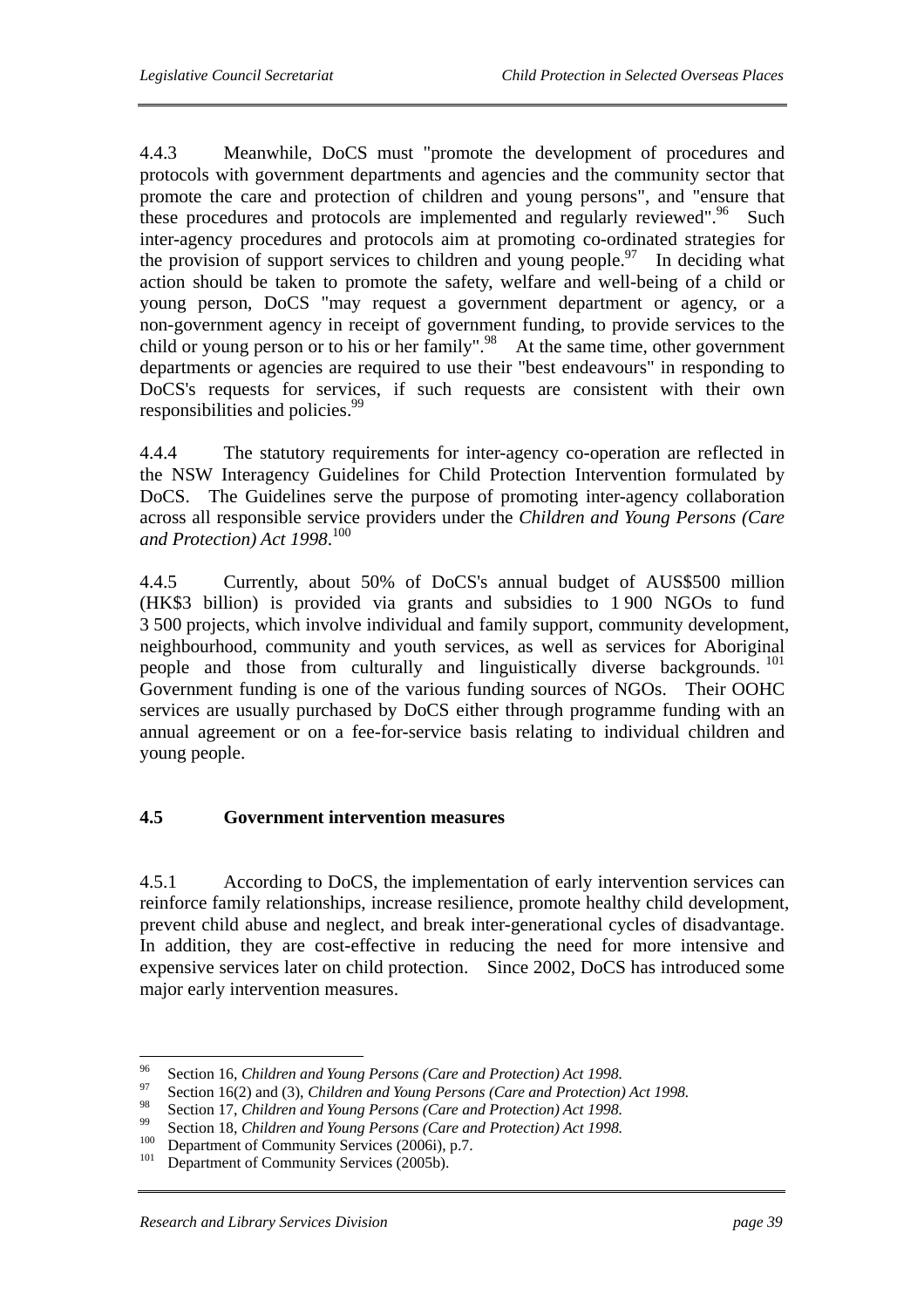Early Intervention Programme for families expecting a child or having young children

4.5.2 From 2003-2004 to 2007-2008, DoCS has pledged AUS\$150 million (HK\$910 million) to fund the Early Intervention Programme (EIP), which helps those families in need to prevent their problems from escalating.

4.5.3 EIP is specifically for families who are expecting a child or have children aged up to eight facing specific problems, such as domestic violence, drug or alcohol abuse, mental illnesses, lack of family or social support, parental learning difficulties or intellectual disability, or child behaviour management problems. In the first few years of its introduction, EIP gave priority to families with children younger than three.

4.5.4 EIP is different from the other statutory child protection services of DoCS in that the participation in EIP is voluntary. Families have full discretion to take part in EIP or accept specific services offered by EIP, with their privacy being respected. Nonetheless, only those families referred to by nominated NGOs or DoCS Helpline<sup>102</sup> can join EIP. An early intervention worker is assigned to each family joining EIP. The worker works with the family to identify its needs and develop a tailored support package, which includes one or more services funded by DoCS. Such services include co-ordination and case-management, quality child care, home visiting and parental programmes. The content of support packages varies according to each family's individual needs.

# Families First for children aged up to eight

4.5.5 Families First is a "whole-of-government" prevention and early intervention strategy that supports families with children aged up to eight. It is jointly planned and delivered by five state government agencies, namely DoCS, NSW Health, the Department of Education and Training, the Department of Housing, and the Department of Ageing, Disability and Home Care, in partnership with parents, community organizations and local governments. It aims at developing a co-ordinated local network for supporting families to raise healthy children.

<sup>102</sup> 102 DoCS Helpline is the single entry point in NSW for people wanting to report child protection issues. It is the first point of contact for enquiries, reports and requests for assistance, and operates as a kind of triage system to prioritize the hundreds of calls received every day. Each report to DoCS Helpline is assessed by caseworkers who have been specially trained in handling cases constituting child abuse or neglect under NSW law.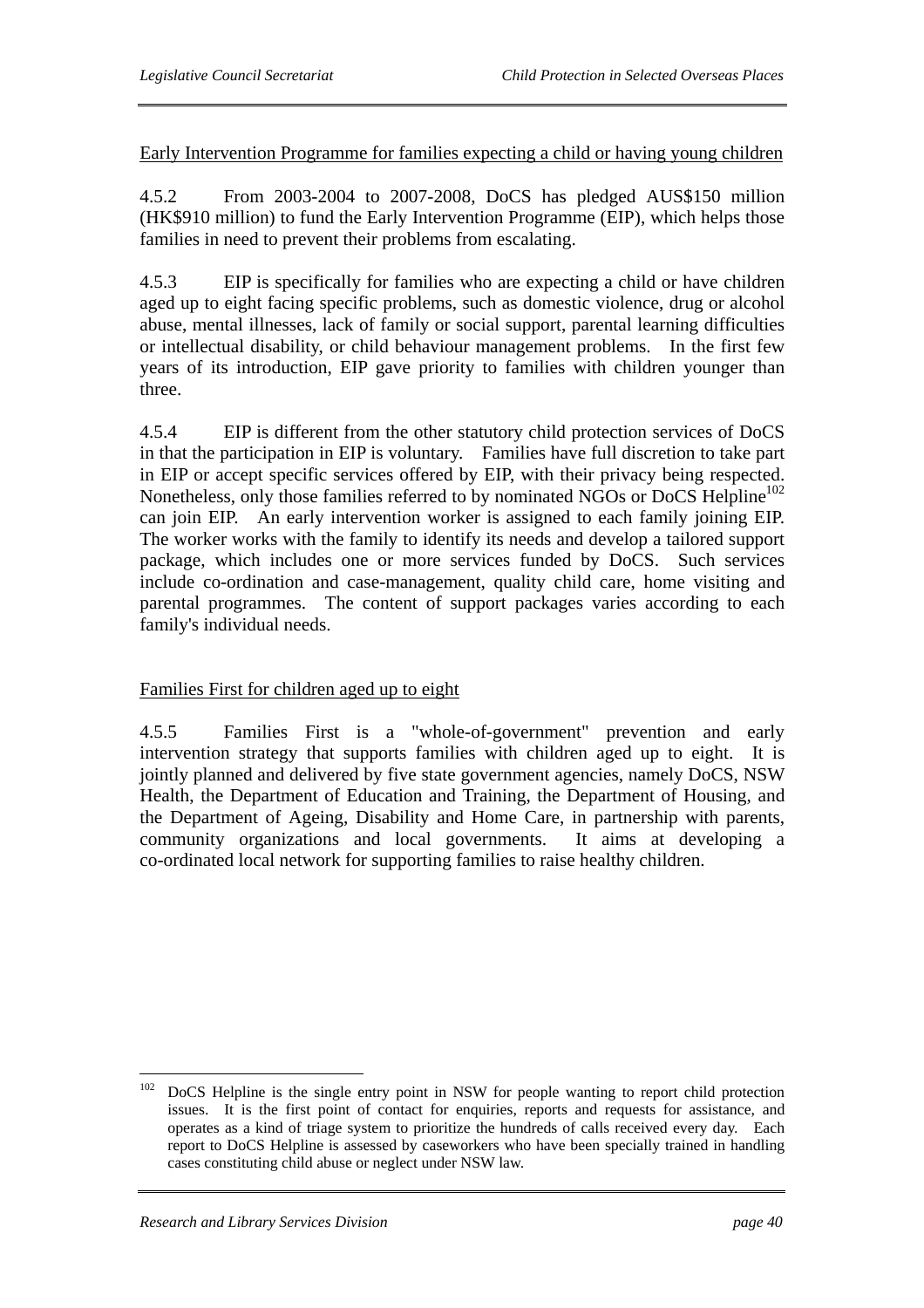- 4.5.6 Families First includes the following projects:
	- (a) the Universal Health Home Visiting Service, which provides post-natal home visits by registered nurses to all mothers with new babies (about 45 000 every year) in NSW within two weeks of their children's birth: $103$
	- (b) the Volunteer Home Visiting Service, which provides home visits by volunteers with parenting experience to parents of newborn babies and toddlers;
	- (c) Supported Playgroups, which, under the assistance of trained co-ordinators, help parents with children aged up to three play and communicate with their children and manage their children's behaviour; and
	- (d) the Schools as Community Centres Programme, which uses schools as community centres to provide various services (such as supported playgroups, nutrition projects and transition to school programmes) to families with children aged up to eight to help them prepare their children for entering school.

4.5.7 The NSW government has allocated AUS\$117.5 million (HK\$711 million) to Families First during the period 2002-2006.

#### Better Futures for children and young people aged nine to 18

4.5.8 Better Futures is a prevention and early support scheme, which encourages children and young people aged nine to 18 to participate in the planning and delivery of services and community activities, so as to improve their self-esteem, organizational abilities and sense of connection to family, friends, school and community. The Scheme has been implemented in six out of the 15 regions across NSW since 2002. Each region is required to develop a youth plan to strengthen the networks for supporting children, young people, families and communities. The Scheme received over AUS\$2.4 million (HK\$14.5 million) in 2004-2005 for two regions, increasing to over AUS\$4.5 million (HK\$27 million) in 2005-2006 to provide services in four other regions.

 $\overline{a}$ 

 $103$  The services provided by a nurse include a health and development check on a baby, such as measuring the baby's weight, height and head circumferences, and talking to the mother about any problems about the baby she may have, such as feeding, settling and sleeping. If necessary, the nurse will link the mother to any additional support she may require.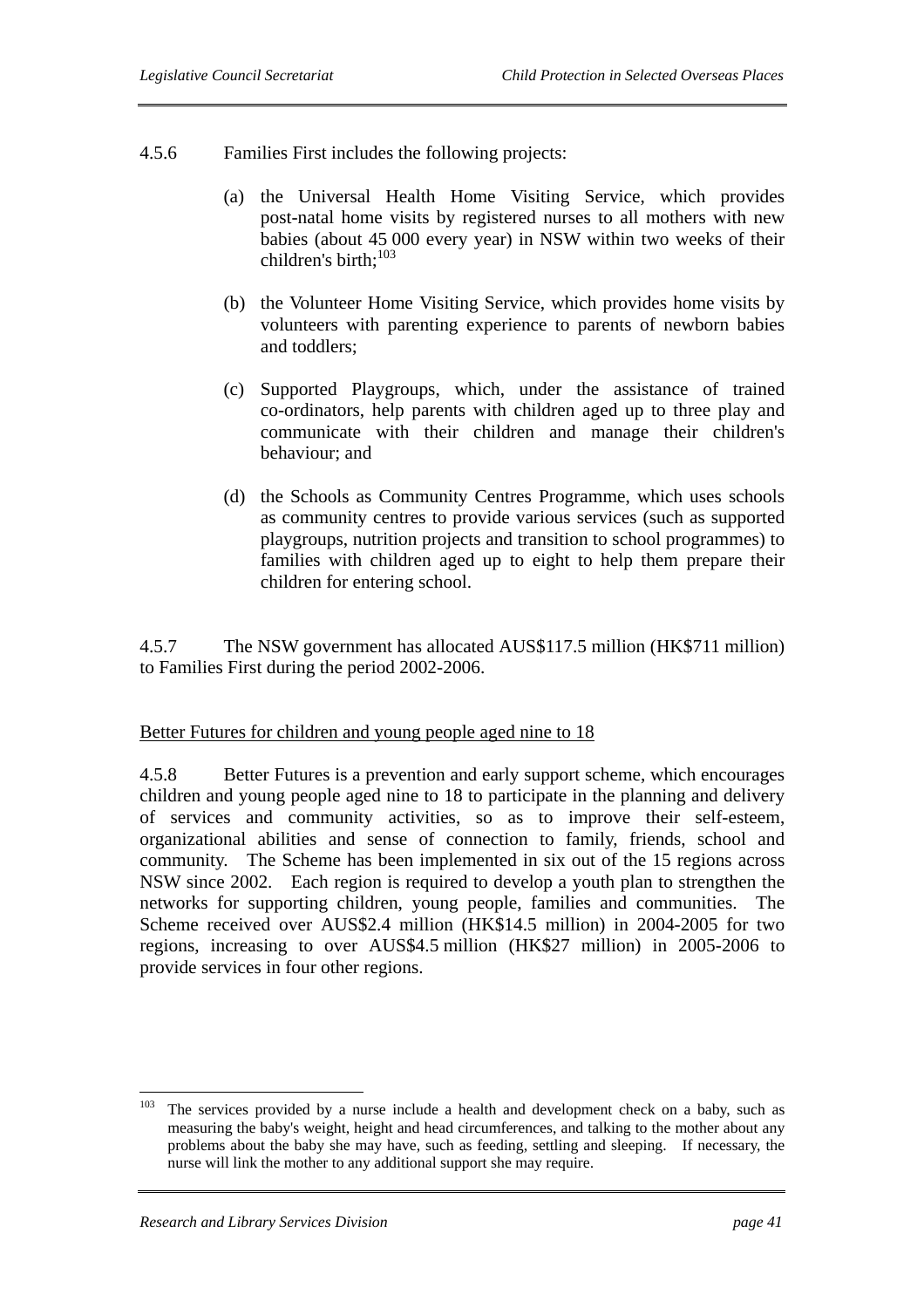## Recruiting early intervention caseworkers

4.5.9 DoCS has pledged to recruit 375 additional caseworkers by 2007-2008 to strengthen its response to urgent and serious child protection cases. High priority locations are identified for the deployment of these caseworkers. Besides, DoCS will recruit an additional 350 early intervention caseworkers by 2008 to focus exclusively on cases assessed as less urgent, so that the families in need can benefit from DoCS's intervention before reaching a crisis point. Additional funds are made available for NGOs that work with such caseworkers.

## Strengthening the Joint Investigative Response Teams

4.5.10 DoCS is working with NSW Health and NSW Police on the project of Joint Investigative Response Teams, which comprise DoCS's caseworkers, health professionals and specially trained police officers. The Teams conduct joint investigations when reports of children at risk of harm involve criminal acts.

## Enhancing the organizational capacity of the Department of Community Services

4.5.11 DoCS has established a new Economics, Research and Information Directorate to ensure that the child welfare reform introduced in 2002 is properly costed and its impacts fully assessed. Additionally, a Research Advisory Council, comprising experts in child protection and development, social policy, health and education, has been established to advise on child and family-related research undertaken by DoCS. The new "Research to Practice" programme launched by DoCS in July 2004 also helps ensure that latest research evidence and best practice are incorporated into its services, from policy and programme development to casework. The programme has established a research network, which links researchers, practitioners and policy staff; organizes seminars, discussion forums and workshops; and produces papers and fact sheets to facilitate the understanding of child protection issues.

## **4.6 Other measures for supporting children in various age groups and their families**

4.6.1 In addition to the introduction of new measures under the early intervention strategy, there are other measures and institutions in place for supporting children in various age groups and their families.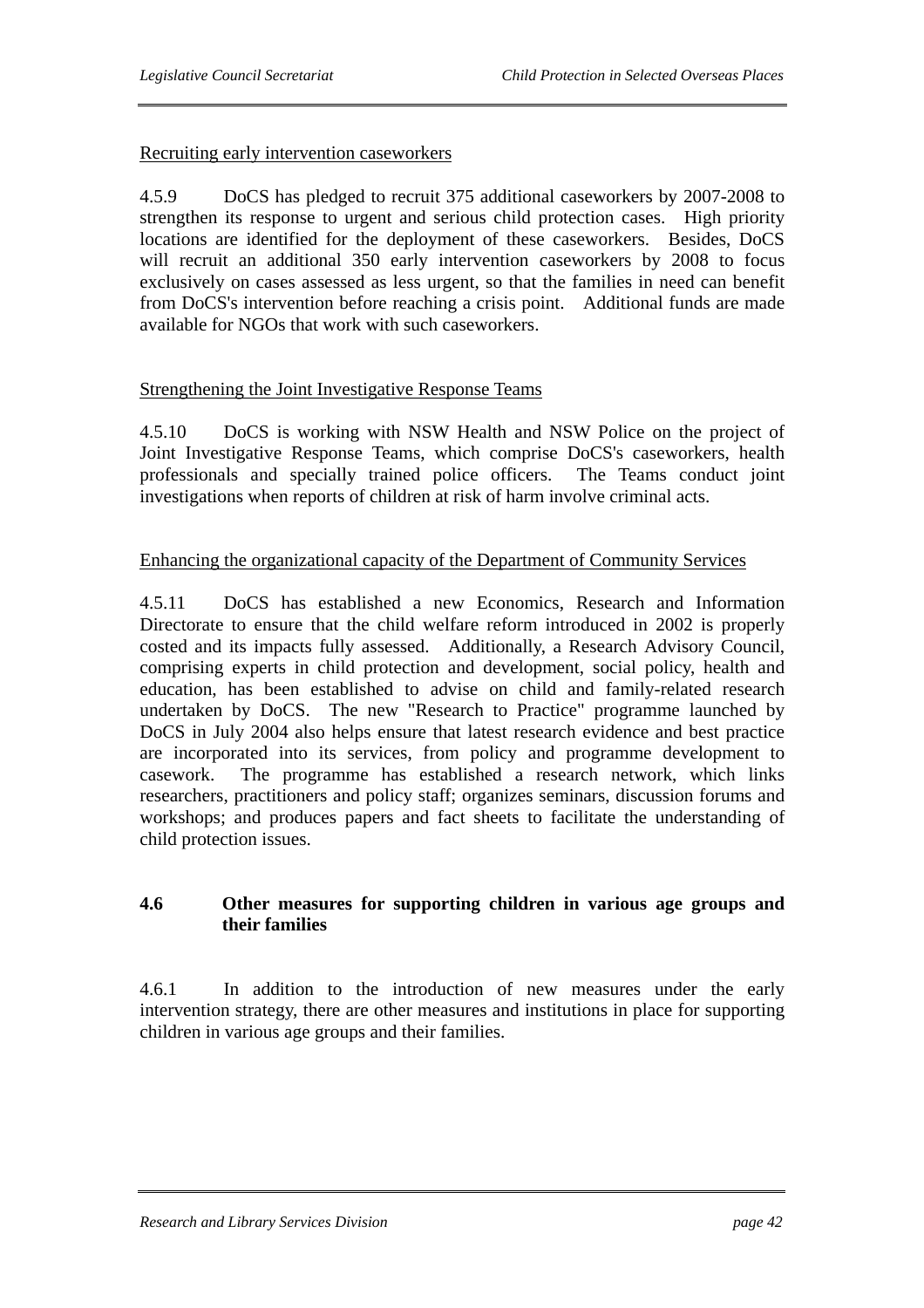# The Office for Children

4.6.2 In April 2006, the NSW government set up the Office for Children to strengthen its support for children and young people aged under 18. The Office is responsible to the Minister for Community Services and the Minister for Youth. It provides administrative and financial support for the Commission for Children and Young People (CCYP) and the Office of the Children's Guardian (OCG).

# *Commission for Children and Young People*

4.6.3 Established in 1999 and headed by the Commissioner for Children and Young People who is appointed by the NSW Governor, CCYP administers two pieces of legislation, the *Commission for Children and Young People Act 1998* and the *Child Protection (Prohibited Employment) Act 1998.* Its statutory functions include:<sup>104</sup>

- (a) promoting the participation of children and young people in the making of decisions that affect their lives, and encouraging government agencies and NGOs to follow suit;
- (b) promoting and monitoring the overall safety, welfare and well-being of children and young people, and making recommendations to government agencies and NGOs on legislation, policies, practices and services affecting children and young people;
- (c) conducting special inquiries into issues affecting children and young people;
- (d) encouraging public and private organizations to develop a safe and friendly environment for children and young people;
- (e) implementing and monitoring laws to assist employers in recruiting suitable people to work with children and young people; and
- (f) managing a voluntary accreditation system for counsellors and therapists working with people who have committed sexual offences against children.

<sup>104</sup> Section 11, *Commission for Children and Young People Act 1998*.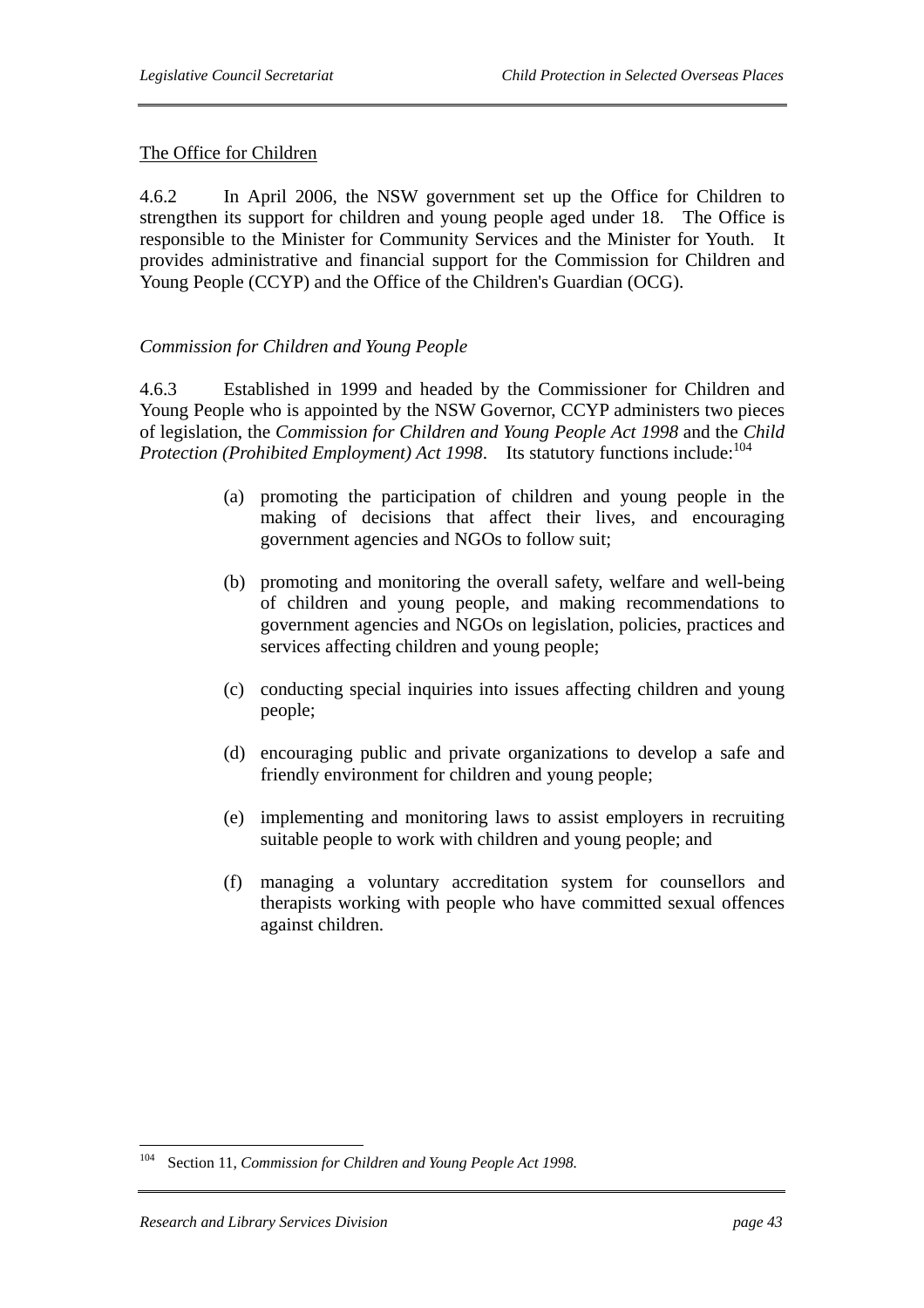4.6.4 CCYP is also responsible for the Working with Children Check, a screening scheme established under the *Child Protection (Prohibited Employment) Act 1998* that prohibits people convicted of sex offences, kidnapping or murder of a child from working in child-related employment.<sup>105</sup> In 2005-2006, CCYP carried out 238 400 background checks for employers to decide whether a person is suitable for child-related employment in NSW, and conducted eight Child-safe, Child-friendly training courses to help organizations manage the risks inherent in their responsibilities for children and young people. It also accredited 62 counsellors under its NSW Child Sex Offender Counsellors Accreditation Scheme.<sup>106</sup>

## *Office of the Children's Guardian*

4.6.5 OCG has a mandate to promote the interests and rights of children and young people in OOHC. Established in December 2000 under the *Children and Young Persons (Care and Protection) Act 1998*, it is headed by the Children's Guardian appointed by the NSW Governor. The Children's Guardian has the following major statutory functions:<sup>107</sup>

- (a) promoting the interests of all children and young people in OOHC, and ensuring that their rights are safeguarded and promoted;
- (b) accrediting designated agencies that provide OOHC for children and young people who do not live with their families according to orders of the Children's Court;
- (c) monitoring the operation of accredited adoption service providers; and
- (d) regulating the employment of children aged under 15 in entertainment, exhibition, still photography and door-to-door sales, so as to protect children employed in such industries from exploitation or abuse.<sup>108</sup>

<sup>105</sup> 105 Under the *Child Protection (Prohibited Employment) Act 1998*, child-related employment includes works (paid or unpaid): involving the provision of child protection services; in pre-schools, kindergartens and child care centres; in schools or other educational institutions (except universities); in refuges used by children; in wards of public or private hospitals where children are patients; in any religious organizations; and in entertainment venues where the clientele is primarily children.<br>
<sup>106</sup> Commission for Children and Young People (2006).<br>
<sup>107</sup> Section 181, *Children and Young Persons (Care and Protection) Act 1998.*<br>
<sup>108</sup> Under the *Children and Young Persons (Care and Protection* 

*Regulation 2005*, children aged under 15 cannot be employed in the entertainment industry, for door-to-door selling and for still photography purposes, unless the Office of the Children's Guardian authorizes the employer or the employer is exempt from the restriction. Authorized and exempt employers must comply with the Code of Practice under the Regulation.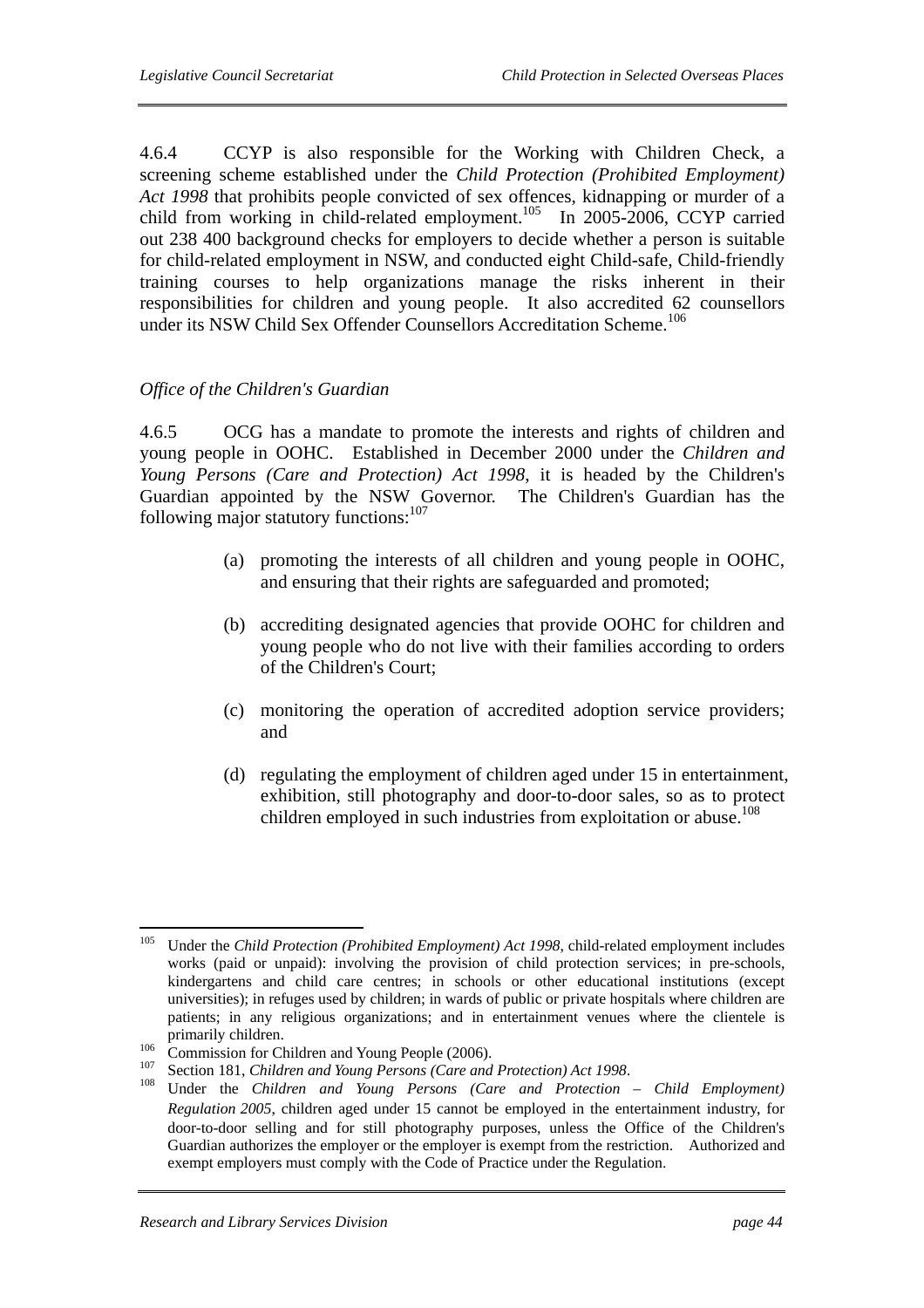4.6.6 The Children's Guardian reports directly to the Minister for Community Services. At the request of the Minister, the Children's Guardian may make a special report to the Minister on any particular issue or general matter, and the report may be tabled before the NSW Parliament.<sup>109</sup> While the Children's Guardian must seek and consider comments from the Minister on his or her draft reports before submitting the reports to the NSW Parliament, the Children's Guardian is not required to amend the reports in light of any comments made by the Minister.<sup>110</sup> In 2004-2005, the Children's Guardian introduced the Case File Audit Program to monitor whether designated agencies providing OOHC meet their statutory responsibilities, and established the Adoption Accreditation Program for adoption service providers. It also approved 141 applications from employers to employ children. $111$ 

## Youth Advisory Council

4.6.7 The Youth Advisory Council is another body providing supporting services to young people, focusing on those aged 12 or above and under 25. Established in 1989 under the *Youth Advisory Council Act 1989*, it is administered by the Minister for Community Services. Its statutory functions include:

- (a) advising the Minister for Community Services on the planning, development, integration and implementation of government policies and programmes concerning young people;
- (b) consulting young people, community groups and government agencies on issues and policies concerning young people;
- (c) monitoring and evaluating legislation and government policies and programmes concerning young people, and recommending changes if required:
- (d) conducting forums on issues relating to young people; and
- (e) collecting, analyzing and providing the Minister with information on issues and policies concerning young people.

<sup>109</sup> 

<sup>&</sup>lt;sup>109</sup> Section 181, *Children and Young Persons (Care and Protection) Act 1998*.<br><sup>110</sup> Section 189, *Children and Young Persons (Care and Protection) Act 1998*.<br><sup>111</sup> NSW Office of the Children's Guardian (2005).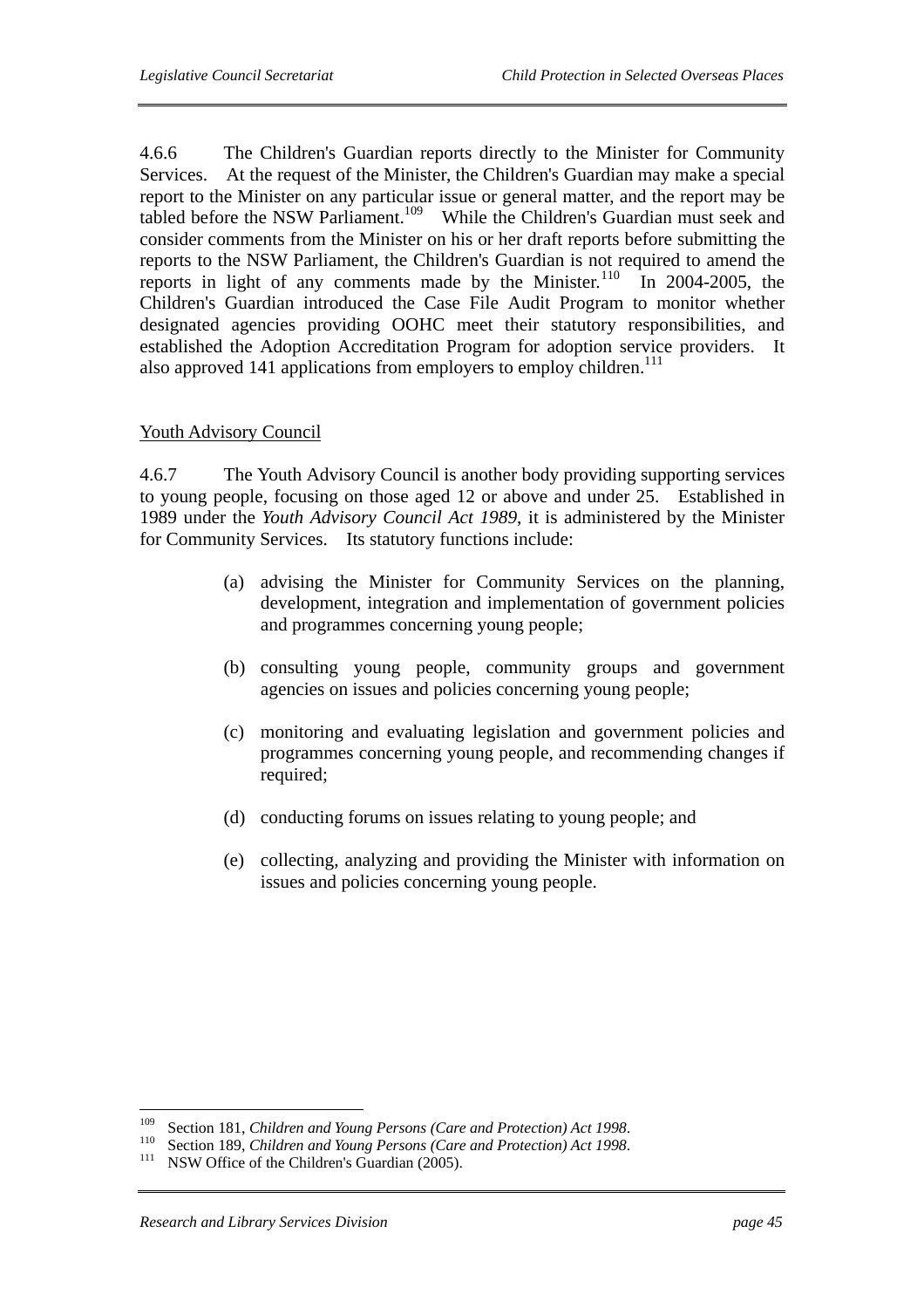4.6.8 The Council comprises a representative of DoCS as the ex-officio member and 12 other members. All Council members, serving part-time, are appointed by the Minister for Community Services. Under the *Youth Advisory Council Act 1989*, at least half of the Council members must be under the age of 25 at the time of their appointment. In determining Council membership, the Minister seeks a balance of people from metropolitan, regional and rural areas; young men and women; young Aboriginal people; young people from non-English speaking backgrounds; and people with experience in youth and community organizations.<sup>112</sup> The secretariat support to the Council is provided by DoCS.

## Child Death Review Team

4.6.9 The purpose of the Child Death Review Team established under the *Children (Care and Protection) Amendment Act 1995* in 1995 is to prevent the deaths of children aged under 17 and reduce their number. The Team comprises the Commissioner for Children and Young People as the Convener of the Team and up to 19 other members appointed by the Minister for Community Services. The membership includes experts in health care, research methodology, and child development/protection, and representatives from government agencies concerned with the well-being of children.<sup>113</sup>

4.6.10 The Team does not investigate child deaths. The investigation responsibility belongs to government agencies, such as NSW Police and the Coroner, which carry statutory responsibility for death investigations. The Team is responsible for identifying patterns and trends relating to child deaths, and making recommendations to government agencies and NGOs for preventing child deaths and reducing their number. The Team is required to maintain a Child Death Register of all deaths of children and young people aged under 17 registered in NSW. The data of child deaths are mainly classified according to causes, demographic criteria and other relevant factors with a view to facilitating the understanding of child deaths so as to prevent future recurrence. The Team also undertakes research projects relating to child deaths as required by the Minister for Community Services.<sup>114</sup>

4.6.11 The Team reports its findings and recommendations to the NSW Parliament annually. While its draft reports must be submitted to the Minister for Community Services for comments, the only duty upon the Team is to consider such comments. Its reporting obligations are not subject to Ministerial control. Every year the Team contacts all relevant agencies for a report on progress and proposed actions on the implementation of its recommendations to prevent or reduce the likelihood of child deaths. Where a recommendation has not been acted on, those agencies are asked to provide reasons and information about any alternative action  $taken.<sup>115</sup>$ 

 $112$ 

<sup>112</sup> NSW Youth Advisory Council (2005). 113 Section 45(C), *Commission for Children and Young People Act 1998.* Members of the Legislative Council and the Legislative Assembly are not eligible to be a Team member.<br><sup>114</sup> Sections 11 and 17, *Commission for Children and Young People Act 1998*.<br><sup>115</sup> NSW Child Death Review Team (2005), p. 87.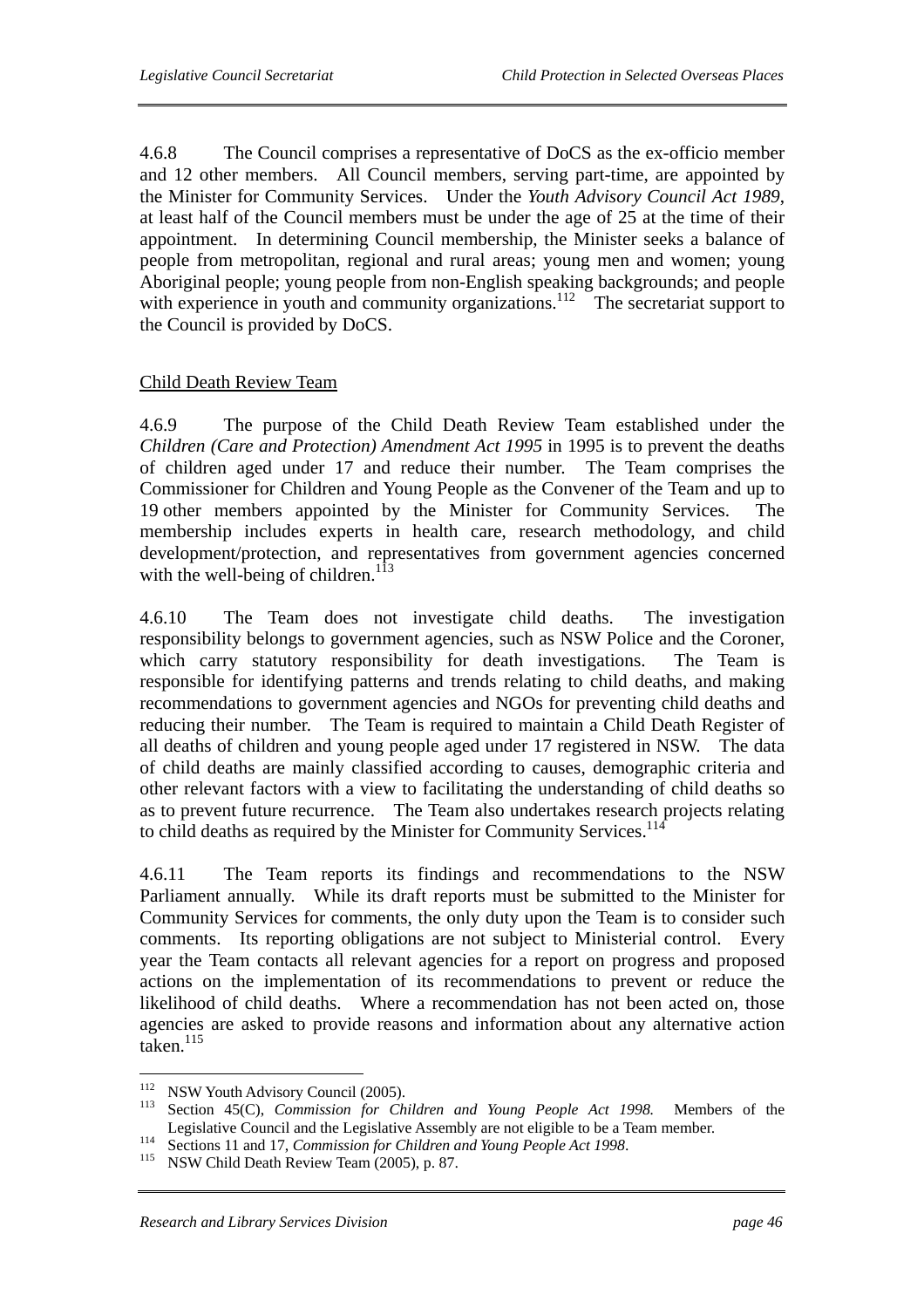## Ombudsman's statutory duties in child protection

4.6.12 In NSW, the Office of the Ombudsman has been long established to deal with all sorts of public complaints. One of the statutory duties of the Ombudsman is to protect children aged under 18 in the workplace. Under the *Ombudsman Act 1974*, the Ombudsman must keep under scrutiny the systems for preventing "reportable conduct" by employees of designated government agencies or NGOs, and the systems for handling and responding to allegations or convictions involving such conduct. "Reportable conduct" means any sexual offence or sexual conduct committed against, with or in the presence of a child, any assault, ill-treatment or neglect of a child, or any behaviour that causes psychological harm to a child, even if the child consented to the behaviour  $^{116}$ 

4.6.13 The heads of designated government agencies or NGOs must make arrangements to require employees to notify them of any allegation or conviction involving such "reportable conduct". Once the head of an agency has been advised of a reportable allegation or conviction against an employee, the head must notify the Ombudsman as soon as possible. The notification must include: $117$ 

- (a) details of the allegation or conviction;
- (b) whether or not the agency proposes to take any disciplinary or other action in relation to the employee, and the reason for taking or not taking any action; and
- (c) any written submissions made to the head of the agency by the employee about what action should be taken against him or her.

4.6.14 The Ombudsman may monitor the progress of an investigation conducted by or on behalf of a designated agency concerning an allegation or conviction against an employee. The Ombudsman may observe interviews for the investigation, and confer with the people conducting the investigation about the investigation's conduct and progress. If necessary, the Ombudsman may conduct a direct investigation into any such allegation or conviction, regardless of whether it has been notified by the head of the agency. The head of the agency must provide the investigation report to the Ombudsman, who will decide whether the allegation or conviction is properly investigated and whether appropriate action is taken as a result of the investigation.

<sup>116</sup> 

<sup>116</sup> Section 25A, *Ombudsman Act 1974.* 117 Section 25C, *Ombudsman Act 1974* and Ombudsman (2006).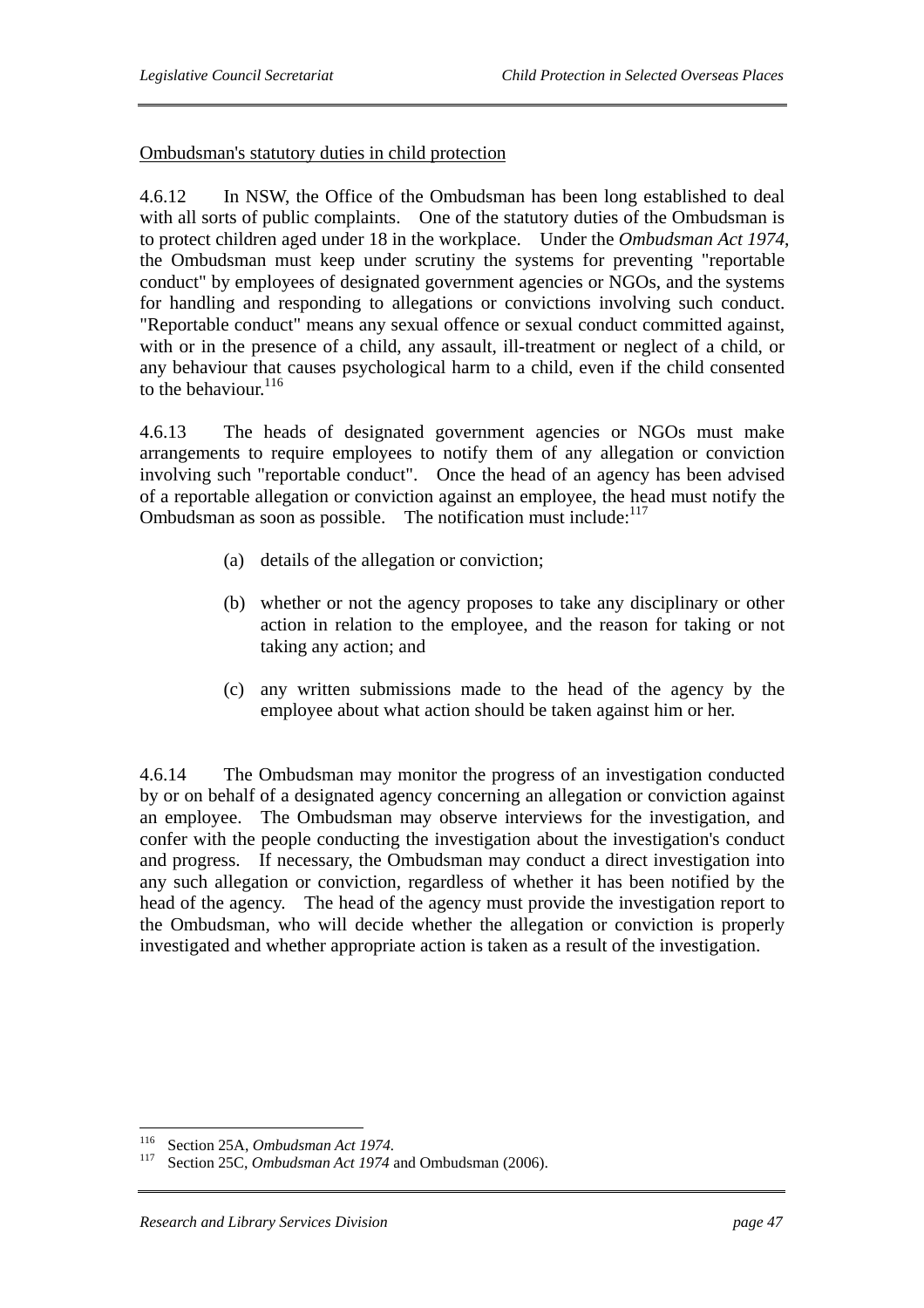# **4.7 Funding for child protection measures**

4.7.1 An extra AUS\$1.2 billion (HK\$7.3 billion) increase in funding for DoCS to reform the child protection system is being provided in escalating amounts from 2003-2004 to 2007-2008, with 75% of it becoming available in the final three years, so as to provide enough time to plan services and build organizational capacity. According to DoCS, about half of the new funding goes to NGOs to deliver community-based services.

# **4.8 Legal representation of children in court**

4.8.1 Under the *Children and Young Persons (Care and Protection) Act 1998*, the Children's Court<sup>118</sup> may appoint a legal representative for a child or young person if it appears to the Court that the child or young person needs to be represented in any proceedings before it.<sup>119</sup> The legal representative of a child or young person in proceedings before the Court must "act on the instructions of the child or young person", and ensure that the views of the child or young person are placed before the Court and all relevant evidence is adduced and, where necessary, tested.<sup>120</sup> The *Children and Young Persons (Care and Protection) Act 1998* provides that there is a "rebuttable presumption" that a child aged not less than 10 is capable of giving proper instructions to his or her legal representative. However, this presumption is not rebutted only because a child or young person has a disability.<sup>121</sup>

4.8.2 If the Children's Court considers that a child or young person is "incapable of giving instructions", it may appoint the legal representative as a "separate representative" for the child or young person. A separate representative may present evidence of the wishes of the child or young person but is "not bound by the child's or young person's instructions".<sup>122</sup>

<sup>118</sup> The Children's Court deals with matters relating to the care and protection of children and young people and criminal cases concerning them.

<sup>&</sup>lt;sup>119</sup> Section 99, *Children and Young Persons (Care and Protection) Act 1998*.<br><sup>120</sup> Section 99(2), *Children and Young Persons (Care and Protection) Act 1998*.<br><sup>121</sup> Section 99(3), *Children and Young Persons (Care and P*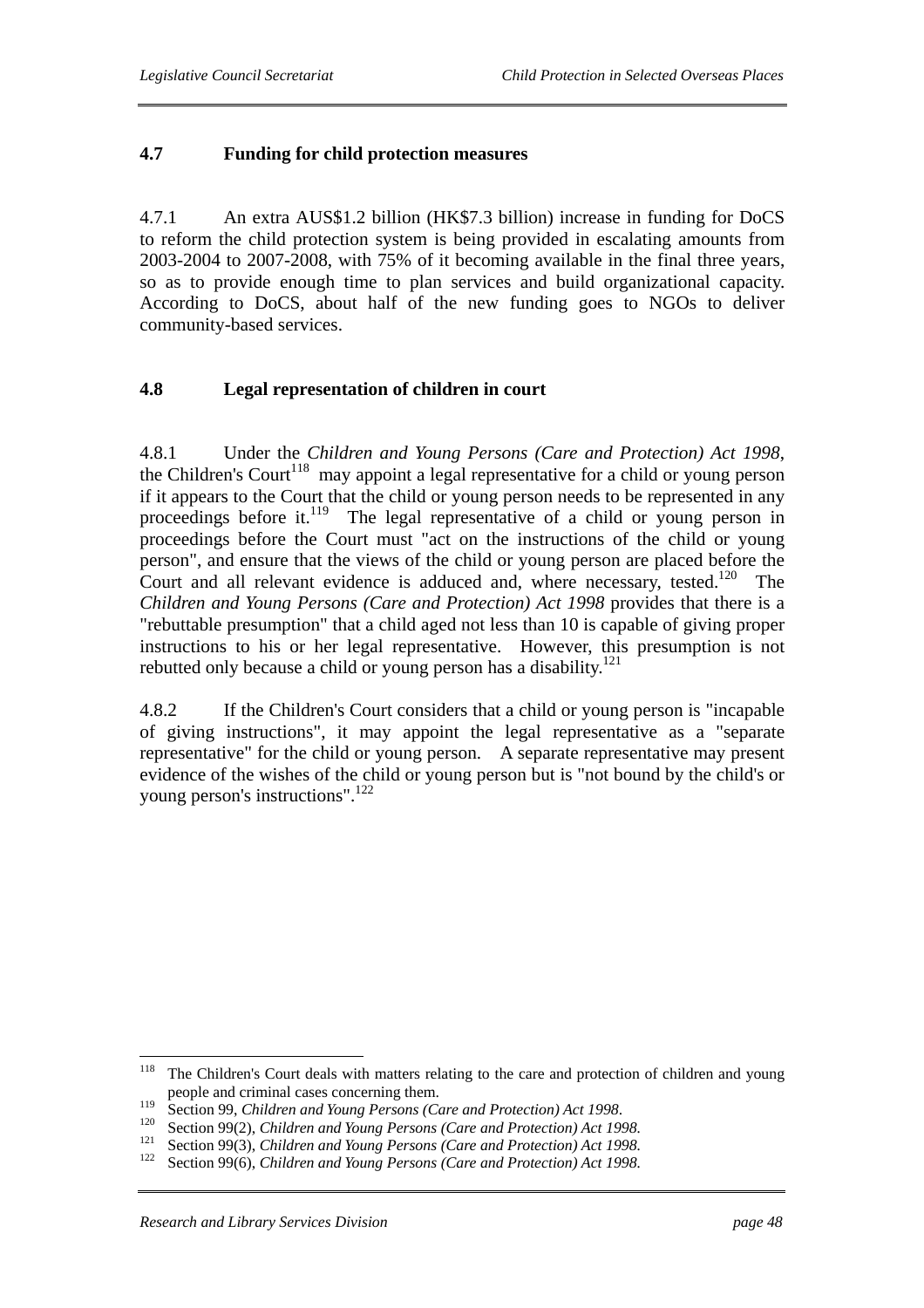4.8.3 The Children's Court may also appoint a "guardian ad litem" for a child or young person if it considers that there are special circumstances (such as the child or young person having special needs because of age, disability or illness) that warrant the appointment, and the child or young person will benefit from the appointment. The functions of a guardian ad litem are to safeguard and represent the interests of the child or young person.<sup>123</sup>

# **4.9 Mechanism for monitoring and reviewing the implementation of child protection measures**

## Monitoring by Parliament

4.9.1 The NSW Parliament is statutorily empowered to monitor the work of child protection and safeguard children's rights in the following ways:

## *Committee on Children and Young People*

4.9.2 A parliamentary committee, the Committee on Children and Young People, is responsible for monitoring the work of CCYP. The Committee is a joint committee of both Houses (the Legislative Assembly and the Legislative Council) of the NSW Parliament. It was formed in 2000 under the *Commission for Children and Young People Act 1998*. Its primary statutory functions are to monitor and review the exercise by CCYP of its functions, report to the NSW Parliament on any matter relating to CCYP, and examine annual and other reports of CCYP and report the findings to the NSW Parliament.<sup>124</sup> It may also examine trends and changes in services and issues affecting children and young people, and make recommendations to the NSW Parliament as to the need for changes to the functions and procedures of CCYP.<sup>125</sup> However, the Committee cannot investigate "a matter relating to However, the Committee cannot investigate "a matter relating to particular conduct".<sup>126</sup>

4.9.3 The Committee comprises five Members appointed by the Legislative Council and six Members appointed by the Legislative Assembly. Neither a Minister nor a Parliamentary Secretary is eligible to be a member of the Committee.

<sup>123</sup> 123 Section 100, *Children and Young Persons (Care and Protection) Act 1998.* According to The Law Society of New South Wales, a guardian ad litem appointed by the court is given authority to conduct proceedings on behalf of the child. Any legal representation is therefore provided to the guardian ad litem. There is no relationship between the legal representative and the child, although the legal representative may be required to communicate with the child in performing his or her duties as instructed by the guardian as litem. The Law Society of New South Wales. (2002), p.3. 124 Section 28(1), *Commission for Children and Young People Act 1998.* 125 Ibid. 126 Section 28(2), *Commission for Children and Young People Act 1998.*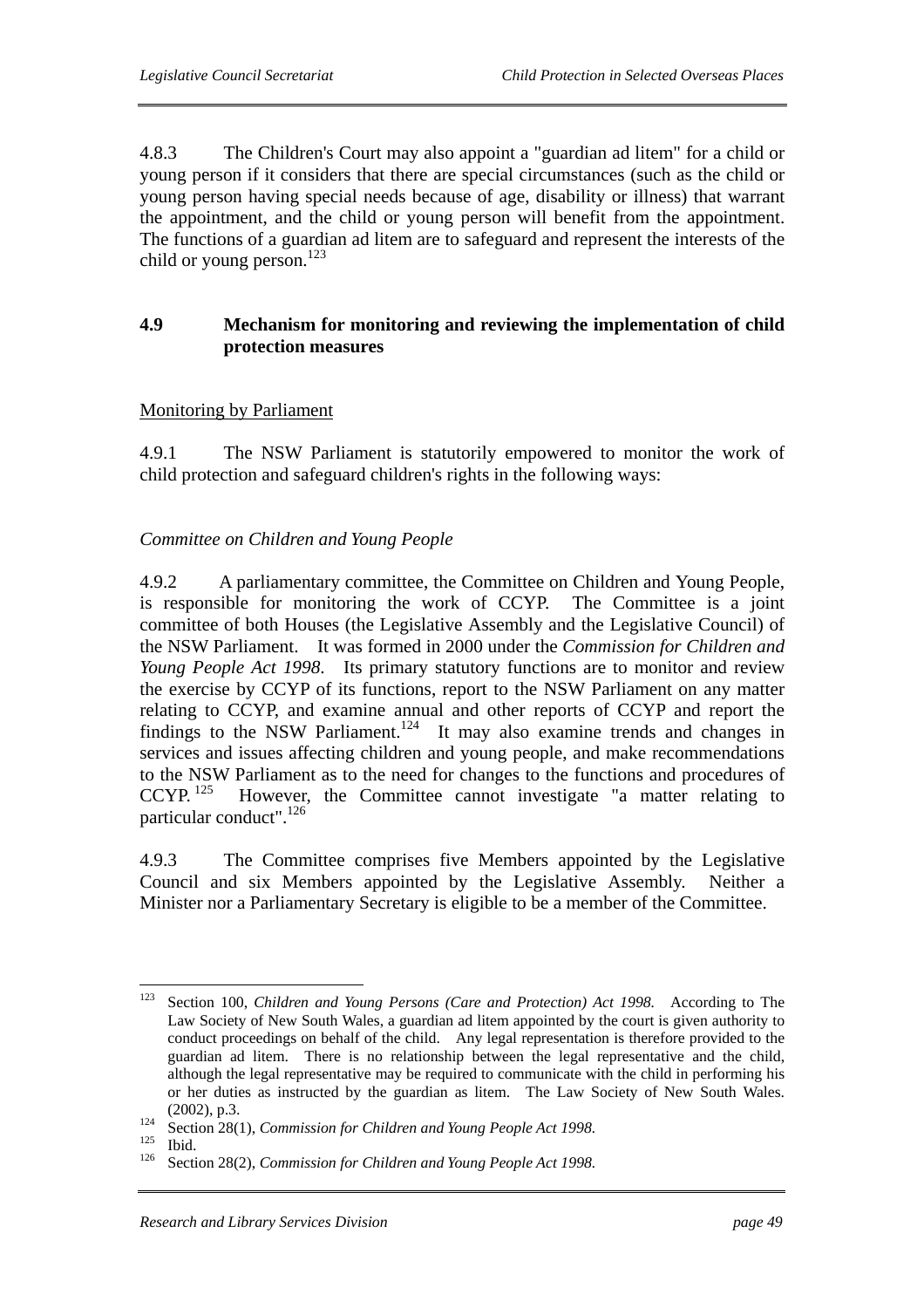## *Reporting of the Children's Guardian to Parliament*

4.9.4 The Children's Guardian is statutorily required to table annual reports before the NSW Parliament. Such reports must include an evaluation of the responses of the relevant agencies to the recommendations made by the Children's Guardian, and any recommendations for changes in the laws of NSW, or for administrative actions, that the Children's Guardian considers should be made as a result of the exercise of the functions of the Children's Guardian.<sup>127</sup> In addition, the Children's Guardian may, at any time, make a special report on any matter relating to the functions of the Children's Guardian, and submit the report to the NSW Parliament.<sup>128</sup>

#### Audit by the Ombudsman

4.9.5 The NSW Ombudsman is required to audit the child protection measures that government agencies or NGOs have in place. Such audits aim at assisting those agencies in improving their systems and practice for providing a safe environment to children and young people. They also identify and promote good practice across government agencies and NGOs. In most cases, these agencies are randomly selected for audit. They may also be selected for audit where there are concerns that they are not reporting allegations or convictions involving "reportable conduct", or do not comply with the *Ombudsman Act 1974* on child protection. The Ombudsman provides its audit reports back to the heads of those agencies audited. Such reports highlight good practice, any areas that can be improved, and recommendations for them to implement.

<sup>127</sup> 127 Section 187, *Children and Young Persons (Care and Protection) Act 1998.* 128 Section 188, *Children and Young Persons (Care and Protection) Act 1998.*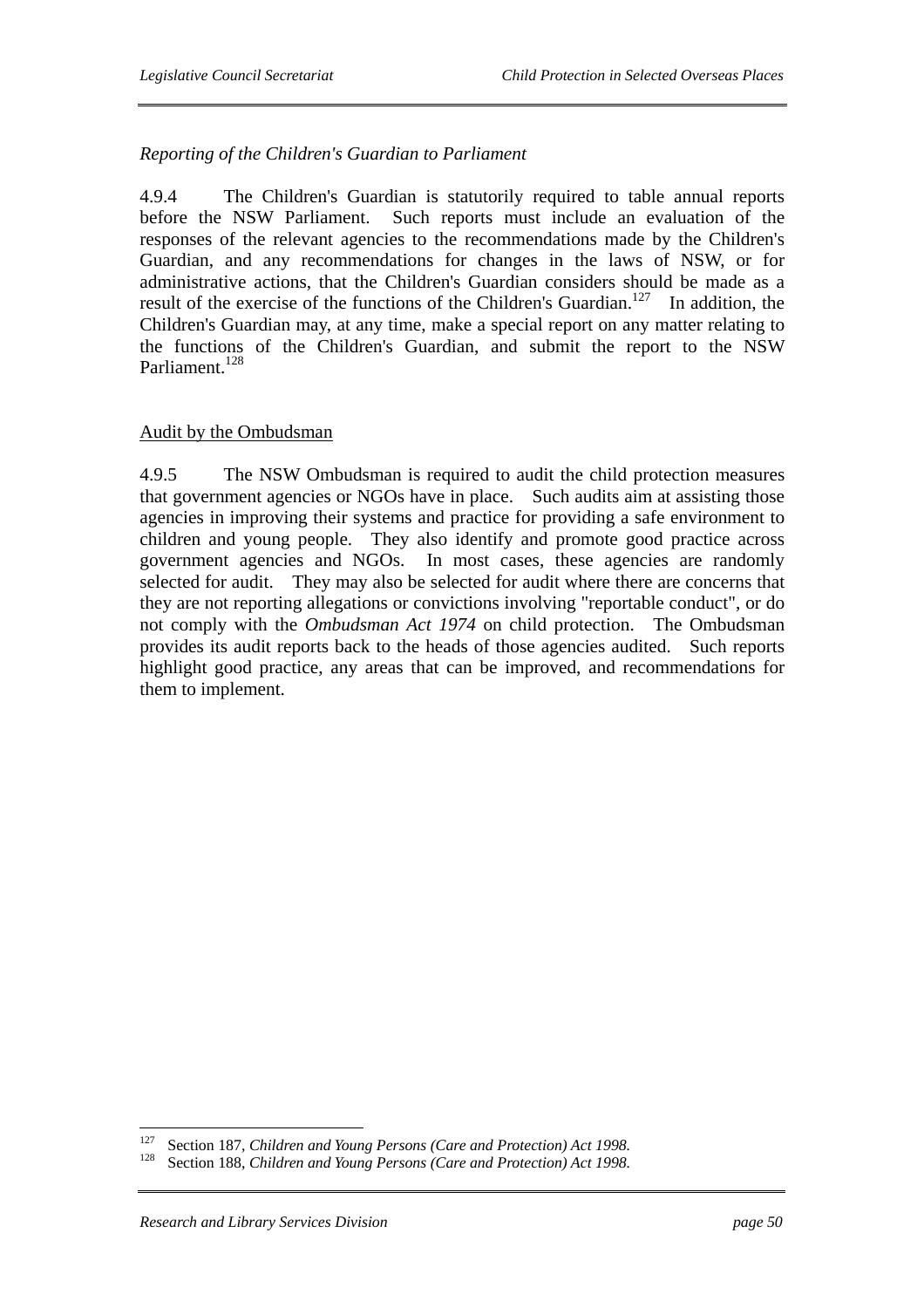# **Chapter 5 – Analysis**

5.1.1 Based on the findings in the previous chapters, this chapter highlights the following aspects to facilitate Members' deliberation on the child protection policies and measures in Hong Kong:

- (a) guiding principles for child protection;
- (b) mode of provision of child protection services;
- (c) role of NGOs in child protection;
- (d) government intervention strategy and measures;
- (e) legal representation of children in court; and
- (f) mechanisms for monitoring and reviewing the implementation of child protection measures.

5.1.2 These issues are discussed with reference to the *Protection of Children and Juvenile Ordinance* (PCJO), which provides for the protection of children or juveniles (aged between 14 and 18) who have been or are being assaulted, ill-treated, neglected or sexually abused; whose health, development or welfare has been or appears likely to be neglected or avoidably impaired; or who are beyond control to the extent that harm may be caused to them or to others.<sup>129</sup>

5.1.3 To facilitate Members' discussion, the **Appendix** presents a comparison table of the main features of the child protection policies and measures adopted by the governments of the three selected places and Hong Kong.

#### **5.2 Guiding principles for child protection**

5.2.1 In all the selected places, the principles that guide their governments' planning and implementation of child protection policies and measures are specified in legislation.

<sup>129</sup> Section 34(2), *Protection of Children and Juvenile Ordinance*.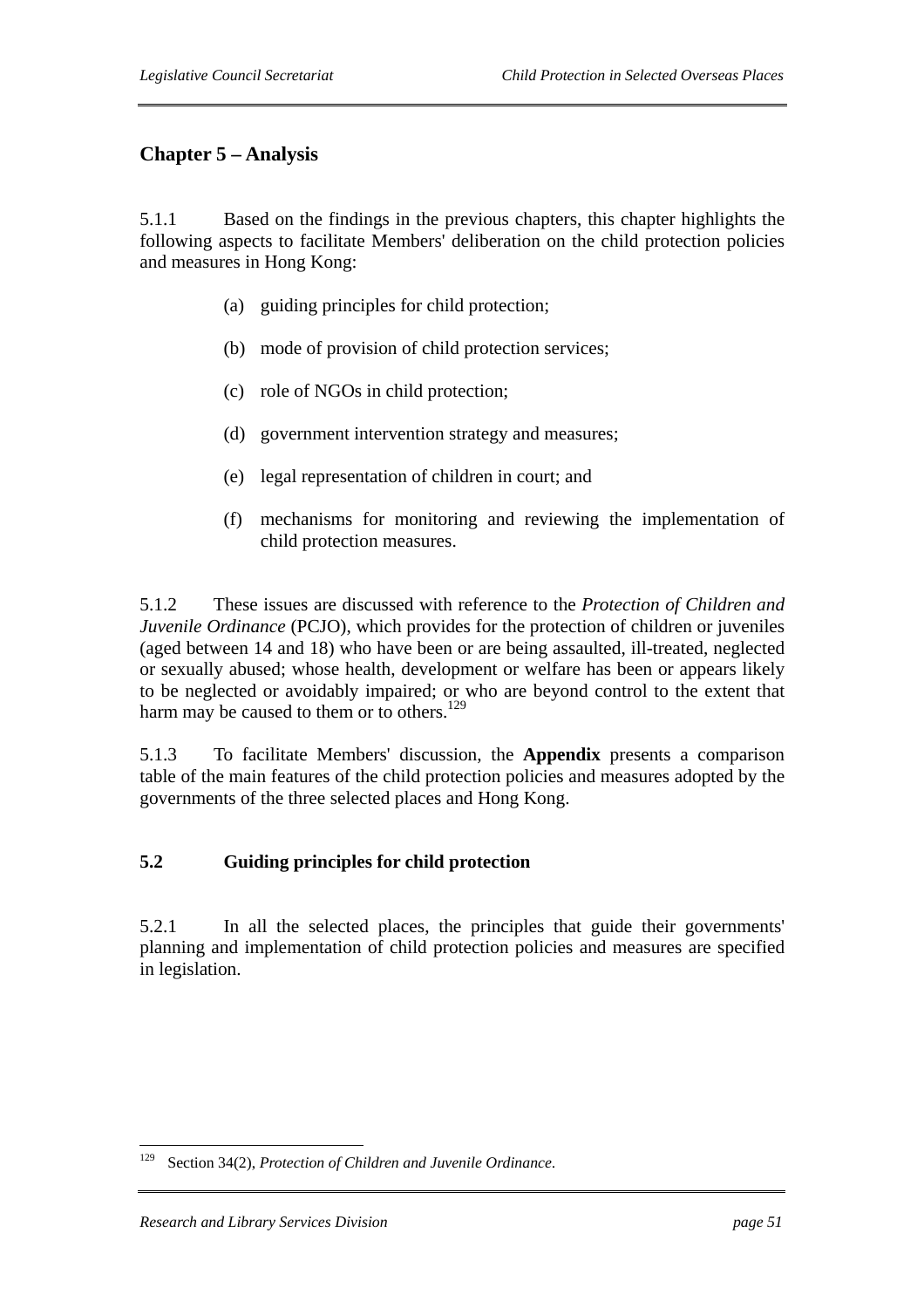5.2.2 In England, the *Children Act 2004* states that the well-being of children comprises five outcomes: (a) physical and mental health, and emotional well-being; (b) protection from harm and neglect; (c) education, training and recreation; (d) contribution made by children to society; and (e) social and economic well-being. Based on these statutorily-specified outcomes, the UK government has worked with public organizations and NGOs to establish the Outcomes Framework, which contains 25 specific aims for children and young people. The UK government has used the Outcomes Framework to support its policy development, work with NGOs for setting national priorities relevant to children and young people, and monitor the reform progress of the child protection system.

5.2.3 Unlike England, the Ontario government does not specify in legislation the expected outcomes of its Child Welfare Transformation Agenda launched in 2005. Nevertheless, certain guiding principles for child protection are specified in the *Child and Family Services Act.* The Act states that the paramount purpose of the Act is to promote the best interests, protection and well-being of children. The Act emphasizes that any child protection plan must take into account the differences among children as well as the physical, cultural, emotional, spiritual, mental and development needs of individual children. The Act also emphasizes that when setting a protection plan for a child, the autonomy and integrity of the child's family should be preserved.

5.2.4 Like England and Ontario, NSW has the guiding principles for child protection services set out in the *Children and Young Persons (Care and Protection) Act*. The Act emphasizes that the safety, welfare and well-being of a child who has been removed from his or her parents are paramount over the rights of the parents. It also states that in all actions and decisions that have a significant impact on a child, the child's particular attributes, such as culture, disability, language, religion or sexuality, must be taken into account.

5.2.5 In Hong Kong, PCJO does not specify any guiding principles for child protection policies or measures. Additionally, the government does not establish an outcome framework to guide and monitor its policy development on child protection or welfare. Nevertheless, according to the Social Welfare Department (SWD), the Government has adopted a "child-centred, family-focused and community-based" approach to the planning and delivery of family services. The basic values currently adopted by the Government for child welfare cases focus more on the general well-being of children and child protection, with less emphasis on children's rights and the attributes and needs of individual children. Such values are:<sup>130</sup>

> (a) "children are best protected and nurtured within a loving family in which physical care, mutual support and emotional security are available to foster the development of children into healthy and responsible members of society;

 $\overline{a}$ <sup>130</sup> Social Welfare Department (2006b).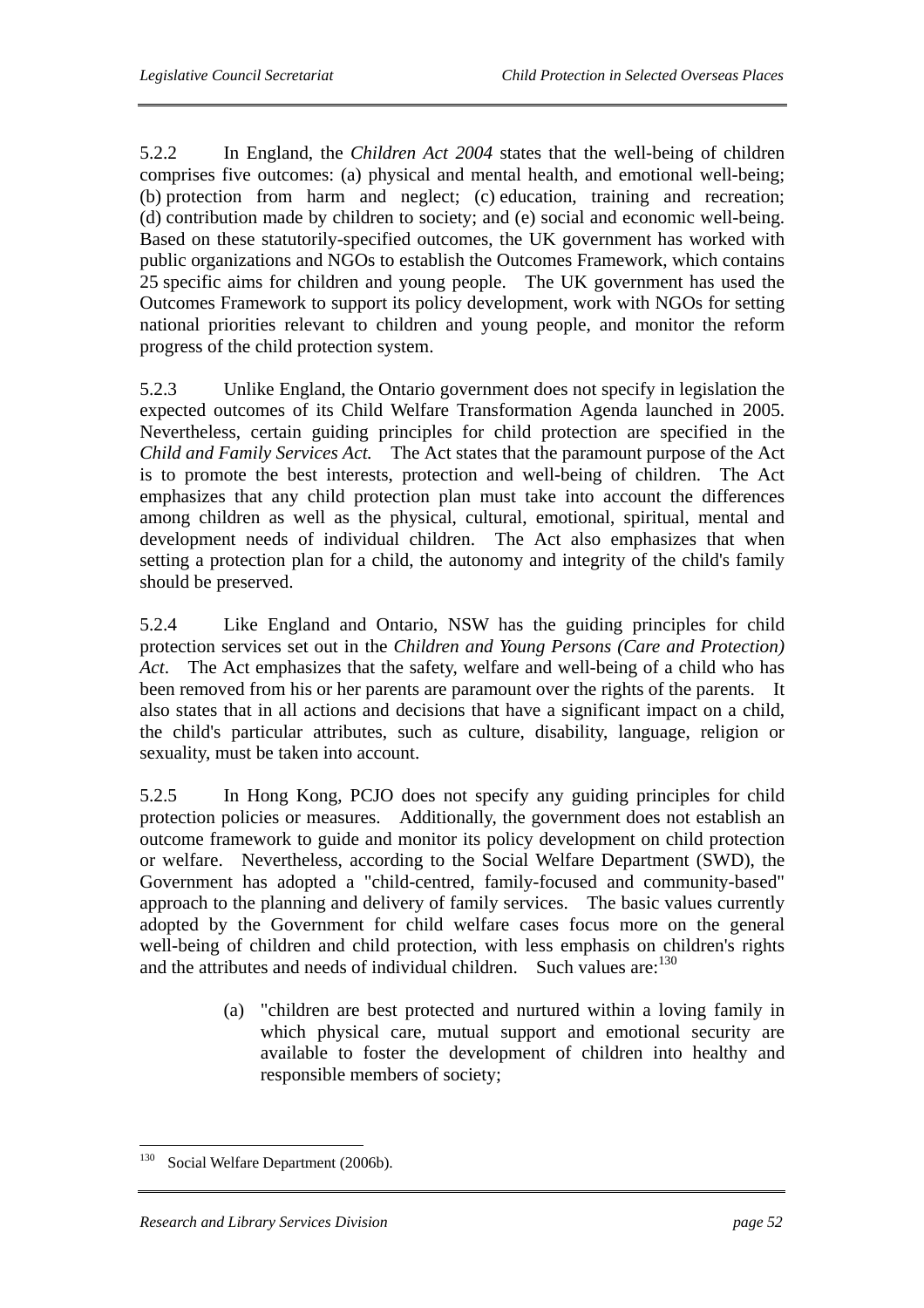- (b) support to help a dysfunctional family to resume normal functioning will be provided so that children can be cared for continuously in a family environment; and
- (c) children will be removed from a family environment only when there is no better alternative".

### **5.3 Mode of provision of child protection services**

5.3.1 The three selected places have adopted somewhat different modes of provision of child protection services.

5.3.2 In England, child protection services are not provided by a central government agency but by a Children's Trust in each local area. A Children's Trust is a decentralized partnership arrangement created and led by the local authority of a local area. Each Children's Trust integrates the child protection services with other support services provided by key education, social services, health and community organizations that come into contact with children, young people and their families. All these services must be provided according to a single, strategic and overarching plan set by the local authority. The plan is not statutorily required to be approved by the UK government.

5.3.3 In Ontario, child protection services are not provided by a central government agency. They are specifically provided by local, non-government and non-profit-making child welfare agencies (i.e. the Children's Aid Societies) in their respective territorial jurisdictions. Unlike the Children's Trusts in England, these agencies specialize in the provision of child protection services rather than integrated services relating to education, health, recreation, etc. All these agencies are approved and funded by the Ontario government. Each of them is governed by a volunteer Board of Directors accountable to the government.

5.3.4 Unlike England and Ontario, NSW has a government department which takes a lead role in the provision of child protection services. The department usually purchases child protection services from NGOs either through programme funding or on a fee-for-service basis.

5.3.5 In Hong Kong, child protection services are provided by SWD in collaboration with  $NGOs$ <sup>131</sup> The NGOs providing such services are funded by SWD under the Lump Sum Grant subventions system. Their performance is evaluated under SWD's Service Performance Monitoring System.<sup>132</sup>

<sup>131</sup>  $\frac{131}{132}$  Social Welfare Department (2004).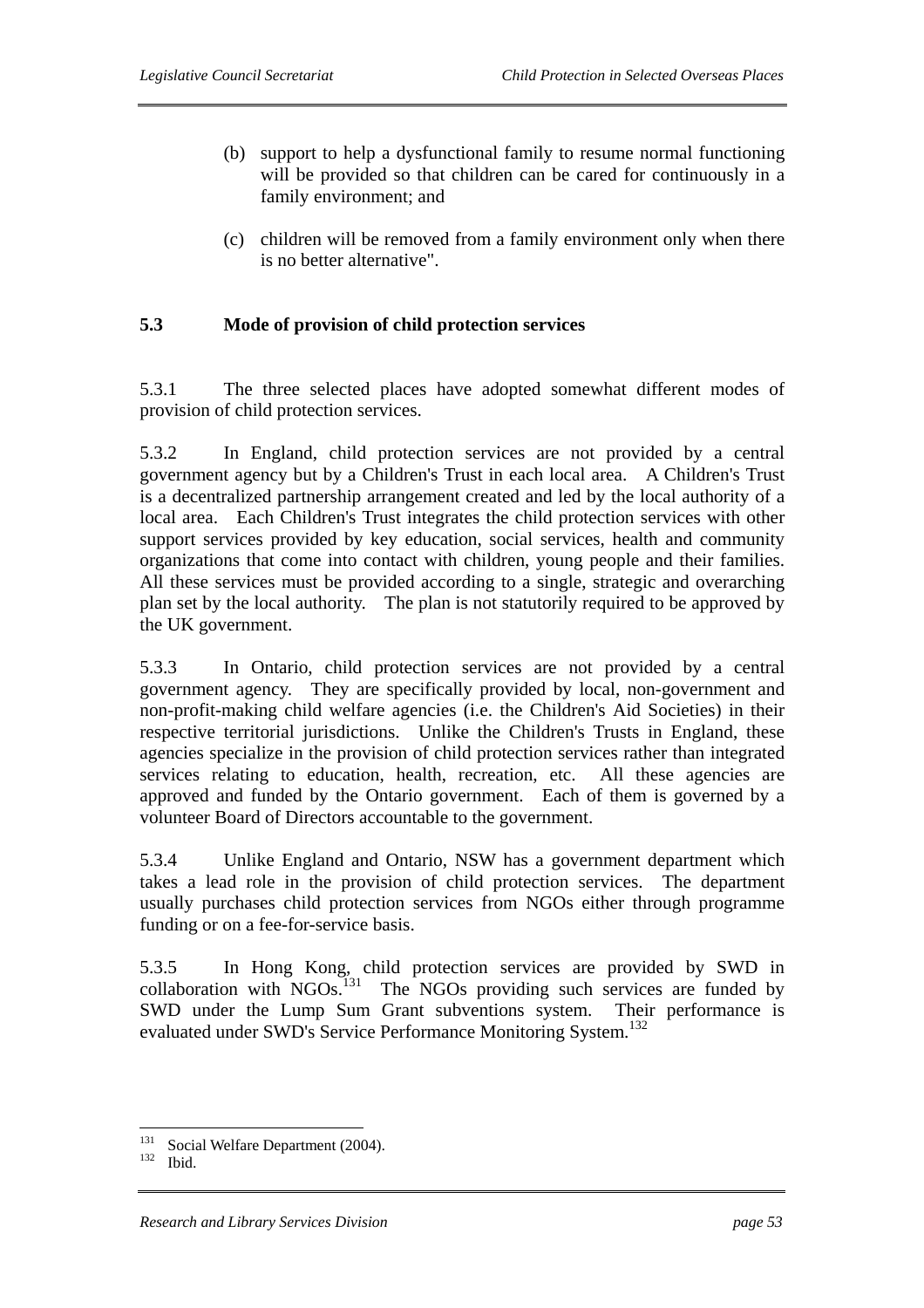# **5.4 Role of non-governmental organizations in child protection**

5.4.1 Apart from Ontario where non-government and non-profit-making child welfare agencies are statutorily and exclusively responsible for providing child protection and other support services, both England and NSW have legislation requiring their government agencies responsible for child protection to co-operate with the relevant NGOs, including voluntary and community organizations, in the planning and delivery of such services.

5.4.2 In England, the local authorities are statutorily required to make arrangements for co-operation with not only their relevant partners but also other persons or NGOs exercising functions or engaging in activities relating to children and young people. At the national level, the UK government has engaged NGOs in a range of stakeholder groups to facilitate policy development. It has also pledged to remove any inappropriate or unintended barriers that may prevent NGOs from entering the market for the provision of services for children and young people. At the local level, the local authorities are expected by the UK government to encourage NGOs to contribute to and participate in the various aspects of the Children's Trust arrangements.

5.4.3 In NSW, to facilitate the co-ordination of child protection and other support services, the responsible government department is statutorily required to promote a partnership approach among the relevant government agencies, NGOs, families, corporations, business agencies and the community in taking responsibility for and dealing with children and young persons who are in need of care and protection. Meanwhile, other government agencies are statutorily required to use their best endeavours in responding to the responsible government department's requests for services. The statutory requirements for inter-agency co-ordination are reflected in the NSW Inter-agency Guidelines for Child Protection Intervention formulated by the NSW government.

5.4.4 In Hong Kong, unlike the arrangements adopted by all the selected places, neither the Health, Welfare and Food Bureau (HWFB) nor SWD is statutorily required to establish a partnership arrangement for child protection with NGOs. In any event, SWD has stated that it regards NGOs as its "working partners".<sup>133</sup> It has a policy to promote the "tripartite social partnership" among the government, the business community and the third (non-profit-making) sector for the long-term sustainability of the welfare system, including services for children, young people and their families.<sup>134</sup>

<sup>133</sup> 

<sup>&</sup>lt;sup>133</sup> Social Welfare Department (2004), p. 2.<br><sup>134</sup> Social Welfare Department (2004), pp. 1-2 and p. 6.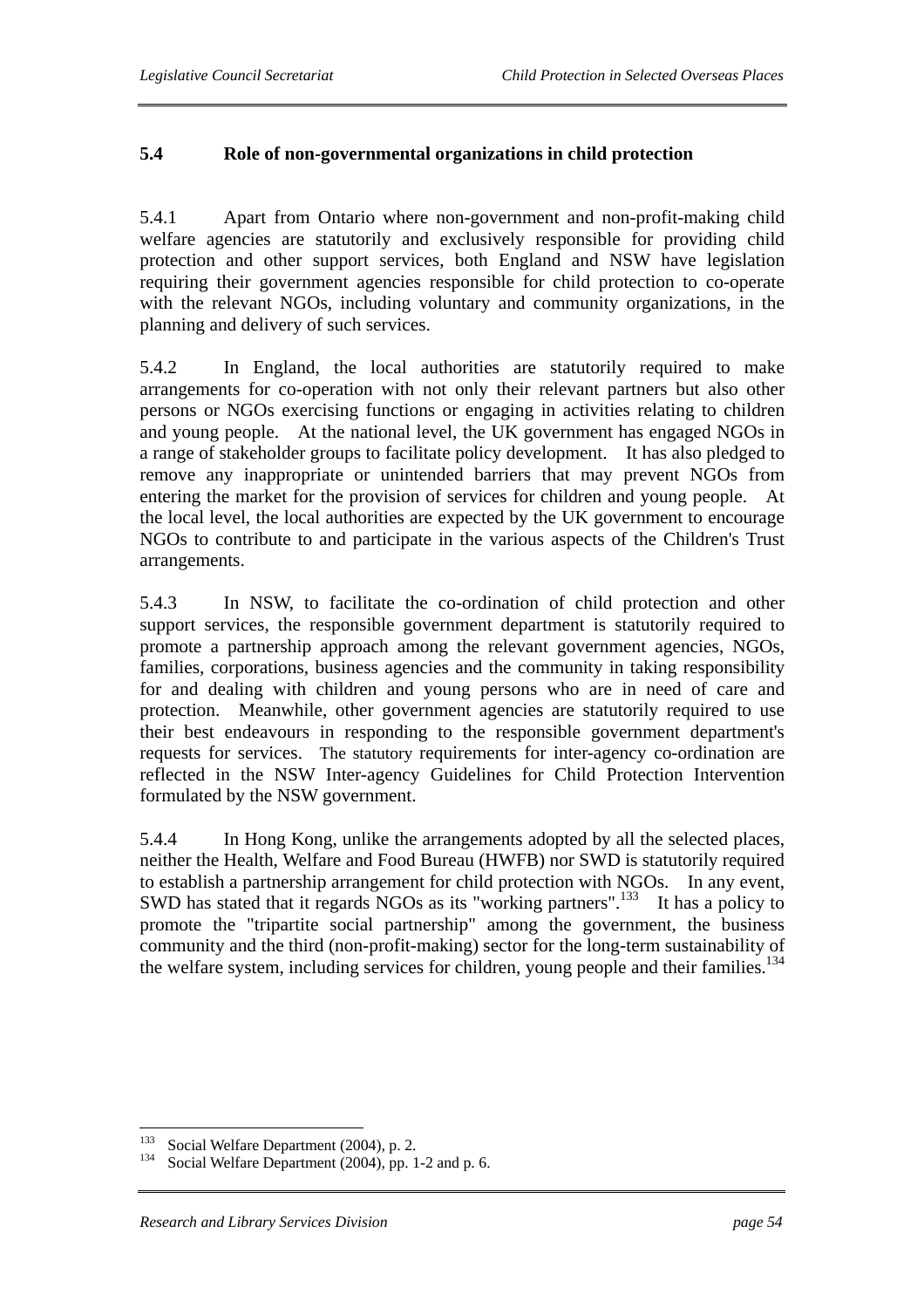# **5.5 Government intervention strategy**

5.5.1 Among the three selected places, both Ontario and NSW have statutory requirements governing the intervention strategy adopted by their governments or child protection service providers. In Ontario, the Children's Aid Societies, which are responsible for providing statutory child protection services to children, must include the participation of the child, his or her parents and relatives, or members of the child's extended family in any protection plan for a child, and take the least disruptive course of action. In NSW, it is statutorily stated that when the responsible government departments or NGOs are deciding on actions necessary for the protection of a child, the intervention must be the least intrusive in the life of the child and his or her family. The responsible government departments or NGOs are also statutorily required to give an opportunity to a child to express his or her views freely on a matter concerning his or her safety, welfare and well-being, if the child is able to form such views. Moreover, such views must be given due weight in accordance with the developmental capacity of the child.

5.5.2 Like England where government intervention principles are not stated in law, there are no statutory intervention principles governing either SWD or NGOs in Hong Kong. In any event, SWD states that "children will be removed from a family environment only when there is no better alternative," and "[i]n formulating a welfare plan for a child, the parents/carers are consulted and involved". In addition, "[d]epending on the child's age and ability to understand issues at stake, the views and wishes of the child will also be considered"<sup>135</sup> by SWD.

# **5.6 Government early intervention and prevention measures**

5.6.1 All the three selected places emphasize early intervention and prevention for child protection, which can reduce the need for more intrusive and costly services for children in need.

5.6.2 In England, the local authorities forming the Children's Trusts are encouraged to appoint lead professionals responsible for taking the lead to co-ordinate frontline delivery of integrated services for children in need. In addition, the local authorities are required to implement the Common Assessment Framework which enables all practitioners providing services to children to have a common language and structure to record information on children in need and therefore facilitate information sharing.

 $\overline{a}$ <sup>135</sup> Social Welfare Department (2006b).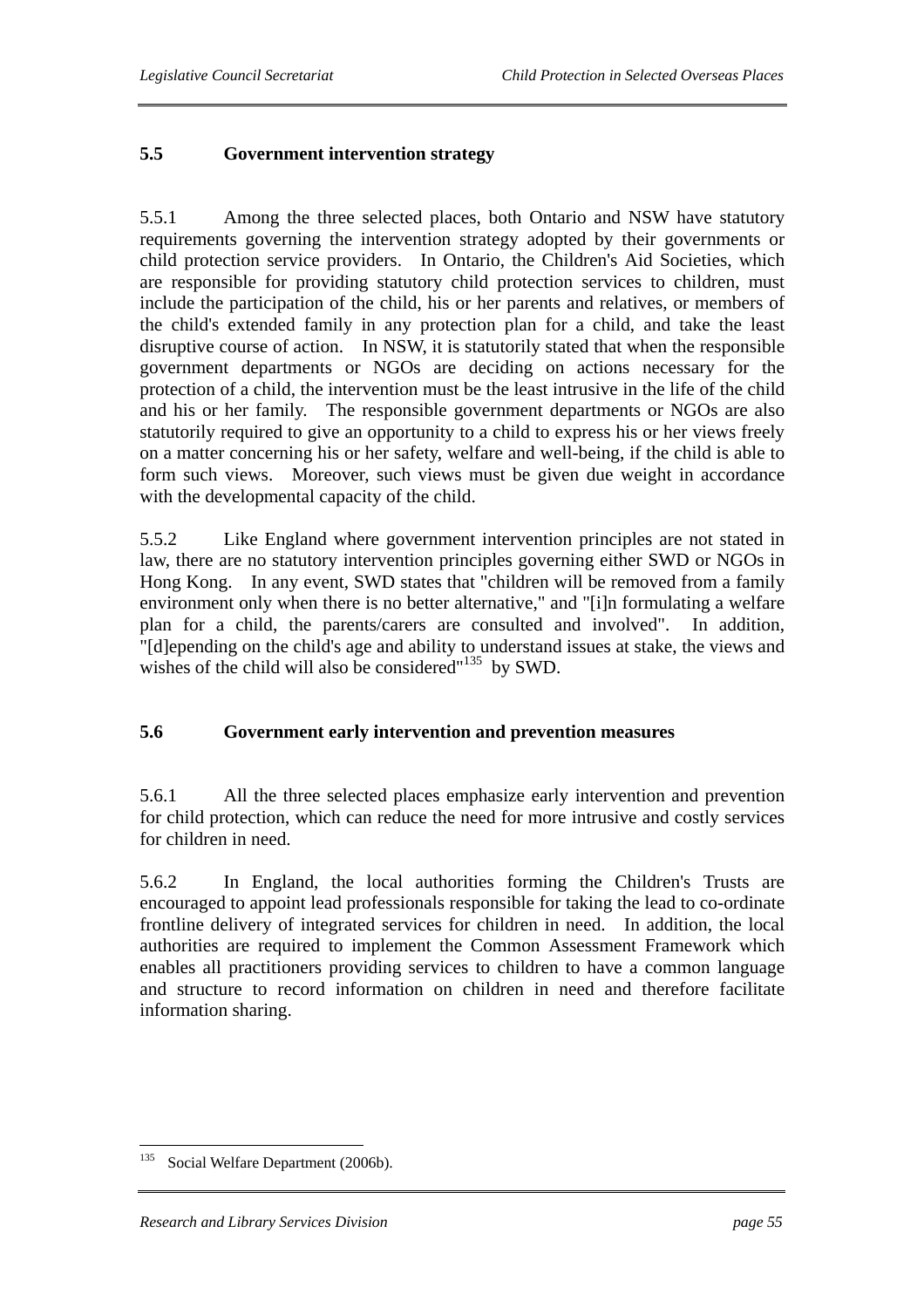5.6.3 Both Ontario and NSW have committed a substantial amount of money to early intervention and prevention programmes for child protection. In Ontario, the provincial government has committed at least CAN\$28 million (HK\$190 million) to launch the Youth Opportunities Strategy under which more youth outreach workers are hired to connect young people at risk with services that address their needs, and more job opportunities are provided to young people. It has also been establishing more youth intervention centres to provide community alternatives to custody programmes for lower-risk young people who have broken the law. In NSW, besides recruiting more early intervention caseworkers, the State government has committed AUS\$150 million (HK\$910 million) to fund from 2003 to 2008 the Early Intervention Programme for families who are expecting a child or have small children facing problems such as domestic violence, drug or alcohol abuse and child behaviour management problems. The State government has also launched the multi-departmental Families First project to provide co-ordinated support for families to raise healthy children.

5.6.4 In Hong Kong, the Government says that it also places emphasis on early identification and early intervention of children's problems. In particular, the pilot Comprehensive Child Development Service launched in 2005 is a community-based programme using the Maternal and Child Health Centres (which provide services to over 90% of newborn babies) as the platform to foster better alignment of the delivery of health, education and social services to ensure early identification of the needs of children and their families. Children or their families in need are referred to the existing Integrated Family Service Centres and Integrated Services Centres for early intervention.<sup> $136$ </sup>

# **5.7 Legal representation of children in court**

5.7.1 All the three selected places allow children to be legally represented in court, but the arrangements involved vary.

5.7.2 In England, a child involved in family proceedings on orders with respect to children does not automatically have party status and the accompanying legal representation, unless the court makes an order to this effect under the relevant family proceedings rules which allow a child to be legally represented by a solicitor (usually from a private practice). The solicitor representing the child is appointed by a Children's Guardian from a non-departmental public body sponsored by the UK government. Children's Guardians, appointed by the court, are independent of not only the court but also social services, education and health authorities, and everyone else involved in such cases.

 $\overline{a}$ 

<sup>&</sup>lt;sup>136</sup> Social Welfare Department (2006b).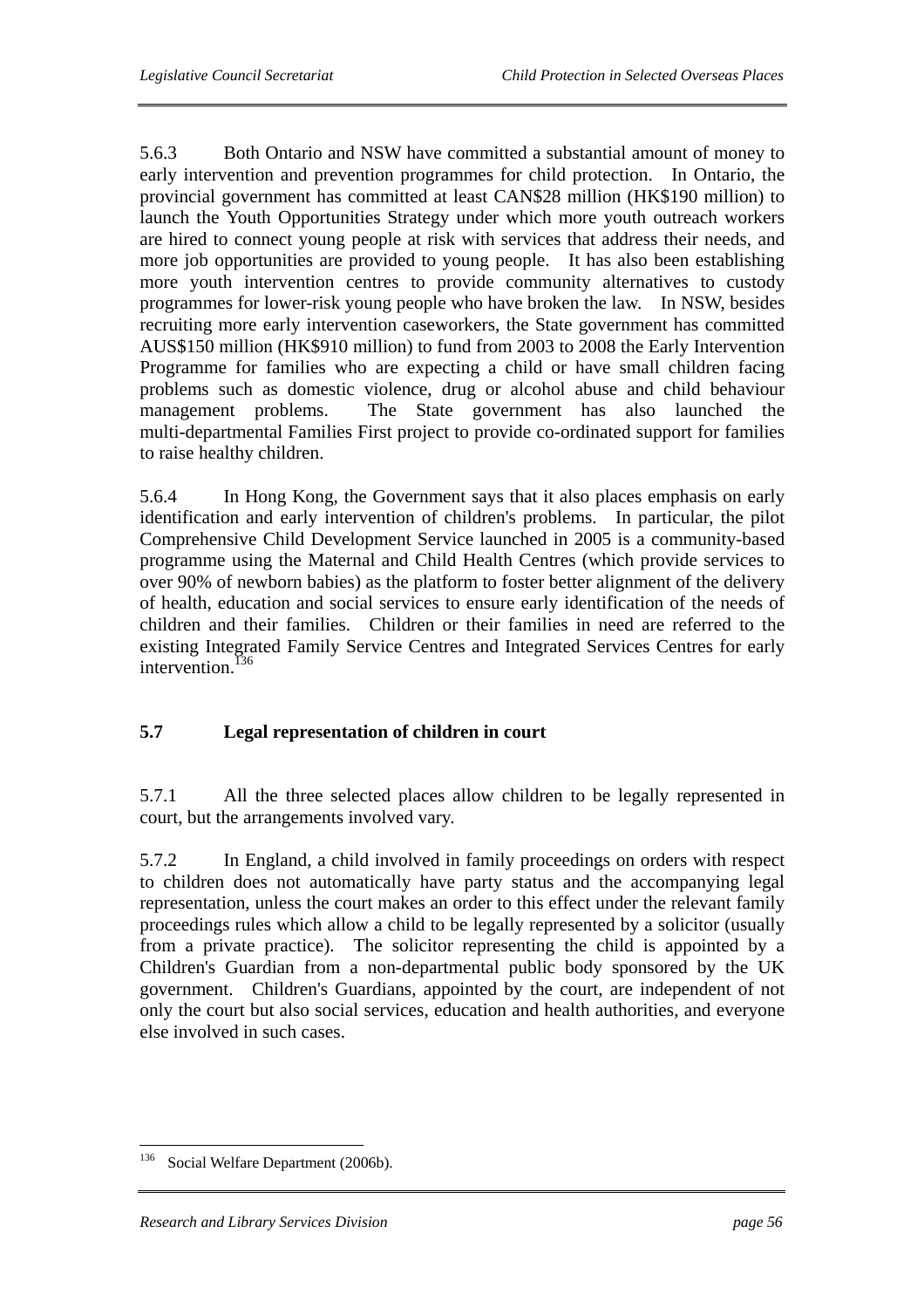5.7.3 In Ontario, a child is statutorily allowed to have legal representation at any stage in a child protection proceeding. If a child does not have legal representation in the proceeding, the court may determine whether legal representation is desirable to protect the child's interests. If the court determines that legal representation is desirable, it can direct that legal representation be provided for the child.

5.7.4 In NSW, under the child protection legislation, if it appears to the Children's Court that a child needs to be represented in any proceedings before it, and the Court considers that a child is capable of giving proper instructions to his or her legal representative, it is empowered to appoint a legal representative for the child. The legal representative of a child must act on the instructions of the child, and ensure that the views of the child are placed before the Court and all relevant evidence is adduced and, where necessary, tested.

5.7.5 In Hong Kong, under the Legal Representation Scheme for Children/Juveniles Involved in Care or Protection Proceedings run by HWFB, legal representation is offered to a child in care or protection proceedings who is deprived of or at risk of being deprived of his or her liberty under PCJO. According to HWFB, while the offer of such a representation required the consent of the child's parents or legal guardian prior to 1 March 2007, the requirement has been removed.

# **5.8 Mechanisms for monitoring the implementation of child protection measures and safeguarding children's rights**

5.8.1 Among the three selected places, both England and NSW have statutory non-departmental public bodies to monitor the implementation of child protection measures and safeguard children's rights, but their functions and powers vary.

5.8.2 In England, the statutory Children's Commissioner, appointed by the minister responsible for children, has the functions to promote awareness of the views and interests of children, advise the UK government on the views and interests of children; and consider the operation of the complaint procedures or any other matters relating to the interests of children. In particular, the Commissioner has power to initiate an inquiry into a case of an individual child, and summon people to give evidence or produce documents. The inquiry initiated by the Commissioner cannot be vetoed by the UK government. Persons or bodies with statutory functions that are subject to the Commissioner's recommendations made after an inquiry are required to inform the Commissioner of what action they have taken or propose to take in response to the recommendations. The Commissioner must send his or her annual reports to the UK government, which must lay the reports unchanged before the UK Parliament.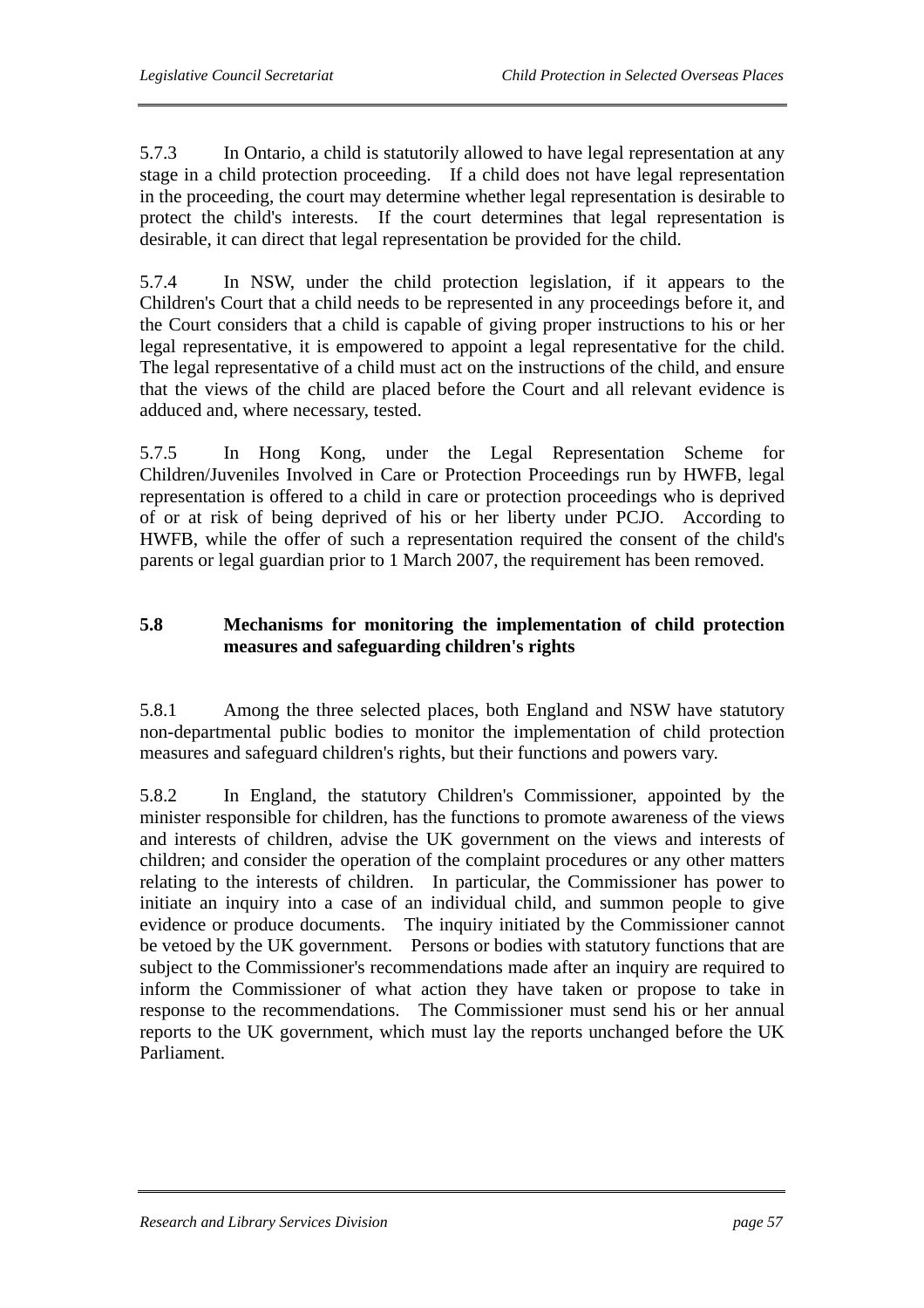5.8.3 Like England, NSW has a statutory Commissioner for Children and Young People, who heads a commission to promote and monitor the overall safety, welfare and well-being of children, make recommendations to government agencies and NGOs on legislation, policies, practices and services affecting children, and conduct special inquiries into issues affecting children. However, unlike the Children's Commissioner in England, the NSW Commissioner for Children and Young People is not empowered to summon people to give evidence or produce documents, when conducting inquiries.

5.8.4 Ontario is the only selected place where no mechanism independent of the government is in place to monitor the child protection services, which are exclusively implemented by non-government child welfare agencies. Nevertheless, the Ontario Parliament has been considering a legislative proposal to establish the Office of the Provincial Advocate for Children and Youth headed by the Provincial Advocate for Children and Youth. The Advocate would be appointed by the Ontario Parliament instead of the Ontario government. The Advocate would be an Officer of the Legislative Assembly accountable to the Legislative Assembly, with an independent status similar to those of the NSW Ombudsman and the NSW Auditor General. Under the legislative proposal, the Advocate could receive and respond to complaints made regarding children's rights. However, unlike the Children's Commissioner in England, the Advocate would not be empowered to summon people to give evidence or produce documents.

5.8.5 NSW is the only selected place where its legislature has a statutory committee to monitor and review certain matters relating to child protection or welfare, including the functions exercised by the Commissioner for Children and Young People. However, the committee cannot investigate any particular child protection case.

5.8.6 In Hong Kong, there is no statutory authority independent of the government to safeguard or promote children's rights. The Government has established advisory committees (such as the Committee on Child Abuse and the Committee on Services for Youth at Risk, both being chaired by the Director of Social Welfare) to advise on child welfare matters.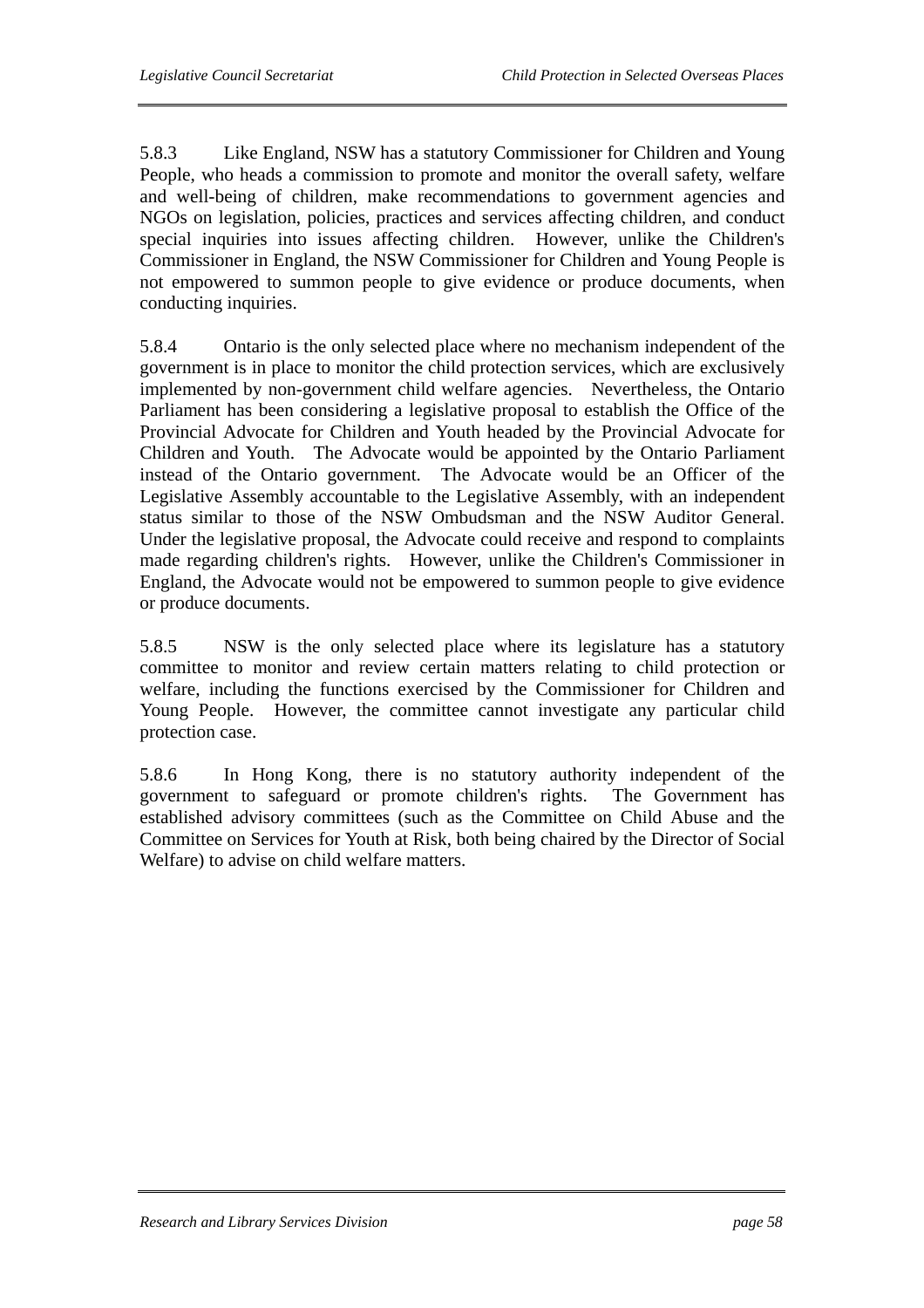# **Appendix**

# **Comparison of the main features of the child protection policies and measures in selected places and Hong Kong**

|                                                                                                       | <b>Hong Kong</b>                                                                                                                                                                                                                            | <b>England</b>                                                                                                                                                                                                                                                                           | Ontario                                                                                                                                                                                                                                                                              | <b>New South Wales</b>                                                                                                                                                                                                                                                                                     |
|-------------------------------------------------------------------------------------------------------|---------------------------------------------------------------------------------------------------------------------------------------------------------------------------------------------------------------------------------------------|------------------------------------------------------------------------------------------------------------------------------------------------------------------------------------------------------------------------------------------------------------------------------------------|--------------------------------------------------------------------------------------------------------------------------------------------------------------------------------------------------------------------------------------------------------------------------------------|------------------------------------------------------------------------------------------------------------------------------------------------------------------------------------------------------------------------------------------------------------------------------------------------------------|
| Whether guiding<br>principles for child<br>protection<br>policies/measures<br>are specified by<br>law | No.                                                                                                                                                                                                                                         | Yes.                                                                                                                                                                                                                                                                                     | Yes.                                                                                                                                                                                                                                                                                 | Yes.                                                                                                                                                                                                                                                                                                       |
| Mode of service<br>provision for child<br>protection                                                  | Child protection services are<br>provided by the Social Welfare<br>Department<br>(SWD)<br>in<br>collaboration<br>with<br>non-governmental organizations<br>(NGOs) funded by SWD under<br>Sum<br>Grant<br>Lump<br>the<br>subventions system. | Child protection services are<br>provided by the Children's Trust<br>of each local area led by the<br>local authority.<br>A Children's<br>is<br>decentralized<br>Trust<br>a<br>partnership arrangement for the<br>and<br>delivery<br>planning<br>-of<br>integrated services to children. | Child protection services are<br>exclusively provided by the 53<br>non-government,<br>non-profit-making<br>Children<br>Aid's Societies in their respective<br>territorial jurisdictions.<br>All<br>these societies are approved and<br>funded<br>by<br>the<br>Ontario<br>government. | Child protection services<br>are<br>primarily<br>provided<br>by<br>a a<br>government department, which<br>also funds NGOs to provide such<br>services.                                                                                                                                                     |
| Role of NGOs in<br>child protection                                                                   | The government is not statutorily<br>required<br>establish<br>to<br>a<br>partnership for child protection<br>with NGOs, although it has<br>adopted a policy to promote such<br>a partnership.                                               | The<br>Children's<br>Services<br>Authority of each local area is<br>statutorily required to co-operate<br>with NGOs in the planning and<br>of child<br>delivery<br>protection<br>Children's<br>services<br>through<br>Trusts.                                                            | Funded<br>the<br>Ontario<br>by<br>Children<br>Aid's<br>government,<br>Societies<br>statutorily<br>are<br>to provide child<br>empowered<br>protection services exclusively.                                                                                                           | <b>NSW</b><br>The<br>government<br>is<br>statutorily required to promote<br>partnership with NGOs for child<br>with<br>protection,<br>such<br>requirements being reflected in<br><b>NSW</b><br>the<br>Inter-agency<br>Guidelines for Child Protection<br>Intervention formulated by the<br>NSW government. |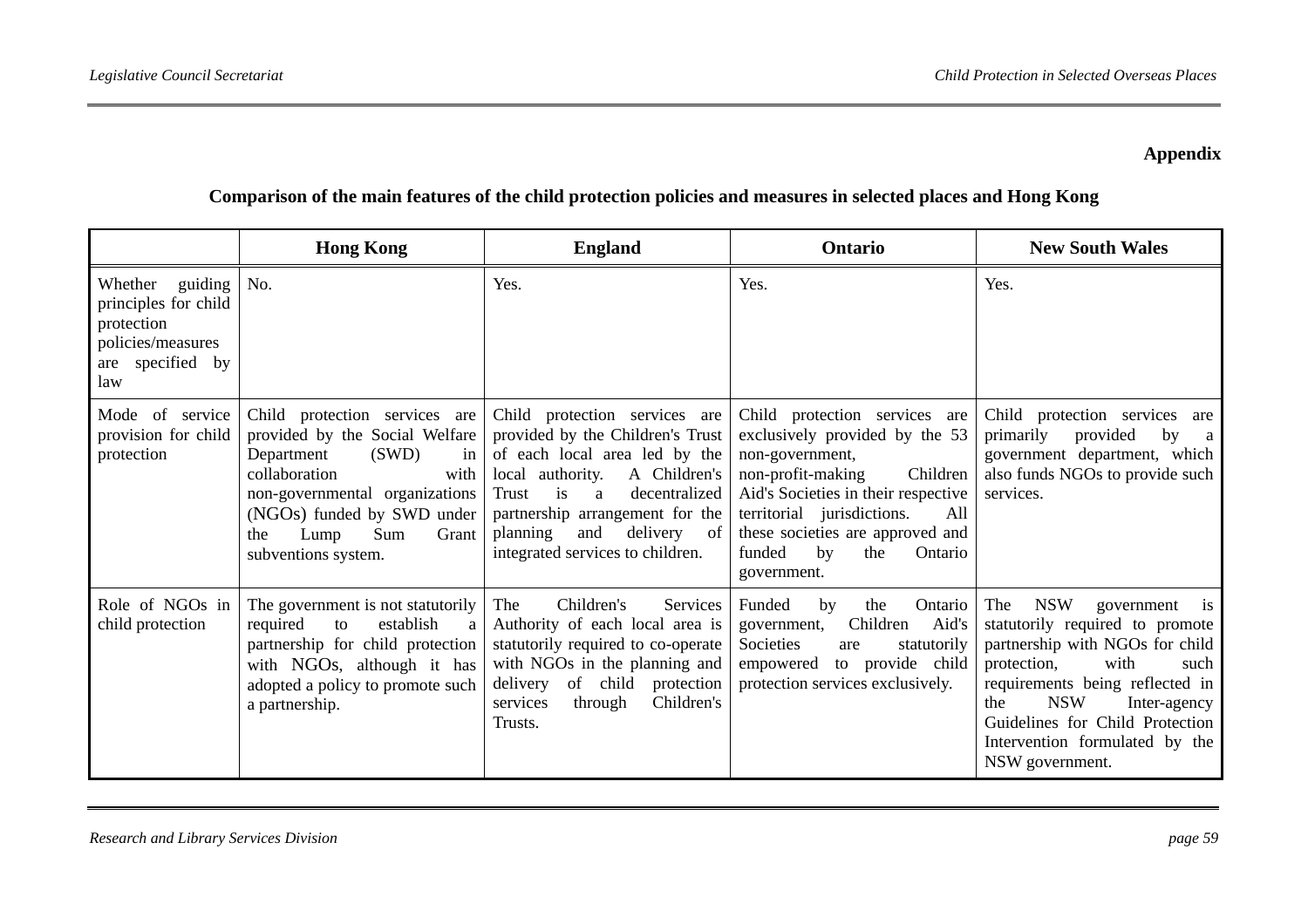# **Appendix (cont'd)**

## **Comparison of the main features of the child protection policies and measures in selected places and Hong Kong**

|                                                                                                           | <b>Hong Kong</b>                                                                                                                                                                                                           | <b>England</b>                                                                                                                                                                                                                                                                                                                                                             | Ontario                                                                                                                                                                                                                                                                                                                                                                                                                             | <b>New South Wales</b>                                                                                                                                                                                                                                                                                                                                                                                                                                       |
|-----------------------------------------------------------------------------------------------------------|----------------------------------------------------------------------------------------------------------------------------------------------------------------------------------------------------------------------------|----------------------------------------------------------------------------------------------------------------------------------------------------------------------------------------------------------------------------------------------------------------------------------------------------------------------------------------------------------------------------|-------------------------------------------------------------------------------------------------------------------------------------------------------------------------------------------------------------------------------------------------------------------------------------------------------------------------------------------------------------------------------------------------------------------------------------|--------------------------------------------------------------------------------------------------------------------------------------------------------------------------------------------------------------------------------------------------------------------------------------------------------------------------------------------------------------------------------------------------------------------------------------------------------------|
| child<br>Whether<br>protection<br>intervention<br>principles<br>are<br>specified in law                   | No.                                                                                                                                                                                                                        | Yes.                                                                                                                                                                                                                                                                                                                                                                       | Yes.                                                                                                                                                                                                                                                                                                                                                                                                                                | Yes.                                                                                                                                                                                                                                                                                                                                                                                                                                                         |
| Whether children can<br>legal<br>have<br>in<br>representation<br>court                                    | Yes, a child is given legal<br>representation<br>under the<br>Representation<br>Legal<br>Scheme<br>for<br>Children/Juveniles Involved<br>in Care or Proceedings run<br>by the Health, Welfare and<br>Food Bureau.          | Yes,<br>with<br>the<br>court's<br>authorization, a child involved in<br>family proceedings can have legal<br>Such<br>representation.<br>a<br>representation does not need the<br>consent of the child's parents or<br>legal guardian.                                                                                                                                      | Yes, a child is statutorily allowed to<br>have legal representation at any<br>child<br>in<br>stage<br>protection<br>Such<br>proceedings.<br>representation does not need the<br>consent of the child's parents or<br>legal guardian.                                                                                                                                                                                                | Yes, the Children's Court can appoint a<br>legal representative for a child if it<br>considers that the child needs to be<br>legally represented and is capable of<br>giving proper instructions to the legal<br>representative. Such a representation<br>does not need the consent of the child's<br>parents or legal guardian.                                                                                                                             |
| Whether authorities<br>independent of the<br>government are in<br>place to safeguard<br>children's rights | Nevertheless,<br>No.<br>the<br>Government has established<br>advisory committees (such<br>as the Committee on Child<br>Abuse and the Committee<br>on Services for Youth at<br>Risk) to advise on child<br>welfare matters. | Children's<br>Yes, the<br>statutory<br>Commissioner has functions to<br>promote awareness of the views<br>and interests of children, and<br>initiate an inquiry into a case of<br>an individual child that raises<br>issues of public policy relevant to<br>children.<br>The<br>other<br>Commissioner<br>can<br>summon<br>people to give evidence or<br>produce documents. | The Ontario Parliament is<br>No.<br>considering a legislative proposal<br>to establish the Provincial Advocate<br>for Children and Youth, who can<br>receive and respond to complaints<br>made regarding children's rights,<br>but cannot summon people to give<br>evidence or produce documents.<br>The Advocate would be an Officer<br>Legislative<br>the<br>of<br>Assembly<br>accountable<br>the<br>Ontario<br>to<br>Parliament. | Yes, the statutory Commissioner for<br>Children<br>and<br>Young People is<br>responsible for promoting the overall<br>safety, welfare and well-being of<br>children, and conducting inquiries into<br>issues affecting children, but would not<br>be empowered to summon people to<br>give evidence or produce documents.<br>The NSW Parliament has a statutory<br>committee to monitor and review<br>certain matters<br>relating to<br>child<br>protection. |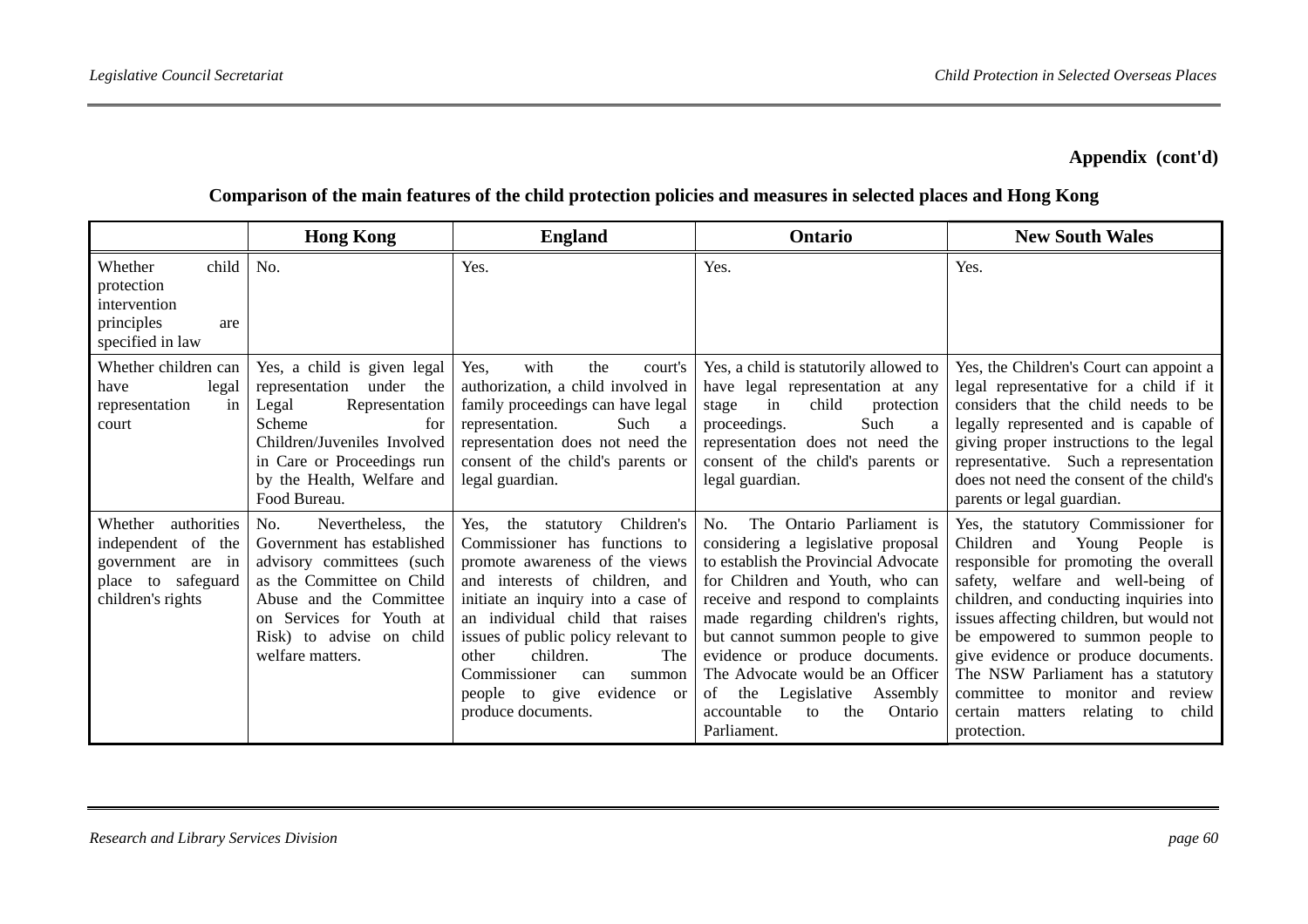#### **References**

#### England

- 1. *Children Act 2004.* Available from: http://www.opsi.gov.uk/acts/acts2004/20040031.htm [Accessed October 2006].
- 2. *Children Act 2004: Explanatory Notes.* Available from: http://www.opsi.gov.uk/acts/en2004/2004en31.htm [Accessed October 2006].
- 3. Children and Family Court Advisory and Support Service. (2006) *The Children's Guardian.* **Construction Available** *Guardian* **from:** *Guardian* http://www.cafcass.gov.uk/English/Publications/information/ChildrensGuardian0 1Feb06.pdf [Accessed October 2006].
- 4. Department for Constitutional Affairs. (2006) *Separate Representation of Children.* Consultation Paper. Available from: http://www.dca.gov.uk/consult/separate\_representation/cp2006.pdf [Accessed October 2006].
- 5. Department for Education and Skills & Department for Work and Pensions. (2006) *Choice for Parents, the Best Start for Children: Making it Happen.*  Available from: http://www.everychildmatters.gov.uk/\_files/06EA29398072BE73E834DBA0615 84307.pdf [Accessed October 2006].
- 6. Department for Education and Skills et al. (2003) *Keeping Children Safe: The Government's Response to the Victoria Climbié Inquiry Report and Joint Chief Inspectors' Report Safeguarding Children.* Available from: http://www.everychildmatters.gov.uk/\_files/684162953674A15196BB52219739 59E3.pdf [Accessed October 2006].
- 7. Department for Education and Skills. (2003) *The Children Act Report 2002.*  Available from: http://www.dfes.gov.uk/publications/childrenactreport/docs/DfES-Childrens%20 Act.pdf [Accessed October 2006].
- 8. Department for Education and Skills. (2004a) *Every Child Matters: Next Steps.*  Available from: http://www.dfes.gov.uk/consultations/downloadableDocs/EveryChildMattersNex tSteps.pdf [Accessed October 2006].
- 9. Department for Education and Skills. (2004b) *Every Child Matters: Change for Children.* **Available** from: **Available** from: http://www.setnet.org.uk/\_db/\_documents/Every\_Child\_Matters.pdf [Accessed October 2006].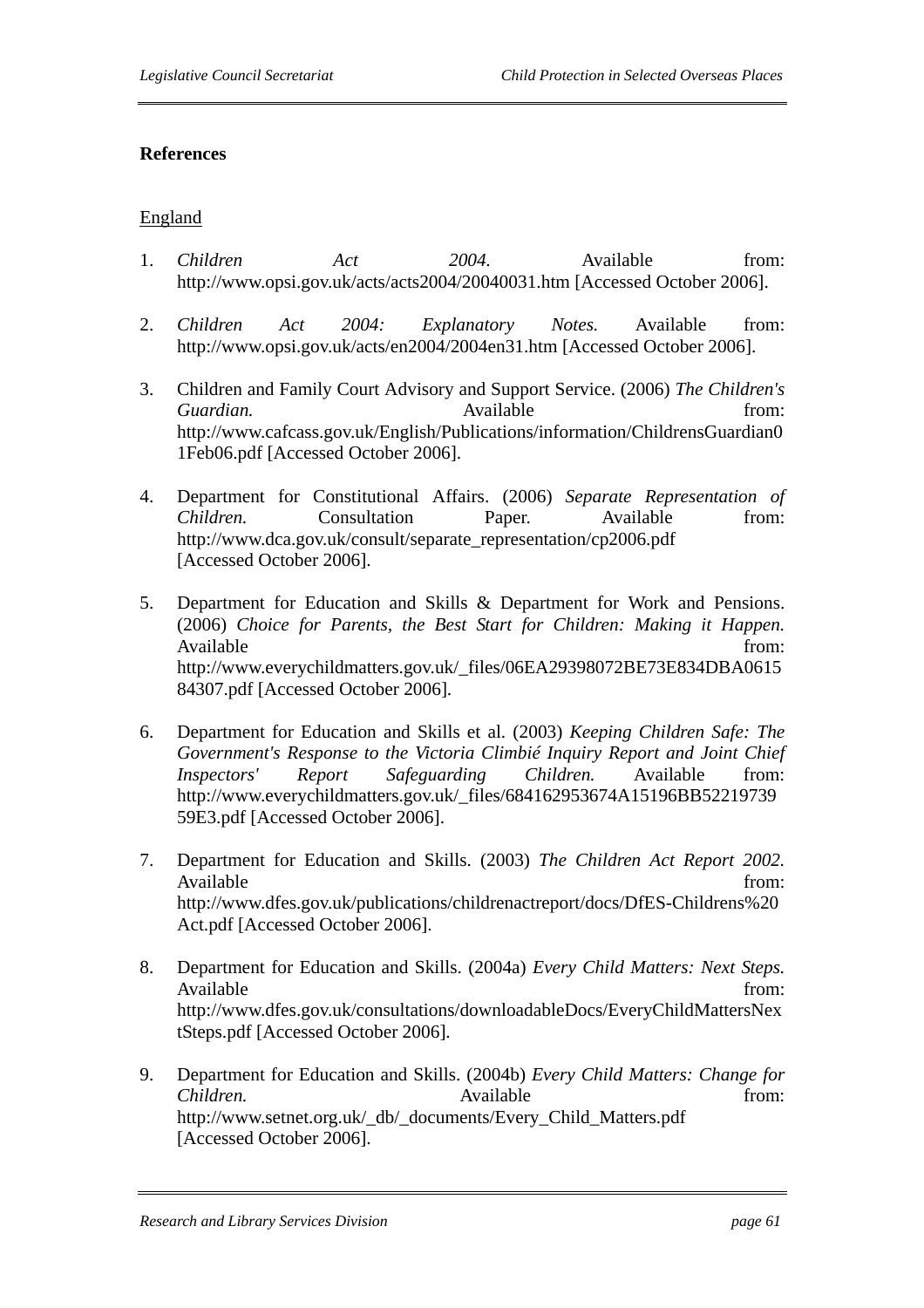- 10. Department for Education and Skills. (2004c) *Every Child Matters: Change for Children – Working with Voluntary and Community Organizations to Deliver Change for Children and Young People.* Available from: http:// www.http://publications.teachernet.gov.uk/eOrderingDownload/DfES1123200MI G772.pdf [Accessed October 2006].
- 11. Department for Education and Skills. (2004d) *The Children Act Report 2003.*  Available from:  $\blacksquare$ http://www.dfes.gov.uk/publications/childrenactreport/docs/TCA2003.pdf [Accessed October 2006].
- 12. Department for Education and Skills. (2005a) *Children's Trust Governance and Accountability - Questions and Answers.* Available from: http://www.everychildmatters.gov.uk/\_files/76D9C3632467027A7DC264DA943 35F85.pdf [Accessed October 2006].
- 13. Department for Education and Skills. (2005b) *Children's Trust*. Available from: http://www.everychildmatters.gov.uk/aims/childrenstrusts/ [Accessed October 2006].
- 14. Department for Education and Skills. (2005c) *Realizing Children's Trust Arrangements*. National Evaluation of Children's Trust, Phase 1 Report, University of East Anglia in association with the National Children's Bureau. Available from: http://www.everychildmatters.gov.uk/\_files/D39EB2B6BE0AD1C5CA45E89B8 899FA8C.pdf [Accessed October 2006].
- 15. Department for Education and Skills. (2005d) *What is a Lead Professional?*  Available from: http://www.everychildrenmatters.gov.uk/deliveringservies/leadprofessional/whati saleadprofessional/ [Accessed October 2006].
- 16. Department for Education and Skills. (2006a) *Children's Fund.* Available from: http://www.everychildmatters.gov.uk/strategy/childrensfund/ [Accessed October 2006].
- 17. Department for Education and Skills. (2006b) *Children's Trusts.* Available from: http://www.everychildmatters.gov.uk/aims/childrenstrusts/ [Accessed October 2006].
- 18. Department for Education and Skills. (2006c) *Engaging the Voluntary and Community Sectors in Children's Trusts.* Available from: http://www.everychildmatters.gov.uk/\_files/9BC0394D20F3A2FA425FAFE5CC 099E02.pdf [Accessed October 2006].
- 19. Department for Education and Skills. (2006d) *Fact Sheet: Common Assessment Framework.* Available from: http://ecm.gov.uk. [Accessed October 2006].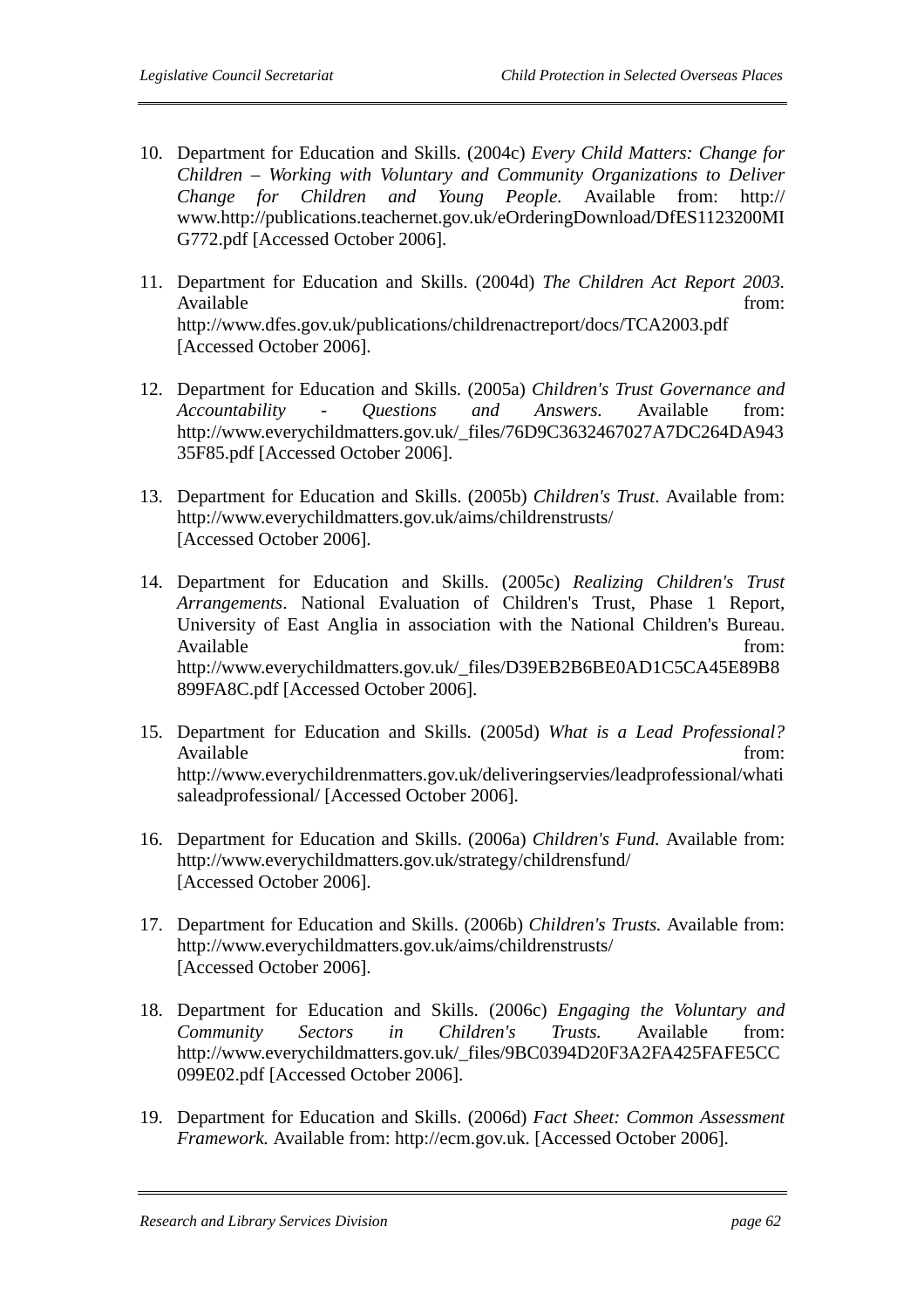- 20. Department for Education and Skills. (2006e) *Implementation of the Lead Professional Role.* Available from: http://www.everychildmatters.gov.uk/resources-and-practice/rs0019/ [Accessed October 2006].
- 21. Department for Education and Skills. (2006f) *Information Sharing: Practitioner's* Guide. Available from: http://www.everychildmatters.gov.uk/\_files/ACB1BA35C20D4C42A1FE6F9133 A7C614.pdf [Accessed October 2006].
- 22. Department for Education and Skills. (2006g) *Making a Difference Report Summary.* Every Child Matters, Reducing Bureaucracy in Children, Young People and Family Services. Available from: http://www.cabinetoffice.gov.uk/regulation/documents/pst/pdf/cypfsum.pdf [Accessed October 2006].
- 23. Department for Education and Skills. (2006h) *National Evaluation of Children's Trusts: Joint Planning, Joint Commissioning and Budget Pooling in Children's Trust Settings.* National Evaluation of Children's Trust. University of East Anglia in association with the National Children's Bureau. Available from: http://www.everychildmatters.gov.uk/resources-and-practice/search/RS00015/ [Accessed October 2006].
- 24. Department for Education and Skills. (2006i) *The Children Act 1989 Report 2004 and 2005.* Available from: http://www.dfes.gov.uk/publications/childrenactreport/docs/EN0761B1Children Act.pdf [Accessed October 2006].
- 25. Department for Education and Skills. (2006j) *The Lead Professional: Frequently Asked Questions*. Briefing for Stakeholders. Available from: http://www.everychildmatters.gov.uk/deliveringservices/leadprofessional/ [Accessed October 2006].
- 26. *Every Child Matters.* (2003) Available from: http://image.guardian.co.uk/sys-files/Society/documents/2003/09/08/EveryChild Matters.pdf [Accessed October 2006].
- 27. HM Revenue & Customs. (2006a) *Child Benefit & Guardian's Allowance.*  Available from: http://www.hmrc.gov.uk/childbenefit/ [Accessed October 2006].
- 28. HM Revenue & Customs. (2006b) *Child Trust Fund and Looked after Children: Guidance for Local Authorities (England and Wales).* Available from: http://www.hmrc.gov.uk/ctf/la-guidance-england-wales1.pdf [Accessed October 2006].
- 29. HM Revenue & Customs. (2006c) *The Child Trust Fund.* Available from: http://www.hmrc.gov.uk/ctf/ [Accessed October 2006].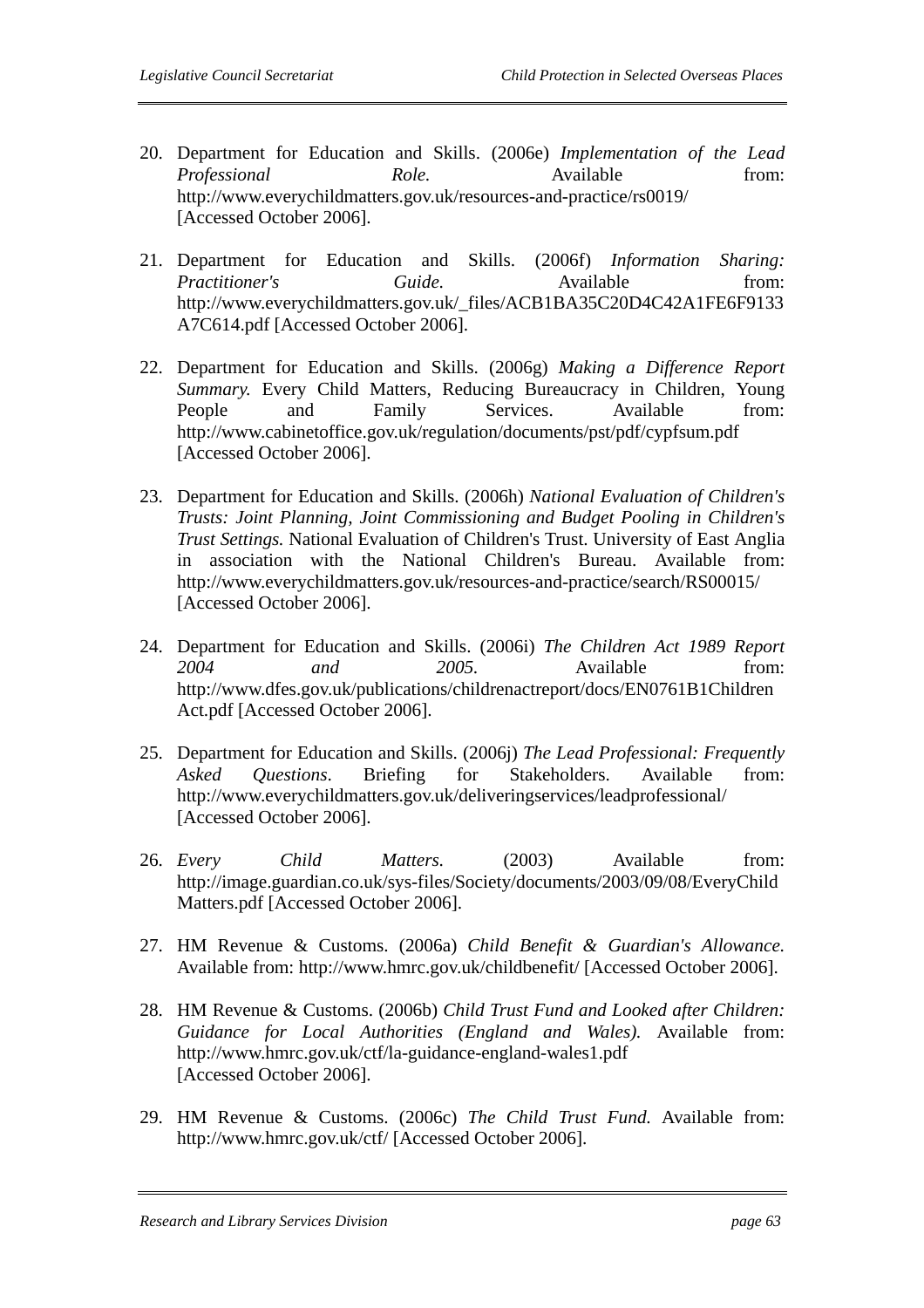- 30. Lord Laming. (2003) *The Victoria Climbié Inquiry.* Secretary of State of for Health and the Secretary of State for the Home Department by Command of Her Majesty. **Available** *Available CON CON CON CON* http://www.victoria-climbie-inquiry.org.uk/finreport/introduction.htm [Accessed October 2006].
- 31. Ministry for Education and Skills. (2005) *The Government's Response to the Education and Skills Select Committee's Ninth Report of Session 2004-05: Every Child Matters.* Available from: http://www.official-documents.gov.uk/document/cm66/6610/6610.pdf [Accessed October 2006].
- 32. National Statistics Office. (2006) *Child Protection*. http://www.statistics.gov.uk/CCI/nscl.asp?ID=6285 [Accessed October 2006].
- 33. Office of Public Sector Information. (2006) The Children and Young People's *Plan (England) Regulation 2005.* (2005) Available from: http://www.opsi.gov.uk/SI/si2005/20052149.htm [Accessed October 2006].
- 34. Stobart, E. (2003). *Child Abuse Linked to Accusations of "Possession" and "Witchcraft".* Research Report RR750, Department for Education and Skills. Available from: http://www.dfes.gov.uk/research/data/uploadfiles/RR750.pdf [Accessed October 2006].
- 35. *SureStart*. (2006) Available from: http://www.surestart.gov.uk/surestartservices/ [Accessed October 2006].
- 36. Victoria Climbie Inquiry Phase Two. (2006) *The Need for Change.* Available from: http://www.victoria-climbie-inquiry.org.uk/finreport/5seminars\_change.htm [Accessed October 2006].

#### Ontario

37. *Bill 165 2006: An Act to Establish and Provide for the Office of the Provincial Advocate for Children and Youth.* Legislative Assembly of Ontario. Available from:

http://www.ontla.on.ca/documents/Bills/38\_Parliament/session2/b165\_e.htm [Accessed October 2006].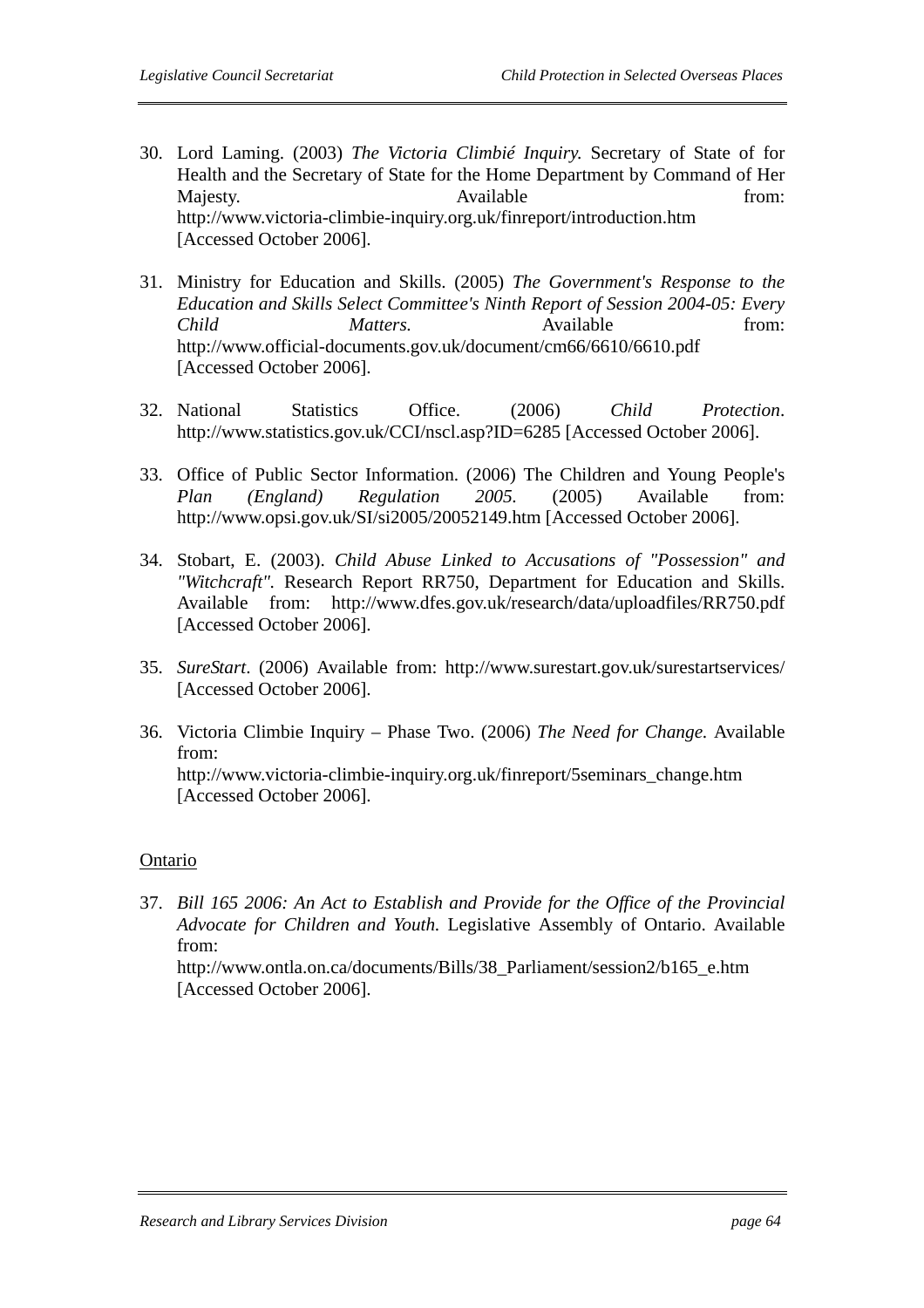- 38. *Bill 210: An Act to Amend the Child and Family Services Act and Make Complementary Amendments to Other Acts.* Chapter 5, Statutes of Ontario, 2006,  $2<sup>nd</sup>$  session,  $38<sup>th</sup>$  Legislature, Ontario. Available from: http://www.afterfostercare.ca/pdf/b210ra.pdf. [Accessed October 2006].
- 39. *Child and Family Services Act.* Available from: http://canlii.org/on/laws/sta/c-11/20060718/whole.html [Accessed October 2006].
- 40. Child Protection and the Ontario Children's Aid Society. (2005) *Child Protection Legislation in Ontario.* Available from: http://www.ontariodivorces.com/child-protection.html [Accessed October 2006].
- 41. Children's Aid Societies. (2006) *2006 Annual Report of the Office of the Auditor General of Ontario*. Chapter 3, Section 3.02. Available from: http://www.auditor.on.ca/en/reports\_en/en06/308en06.pdf [Accessed October 2006].
- 42. Douglas, G. et al. (2006) *Research into the Operation of Rule 9.5 of the Family Proceedings Rules 1991: Final Report to the Department for Constitutional Affairs.* http://www.dca.gov.uk/family/familyprocrules\_research.pdf [Accessed October 2006].
- 43. King, C. B. et al. (2003) Child Protection Legislation in Ontario: Past, Present and Future? Canada, the University of Western Ontario. Available from: http://www.edu.uwo.ca/CAS/pdf/Child%20Welfare%20Legislation%20Aug%20 Technical%20Report.pdf [Accessed October 2006].
- 44. Ministry of Children and Youth Services. (2003a) *Ontario's Early Childhood Development and Early Learning and Child Care Investments: 2003/04 Annual Report.* Available *Available* from: http://www.children.gov.on.ca/NR/CS/Publications/ECD\_Oct14\_Final.pdf [Accessed October 2006].
- 45. Ministry of Child and Youth Services. (2004a) *Annual Report 2003-2004.*  Available from: http:www.gov.on.ca [Accessed October 2006].
- 46. Ministry of Children and Youth Services. (2004b) *Ontario's Early Childhood Development and Early Learning and Child Care: Investments and Outcomes 2004/2005 Annual Report.* Available from: http://www.children.gov.on.ca/NR/rdonlyres/emywkdjuupyurshgjy2x3bjxptuuur 3ikc7ukypeqpl64qhf5rh75n3rnmeufp64gcqdrbpxcjhonh/ECDreportENGfinal.pd f [Accessed October 2006].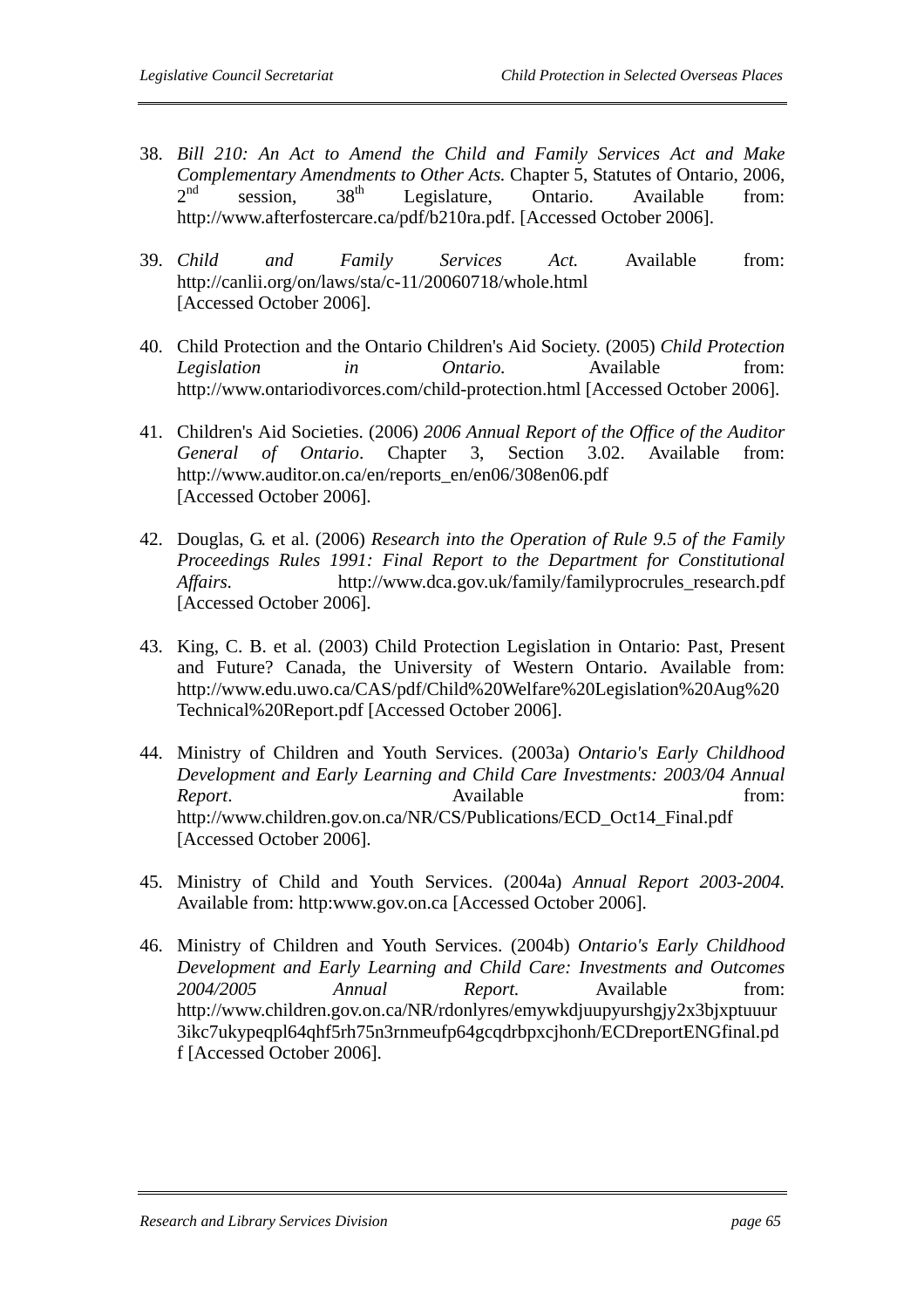- 47. Ministry of Children and Youth Services. (2005a) *Best Start: Ontario's Plan for Early Learning and Child Care.* Available from: http://www.children.gov.on.ca/NR/CS/BestStart/ActionPlan.pdf [Accessed October 2006].
- 48. Ministry of Children and Youth Services. (2005b) *Best Start Phase I: Laying the Foundation – Implementation Planning Guidelines for Best Start Networks.*  Available from:  $\blacksquare$ http://www.region.peel.on.ca/childcar/best-start/pdfs/best-start-implement-guidel ines.pdf [Accessed October 2006].
- 49. Ministry of Children and Youth Services. (2005c) *Child Welfare Services Program: 2002 Annual Report of the Provincial Auditor of Ontario.* Available from: http://www.auditor.on.ca/en/reports\_en/en02/402en02.pdf [Accessed October 2006].
- 50. Ministry of Children and Youth Services. (2005d) Child *Welfare Transformation 2005: A Strategic Plan for a Flexible,* Sustainable *and Outcome Oriented Service Delivery Model*. Available from: http://www.children.gov.on.ca/NR/CS/Publications/CWTrans2005.pdf [Accessed October 2006].
- 51. Ministry of Children and Youth Services. (2005e) *Report on the 2005 review of the Child and Family Services Act (CFSA).* Available from: http://www.children.gov.on.ca/NR/CS/Publications/CFSAReviewReport2005-en. pdf [Accessed October 2006].
- 52. Ministry of Children and Youth Services. (2006a) Child Protection Services in Ontario. Available from:  $\alpha$  Available from: http://www.children.gov.on.ca/CS/en/programs/ChildProtection/default.htm [Accessed October 2006].
- 53. Ministry of Children and Youth Services. (2006b) *Best Start: Helping Young Children Get the Best Start in Life.* Available from: http://www. Children.gov.on.ca/CS/en/programs/BestStart/default.htm [Accessed October 2006].
- 54. Ministry of Children and Youth Services. (2006c) *New Youth Intervention Centres Helping Troubled Youth.* Available from: http://www.children.gov.on.ca/CS/en/newsRoom/backgrounders/060413.htm [Accessed October 2006].
- 55. Ministry of Children and Youth Services. (2006d) *Ontario Youth Opportunities Strategy.* Available from: http://www.children.gov.on.ca/CS/en/newsRoom/backgrounders/060214.htm [Accessed October 2006].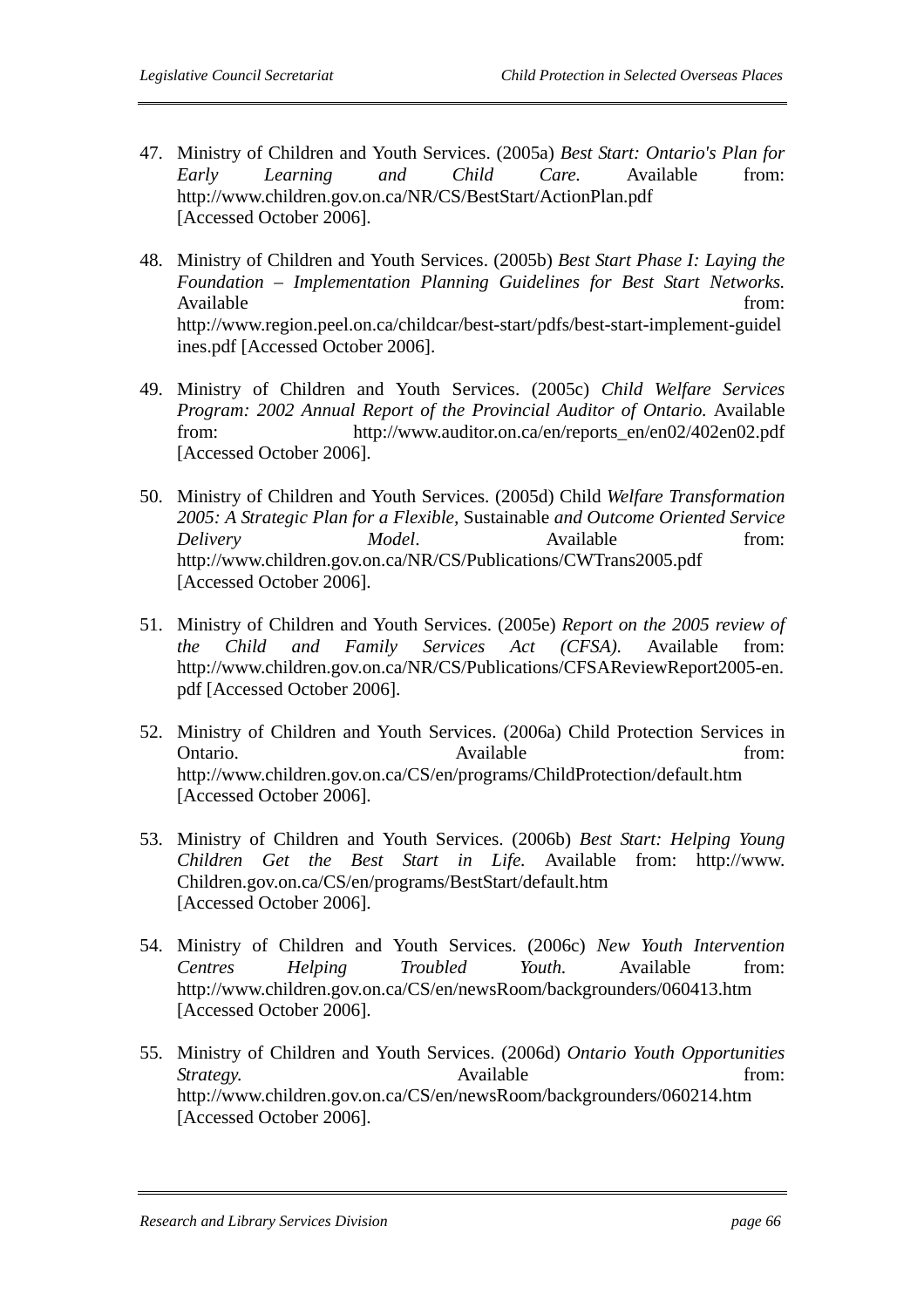- 56. Ministry of Children and Youth Services. (2006e) *Statement to the Legislature: Response to Auditor General's Annual Report.* Available from: http://www.children.gov.on.ca/NR/CS/Speeches/YouthChallenge.pdf [Accessed October 2006].
- 57. Ministry of Children and Youth Services. (2006f) *McGuinty Government Expands Best Start Plan For Children.* Available from: http://www.children.gov.on.ca/CS/en/newsRoom/newsReleases/050728.htm [Accessed October 2006].
- 58. Ministry of Children and Youth Services. (2006g) *McGuinty Government Reforms Further Protect Vulnerable Children.* Available from: http://www.children.gov.on.ca/CS/en/newsRoom/backgrounders/061130a.htm [Accessed October 2006].
- 59. Ministry of Children and Youth Services. (2006h) *McGuinty Government Strengthening Ontario's Child Protection System.* Available from: http://www.children.gov.on.ca/CS/en/newsRoom/news Releases/060327.htm [Accessed October 2006].
- 60. Ministry of Children and Youth Services. (2006i) *Helping Young Children Get the Best Start In Life.* Available from: http://www.children.gov.on.ca/CS/en/newsRoom/newsReleases/041125.htm [Accessed October 2006].
- 61. Ministry of Children and Youth Services. (2006j) *Reporting Child Abuse & Neglect It's Your Duty: Your Responsible Under the Child and Family Services Act*. **Available** *Available from:* http://www.children.gov.on.ca/NR/CS/Publications/AbuseNeglect-en.pdf [Accessed October 2006].
- 62. Ministry of Children and Youth Services. (2006k) *Summer Jobs for Youth Program a* Success. Available from: http://www.children.gov.on.ca/CS/en/ndwsRoom/newsReleases/060825.htm [Accessed October 2006].
- 63. Minster of Children and Youth Services. (2006l) *Youth Opportunities Strategy.*  Available from: http://www.children.gov.on.ca/NR/CS/Speeches/YouthOS.pdf [Accessed October 2006].
- 64. Ministry of Education. (2006a) *2005-06 Community Use of Schools Program.*  Available from: http://www.edu.gov.on.ca/eng/general/elemsec/community/index.html [Accessed October 2006].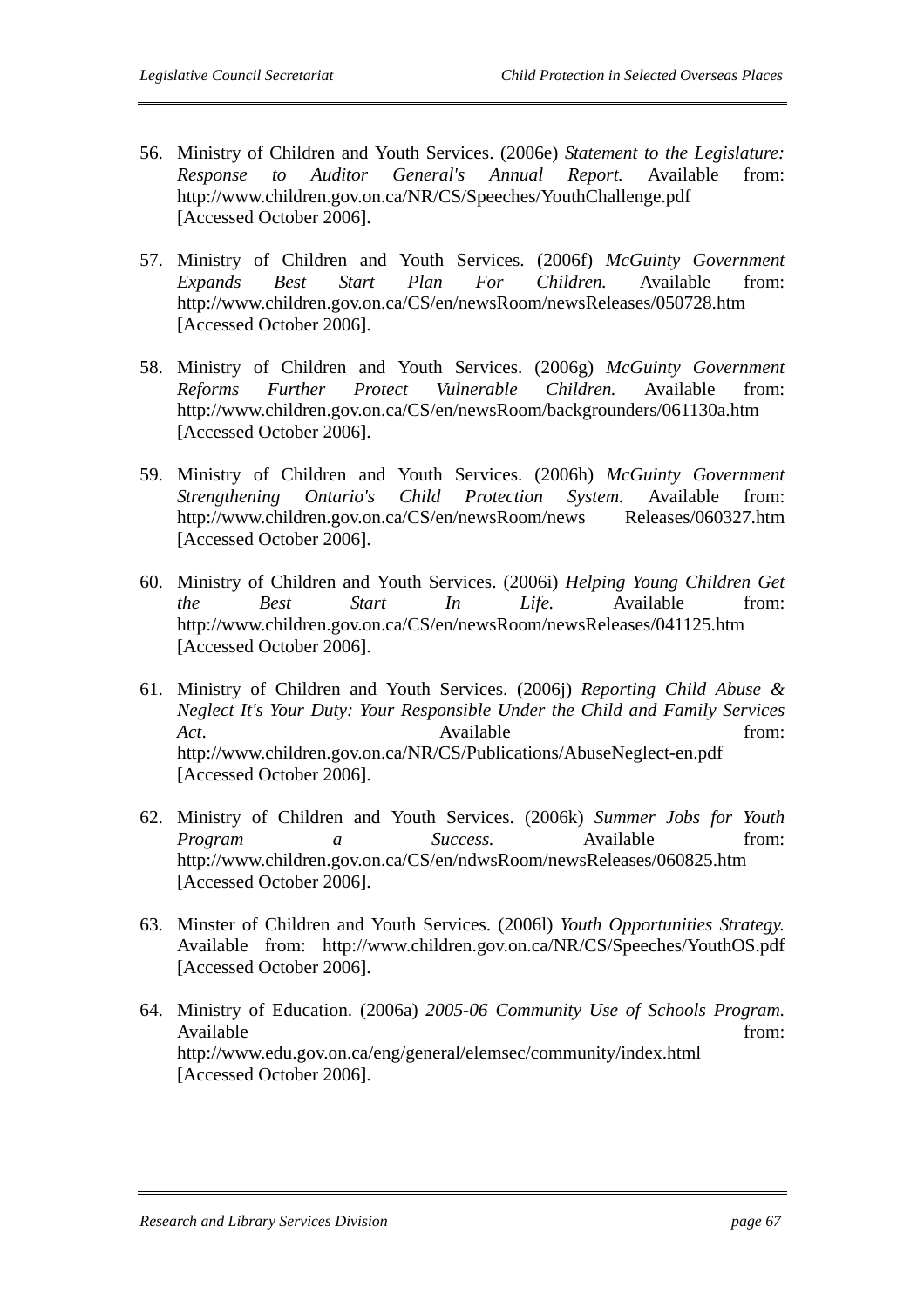- 65. Ministry of Education. (2006b) Literacy and Numeracy Strategy. Available from: http://www.edu.gov.on.ca/eng/literacynumeracy/moreinfo.html [Accessed October 2006].
- 66. Ministry of Finance. (2006) *2006 Ontario Budget: Strengthening Ontario's*  Largest City Supporting Growth and Prosperity in the City of Toronto. Available from: http://www.ontariobudget.ca/english/bk6.html [Accessed January 2007].
- 67. Ministry of Health Promotion. (2006a) *Active 2010: Ontario's Sport and Physical Activity Strategy*. Available from: http://www.mhp.gov.on.ca/english/sportandrec/active2010-strategy-e.pdf [Accessed October 2006].
- 68. Ministry of Health Promotion. (2006b) *Communities in Action Fund.* Available from: http://www.mph.gov.on.ca/english/sportandrec/fund.asp [Accessed October 2006].
- 69. Ministry of the Attorney General. (2006) *The Office of the Children's Lawyer.*  Available from: http://www.attorneygeneral.jus.gov.on.ca/english/family/ocl/ [Accessed October 2006].
- 70. Office of the Auditor General. (2006a) Child Welfare Services Programme. Available from: http://www.auditor.on.ca/en/reports\_community\_en.htm [Accessed October 2006].
- 71. Office of the Auditor General. (2006b) Children's Aid Societies. Available from: http://www.auditor.on.ca/en/reports\_community\_en.htm [Accessed October 2006].
- 72. Office of the Child and Family Service Advocacy. (1998) *Voice From Within.*  Available from: http://www.children.gov.on.ca/NR/CS/Publications/Voices.pdf. [Accessed October 2006].
- 73. Office of the Premier. (2006) *Backgrounder: Ontario's Violence Prevention Strategy.* Available **from:** http://www.premier.gov.on.ca/news/ProductPrint.asp?ProductID=572 [Accessed October 2006].
- 74. Ombudsman Ontario. (2005) *Press Release: Ontario Ombudsman Seeks Power to Investigate Children's Aid Societies*. Available from: http://www.ombudsman.on.ca/pressdetails.aspx?langID=1&PRID=11 [Accessed October 2006].
- 75. Ombudsman Ontario. (2006) *Proposed Legislative Changes Fall Short of Extending Independent Oversight to Children's Aid Societies.* Available from: http://www.ontla.on.ca/library/repository/newsrel/ont/2006/02/259624.pdf [Accessed October 2006].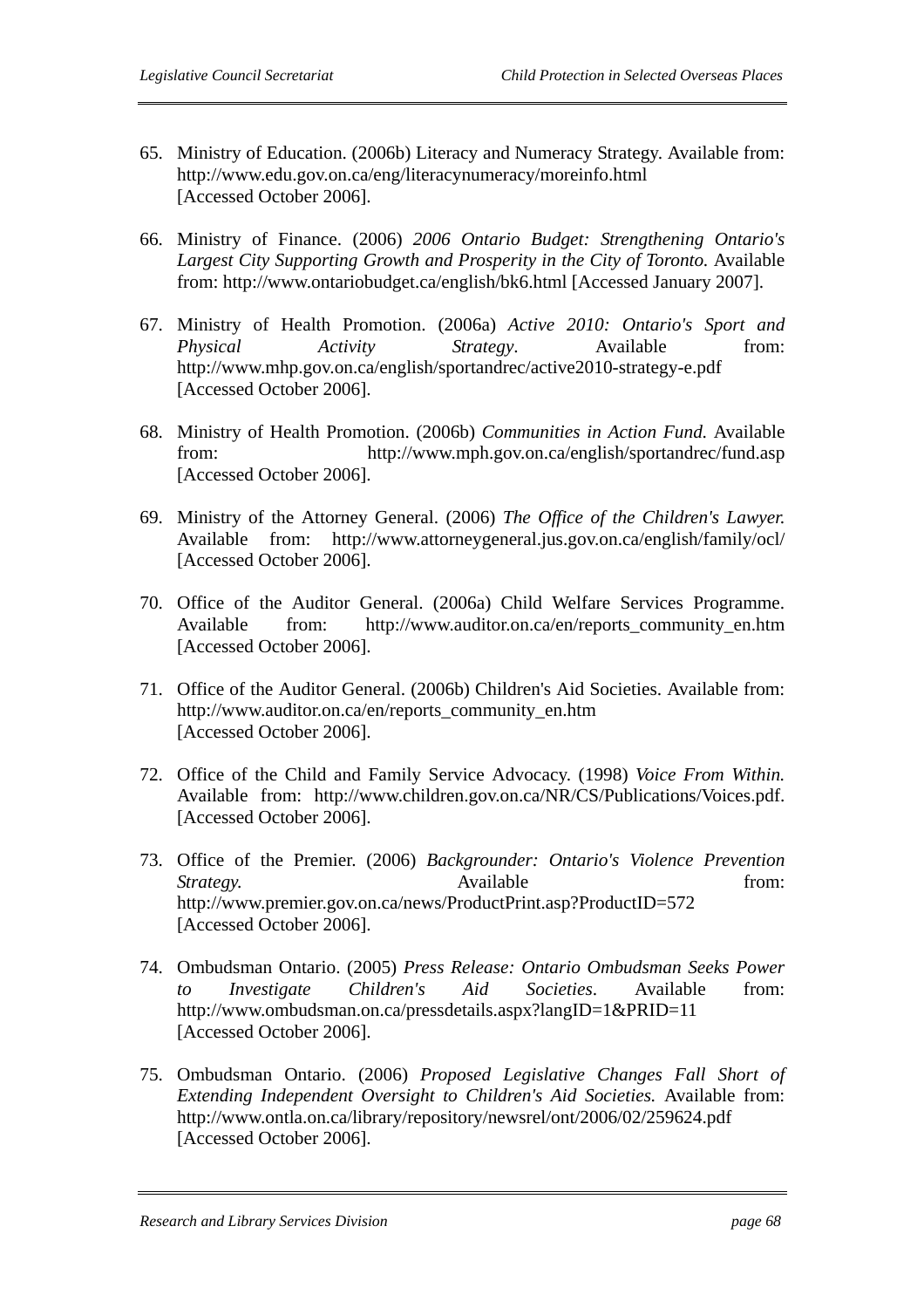76. Ontario Association of Children's Aid Societies. (1998) *OACAS Response to the Child Welfare Accountability Review.* Vol. 42, No. 4, Oacas Journal. Available from:

http://www.oacas.org/resources/OACASJournals/1998November/ResponseAcco unt.pdf [Accessed October 2006].

- 77. Ontario Association of Children's Aid Societies. (2000) *Risk Assessment Model for Child Protection in Ontario.* Available from: http://www.oacas.org/resources/riskassessment/riskE/riskEack.pdf [Accessed October 2006].
- 78. Ontario Association of Children's Aid Societies. (2005a) *Annual Report 2005/2006.* Available from: http://www.oacas.org/aboutoacas/06annual\_web.pdf [Accessed October 2006].
- 79. Ontario Association of Children's Aid Societies. (2005b) *Ontario's Children's Aid Societies are Highly Regulated and Accountable.* Available from: http://www.oacas.org/Whatsnew/announcements/oacasrelease05dec15.pdf [Accessed October 2006].
- 80. Ontario Association of Children's Aid Societies. (2006a) *Accreditation.* Available from: http://www.oacas.org/programs/accreditation/htm [Accessed October 2006].
- 81. Ontario Association of Children's Aid Societies. (2006b) Available from: http://www.oacas.org/aboutoacas/board.htm [Accessed October 2006].
- 82. Ontario Statutes and Regulations. (1990) *Ombudsman Act. R.S.O*. 1990, Chapter O.6. Available from: http://www.e-laws.gov.on.ca/DBLaws/Statutes/English/90o06\_e.htm [Accessed October 2006].
- 83. Ontario Women's Justice Network. (2002) *Child Protection.* Available from: http://www.owjn.org/info/protect.htm [Accessed October 2006].
- 84. Service Canada. (2006) *Child Welfare in Canada 2000.* Available from: http://www1.servicecanada.gc.ca/en/cs/sp/sdc/socpol/publications/reports/2000-0 00033/page09.shtml [Accessed October 2006].
- 85. The Children's Aid Society of Brant. (2006) *History of Child Welfare in Ontario & the Children's Aid Society of Brant.* Available from: http://www.casbrant.ca/history.html [Accessed October 2006].
- 86. Youth Challenge Fund. (2006a) Available from: http://www.youthchallengefund.org/aboutus.html [Accessed October 2006].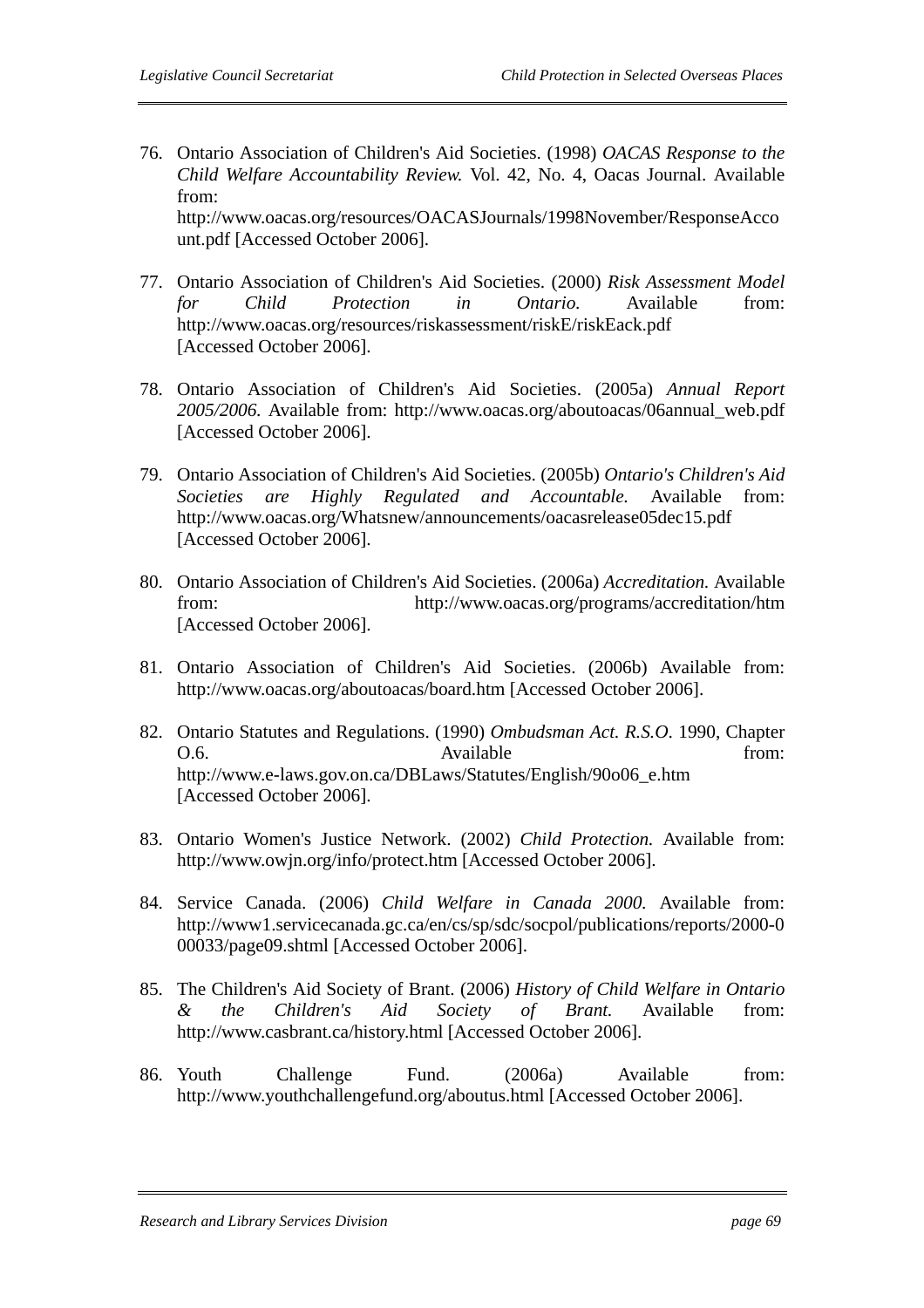87. Youth Challenge Fund. (2006b) *Funding Guidelines*. Available from: http://www.cassa.on.ca/FundingYCF%20Funding%20Guidelines%20(FINAL).p df [Accessed October 2006].

## New South Wales

- 88. *Child Protection (Offenders Registration) Act 2000.*
- 89. *Children's Court*. New South Wales Available from: http://www.lawlink.nsw.gov.au/lawlink/childrens\_court/ll\_cc.nsf/pages/CC\_abou tusobjectiveschildpaged [Accessed October 2006].
- 90. *Commission for Children and Young People Act 1998*. Available from: http://www.austlii.edu.au/au/legis/nsw/consol\_act/cfcaypa1998397/ [Accessed October 2006].
- 91. Commission for Children and Young People. (2005) *Annual Report 2005-2006.* New South Wales. Available from: http://www.kids.nsw.gov.au/uploads/documents/full\_ccyp\_0506\_ar.pdf [Accessed October 2006].
- 92. Commission for Children and Young People. (2006) *Working with Children Check Guidelines.* New South Wales. Available from: http://www.kids.nsw.gov.au/check/guidelines.html [Accessed October 2006].
- 93. Department of Community Services. (2003a) *DoCS: A Blueprint for Change.* New South Wales. Available from: http://www.community.nsw.gov.au/documents/blueprint\_change.pdf [Accessed October 2006].
- 94. Department of Community Services. (2003b) *Fact Sheet: Prevention and Early Intervention - Budget Enhancement.* New South Wales. Available from: http://www.community.nsw.gov.au/documents/budg\_pei\_fact.pdf [Accessed October 2006].
- 95. Department of Community Services. (2004a) *DoCS Foundations for Change: Reforming Care and Support.* New South Wales. Available from: http://www.community.nsw.gov.au/documents/milestones.pdf [Accessed October 2006].
- 96. Department of Community Services. (2004b) *Fact Sheet: How Child Protection Operates in NSW.* New South Wales. Available from: http://www.community.nsw.gov.au/documents/child\_protection\_fact.pdf [Accessed October 2006].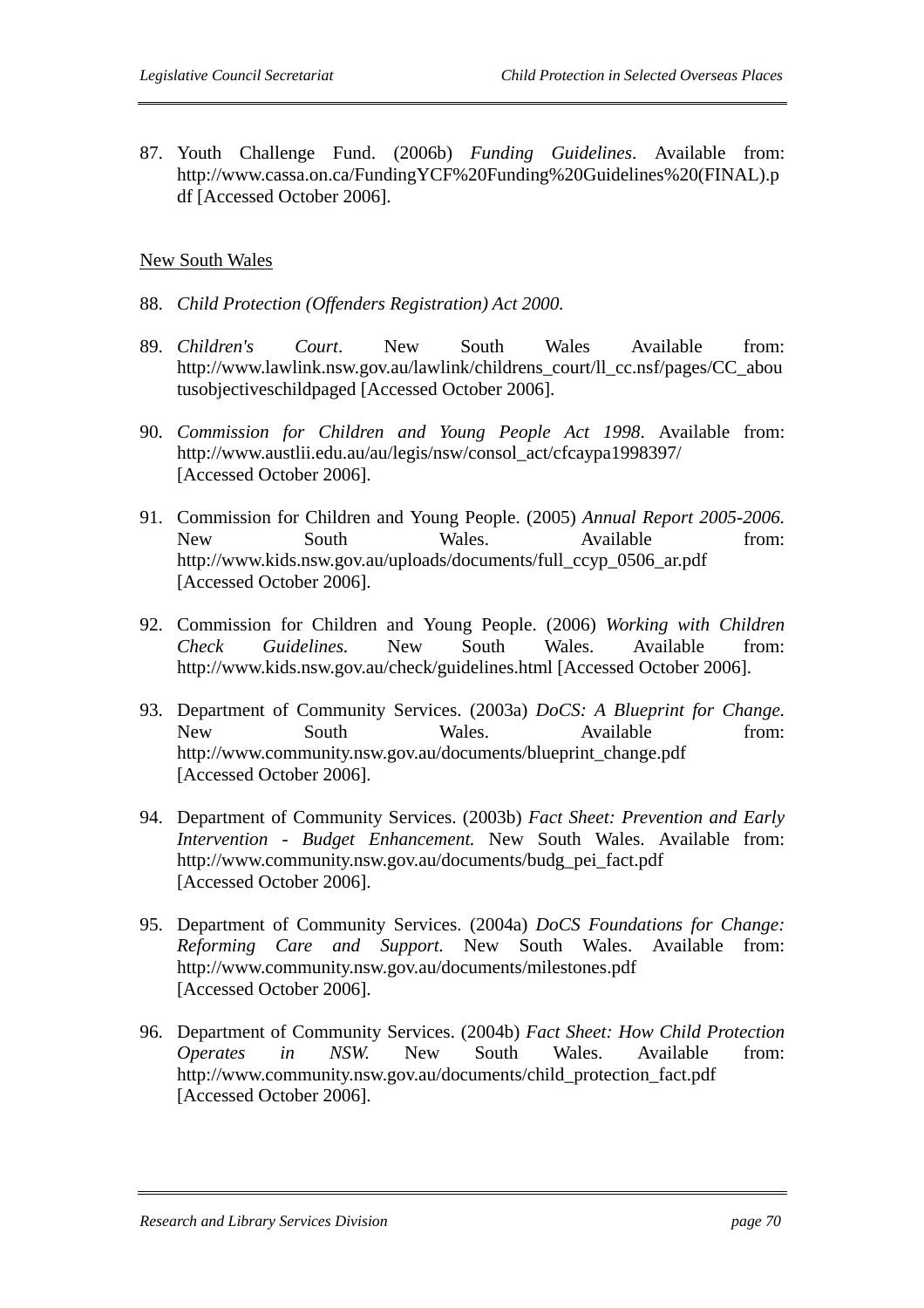- 97. Department of Community Services. (2004c) *Framework for the Future of Out of Home Care in NSW*. New South Wales. Available from: http://www.community.nsw.gov.au/documents/OOHC\_framework.pdf [Accessed October 2006].
- 98. Department of Community Services. (2005a) *Budget Enhancement: Early Intervention Program*. New South Wales. Available from: http://www.community.nsw.gov.au/documents/budg\_earlyint\_fact.pdf [Accessed October 2006].
- 99. Department of Community Services. (2005b) *Funding Policy*. Available from: http://www.community.nsw.gov.au/html/about/policies\_docs.htm [Accessed October 2006].
- 100. Department of Community Services. (2006a) *Annual Report 2004/05: Out-of-Home Care.* New South Wales. Available from: http://www.community.nsw.gov.au/html/Annual\_report05/OOHC.htm [Accessed October 2006].
- 101. Department of Community Services. (2006b) *Better Futures.* A New South Wales. Available **Available** from: http://www.community.nsw.gov.au/html/communities/better\_futures.htm [Accessed October 2006].
- 102. Department of Community Services. (2006c) *DoCS: Policy on Child Neglect.* New South Wales. Available from: http://www.community.nsw.gov.au/documents/policy\_neglect.pdf [Accessed October 2006].
- 103. Department of Community Services. (2006d) *Families First.* New South Wales. Available from:  $\blacksquare$ http://www.community.nsw.gov.au/html/communities/families\_first.htm [Accessed October 2006].
- 104. Department of Community Services. (2006e) *Funding Reform.* New South Wales. Available from: http://www.community.nsw.gov.au/html/comm\_partners/fundingreform\_FAQs.ht m [Accessed October 2006].
- 105. Department of Community Services. (2006f) *Reform and Renewal.* New South Wales. Available from: http://www.community.nsw.gov.au/documents/reform\_fact.pdf [Accessed October 2006].
- 106. Department of Community Services. (2006g) *Statutory Child Protection in NSW: Issues and Options for Reform.* New South Wales. Available from: http://www.community.nsw.gov.au/documents/act\_discussion.pdf [Accessed October 2006].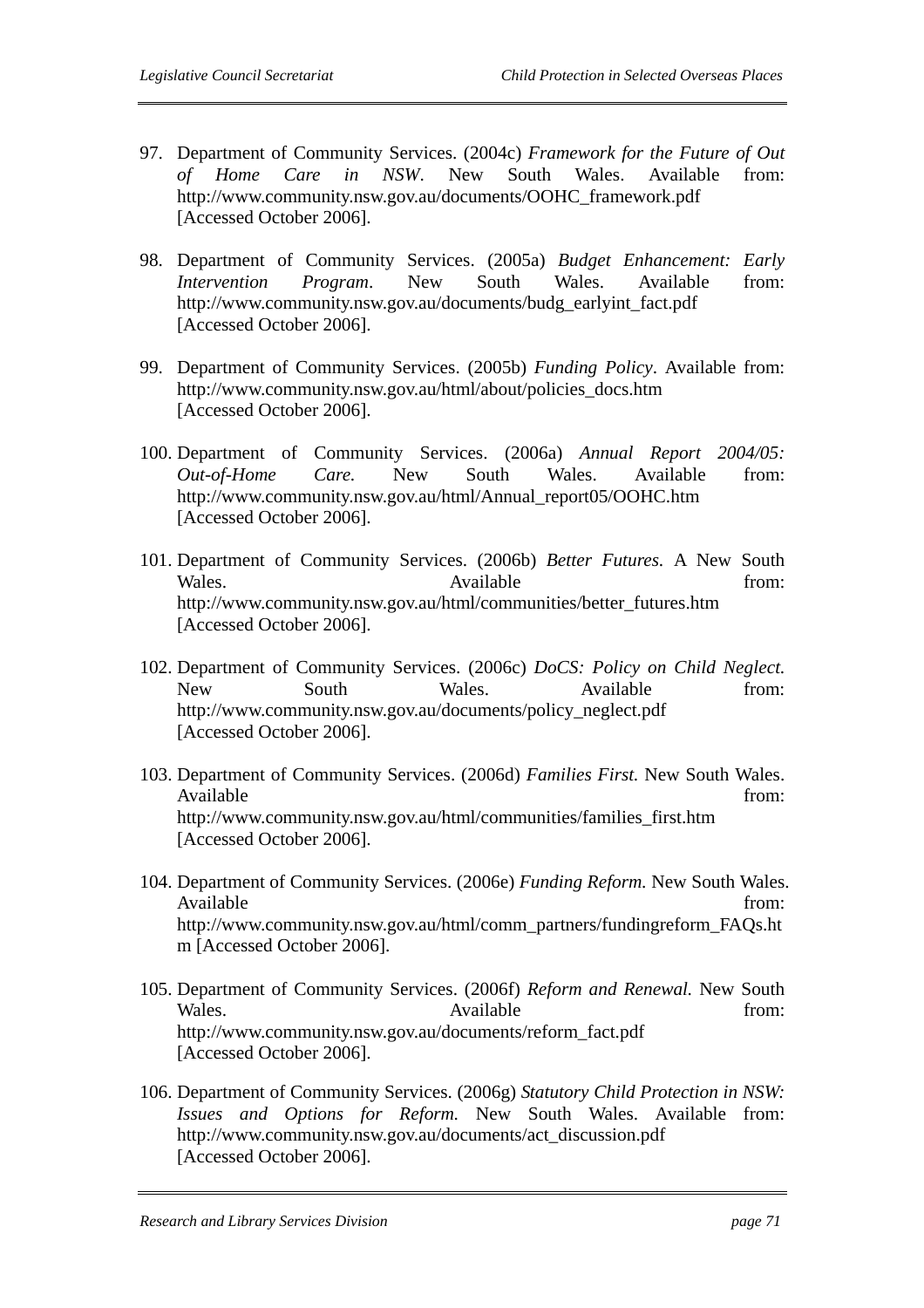- 107. Department of Community Services. (2006h) *Youth Initiatives.* New South Wales. Available from: http://www.community.nsw.gov.au/html/communities/youth\_initiatives.htm [Accessed October 2006].
- 108. Department of Community Services. (2006i) *Interagency Guidelines for Child Protection Intervention.* (ed) New South Wales. Available from: http://www.community.nsw.gov.au/documents/interagency\_guidelines.pdf [Accessed October 2006].
- 109. Department of Community Services. (2006j) Budget Enhancement. Available from: http://www.community.nsw.gov.au/html/about/budget\_enhance.htm [Accessed October 2006].
- 110. Griffith, G. (2001) *Child Protection in NSW: A Review of Oversight and Supervisory Agency*. Available from: http://www.parliament.nsw.gov.au/prod/parlment/publications.nsf/0/2AC19D269 36936387FBCA256ECF00097D18 [Accessed October 2006].
- 111. New South Wales Government. (2006) *State Plan.* Available from: http://www.nsw.gov.au/stateplan/ [Accessed October 2006].
- 112. New South Wales Ombudsman. (2004) *Child Protection in the Workplace: Responding to Allegations Against Employees* 3rd ed*.* Available from: http://www.ombo.nsw.gov.au/publication/PDF/guidelines/Child%20Protection% 20in%20the%20workplace.pdf [Accessed October 2006].
- 113. New South Wales Ombudsman. (2005) *Review of the Child Protection Register: Report under S25(1) of the Child Protection (Offenders Registration) Act 2000.*  Available from: http://www.nswombudsman.nsw.gov.au/publication/PDF/other%20reports/Child \_Protection\_Register\_Report.pdf?id=400 [Accessed October 2006].
- 114. New South Wales Ombudsman. (2006) *Fact Sheet, No. 10: How the Ombudsman Audits Agencies that Provide Services for Children.* Available from: http://www.ombo.nsw.gov.au/publication/PDF/factsheets/audits%20agencies%20 provide%20services%20to%20children.pdf [Accessed October 2006].
- 115. New South Wales Youth Advisory Council. (2005) *Annual Report 2005.*  Available from: http://www.youth.nsw.gov.au/\_\_data/page/1105/YAC\_Annual\_Report\_2005.pdf [Accessed October 2006].
- 116. NSW Child Death Review Team. (2005) *CDRT Full Report 2004*. Available from:

http://www.kids.nsw.gov.au/director/resources/publications/childdeathreview.cfm [Accessed October 2006].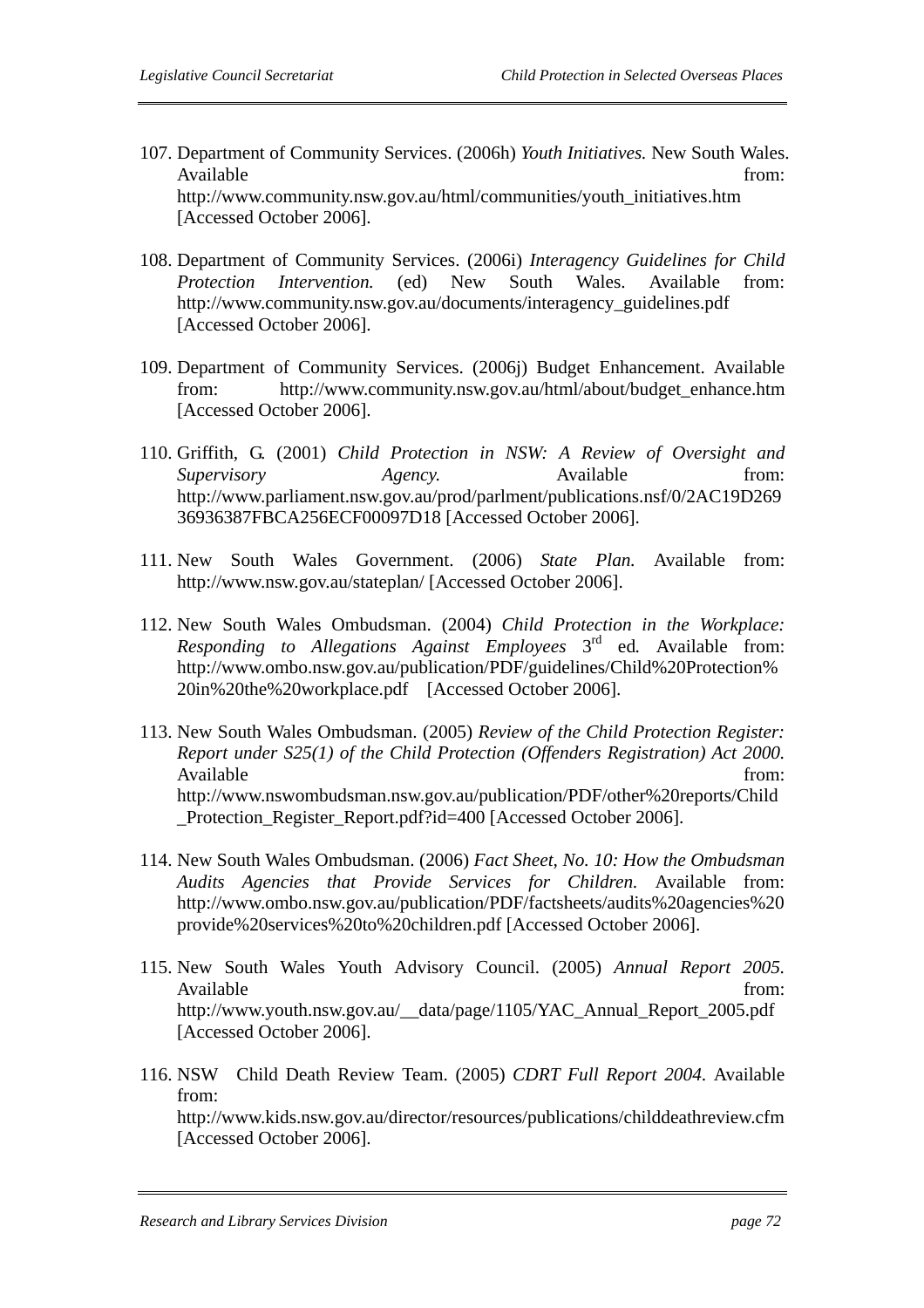- 117. NSW Office of the Children's Guardian. (2005) *2004-2005 Annual Report.*  Available from: http://www.kidsguardian.nsw.gov.au/auto\_annual\_reports.php?c=13 [Accessed October 2006].
- 118. NSW Youth Advisory Council. (2005) *Annual Report 2004.* Available from: http://www.youth.nsw.gov.au/yac/annual\_reports [Accessed October 2006].
- 119. *Ombudsman Act 1974 SECT 5.* Available from: http://www.austlii.edu.au/au/legis/nsw/consol\_act/oa1974114/s5.html [Accessed October 2006].
- 120. Parkinson, P. (2000) *The Children and Young People (Care and Protection) Act 1998: Overview.* Faculty of Law, University of Sydney. Available from: http://www.swsahs.nsw.gov.au/areaser/childprotection/resources/backobj.pdf [Accessed October 2006].
- 121. Parkinson, P. (2001) *The Children Participation Principle in Child Protection Law in New South Wales*. Professor of Law, University of Sydney. Available from: http://www.kidsguardian.nsw.gov.au/files/File-102.pdf [Accessed October 2006].
- 122. Parliament of New South Wales. (2006a) *Children and Young Persons (Care and Protection) Amendment Bill 2006.* Available from: http://www.parliament.nsw.gov.au/prod/parlment/NSWBills.nsf/0/5e5ae139f1c1e 7dfca257176001f4180/\$FILE/b05-090-11-p02.pdf [Accessed October 2006].
- 123. Parliament of New South Wales. (2006b) *Committee on Children and Young People Inquiry into Children, Young people and the Built Environment*. Available from: http://www.parliament.nsw.gov.au/prod/parlment/committee.nsf/0/a910673e2b53 88e9ca2570a000251b14/\$FILE/Built%20Environment%20Inquiry%20Issues%2 0Paper%202.pdf [Accessed October 2006].
- 124. Roth, L. (2006) *Children's Rights in NSW.* Available from: http://www.parliament.nsw.gov.au/prod/parlment/publications.nsf/0/3DC046793 E55A4A0CA25701C001B5D7E [Accessed October 2006].
- 125. Swain, M. (2000) *Adoption and Care and Protection of Children: The Proposed Legislative Changes.* Available from: http://www.parliament.nsw.gov.au/prod/parlment/publications.nsf/0/136D3E26E E86A8B5CA256ECF00083201 [Accessed October 2006].
- 126. The Law Society of New South Wales. (2002) *Representation Principle for Children's Lawyers.* 2nd ed. Available from: http://www.lawsociety.com.au [Accessed October 2006].